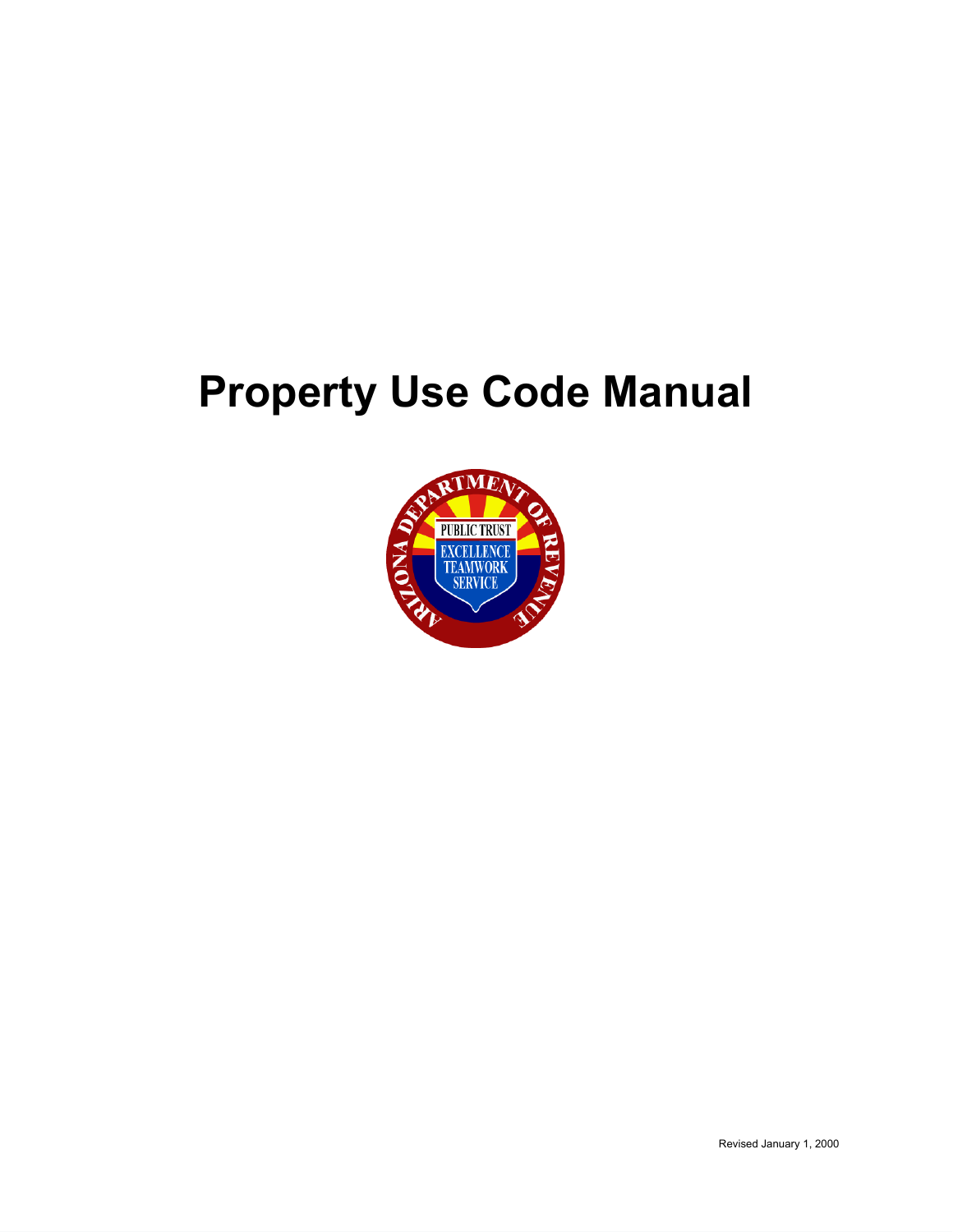# **Table of Contents**

| <b>Introduction</b>                             | $\overline{7}$ |
|-------------------------------------------------|----------------|
| <b>Coding Property According to Use</b>         | $\overline{7}$ |
| <b>Methods of Coding</b>                        | $\overline{7}$ |
| Variations                                      | 8              |
| Salvage Improvements                            | 8              |
| <b>Partially Complete Improvements</b>          | 8              |
| <b>Converted-Use Property</b>                   | 9              |
| <b>Restricted Numeric Combinations</b>          | 9              |
| <b>Other Coding Considerations</b>              | 9              |
| <b>Inappropriate Use Codes</b>                  | 9              |
| <b>Multiple Use Property</b>                    | 10             |
| Ownership                                       | 10             |
| <b>Major Property Use Characteristics</b>       | 10             |
| <b>Vacant Land</b>                              | 10             |
| <b>Subdivided Property</b>                      | 11             |
| Urban and Rural Property Determination          | 11             |
| <b>Improved Property</b>                        | 12             |
| <b>Centrally Valued Properties</b>              | 12             |
| <b>Natural Resources</b>                        | 13             |
| <b>Personal Property</b>                        | 13             |
| <b>Limited-Use Property</b>                     | 13             |
| <b>Government and Special District Property</b> | 13             |
| New Property Use Code Categories in This Manual | 13             |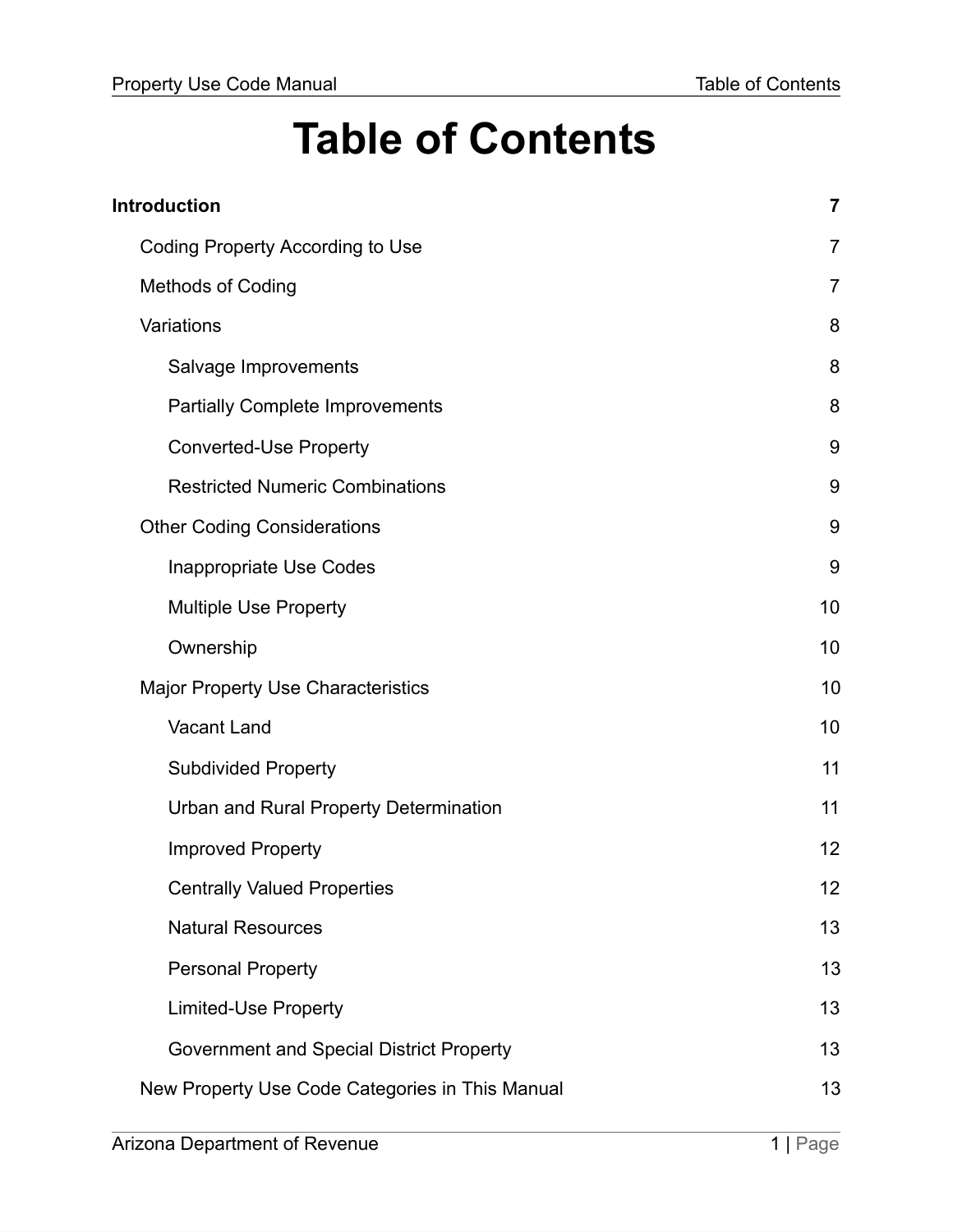| Residential Planned Unit Development (P.U.D.) Common Area Properties           | 13 |
|--------------------------------------------------------------------------------|----|
| <b>Converted-Use Property</b>                                                  | 14 |
| Property Tax Exempt Qualifying, Privately-Owned Property                       | 14 |
| Other Types of Property Coding Systems                                         | 15 |
| <b>Construction Cost Models</b>                                                | 15 |
| Legal Classes and Assessment Ratios                                            | 15 |
| <b>Property Identification Code</b>                                            | 15 |
| <b>Tax Area Codes</b>                                                          | 15 |
| Zoning                                                                         | 15 |
| Property Use Codes by Type of Property:                                        | 17 |
| <b>VACANT LAND</b>                                                             | 17 |
| SINGLE FAMILY RESIDENTIAL, SITE OF 5 ACRES OR LESS                             | 18 |
| RESIDENTIAL PLANNED UNIT DEVELOPMENT (P.U.D.) COMMON AREA<br><b>PROPERTIES</b> | 19 |
| USE CODE 02- $()()$                                                            | 19 |
| <b>MULTIPLE RESIDENTIAL</b>                                                    | 20 |
| <b>HOTELS</b>                                                                  | 21 |
| <b>MOTELS</b>                                                                  | 22 |
| <b>RESORTS</b>                                                                 | 23 |
| <b>CONDOMINIUMS AND TOWNHOUSES</b>                                             | 24 |
| <b>MANUFACTURED HOME LAND</b>                                                  | 25 |
| <b>SALVAGE IMPROVEMENTS</b>                                                    | 27 |
| MISCELLANEOUS COMMERCIAL                                                       | 28 |
| CONVENIENCE MARKETS, RETAIL STRIP STORES, SUPERMARKETS 29                      |    |
| STORE COMBINED WITH OTHER USES                                                 | 30 |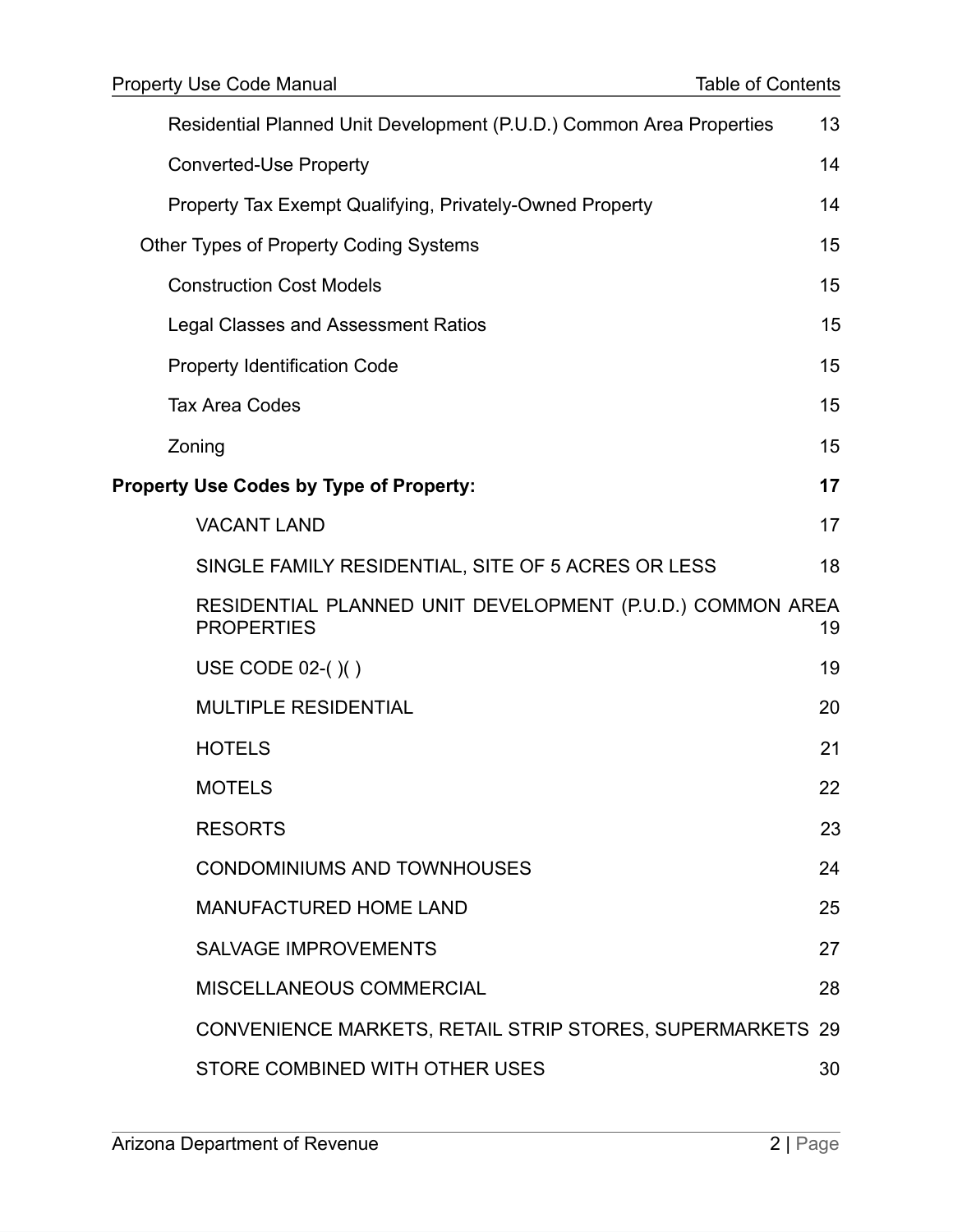| <b>DEPARTMENT STORES</b>                                                       | 31 |
|--------------------------------------------------------------------------------|----|
|                                                                                |    |
| <b>SHOPPING CENTERS</b>                                                        | 32 |
| <b>OFFICE BUILDINGS</b>                                                        | 34 |
| BANKS, SAVINGS AND LOAN ASSOCIATIONS AND CREDIT UNIONS                         | 35 |
| SERVICE STATIONS, TRUCK STOPS, AUTO AND TRUCK REPAIR                           | 36 |
| SERVICE STATIONS, TRUCK STOPS, AUTO AND TRUCK REPAIR<br>(continued)            | 37 |
| <b>VEHICLE SALES, LEASING, STORAGE, PARTS</b>                                  | 38 |
| <b>CARE FACILITIES</b>                                                         | 39 |
| <b>RESTAURANTS, NIGHT CLUBS, BARS OR TAVERNS</b>                               | 40 |
| HOSPITALS, MEDICAL OR DENTAL CLINICS, EMERGENCY CARE<br>CENTERS,               | 41 |
| VETERINARY CLINICS OR MEDICAL CONDOMINIUMS                                     | 41 |
| RACE TRACKS, PRIVATE AIR FIELDS, ANIMAL BOARDING/BREEDING<br><b>FACILITIES</b> | 42 |
| CEMETERIES, MAUSOLEUMS, MORTUARIES OR CREMATORIUMS                             | 43 |
| <b>GOLF COURSES</b>                                                            | 44 |
| THEATERS AND AMUSEMENT FACILITIES                                              | 46 |
| <b>PARKING FACILITIES</b>                                                      | 47 |
| <b>CLUBS AND LODGES</b>                                                        | 48 |
| <b>PARTIALLY COMPLETE STRUCTURES</b>                                           | 49 |
| PRIVATELY-OWNED SCHOOLS                                                        | 52 |
| <b>INDUSTRIAL PROPERTIES</b>                                                   | 53 |
| 31-()() through 36-()() - UNASSIGNED.                                          | 56 |
| <b>INDUSTRIAL WAREHOUSES</b>                                                   | 57 |
| 38-()() and 39-()() - UNASSIGNED.                                              | 58 |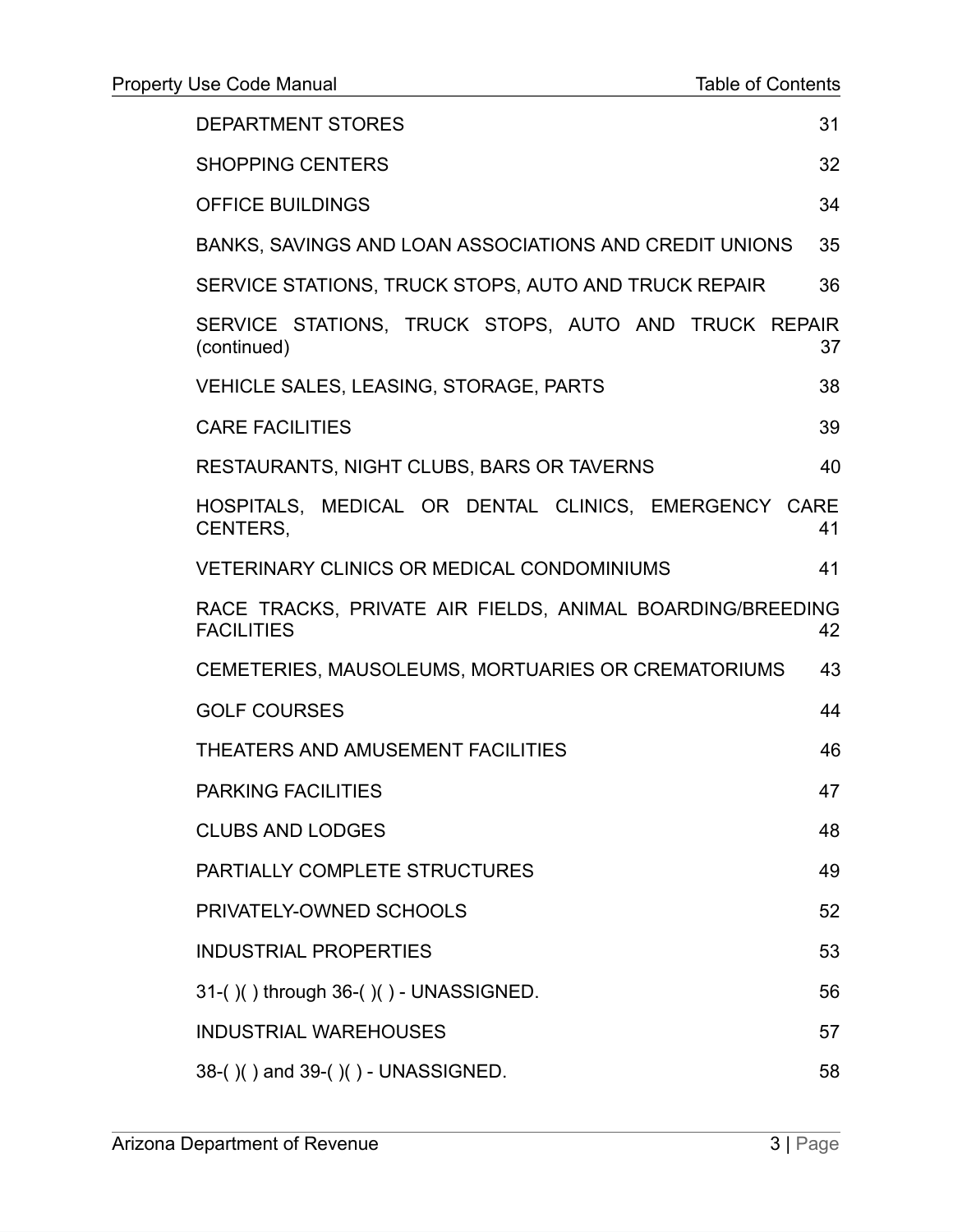| <b>PLANT</b><br><b>GREENHOUSES</b> |                                   | NURSERIES, GREENHOUSES                      | and | <b>HYDROPONIC</b><br>59 |
|------------------------------------|-----------------------------------|---------------------------------------------|-----|-------------------------|
| <b>FIELD CROPS</b>                 |                                   |                                             |     | 60                      |
| <b>VINEYARDS</b>                   |                                   |                                             |     | 61                      |
|                                    | <b>CROP TREES AND TREE FARMS</b>  |                                             |     | 62                      |
|                                    | <b>CITRUS CROP TREES</b>          |                                             |     | 63                      |
|                                    | <b>HIGH-DENSITY AGRICULTURAL</b>  |                                             |     | 64                      |
| <b>JOJOBA</b>                      |                                   |                                             |     | 65                      |
|                                    | <b>RANCH PROPERTIES</b>           |                                             |     | 66                      |
| <b>PASTURE LAND</b>                |                                   |                                             |     | 67                      |
|                                    | <b>WASTE LAND AND FALLOW LAND</b> |                                             |     | 68                      |
|                                    |                                   | WATER UTILITIES CURRENTLY NOT OPERATING     |     | 69                      |
|                                    | RAILROAD OPERATING PROPERTY       |                                             |     | 70                      |
|                                    | 52-()() - UNASSIGNED.             |                                             |     | 71                      |
|                                    | PIPELINE OPERATING PROPERTY       |                                             |     | 72                      |
|                                    |                                   | GAS AND ELECTRIC UTILITY OPERATING PROPERTY |     | 73                      |
|                                    | WATER UTILITY OPERATING PROPERTY  |                                             |     | 74                      |
|                                    |                                   | TELECOMMUNICATIONS OR WASTE WATER PROPERTY  |     | 75                      |
|                                    | <b>MUNICIPAL UTILITIES</b>        |                                             |     | 76                      |
|                                    | <b>AIRLINE FLIGHT PROPERTY</b>    |                                             |     | 77                      |
|                                    | PRIVATE CAR COMPANIES             |                                             |     | 78                      |
|                                    | <b>TELECOMMUNICATIONS</b>         |                                             |     | 79                      |
| <b>PRODUCING MINES</b>             |                                   |                                             |     | 80                      |
|                                    | <b>RAILROAD PROPERTY</b>          |                                             |     | 81                      |
|                                    | PRODUCING OIL AND GAS INTERESTS   |                                             |     | 82                      |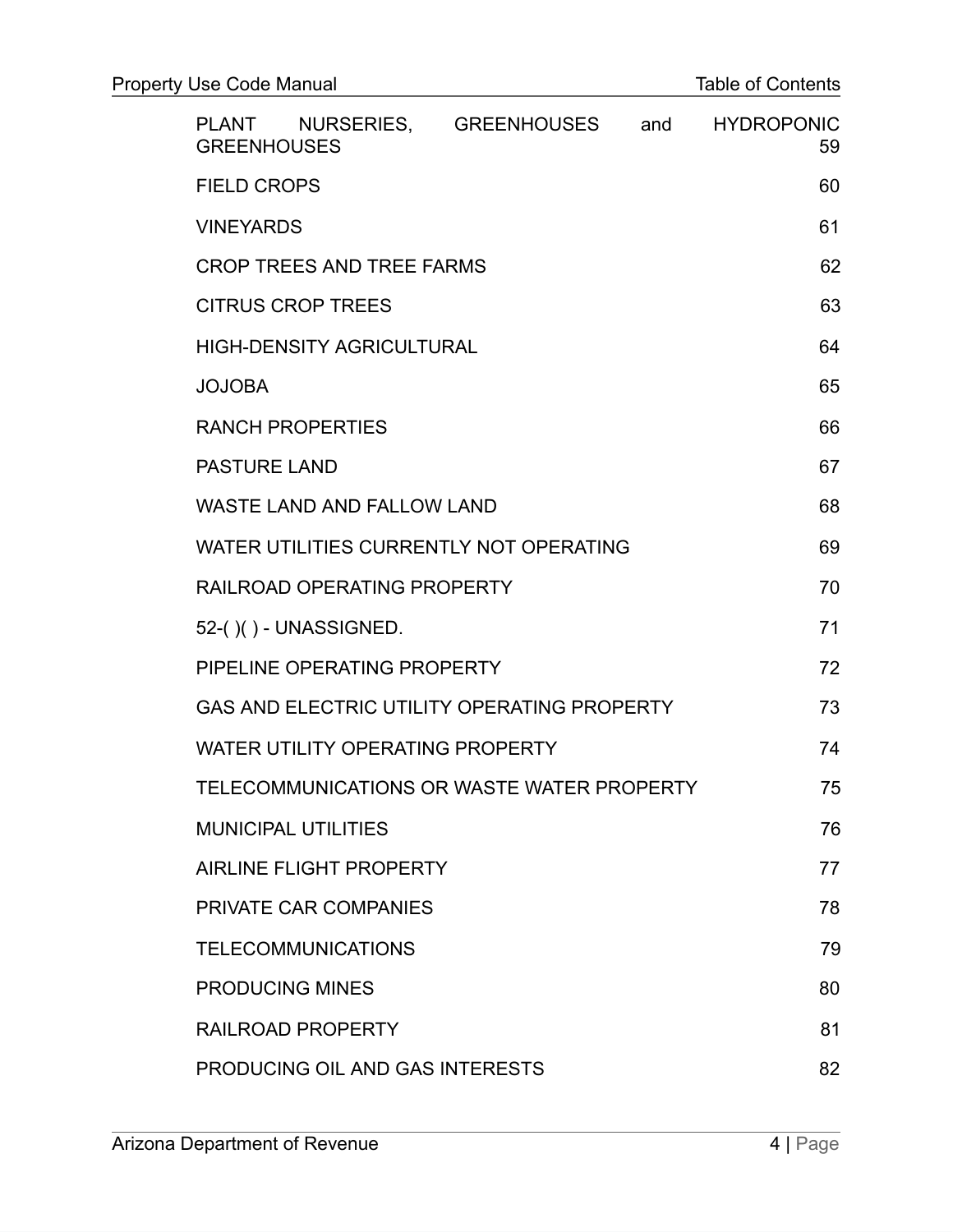| ELECTRIC AND GAS COMPANIES ENVIRONMENTAL PROTECTION<br><b>FACILITIES</b>                                     | 83  |
|--------------------------------------------------------------------------------------------------------------|-----|
| ELECTRIC AND GAS COMPANIES                                                                                   | 84  |
| NONPRODUCING MINE PROPERTY                                                                                   | 85  |
| NONPRODUCING MINE PROPERTY                                                                                   | 86  |
| <b>MINERAL RIGHTS ONLY</b>                                                                                   | 87  |
| <b>STANDING TIMBER</b>                                                                                       | 88  |
| MISCELLANEOUS PERSONAL PROPERTY                                                                              | 89  |
| <b>HOUSEHOLD RENTAL - APARTMENTS</b>                                                                         | 90  |
| <b>MANUFACTURED HOMES AND TRAVEL TRAILERS</b>                                                                | 91  |
| COMMERCIAL - FURNITURE, FIXTURES, MACHINERY AND EQUIPMENT<br>92                                              |     |
| INDUSTRIAL - HEAVY EQUIPMENT FIXTURES                                                                        | 93  |
| <b>QUARRY PROCESSING MACHINERY AND EQUIPMENT</b>                                                             | 94  |
| FARM AND RANCH MACHINERY AND EQUIPMENT                                                                       | 95  |
| <b>MERCHANT AND MANUFACTURING</b>                                                                            | 96  |
| LIVESTOCK AND MISCELLANEOUS ANIMALS                                                                          | 97  |
| <b>BEEF CATTLE</b>                                                                                           | 98  |
| <b>DAIRY CATTLE</b>                                                                                          | 99  |
| <b>SHEEP</b>                                                                                                 | 100 |
| <b>SWINE</b>                                                                                                 | 101 |
| <b>HORSES</b>                                                                                                | 102 |
| <b>POULTRY</b>                                                                                               | 103 |
| 85-()() and 86-()() - UNASSIGNED.                                                                            | 104 |
| RESIDENTIAL IMPROVEMENT ON MORE THAN 5 ACRES (EXCESS<br>LAND AREA WILL NOT ECONOMICALLY SUSTAIN AGRICULTURE) | 105 |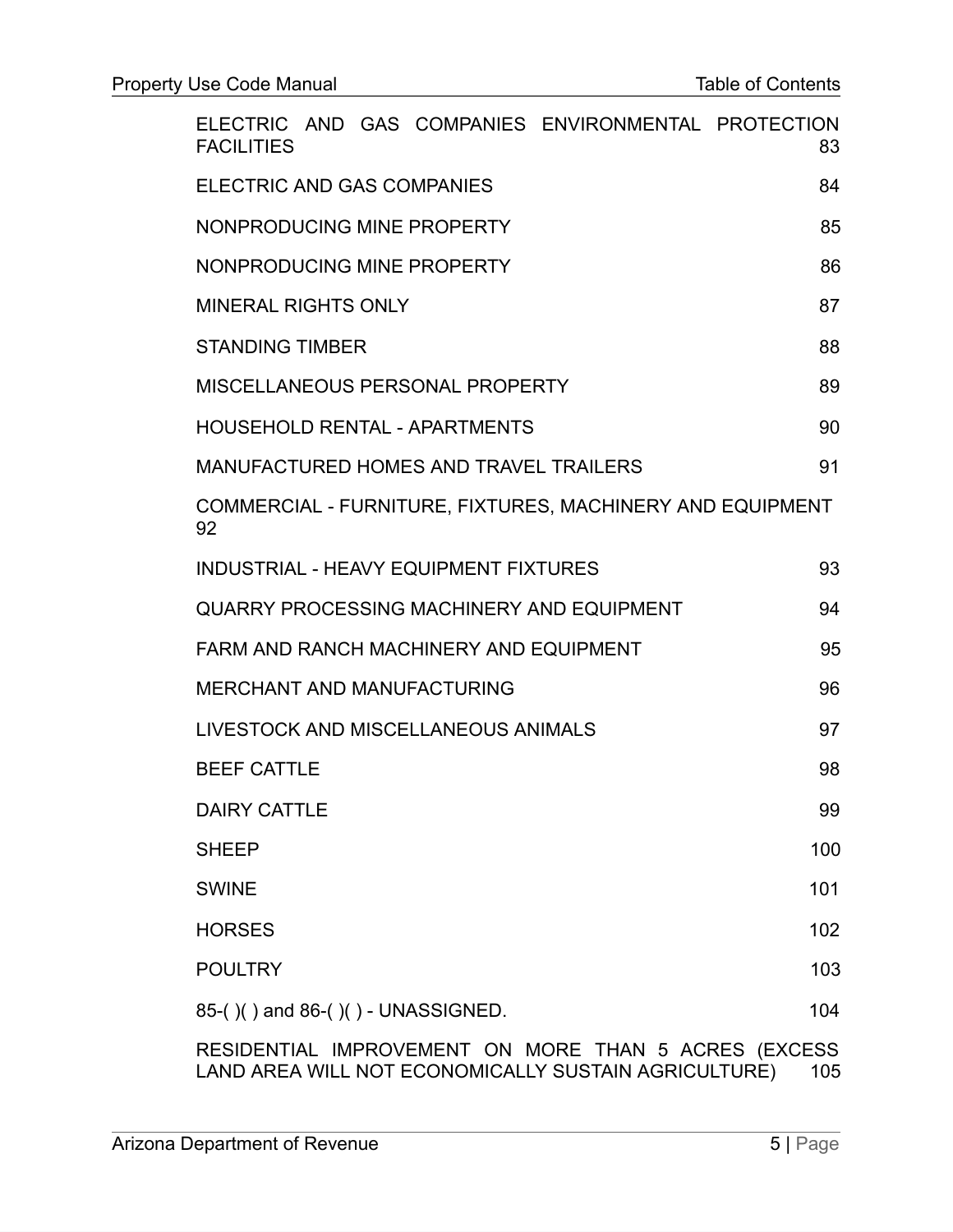|              | <b>LIMITED-USE</b>                                              | 106 |
|--------------|-----------------------------------------------------------------|-----|
|              | <b>CONVERTED-USE PROPERTY</b>                                   | 107 |
|              | PROPERTY TAX EXEMPT QUALIFYING, PRIVATELY-OWNED PROPERTY<br>108 |     |
|              | PROPERTY TAX EXEMPT QUALIFYING, PRIVATELY-OWNED PROPERTY<br>109 |     |
|              | <b>RELIGIOUS-USE PROPERTY</b>                                   | 110 |
|              | 93-()() - UNASSIGNED.                                           | 111 |
|              | <b>FEDERAL PROPERTY</b>                                         | 112 |
|              | <b>STATE PROPERTY</b>                                           | 113 |
|              | <b>COUNTY PROPERTY</b>                                          | 114 |
|              | <b>MUNICIPAL PROPERTY</b>                                       | 115 |
|              | <b>INDIAN PROPERTY</b>                                          | 116 |
|              | SPECIAL DISTRICTS - EXEMPT TAXING JURISDICTIONS                 | 117 |
| <b>INDEX</b> |                                                                 | 117 |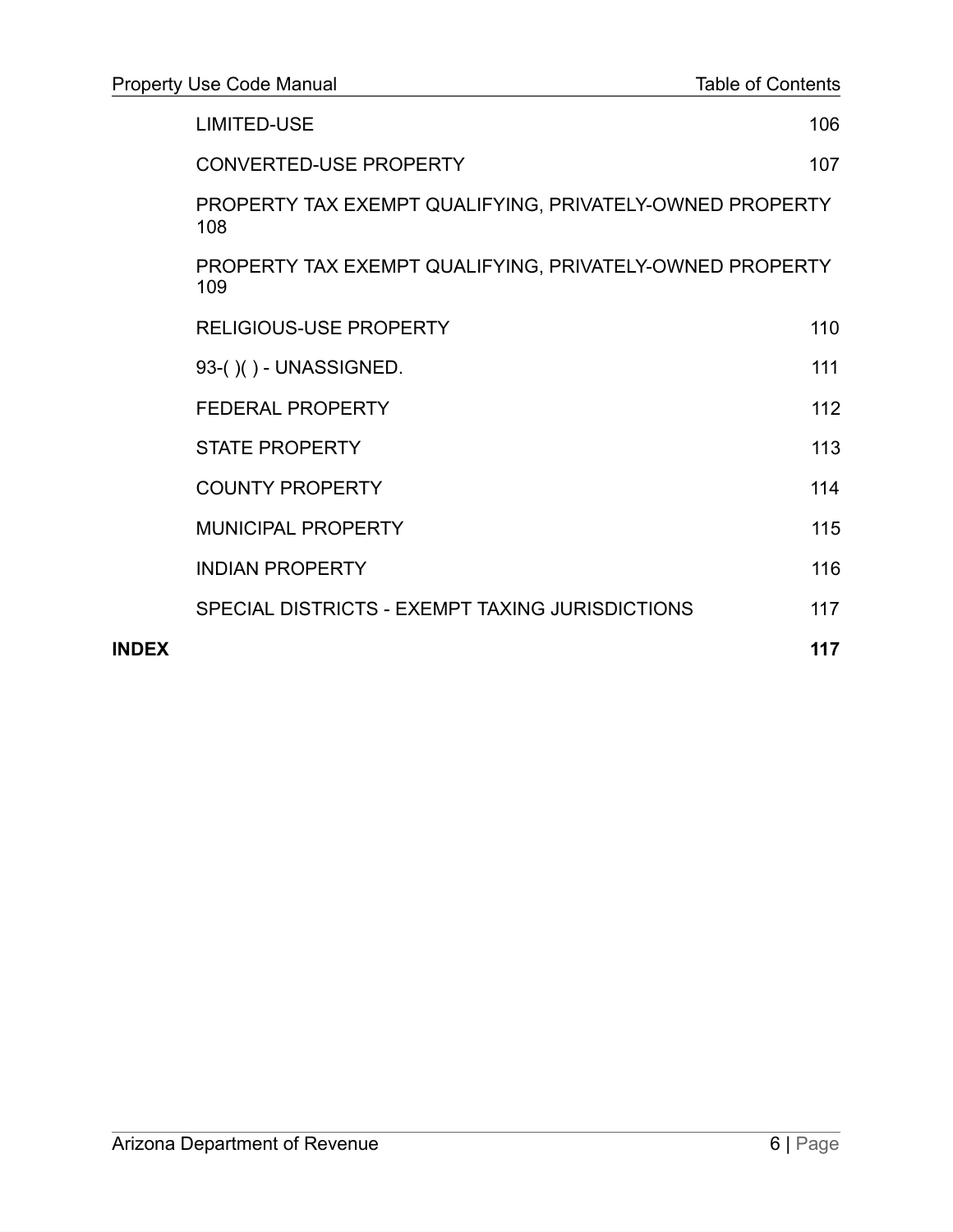# <span id="page-7-0"></span>**Introduction**

The Arizona property tax system is based on several statutory legal classifications of property. A basic function of this system is to identify and maintain a current inventory of all taxable property in the state for ad valorem tax assessment purposes. A main responsibility of all County Assessors is the identification of all locally assessable property in their jurisdictions. The Department is responsible for the identification of all "centrally valued" property in the state. Identification is based primarily on the current use to which a property is employed by its owner. Therefore, the accurate determination of property use, and the correct coding of that information into the property tax system's records, are essential assessment functions.

# <span id="page-7-1"></span>**Coding Property According to Use**

Property use codes are utilized to categorize and group similar types of properties for easy identification. Data for properties are collected and the properties are grouped by us for various types of analysis and comparison. There are many different users of this data. These include the County Assessors, a variety of governmental agencies (including the Department), most municipalities, and private and commercial users. These use codes are essential for computerized processing when a specific property group is selected for any kind of analysis, legislative changes, sales ratio studies, or for other types of special actions.

### <span id="page-7-2"></span>**Methods of Coding**

A four-digit numeric code is used to identify the current use of a property for many assessment purposes. The major types of property use include vacant land, residential, commercial, industrial, agricultural, centrally valued properties, natural resources, personal property, and government-owned property. The **predominant** use must be determined in cases where more than one use is evident on a parcel. This is because only one use code can be applied to any one parcel. To establish a property use code, first select the general type of property use as indicated by the first two digits of the use code choices. Next, the third digit options identify the use of the property by main subcategories. Together, they create the most suitable three-digit combination which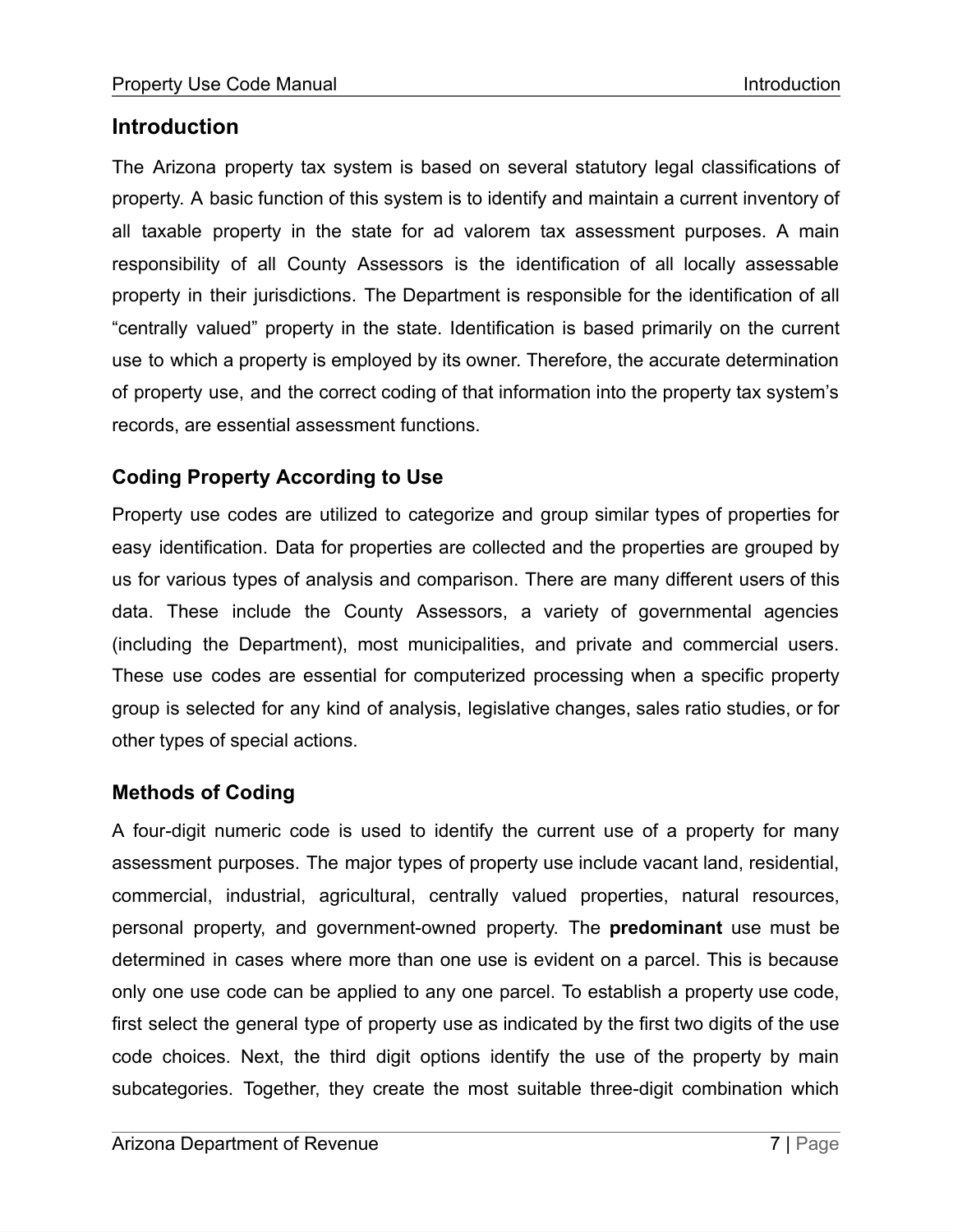accurately describes any given property's current predominant use. Last, the fourth digit options are examined to determine if any of them more completely describe the property's use. In some categories, it may indicate attributes that describe the type of ownership, or details of the physical property, such as story height. If no fourth digit is appropriate, use the default fourth digit, zero (0), if available. The accurate determination of the predominant use of a property, as can most completely be described by these various numeric property use code components, is essential for many valuation and assessment purposes.

### <span id="page-8-0"></span>**Variations**

The four-digit use code selection procedure just described is changed for a few categories or under certain circumstances. These are discussed below:

### <span id="page-8-1"></span>*Salvage Improvements*

These are identified by the use code series 09-( )( ). The third digit identifies one of four main categories of property use: residential, commercial, industrial or agricultural. The fourth digit is either the default digit, zero (0), or indicates that an I.P.R. (Improvement on Possessory Rights) situation exists. Any improved property applicable to one of these categories which has an improvement that has been completely destroyed, or that is damaged badly enough so as to restrict the use of the whole property, would be identified with this use code. A complete inspection of the entire property's improvements and an accurate determination of the extent of the damage should always be performed before applying this use code to any property suffering from physical damage. If the whole property's use has not been restricted by the damage, salvage improvement coding may not be applicable.

### <span id="page-8-2"></span>*Partially Complete Improvements*

The use code series 28-( )( ) is used to identify any type of real property (excluding "centrally valued") with improvements whose construction have not been completed and which are not yet ready for occupancy or use. This code can apply to first-time construction on previously vacant land, or to already improved properties. In this use code series, the third and fourth digits equate to the first two digits of most of the other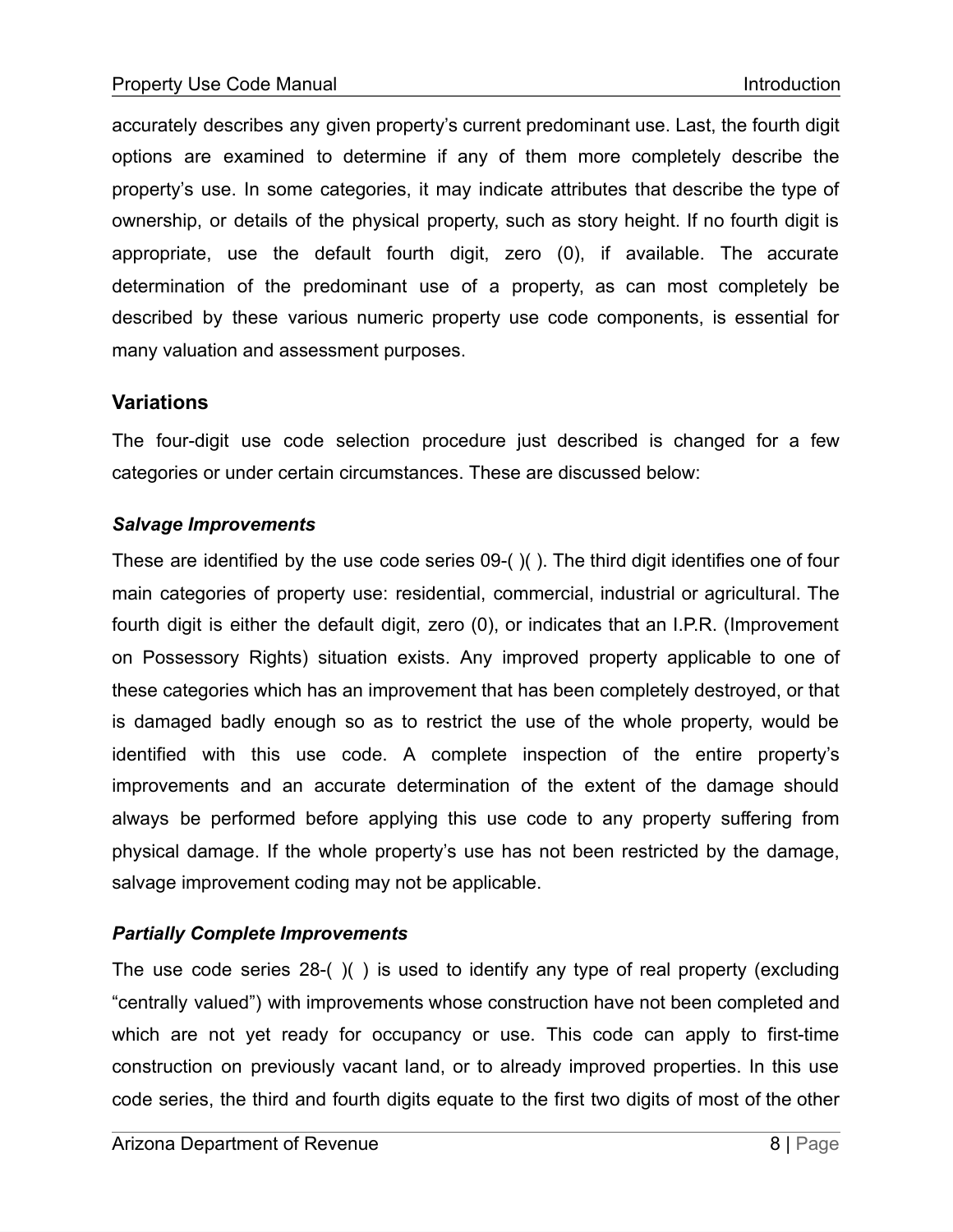use code categories. As examples, use code 28-01 is to be used for partially completed single family residential improvements, 28-11 indicates partially completed retail improvements, 28-15 is for any partially completed business office improvements, 28-30 is for one of the categories of industrial property with partially complete improvements, and so on.

### <span id="page-9-0"></span>*Converted-Use Property*

This is a new property use code category in this manual. This new series, 89-( )( ), differs from all of the other use codes, in that the general category of a property's original (converted from) use is indicated by the first three digits of the use code. The fourth digit is used to indicate the general category of the property's current, or new (converted to) use. This new category has also been incorporated into the Partially Complete Improvements use code series.

### <span id="page-9-1"></span>*Restricted Numeric Combinations*

The series of use codes 50-( )( ) through 67-( )( ) are intended for use only by Centrally Valued properties. They use (with two exceptions) only one use code combination each, which identify the various categories of Centrally Valued property. In general, both the third and fourth digits are zero (0). Similarly, the Personal Property use codes, 70-( )( ) through 84-( )( ), will typically use only the first two digits of the use code to identify a main category of property. The third and fourth digits, if they are not both zero, identify any relevant subcategory of property by its type, use, or by some other defining characteristic. The Natural Resources use codes, 68-( )( ) and 69-( )( ), and the Limited-Use property use code, 88-( )( ), have only one possible code combination each.

### <span id="page-9-2"></span>**Other Coding Considerations**

### <span id="page-9-3"></span>*Inappropriate Use Codes*

The appraiser that inspects a property must exercise discretion when selecting the four most appropriate digits for a use code (and later, review the data entry, to prevent mistakes). It is essential to avoid any use code combinations that are incorrect, not truly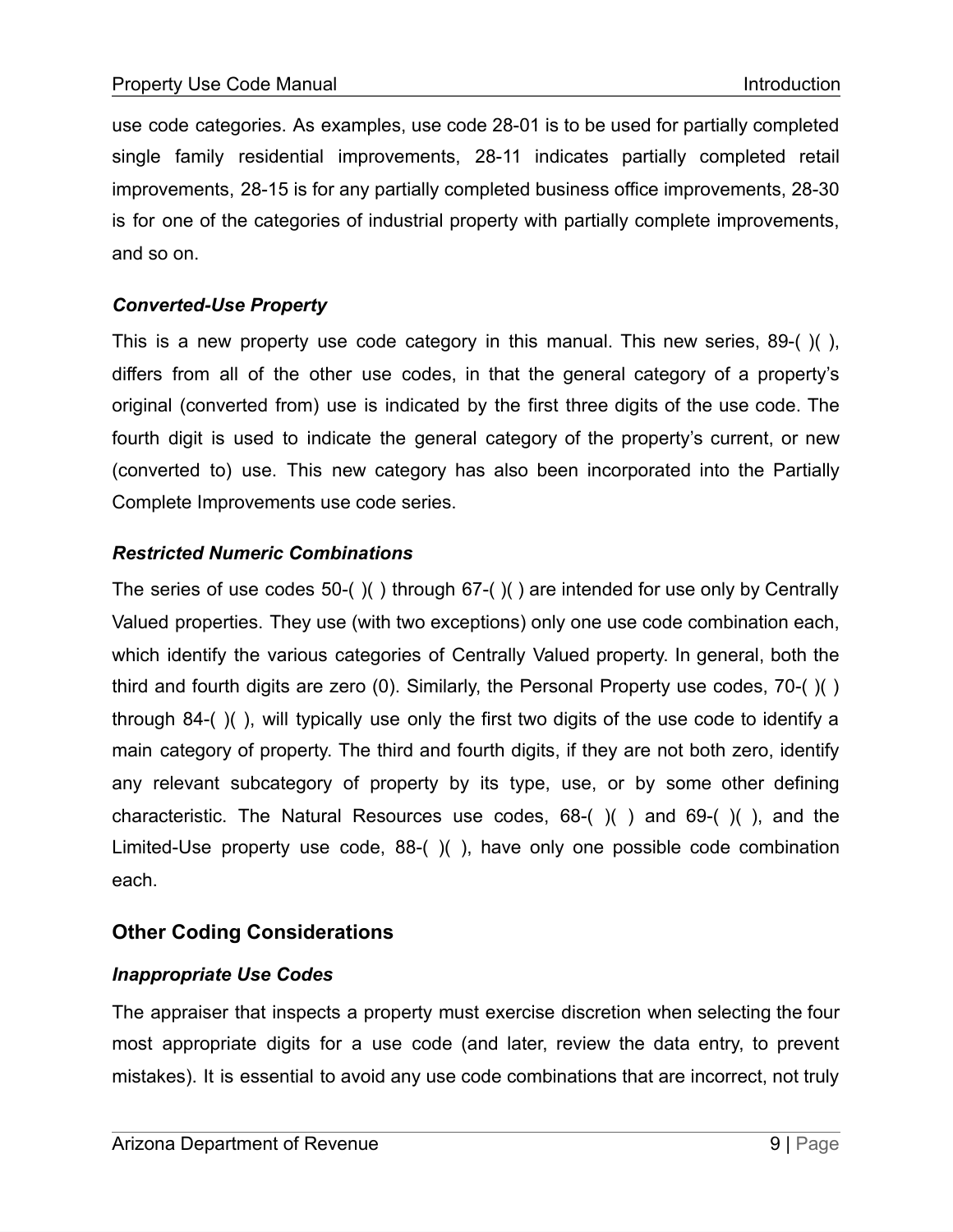appropriate, or that do not make sense. Therefore, it is imperative to thoroughly analyze each of these use code digits. As previously stated, the first three digits are generally used to indicate the primary property use, while the fourth digit may further describe detail in the type or use of the property. But, in all instances, the selection of all of the numeric characters in all of the categories requires careful scrutiny in order to correctly describe a property's current use and any distinguishing features which may be unique to it.

### <span id="page-10-0"></span>*Multiple Use Property*

As previously noted, many properties can have multiple uses which will pertain to more than one property use code category. In those cases, a determination must be made which will code the property accurately, relative to its predominant use (and as uniformly and consistently as possible, in comparison to any similar properties). Again, this is because only one use code can be applied to any given parcel.

#### <span id="page-10-1"></span>*Ownership*

If the improvements on the land are owned by someone other than the owner of the land on which they are situated, the property use code will typically be the same as if the land and buildings were owned by one party. It is use, not ownership, that determines coding.

### <span id="page-10-2"></span>**Major Property Use Characteristics**

### <span id="page-10-3"></span>*Vacant Land*

One use code series is set aside specifically for coding land which has no significant site improvements or structural improvements. The first two digits of the vacant land use code series, zero, zero (00), indicate that the subject land is currently both vacant and unimproved. The next two digits are used to further categorize the general characteristics of the vacant, unimproved land, as follows:

(a) The third digit identifies the intended or probable use as single- family residential, mobile home, or as an incomplete subdivision parcel; as commercial or industrial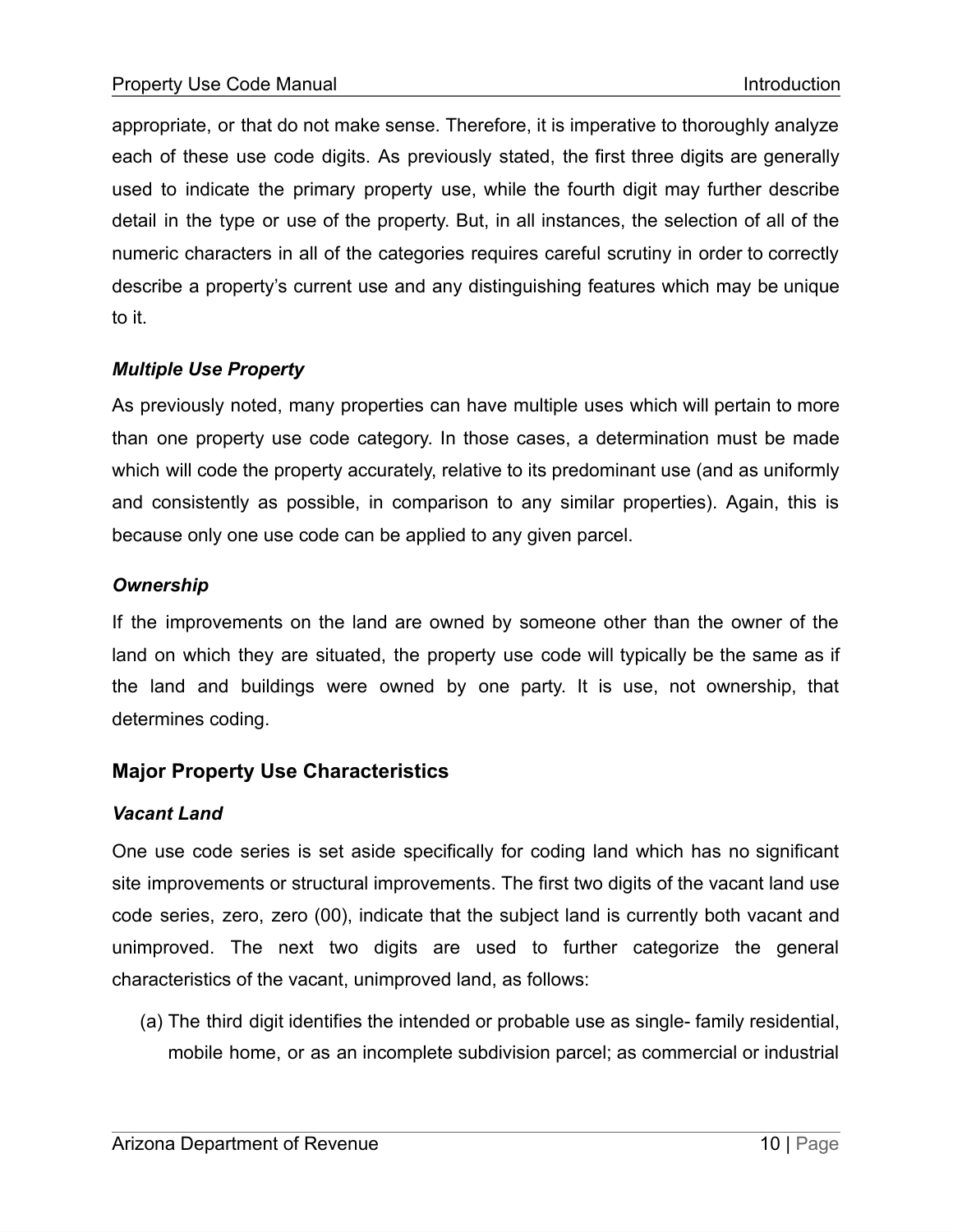use; as a condominium (either residential or commercial); or whether use has yet to be determined.

(b) The fourth digit identifies whether the land is located in an urban or a rural type of an environment, and whether or not the property is subdivided. As an example, use code 00-21 indicates the parcel is vacant (00), commercial (2), urban, subdivided (1) land.

#### <span id="page-11-0"></span>*Subdivided Property*

The subdivision of a property involves (among several other things) performing a survey of a tract of land and dividing it into blocks which are usually separated by streets or roads. Each block is further divided into separately identified lots, which are then numbered and identified on a plat map. The plat map is recorded in the office of the County Recorder, after it has been approved and adopted by all appropriate governing officials. Then, individual parcel numbers are assigned to the numbered lots by the local County Assessors, as shown on the cadastral maps they maintain.

For property use code identification, subdivided property is defined as a property that includes a block and lot number, or a subdivision name and lot number, in the legal description.

#### <span id="page-11-1"></span>*Urban and Rural Property Determination*

The differences between urban property and rural property do not necessarily relate simply to their location being inside or outside of the defined boundaries of an incorporated community. A property may be located near, but outside of the city or town limits. However, its location near or adjacent to a city or town may have an influence on its market value significant enough so that it is most comparable to similar property within the city or town boundaries. Further, dynamic growth patterns in different places and at different times may cause the characteristics of an area to change from rural to urban in nature quite rapidly (and sometimes, unpredictably).

Urban property, generally, is measurably more valuable than rural property, due to the existence of a different, broader, more active real estate market. This is due to the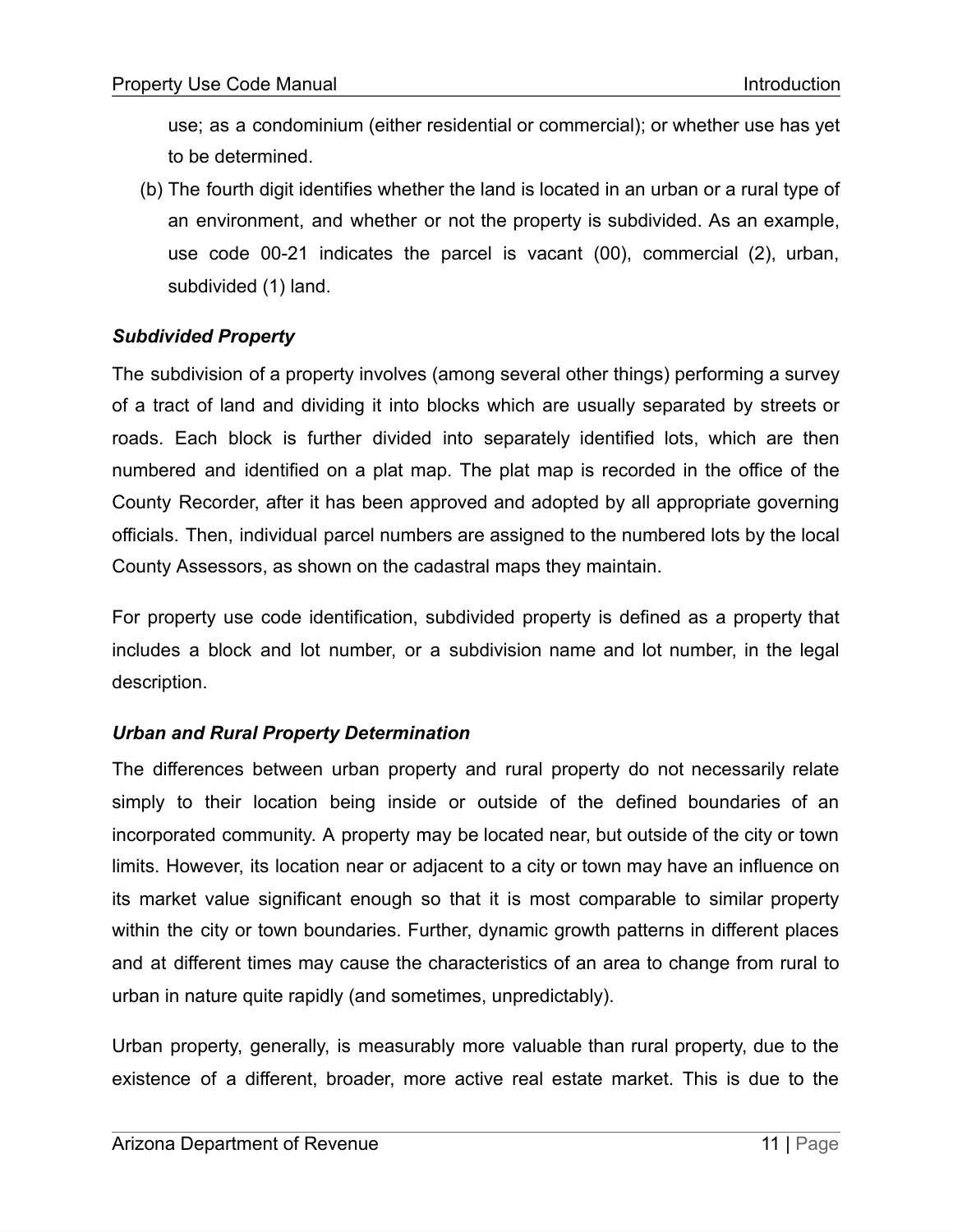availability (and desirability, to the typical market participant) of paved streets, utilities, police and fire protection, schools, shopping and many other features that are common to urban areas.

In evaluating the characteristics of a property for the determination of an appropriate use code, if the general influence of the area is urban, then the property should be coded as urban. If, however, there is minimal or no urban influence, the property should probably be coded as rural. Market evidence must be utilized when making these determinations.

#### <span id="page-12-0"></span>*Improved Property*

Property upon which site improvements, foundations, buildings or other structures have been constructed is referred to as "improved" property. For the purposes of property use identification and categorization, any land which is qualified for, and that has been granted, agricultural status is also considered to be improved property, not vacant land.

Improved property uses include both single-family residential and multiple residential; hotel, motel and resort; residential condominium and townhouse; manufactured home / mobile home site; salvage improvements; general commercial uses, such as office, retail, restaurant, etc.; warehousing and various other types of industrial uses; and as just noted, qualified agricultural properties.

### <span id="page-12-1"></span>*Centrally Valued Properties*

Certain types of properties, specified by statute, are valued "centrally" by the Department of Revenue, rather than "locally" by the County Assessors. These properties are "Centrally Valued" either because they are geographically dispersed throughout several Arizona counties (and frequently, other states), or because of their typically complex valuation procedures and the various types of information requirements intrinsic to the different industries of which they are a part (and often, both). These property's values are determined by the Department and are provided to each county.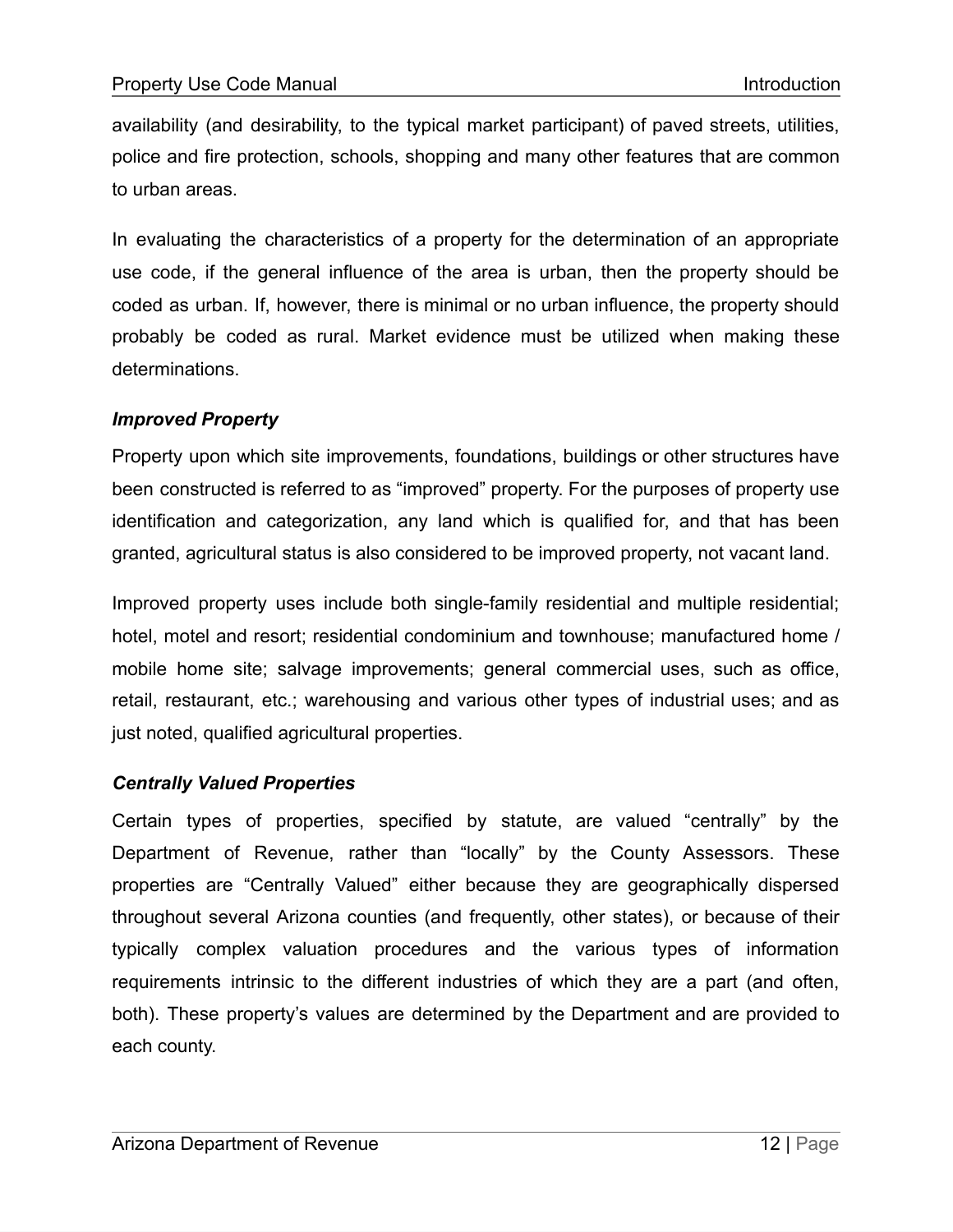Companies operating in Arizona which own the types of properties that are Centrally Valued include airlines (the aircraft only) and airport fuel delivery systems; producing oil and gas interests, gas distribution utilities, gas transmission pipelines, gas and electric utilities and municipal district utilities; producing (and certain nonproducing) mines; railroads and private rail car companies; telecommunication companies; and water and sewer companies.

#### <span id="page-13-0"></span>*Natural Resources*

This identifies property that is assessed separately from the land from which it is derived--specifically, severed mineral rights and standing timber. **Note:** these two property "uses" are not commonly associated with Centrally Valued properties.

#### <span id="page-13-1"></span>*Personal Property*

Personal property is defined in Arizona as being all types of tangible and intangible property that is not included in the term "real estate." Personal property is generally considered to be movable, and is not permanently attached to real estate.

#### <span id="page-13-2"></span>*Limited-Use Property*

This category identifies properties which have unique size, shape or other use-limiting characteristics which are not compatible with other use code categories.

### <span id="page-13-3"></span>*Government and Special District Property*

This category includes property used by, or in connection with, all levels of governmental activities, such as Federal, State, County and municipal, and also several exempt taxing jurisdictions such as irrigation districts.

### <span id="page-13-4"></span>**New Property Use Code Categories in This Manual**

### <span id="page-13-5"></span>*Residential Planned Unit Development (P.U.D.) Common Area Properties*

These properties, typically, are improved common areas owned jointly by the lot owners in residential planned unit developments, who are also members of the homeowners' association. Each of the individual property owners hold an undivided interest in the common area portions of the planned unit development. This concept must not be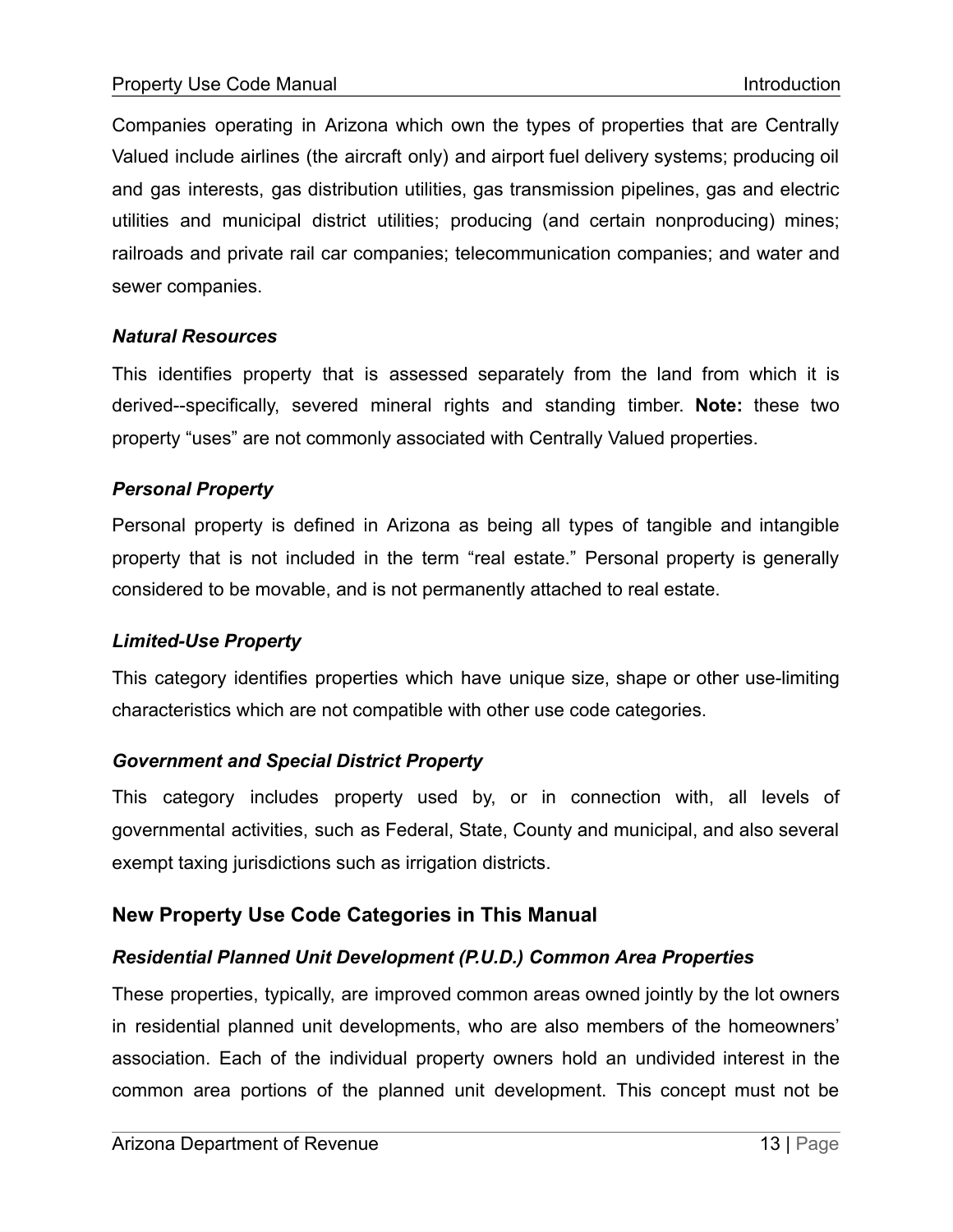confused with the ownership of a fractional, undivided interest in **all** of the land in a development, as exists in a condominium complex. Examples of residential planned unit development common area improvements include clubhouses, swimming pools, tennis courts, ramadas, children's playgrounds, picnic areas, lakes, landscaping and walkways ("greenbelts"), private roadways and parking areas.

### <span id="page-14-0"></span>*Converted-Use Property*

Property whose use has been changed to a use other than what its improvements were originally constructed for is identified as "converted-use" property. This occurs primarily because of the basic principles of change and anticipation, wherein changing economic conditions and a revision of the property owner's anticipated future benefits estimate have influenced the change in use. These properties sell at market value for the new use, which is commonly different than if the property retained its original use. As a result, a significant degree of interior and exterior remodeling is often needed to convert these properties into their new retail, office or some other type of new use.

A four-digit use code has been implemented to help determine both what the original use was (shown in the first three digits of the use code), and what the current use is now (indicated by the fourth digit). The accurate identification and correct coding of converted-use properties is especially important when analyzing comparable sales properties and in the performance of sales ratio studies.

### <span id="page-14-1"></span>*Property Tax Exempt Qualifying, Privately-Owned Property*

In Arizona, all property that is not specifically exempted from taxation by the Arizona Constitution is subject to taxation. Many property-tax exemptions are provided by the Arizona Constitution for various categories of property and property owners. These exemptions are further defined by several statutes. Some of these exemptions include the phrase "not used or held for profit," and are described in A.R.S. [42-11101](https://www.azleg.gov/viewDocument/?docName=http://www.azleg.gov/ars/42/11101.htm) through [42-11129.](https://www.azleg.gov/viewDocument/?docName=http://www.azleg.gov/ars/42/11101.htm) The two use code series  $90-($  )( ) and  $91-($  )( ), both titled Property Tax Exempt Qualifying, Privately-Owned Property, are used to identify the real property that is owned and used by various types of nonprofit organizations. Refer to the Department's current Assessment Procedures Manual, Part One, and also to Arizona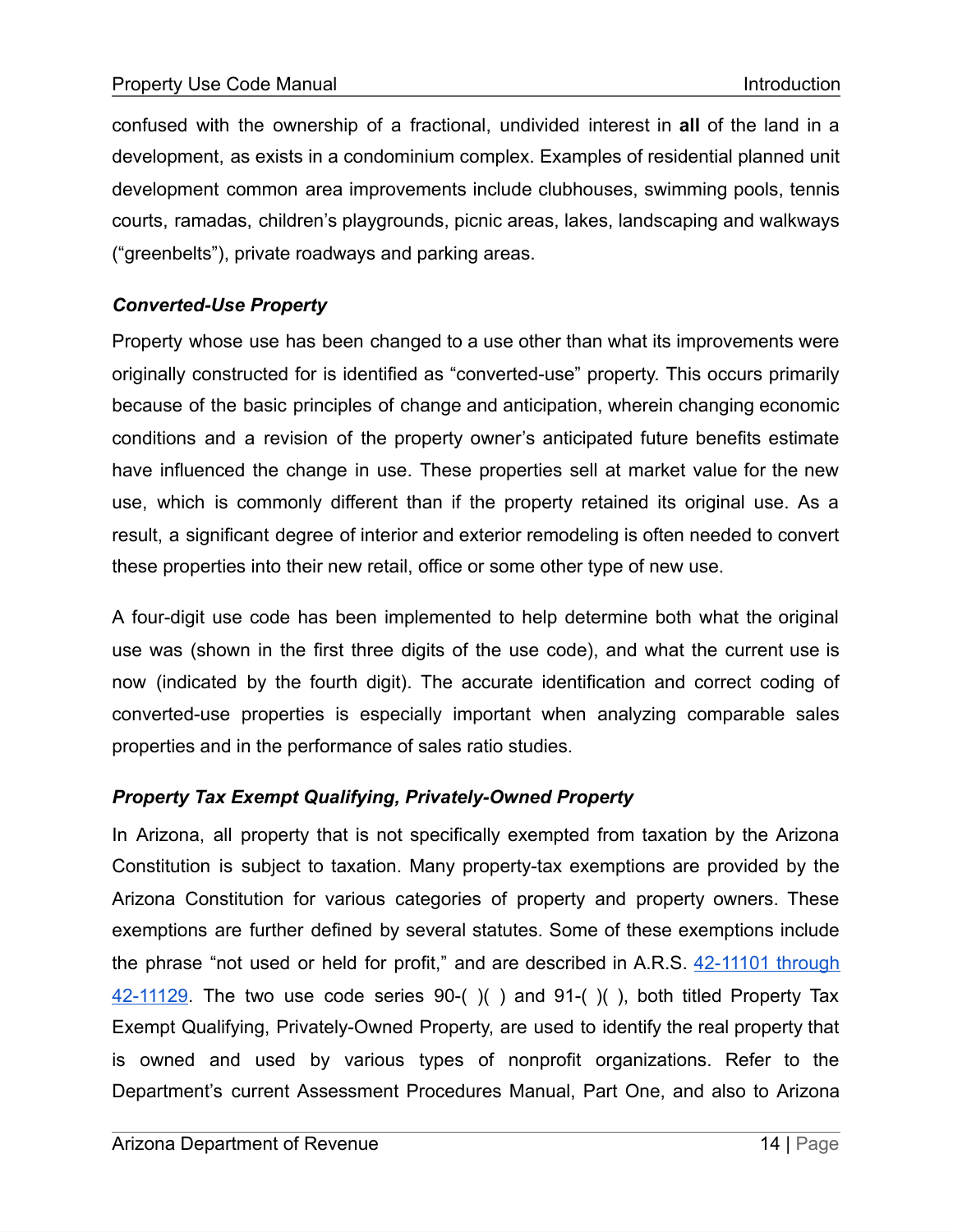Revised Statutes [42-11101](https://www.azleg.gov/viewDocument/?docName=http://www.azleg.gov/ars/42/11101.htm) through 42-11155, for current information regarding property tax exemptions.

## <span id="page-15-0"></span>**Other Types of Property Coding Systems**

In addition to property use codes, several other types of property identifiers are also used in the assessment process. These systems are uniquely important, with each addressing a specific need. Some of the more important of these coding systems are described below.

### <span id="page-15-1"></span>*Construction Cost Models*

These are numbers used in the Department's Construction Cost System. They are used in conjunction with the Cost Approach of the appraisal process. They identify several building classes and types of occupancies (called models) and their various characteristics for descriptive and valuation purposes. The system also incorporates several hundred codes for identifying the many individual components of all the various models.

### <span id="page-15-2"></span>*Legal Classes and Assessment Ratios*

The Arizona Legislature has established several statutory classifications of property for tax assessment purposes. These classes are based on property use. The statutes also provide assessment ratios applicable to each of these classes for use in determining the assessed value of property that is subject to ad valorem taxation.

### <span id="page-15-3"></span>*Property Identification Code*

This code is usually referred to as the "Assessor's Parcel Number" (A.P.N.). It identifies a property by numeric components that identify what county the property is in and the specific "book," "map" and "parcel" where the property is located. If relevant, a "split" identifier, which is an alphabetic character, is also used. These A.P.N. components refer to the coding of the parcels as they are shown on the Assessors' cadastral maps, which are based on recorded plat maps.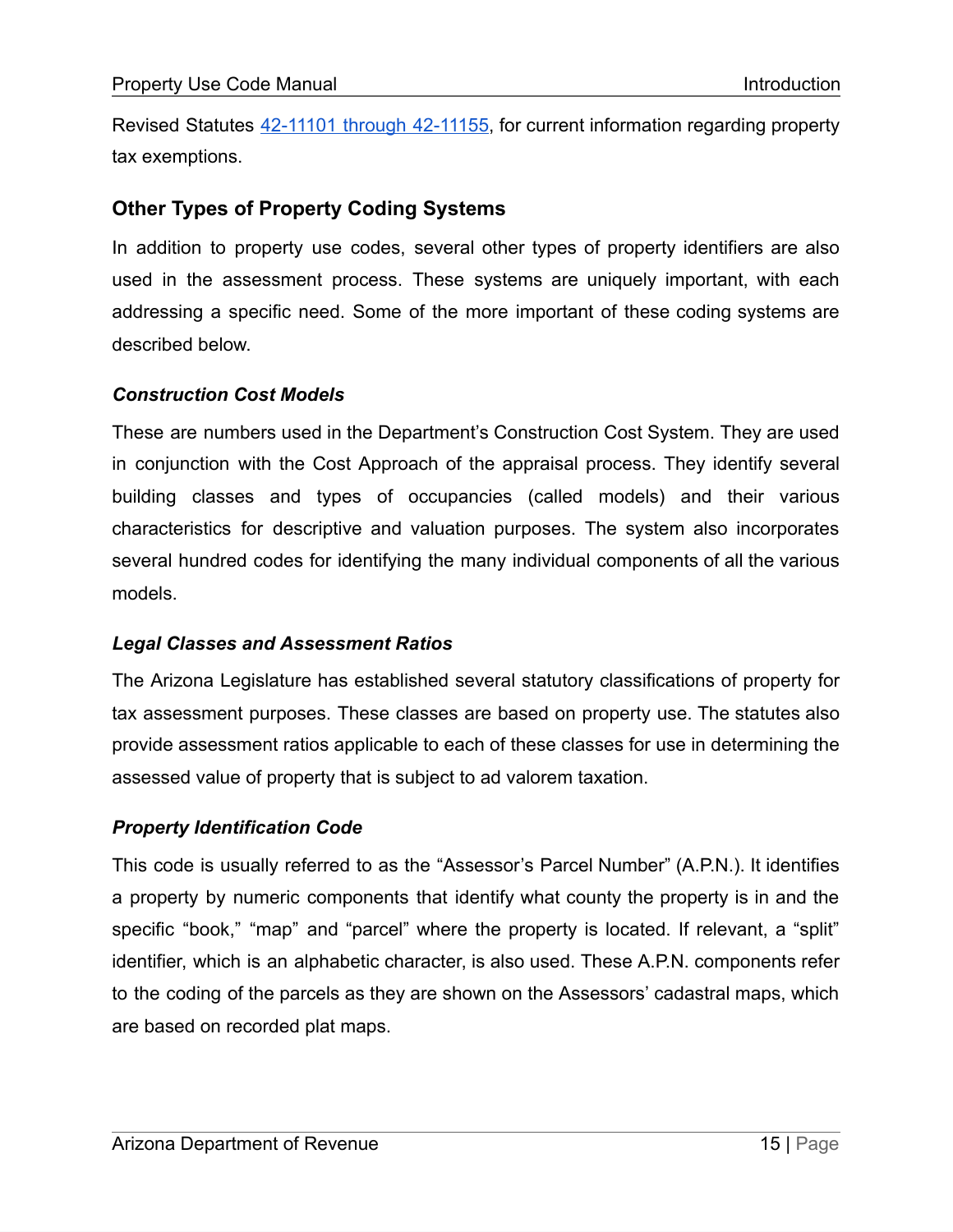### <span id="page-16-0"></span>*Tax Area Codes*

The tax area code system incorporates numeric codes identifying each individual taxing authority that levies ad valorem property taxes, or other types of assessments, on properties in a common geographic area. Any combination of their jurisdictions (that is, where they overlap) creates an area with a unique combination of tax rates. That combination of overlapping taxing jurisdictions is also identified by its own unique tax area code. These tax area codes are further identified by the particular county in which they are located.

### <span id="page-16-1"></span>*Zoning*

These are usually alpha-numeric codes identifying categories of allowable property uses in designated areas ("zones") within the boundaries of a city or county. Zoning is one of government's "police powers," used to control and regulate the uses of the land and structures within designated areas. Zoning directly affects property use and property value (especially land value) by promoting and enforcing consistent land use decisions, ensuring the health and safety of the public, specifying allowable building types, sizes, unit densities and many other important factors. Zoning codes are usually not uniform between most cities or counties. Familiarity with the codes in all jurisdictions where property is being appraised is important.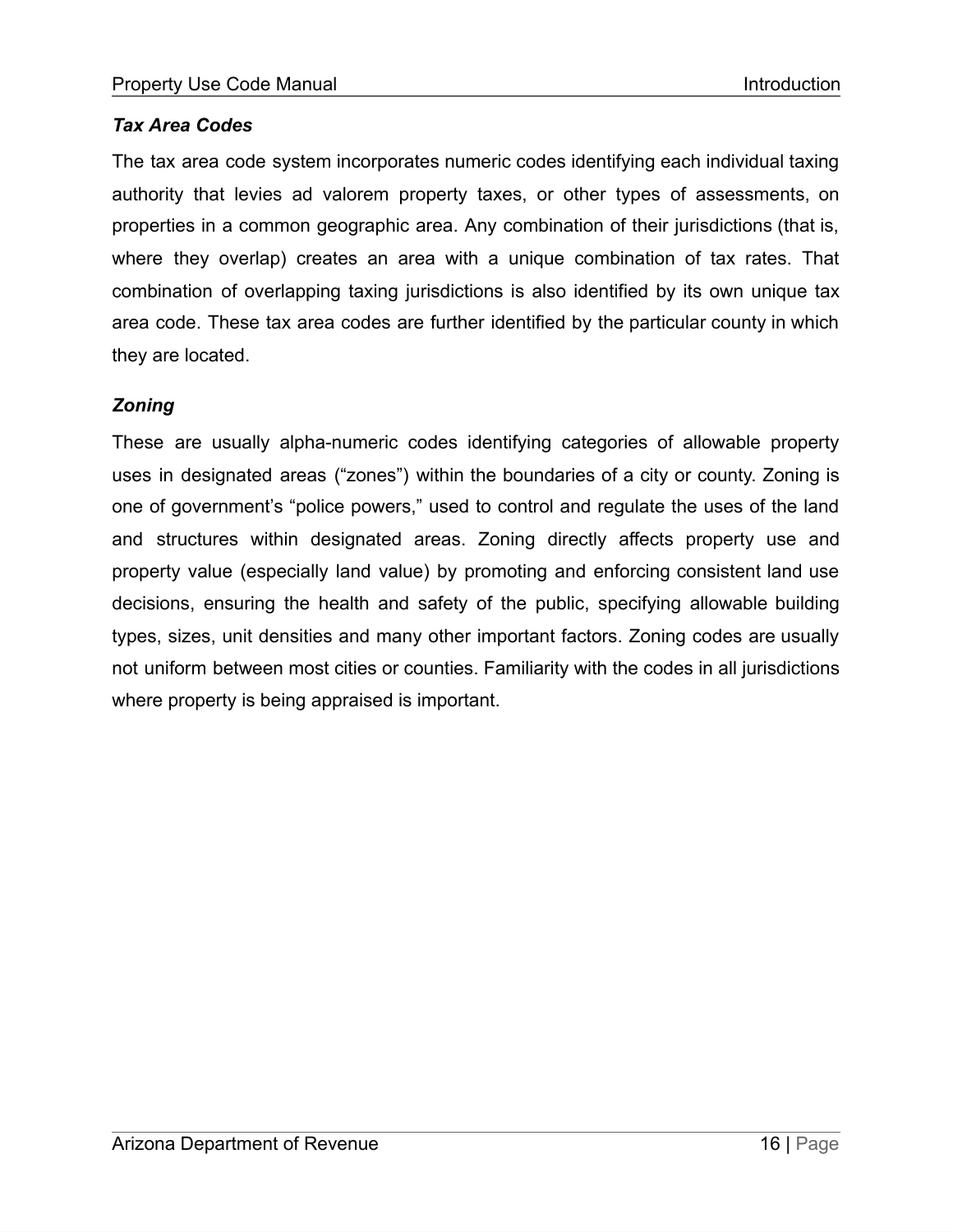<span id="page-17-0"></span>

| <b>USE</b>  | <b>PROPERTY</b>        |
|-------------|------------------------|
| <b>CODE</b> | <b>CHARACTERISTICS</b> |

<span id="page-17-1"></span>VACANT LAND

USE CODE 00-( )( )

- 00-0 (\*) UNDETERMINED.
- 00-1 (\*) RESIDENTIAL.
- 00-2 (\*) COMMERCIAL.
- 00-3 (\*) INDUSTRIAL.
- 00-4 (\*) CONDOMINIUM.
- 00-7 (\*) INCOMPLETE SUBDIVISION PARCEL all planned off-site improvements are not complete. May be a potential residential, commercial, industrial, condominium, or manufactured home use subdivision.
- 00-8 (\*) MANUFACTURED HOME.

\* Select from 4th digit options listed below.

- 00-(\*\*) 1 URBAN, SUBDIVIDED.
- 00-(\*\*) 2 URBAN, NONSUBDIVIDED.
- 00-(\*\*) 3 RURAL, SUBDIVIDED.
- 00-(\*\*) 4 RURAL, NONSUBDIVIDED.
- 00-(\*\*) 5 A STRIP OF LAND, normally not buildable, associated with another parcel in a different taxing district or jurisdiction.
- 00-(\*\*) 6 MULTIPLE USE.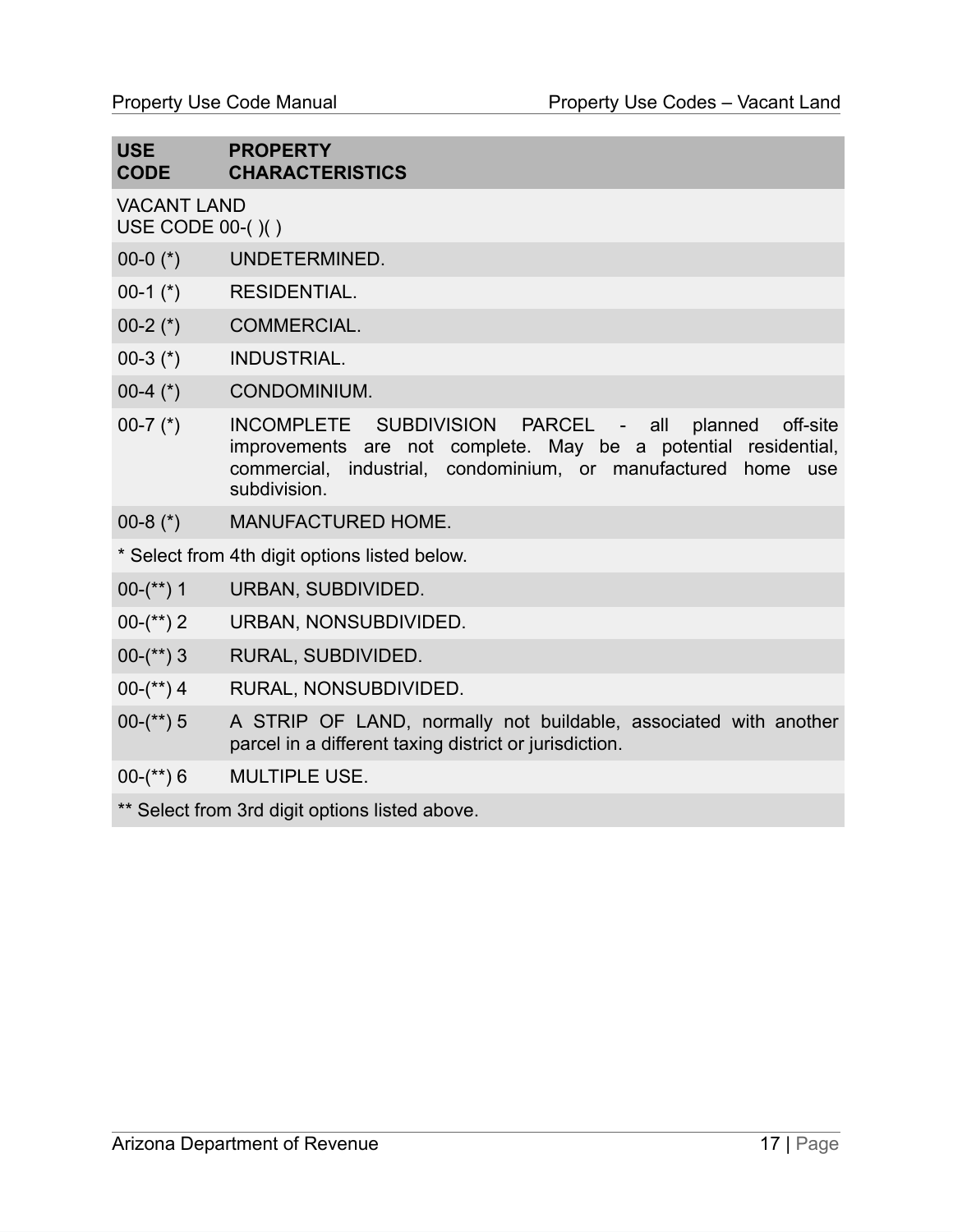<span id="page-18-0"></span>SINGLE FAMILY RESIDENTIAL, SITE OF 5 ACRES OR LESS USE CODE 01-( )( )

- 01-0 (\*) SINGLE FAMILY RESIDENCE (Graded 010-0).
- 01-1 (\*) SINGLE FAMILY RESIDENCE (Graded 010-1).
- 01-2 (\*) SINGLE FAMILY RESIDENCE (Graded 010-2).
- 01-3 (\*) SINGLE FAMILY RESIDENCE (Graded 010-3).
- 01-4 (\*) SINGLE FAMILY RESIDENCE (Graded 010-4).
- 01-5 (\*) SINGLE FAMILY RESIDENCE (Graded 010-5).
- 01-6 (\*) SINGLE FAMILY RESIDENCE (Graded 010-6).
- 01-7 (\*) SINGLE FAMILY RESIDENCE (Graded 010-7).
- 01-8 (\*) SINGLE FAMILY RESIDENTIAL PROPERTY with a dominant residence plus an additional residence or affixed manufactured home. The location and layout of the property should confirm the intended use of the property for single family purposes, such as a residence and a guest house or a residence with an additional residence or affixed manufactured home on the same property.
- 01-9 (\*) MISCELLANEOUS RESIDENTIAL residentially related improvements such as a shed, garage, utility building, canopy or other similar improvements.
- 01-9 7 ASSOCIATED PARCELS.

\* Select from 4th digit options below.

- 01-(\*\*) 0 DEFAULT CODE IF FOURTH DIGIT IS NOT USED.
- 01-(\*\*) 1 URBAN SUBDIVIDED.
- 01-(\*\*) 2 URBAN NONSUBDIVIDED.
- 01-(\*\*) 3 RURAL SUBDIVIDED.
- 01-(\*\*) 4 RURAL NONSUBDIVIDED.
- 01-(\*\*) 5 NONCONFORMING USE. zoning is other than single family residential.
- 01-(\*\*) 6 MODEL HOME.
- 01-(\*\*) 8 IPR (IMPROVEMENTS POSSESSORY RIGHTS).

\*\* Select from 3rd digit options listed above.

Note: See special use property code 87-( )( ) for other residential use property.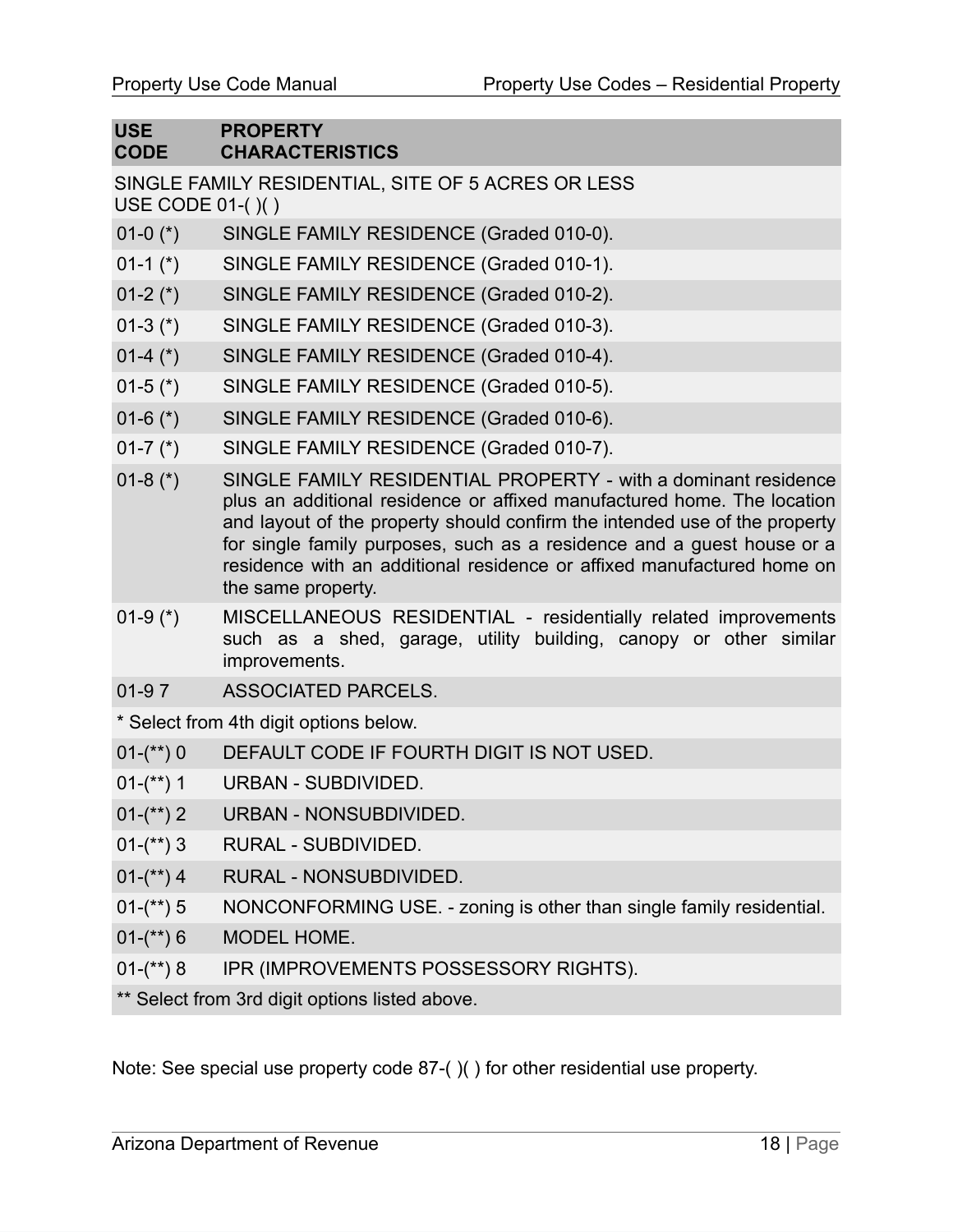<span id="page-19-1"></span><span id="page-19-0"></span>

| <b>USE</b><br><b>CODE</b>                                   | <b>PROPERTY</b><br><b>CHARACTERISTICS</b>                                                                                                   |
|-------------------------------------------------------------|---------------------------------------------------------------------------------------------------------------------------------------------|
| <b>RESIDENTIAL</b><br><b>PROPERTIES</b><br>USE CODE 02-()() | PLANNED UNIT DEVELOPMENT (P.U.D.) COMMON<br>AREA                                                                                            |
| 02-1 $(*)$                                                  | CLUBHOUSE/RECREATION CENTER - may include tennis courts,<br>swimming pools, exercise facilities, craft center, library, horse stables, etc. |
| 02-2 $(*)$                                                  | RECREATION AREA WITHOUT CLUBHOUSE - may include picnic<br>areas, playground facilities, swimming pools and tennis courts.                   |
| 02-3 $(*)$                                                  | SEWAGE TREATMENT SYSTEM.                                                                                                                    |
| 02-4 $(*)$                                                  | WATER SYSTEM - may include well sites, distribution systems and<br>treatment facilities.                                                    |
| 02-5 $(*)$                                                  | PRIVATE ROADWAY - may include curbing, walkways, parking lot(s) and<br>carports.                                                            |
| 02-6 $(*)$                                                  | OPEN SPACE AREA - may include green belts, parks, retention basins,<br>equestrian trails and bicycle paths.                                 |
| 02-7 $(*)$                                                  | <b>RECREATION LAKE.</b>                                                                                                                     |
| 02-8 $(*)$                                                  | MULTIPLE IMPROVEMENT COMMON AREA.                                                                                                           |
|                                                             | * Select from 4th digit options listed below.                                                                                               |
| $02-(**)$ 1                                                 | QUALIFIED FOR STATUTORY VALUATION METHOD.                                                                                                   |
| $02-(**)$ 2                                                 | NOT QUALIFIED FOR STATUTORY VALUATION METHOD.                                                                                               |

\*\* Select from 3rd digit options listed above.

Note: Do not apply the above property use codes to:

- (1) condominium properties use 07-( )( ).
- $(2)$  golf courses use 24- $($ ) $($   $)$ .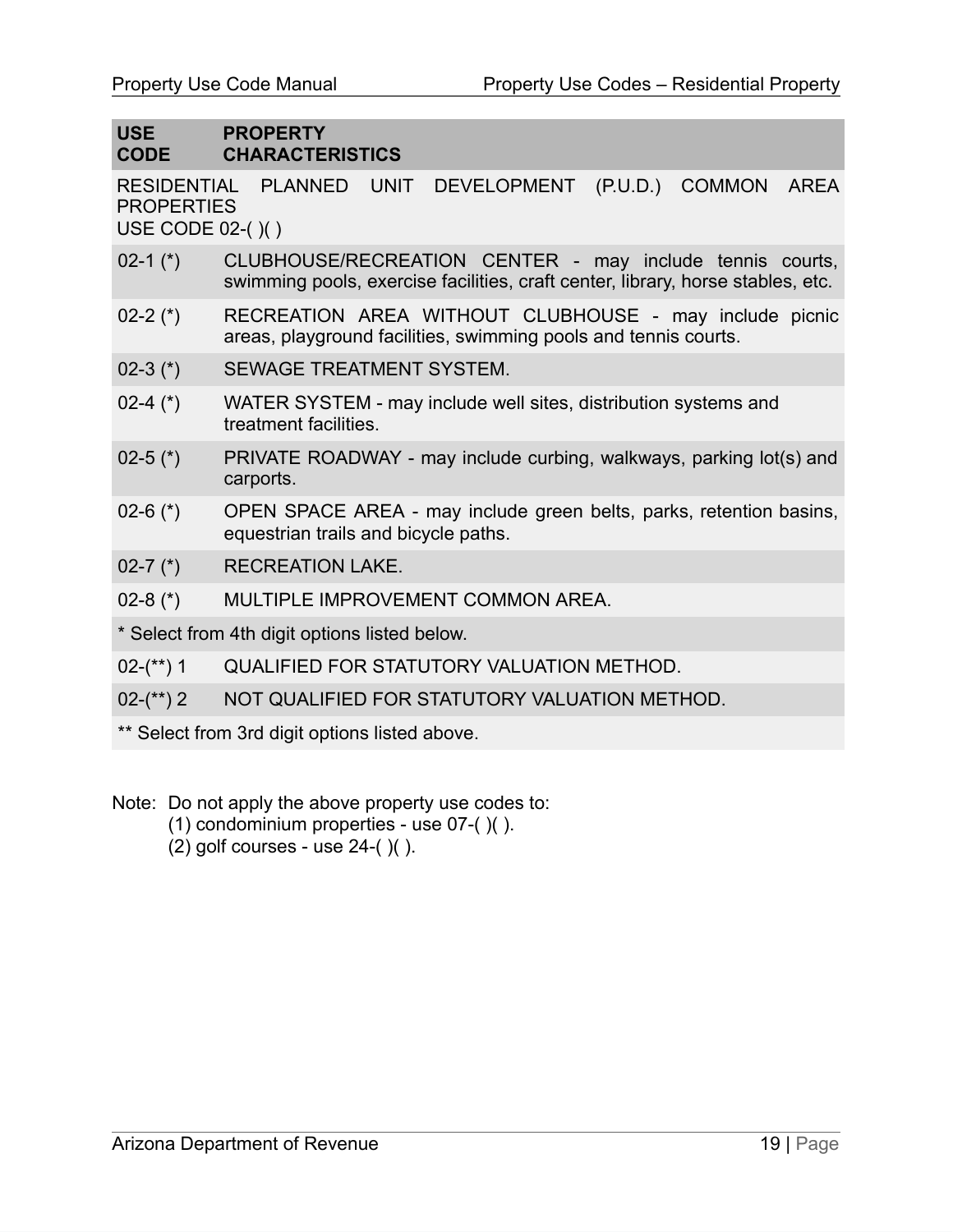<span id="page-20-0"></span>MULTIPLE RESIDENTIAL

**PROPERTY**

**CHARACTERISTICS**

**USE CODE**

| USE CODE 03- $()()$ |                                                                                                                                                                                                       |  |  |
|---------------------|-------------------------------------------------------------------------------------------------------------------------------------------------------------------------------------------------------|--|--|
| 03-1 $(*)$          | MIXED COMPLEX - more than two residences existing on the same<br>parcel. These residences can consist of any combination of single-family,<br>multiple dwelling units, or affixed manufactured homes. |  |  |
| 03-2 $(*)$          | DUPLEX - one duplex building.                                                                                                                                                                         |  |  |
| 03-3 $(*)$          | TRIPLEX - one triplex building.                                                                                                                                                                       |  |  |
| 03-4 $(*)$          | FOURPLEX - one fourplex building.                                                                                                                                                                     |  |  |
| 03-5 $(*)$          | APARTMENTS - 5 to 24 units - a complex with a minimum of five to a<br>maximum of twenty-four residential apartment units.                                                                             |  |  |
| 03-6 $(*)$          | APARTMENTS - 25 to 99 units - a complex comprised of twenty-five to<br>ninety-nine residential apartment units.                                                                                       |  |  |
| 03-7 $(*)$          | APARTMENTS - 100 or more units - a complex comprised of one hundred<br>or more residential apartment units.                                                                                           |  |  |
| 03-8 $(*)$          | BOARDING HOUSE OR ROOMING HOUSE - may include apartments or<br>mult-iresidential units. May rent space weekly or monthly. Meals and<br>laundry services are frequently included in the rental fee.    |  |  |
| 03-9 $(*)$          | APARTMENT COOPERATIVE.                                                                                                                                                                                |  |  |
|                     | * Select from 4th digit options below.                                                                                                                                                                |  |  |
| $03-(**)$ 0         | DEFAULT CODE IF FOURTH DIGIT IS NOT USED.                                                                                                                                                             |  |  |
| $03-(**)$ 1         | TWO TO FOUR BUILDINGS - for use with duplex, triplex and fourplex<br>codes only.                                                                                                                      |  |  |
| $03-(**)$ 2         | FIVE OR MORE BUILDINGS - for use with duplex, triplex and fourplex<br>codes only.                                                                                                                     |  |  |
| $03-(**)$ 3         | MODEL HOMES, MULTIPLE UNITS.                                                                                                                                                                          |  |  |
| $03-(**)4$          | SUBSIDIZED LOW INCOME HOUSING (FHA Section 221D & 236<br>housing).                                                                                                                                    |  |  |
| $03-(**)5$          | MULTIPLE RESIDENTIAL - one story.                                                                                                                                                                     |  |  |
| $03-(**)6$          | MULTIPLE RESIDENTIAL - two stories.                                                                                                                                                                   |  |  |
| $03-(**)7$          | MULTIPLE RESIDENTIAL - three stories or more.                                                                                                                                                         |  |  |
|                     |                                                                                                                                                                                                       |  |  |

- 03-(\*\*) 8 IPR (Improvements Possessory Rights).
- \*\* Select from 3rd digit options above.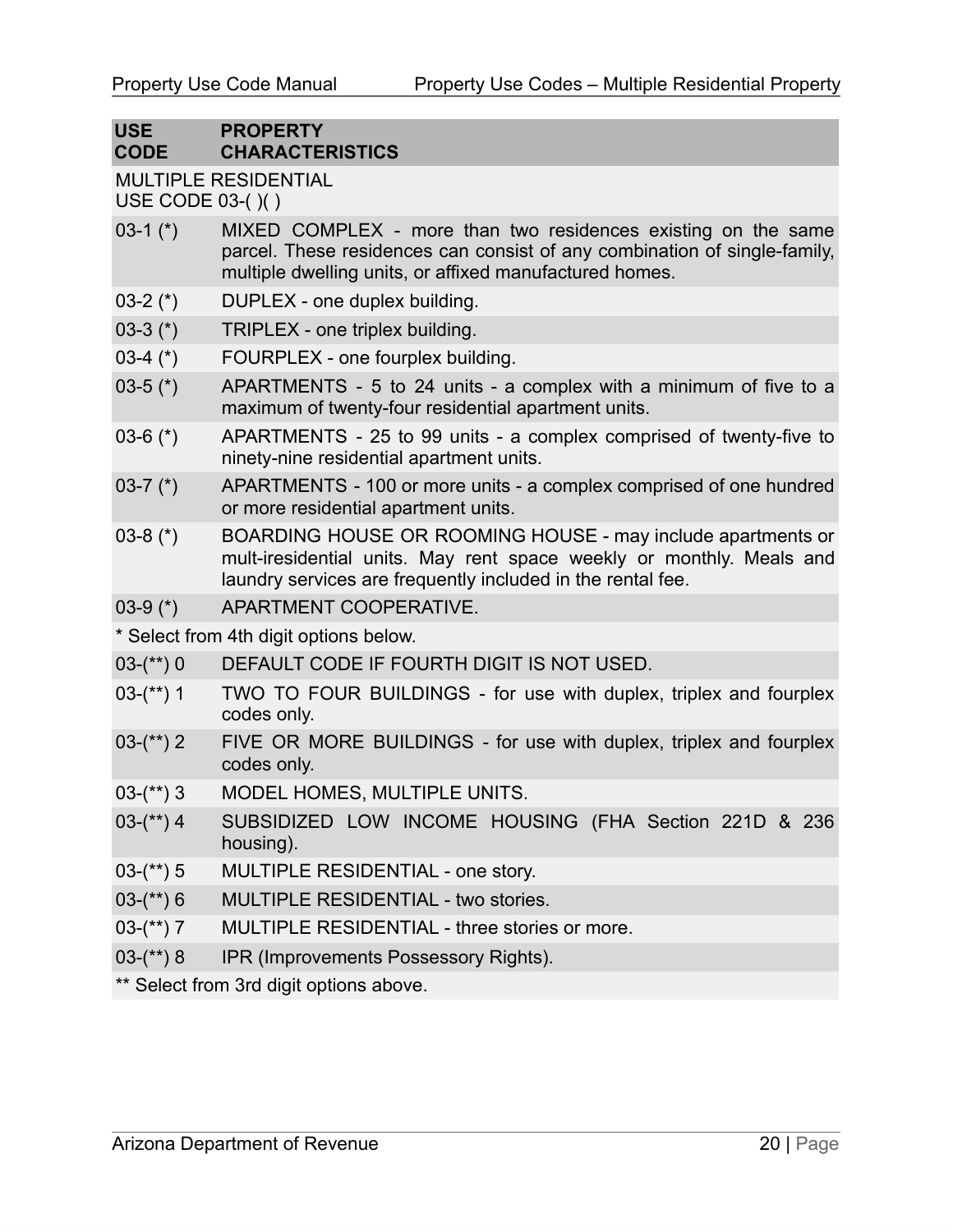#### <span id="page-21-0"></span>**HOTELS**

USE CODE 04-( )( )

04-1 (\*) HOTEL - provides rental lodging and associated facilities for overnight or a limited period of time. Hotels are usually multi-story or high-rise type.

\* Select from 4th digit options listed below.

- 04-(\*\*) 0 DEFAULT CODE WHEN FOURTH DIGIT IS NOT USED.
- 04-(\*\*) 1 HOTEL WITH 2 TO 4 STORIES.
- 04-(\*\*) 2 HOTEL WITH 5 OR MORE STORIES.
- 04-(\*\*) 8 IPR (Improvements Possessory Rights).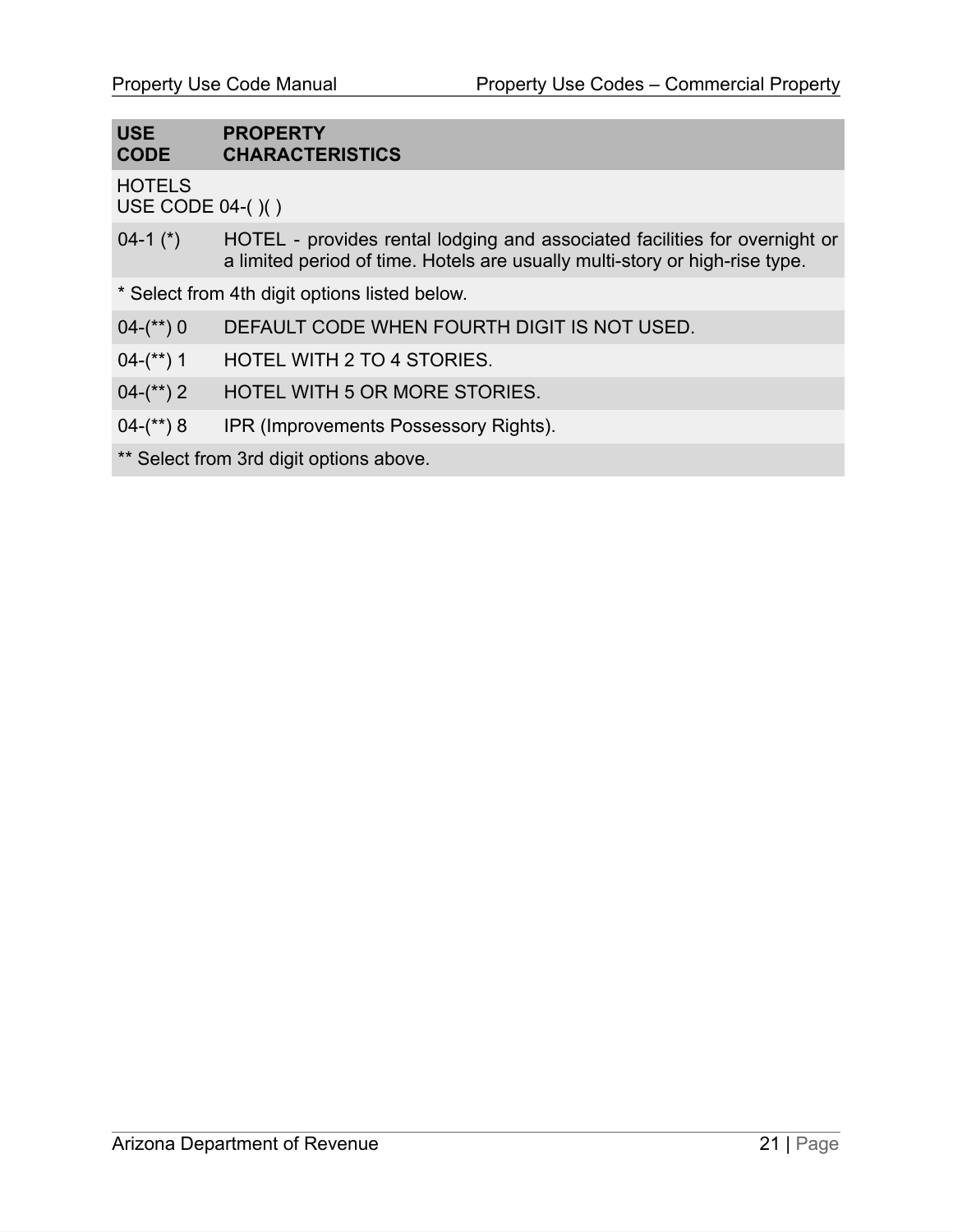#### <span id="page-22-0"></span>**MOTELS**

USE CODE 05-( )( )

- 05-1 (\*) MOTEL provides rental lodging and associated facilities for overnight or a limited period of time. Motels are normally located on urban fringes or along main transportation arteries. Motel buildings are usually one to three stories with convenient vehicle parking near the lodging area.
- 05-2 (\*) MOTEL with restaurant and lounge facilities.
- 05-3 (\*) BED AND BREAKFAST provides rental lodging or associated facilities for overnight or a limited period of time. The owner may share with the guests the use of portions of the facility, such as the kitchen, dining room, living room and bathrooms.

\* Select from 4th digit options listed below

- 05-(\*\*) 0 DEFAULT CODE WHEN FOURTH DIGIT IS NOT USED.
- 05-(\*\*) 8 IPR (Improvements Possessory Rights).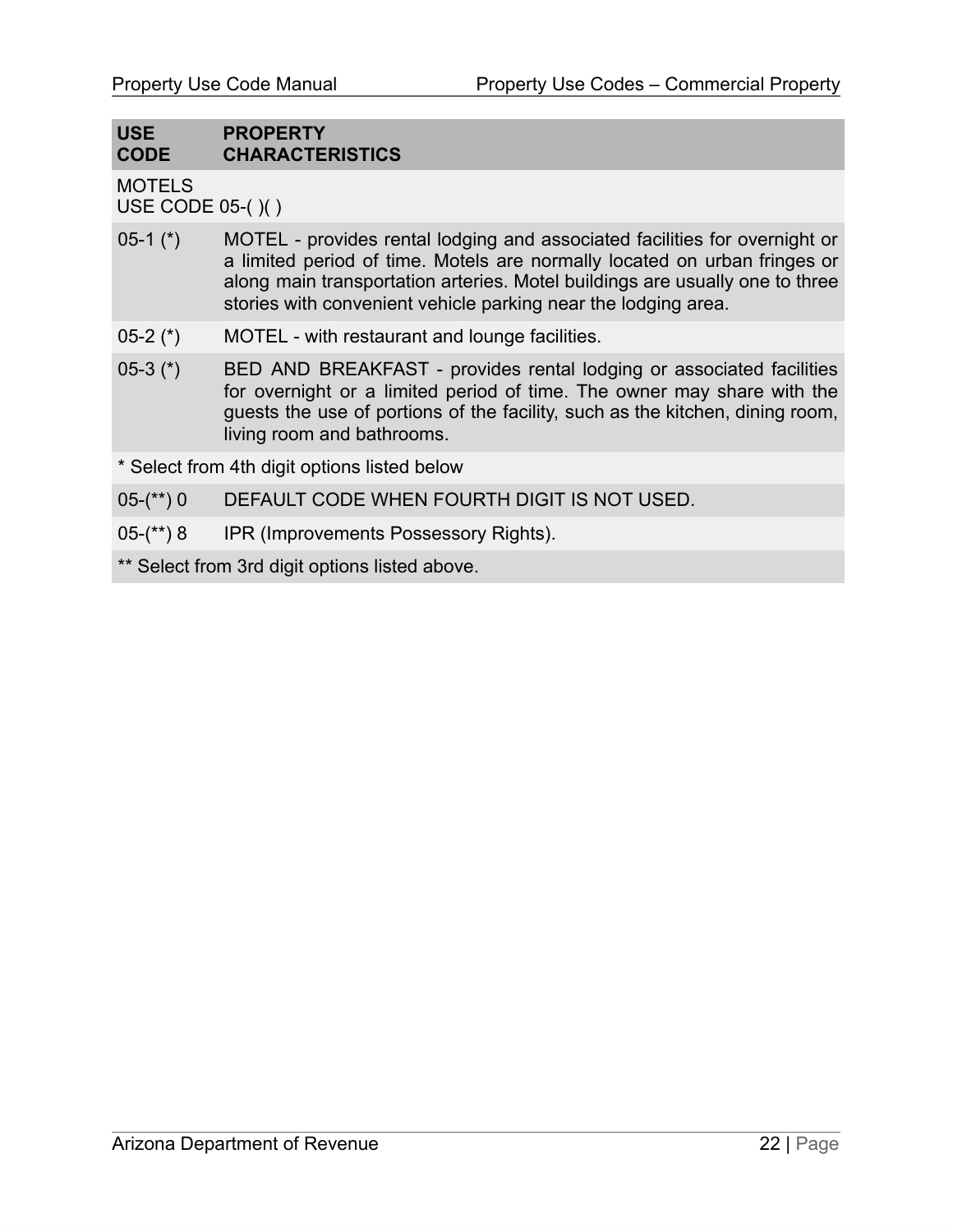#### <span id="page-23-0"></span>RESORTS

USE CODE 06-( )( )

- 06-1 (\*) RESORT a business catering primarily to vacationing tourists and the convention trade. The facility usually provides assorted services, such as bar, restaurant, entertainment, and recreational facilities.
- 06-2 (\*) RESORT with health and fitness facilities (daily, weekly, monthly basis) and often, retail stores.
- 06-3 (\*) RESORT same as above, with units which are rented for extended periods of time.
- 06-4 (\*) GUEST RANCH.

\* Select from 4th digit options listed below.

- 06-(\*\*) 0 DEFAULT CODE WHEN FOURTH DIGIT IS NOT USED.
- 06-(\*\*) 5 EXCESS LAND (not separately parceled).
- 06-(\*\*) 6 EXCESS LAND (separately parceled).
- 06-(\*\*) 8 IPR (Improvements Possessory Rights).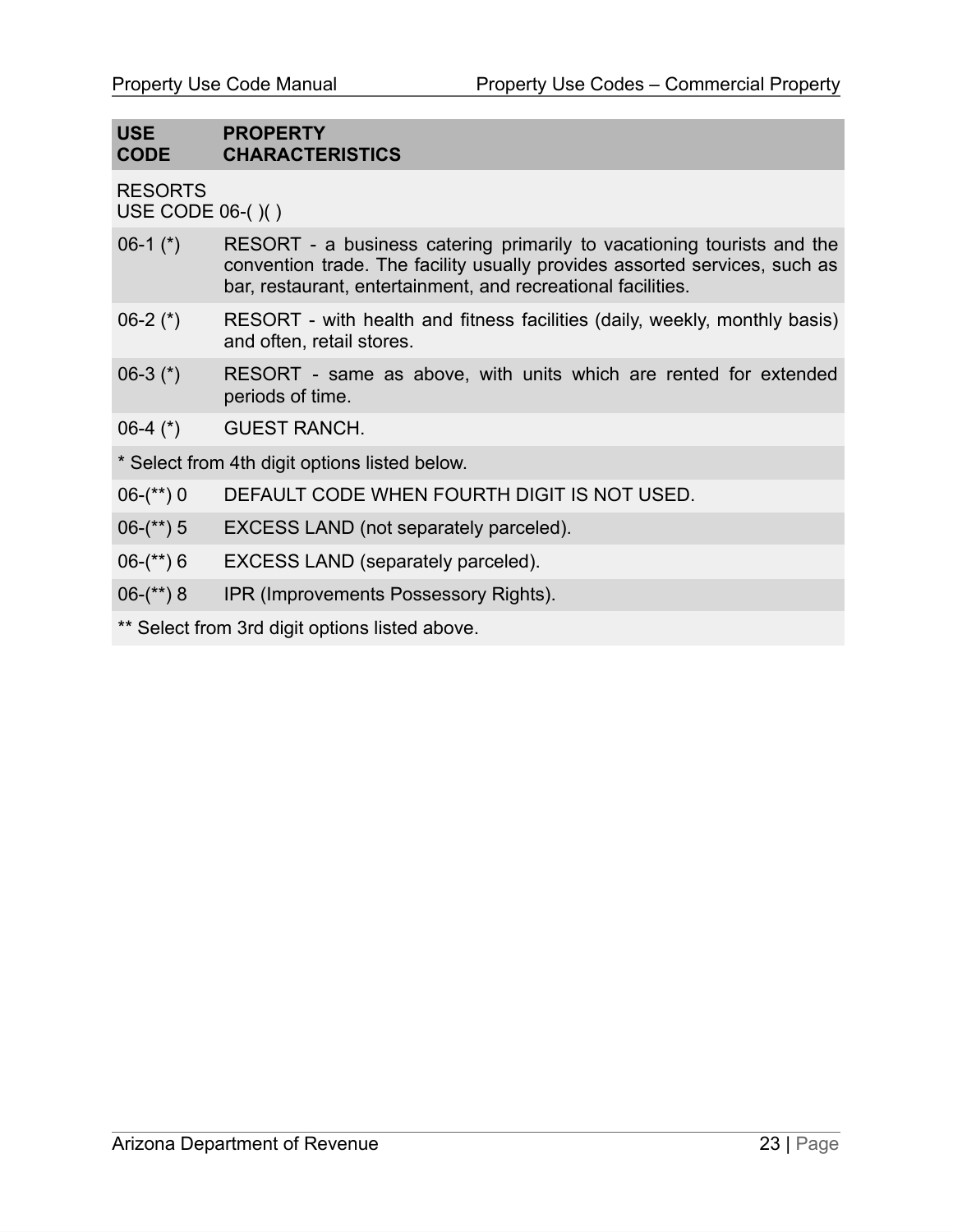<span id="page-24-0"></span>CONDOMINIUMS AND TOWNHOUSES

USE CODE 07-( )( )

- 07-1 (\*) CONDOMINIUMS AND TOWNHOUSES this general definition applies to all **residential** condominium developments including townhouses, row houses, patio and cluster homes, where the individual residential unit is parceled, but fractional, undivided common property interests are a part of ownership rights. May include carports, garages, or other buildings.
- 07-2 (\*) CONDOMINIUMS AND TOWNHOUSES (graded 070-2).
- 07-3 (\*) CONDOMINIUMS AND TOWNHOUSES (graded 070-3).
- 07-4 (\*) CONDOMINIUMS AND TOWNHOUSES (graded 070-4).
- 07-5 (\*) CONDOMINIUMS AND TOWNHOUSES (graded 070-5).
- 07-6 (\*) CONDOMINIUMS AND TOWNHOUSES (graded 070-6).
- 07-7 0 ASSOCIATED PARCEL.
- 07-8 (\*) COMMON AREA, WITH IMPROVEMENTS.
- 07-9 (\*) COMMON AREA, WITHOUT IMPROVEMENTS.
- \* Select from 4th digit options listed below.
- 07-(\*\*) 0 DEFAULT CODE WHEN FOURTH DIGIT IS NOT USED.
- 07-(\*\*) 1 WITH SEPARATE GUEST UNIT, may include full bath.
- 07-(\*\*) 2 TIMESHARE.
- 07-(\*\*) 3 CONVERSION from apartments or duplexes.
- 07-(\*\*) 4 NO COMMON AREA.
- 07-(\*\*) 5 COMMON AREA not parceled.
- 07-(\*\*) 6 COMMON AREA parceled.
- 07-(\*\*) 7 CONDOMINIUM AND TOWNHOUSE units built as separate single family residences **without** common walls or common roofs, such as in cluster homes and planned area developments (P.A.D.).
- 07-(\*\*) 8 IPR (Improvements Possessory Rights).
- 07-(\*\*) 9 INCOME PRODUCING, all one owner.
- \*\* Select from 3rd digit options listed above.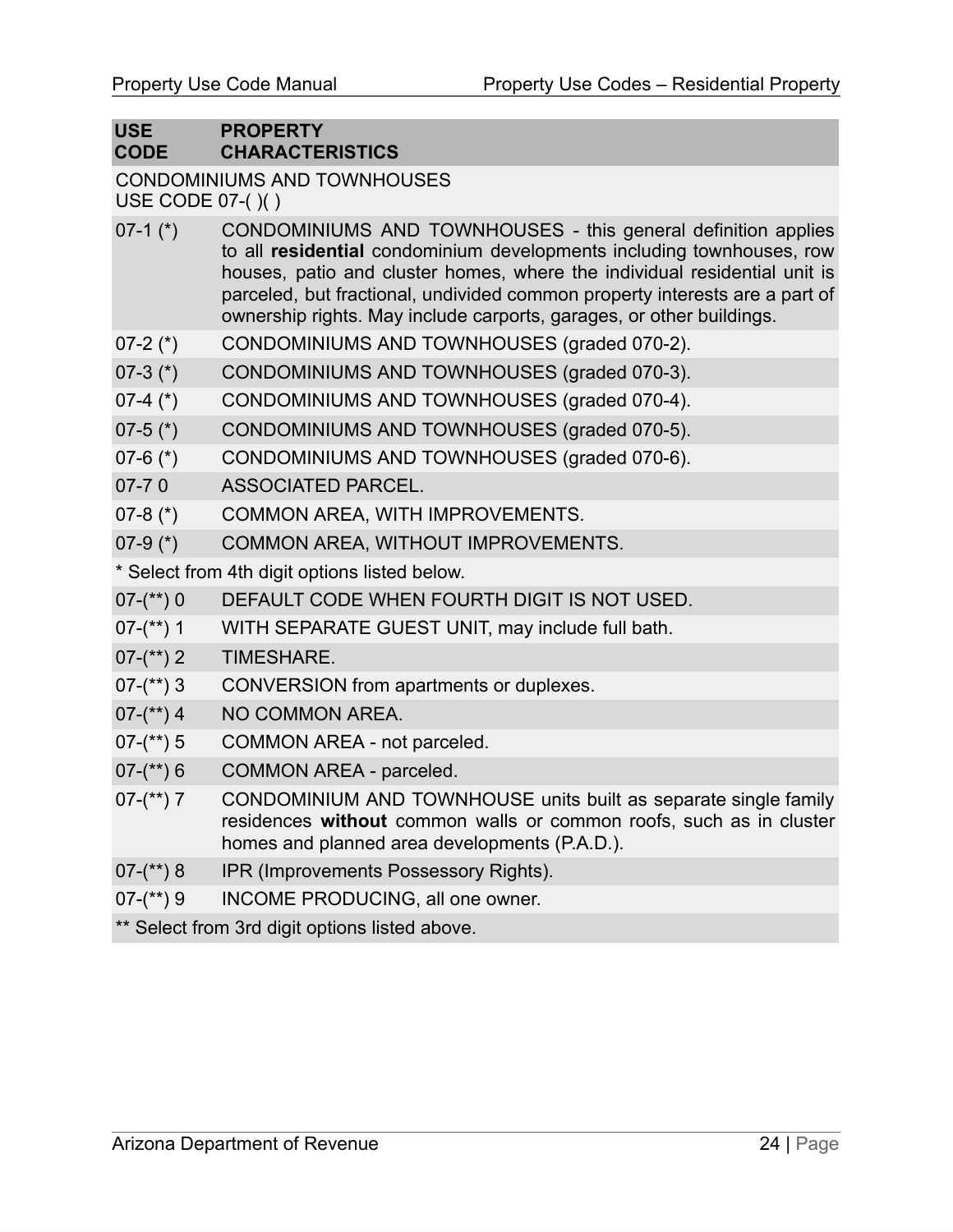#### <span id="page-25-0"></span>MANUFACTURED HOME LAND

USE CODE 08-( )( )

**Note:** Subcategories referring to "manufactured home" include mobile homes produced before June 15, 1976.

- 08-1 (\*) MANUFACTURED HOME SUBDIVISION a "planned" manufactured home subdivision with homesites used for single-family manufactured homes, with slabs, hook-ups, or related improvements in place. If individual sites are over 5 acres, see use code 87-( )( ).
- 08-2 (\*) MANUFACTURED HOME USE, SUBDIVIDED LOT a subdivided property that is used primarily as a manufactured home homesite. Slab, hookups, or related improvements in place. If over five acres, see use code 87-( )( ).
- 08-3 (\*) MANUFACTURED HOME USE, NOT SUBDIVIDED a nonsubdivided property that is used primarily as a manufactured home homesite. Slab, hook-ups, or related improvements in place. If over five acres, see use code 87-( )( ).
- 08-4 (\*) MANUFACTURED HOME PARK property with four or more manufactured home home rental spaces.
- 08-5 (\*) TRAVEL TRAILERS OR RECREATIONAL VEHICLE PARK a property with four or more travel trailer or recreational vehicle spaces.
- 08-6 (\*) MANUFACTURED HOME COOPERATIVE a manufactured home park that is owned as a cooperative complex by the occupants.
- 08-7 (\*) TRAVEL TRAILER AND/OR RECREATIONAL VEHICLE COOPERATIVE - a park that is owned as a cooperative complex by the occupants.
- 08-8 (\*) TRAVEL TRAILER OR RECREATIONAL VEHICLE SUBDIVISION a property used primarily as travel trailer and/or recreational vehicle homesites. Slabs, hook-ups, or related improvements in place.
- 08-9 (\*) MANUFACTURED HOME, TRAVEL TRAILER OR RECREATIONAL VEHICLE PARK - MIXED.

\* Select from 4th digit options listed below.

- 08-(\*\*) 0 DEFAULT CODE WHEN FOURTH DIGIT NOT USED.
- 08-(\*\*) 1 MANUFACTURED HOME (primary use) with additional residence.
- 08-(\*\*) 2 NO MANUFACTURED HOME ON SITE slab, hookups only.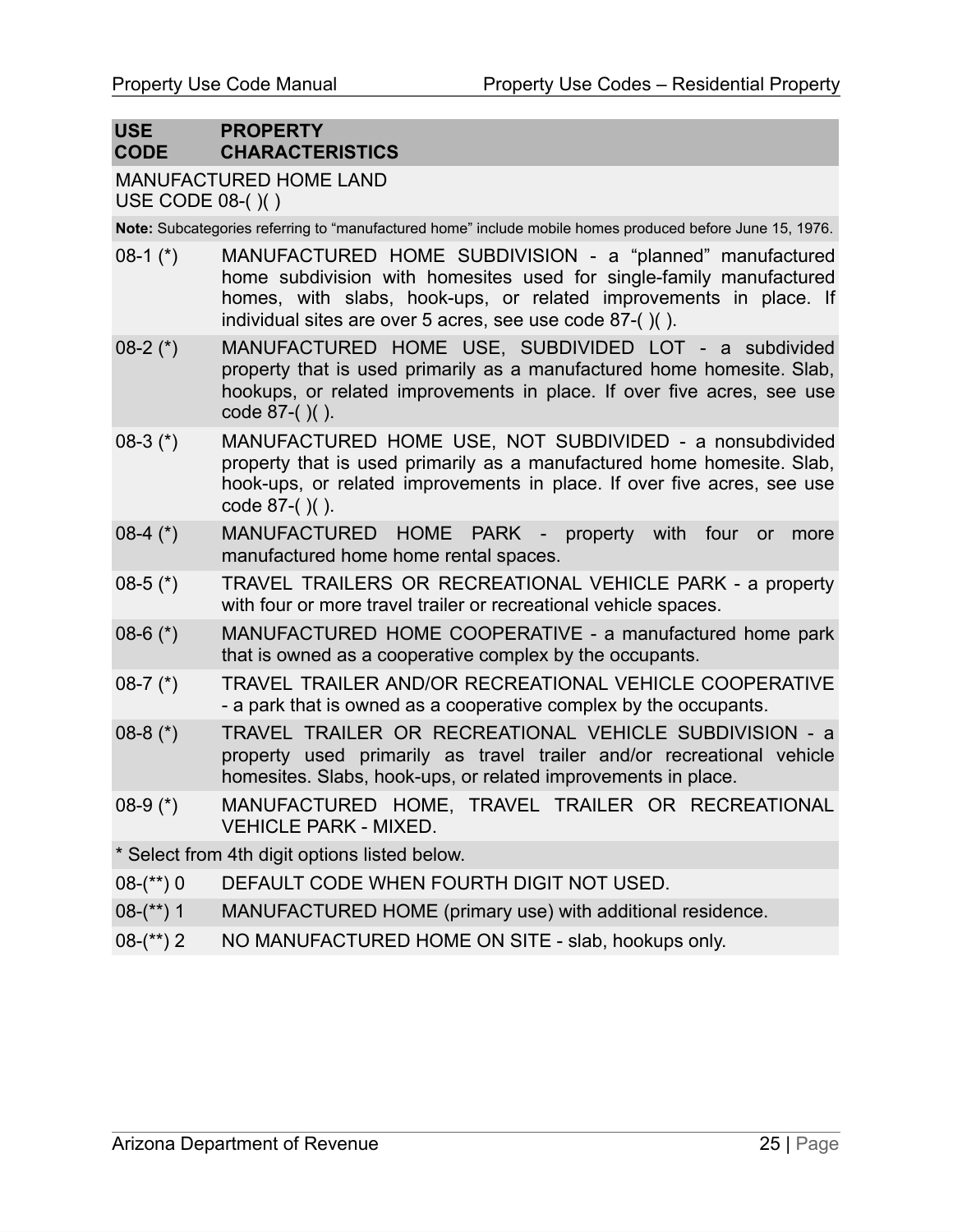MANUFACTURED HOME LAND (continued)

USE CODE 08-( )( )

- 08-(\*\*) 3 NO MANUFACTURED HOME ON SITE slab, hookups, or related improvements in place.
- 08-(\*\*) 4 TIMESHARE.
- 08-(\*\*) 5 COMMON AREA not parceled.
- 08-(\*\*) 6 COMMON AREA parceled.
- 08-(\*\*) 7 INDIVIDUAL MANUFACTURED HOME SITE OR SITES in a planned manufactured home subdivision or cooperative. May have custom amenities (for example, a cabana constructed over a manufactured home or additional living area of conventional construction attached or adjacent to a manufactured home).
- 08-(\*\*) 8 IPR (Improvements Possessory Rights).
- 08-(\*\*) 9 AFFIXED MANUFACTURED HOME.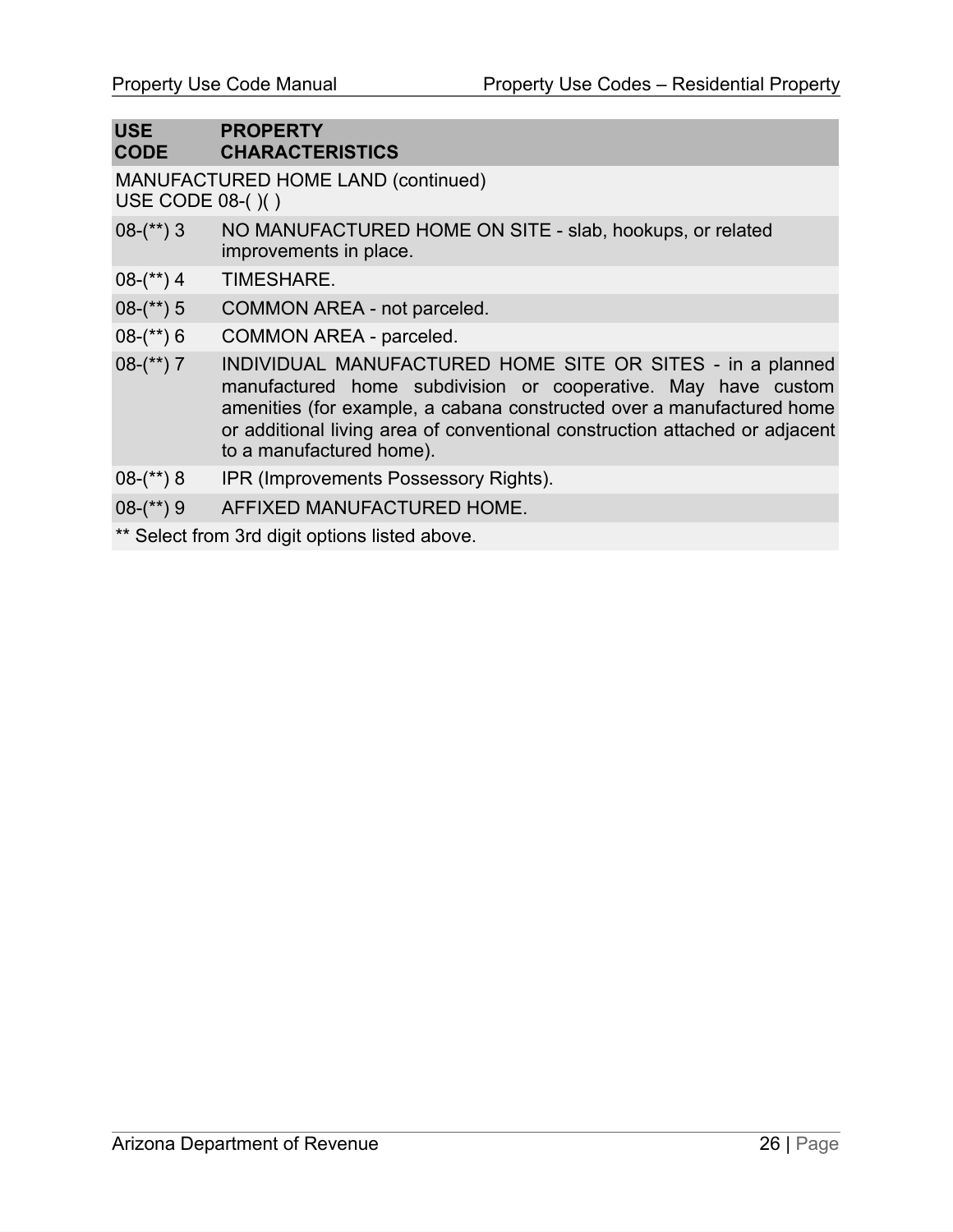<span id="page-27-0"></span>SALVAGE IMPROVEMENTS

USE CODE 09-( )( )

- 09-1 (\*) RESIDENTIAL.
- 09-2 (\*) COMMERCIAL.
- 09-3 (\*) INDUSTRIAL.
- 09-4 (\*) AGRICULTURAL.

\* Select from 4th digit options listed below.

09-(\*\*) 0 DEFAULT CODE WHEN FOURTH DIGIT IS NOT USED.

09-(\*\*) 8 IPR (Improvements Possessory Rights).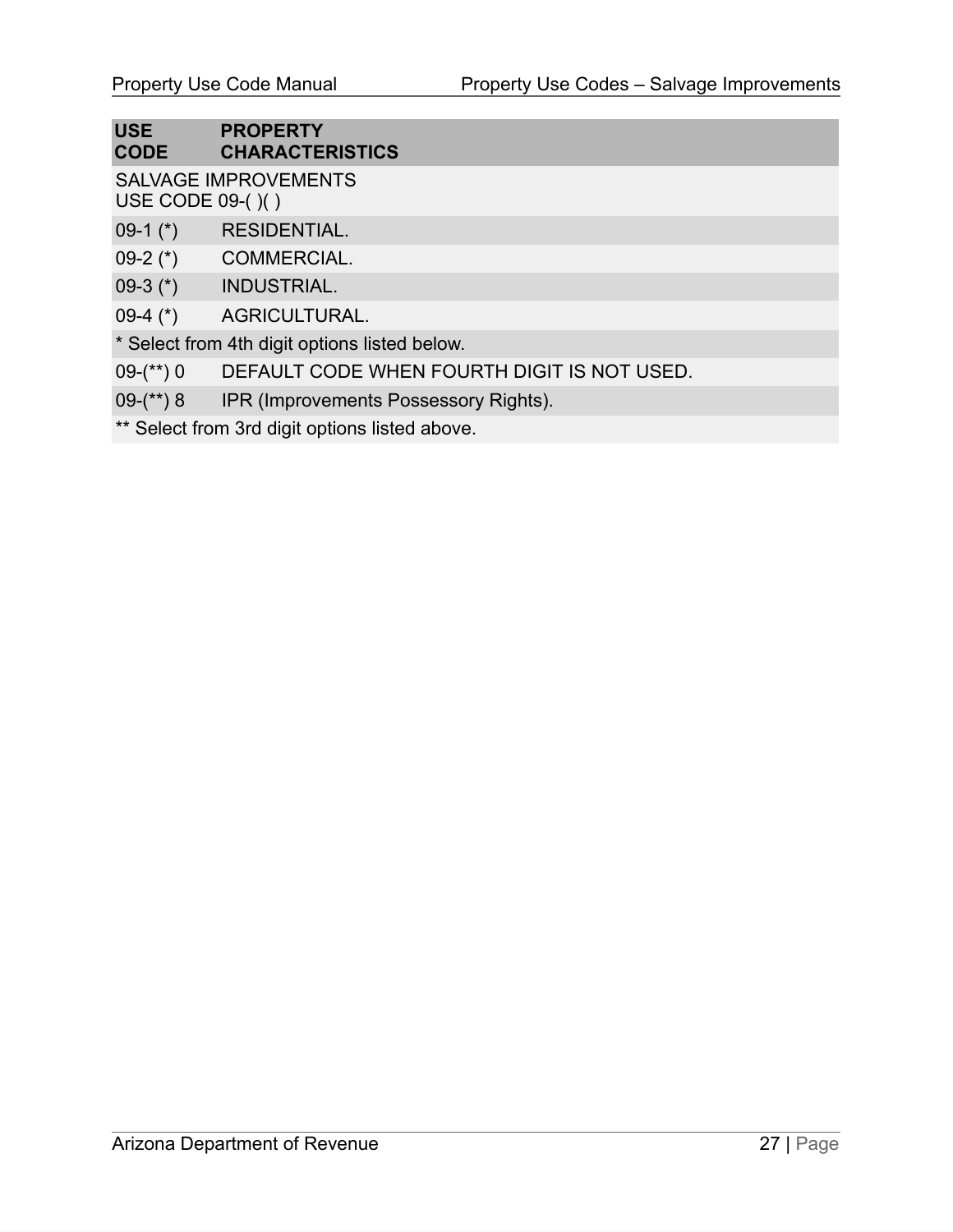<span id="page-28-0"></span>MISCELLANEOUS COMMERCIAL

USE CODE 10-( )( )

- 10-2 (\*) LAUNDROMAT.
- 10-3 (\*) COMMERCIAL LAUNDRY.
- 10-4 (\*) MISCELLANEOUS COMMERCIAL.
- 10-5 (\*) FIRE STATION privately owned.
- 10-6 (\*) PLANT NURSERY retail/wholesale sales only. See also 40-12.
- 10-7 4 ASSOCIATED PARCEL.
- 10-8 (\*) PRISON SYSTEM privately owned.

\* Select from 4th digit options listed below.

- 10-(\*\*) 0 DEFAULT CODE WHEN FOURTH DIGIT IS NOT USED.
- 10-(\*\*) 8 IPR (Improvements Possessory Rights).
- 10-(\*\*) 9 COMMERCIAL STRUCTURE not elsewhere categorized, with an adjacent affixed manufactured home.
- \*\* Select from 3rd digit options above.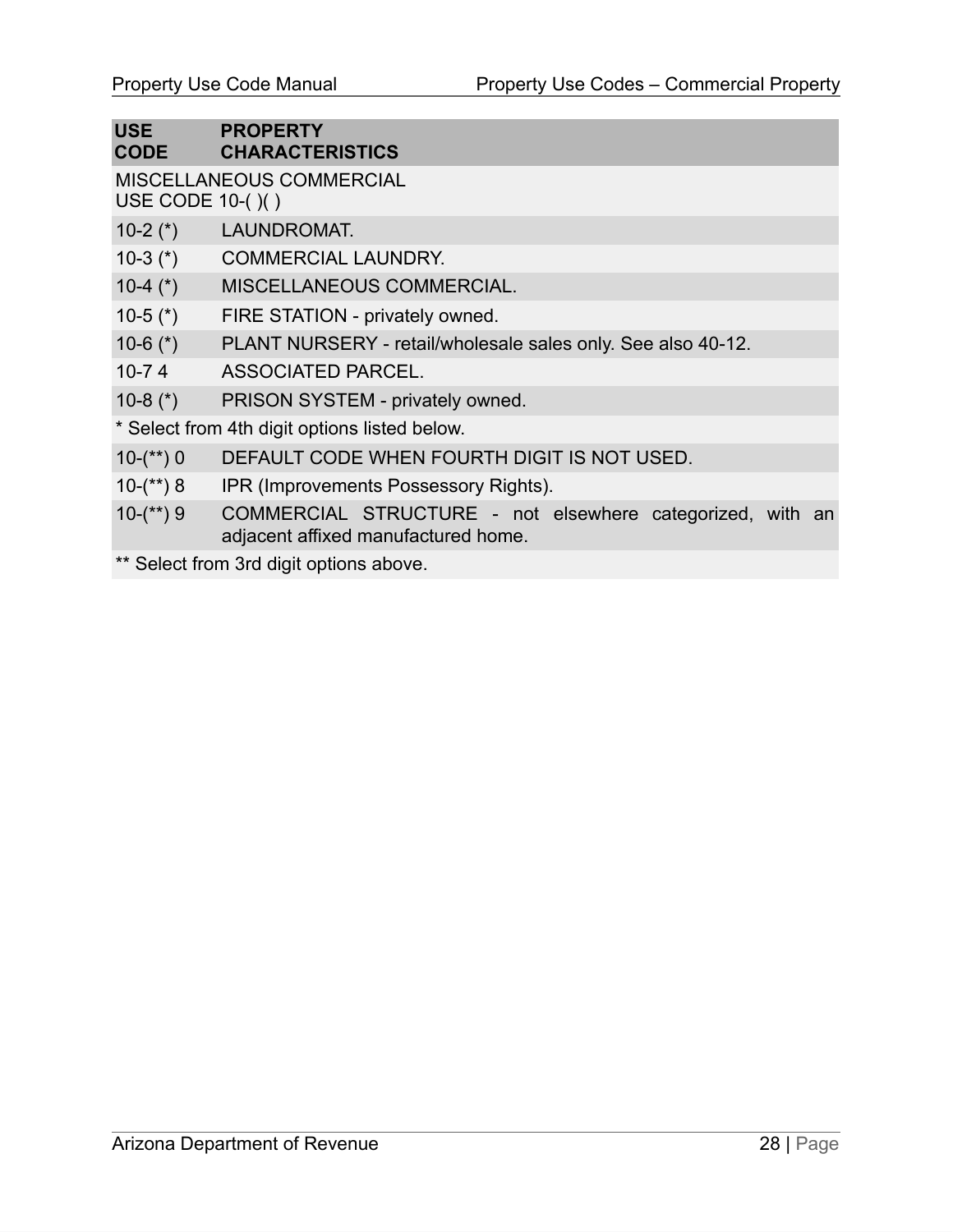<span id="page-29-0"></span>CONVENIENCE MARKETS, RETAIL STRIP STORES, SUPERMARKETS USE CODE 11-( )( )

- 11-1 (\*) CONVENIENCE MARKET a quick-shop food and sundry store; may include fast food service.
- 11-2 (\*) STORE BUILDING COMMERCIAL with a typical store front. The interior finish is plain and has a minimum of interior partitions.
- 11-3 (\*) RETAIL STRIP CENTER.
- 11-4 (\*) SUPERMARKET primarily selling groceries and related items.
- 11-5 (\*) WAREHOUSE-TYPE STORE with minimal interior finish, typically with large open merchandise display areas and few amenities.

\* Select from 4th digit options listed below.

- 11-(\*\*) 0 DEFAULT CODE WHEN FOURTH DIGIT IS NOT USED.
- 11-(\*\*) 1 WITH FUEL DISPENSING FACILITY.
- 11-(\*\*) 2 TWO STORIES.
- 11-(\*\*) 8 IPR (Improvements Possessory Rights).
- \*\* Select from 3rd digit options listed above.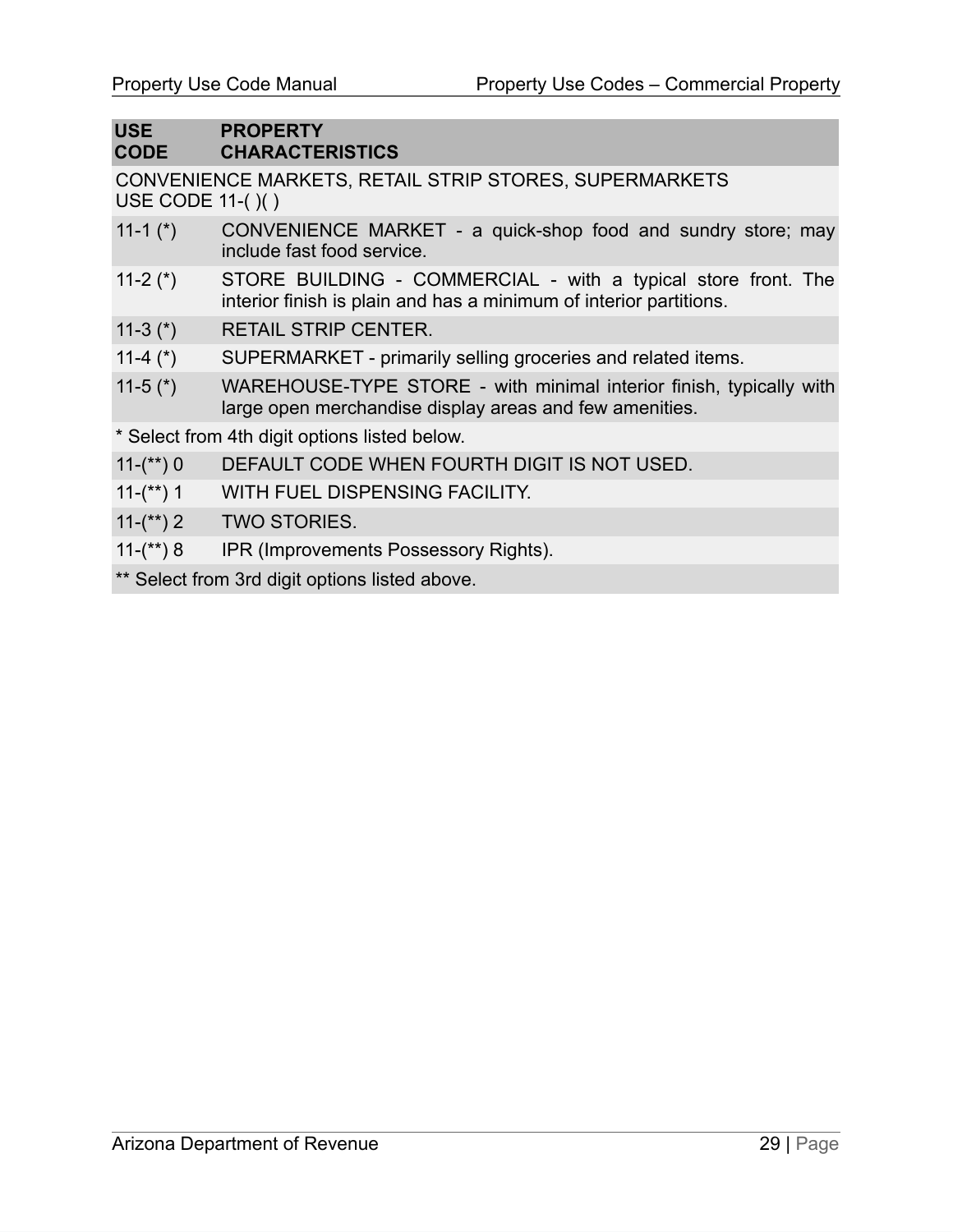<span id="page-30-0"></span>STORE COMBINED WITH OTHER USES

USE CODE 12-( )( )

- 12-1 (\*) STORE AND OFFICE OR STORE AND APARTMENT COMBINATION.
- 12-2 (\*) STORE AND SINGLE-FAMILY RESIDENCE, DUPLEX, TRIPLEX, FOURPLEX OR MANUFACTURED HOME COMBINATION.
- 12-3 (\*) STORE AND REPAIR GARAGE COMBINATION.
- 12-4 (\*) STORE AND LUMBERYARD COMBINATION typically for hardware and building materials.

\* Select from 4th digit options listed below.

- 12-(\*\*) 0 DEFAULT CODE WHEN FOURTH DIGIT IS NOT USED.
- 12-(\*\*) 8 IPR (Improvements Possessory Rights).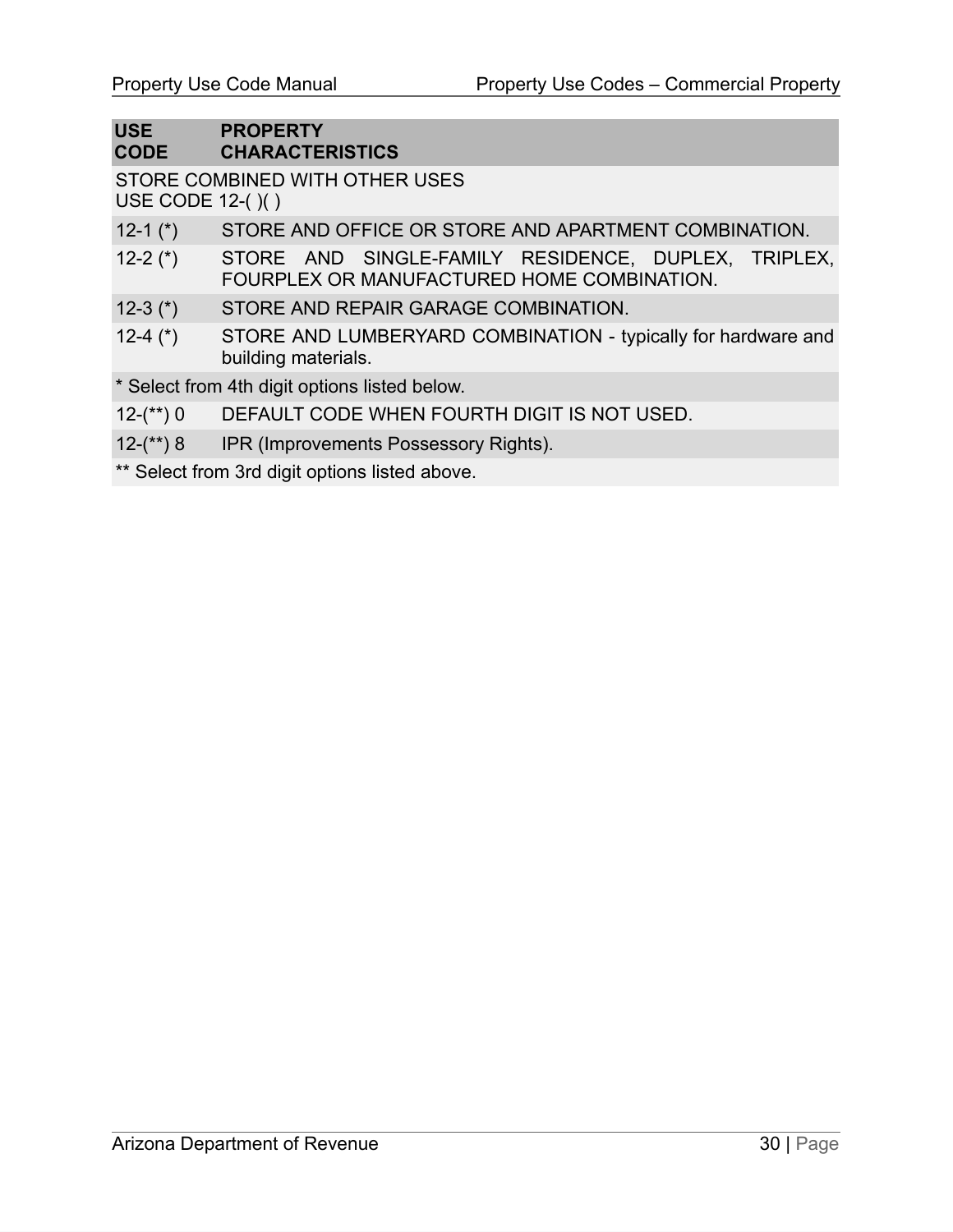<span id="page-31-0"></span>DEPARTMENT STORES

USE CODE 13-( )( )

- 13-1 (\*) DEPARTMENT STORE OR EQUIVALENT a commercial store building with interior partitioning for office and stockroom space.
- 13-2 (\*) JUNIOR DEPARTMENT STORE, DISCOUNT STORE OR EQUIVALENT - typically with plain interior and minimum interior partitioning.

\* Select from 4th digit options listed below.

- 13-(\*\*) 0 DEFAULT CODE WHEN FOURTH DIGIT IS NOT USED.
- 13-(\*\*) 8 IPR (Improvements Possessory Rights).
- \*\* Select from 3rd digit options listed above.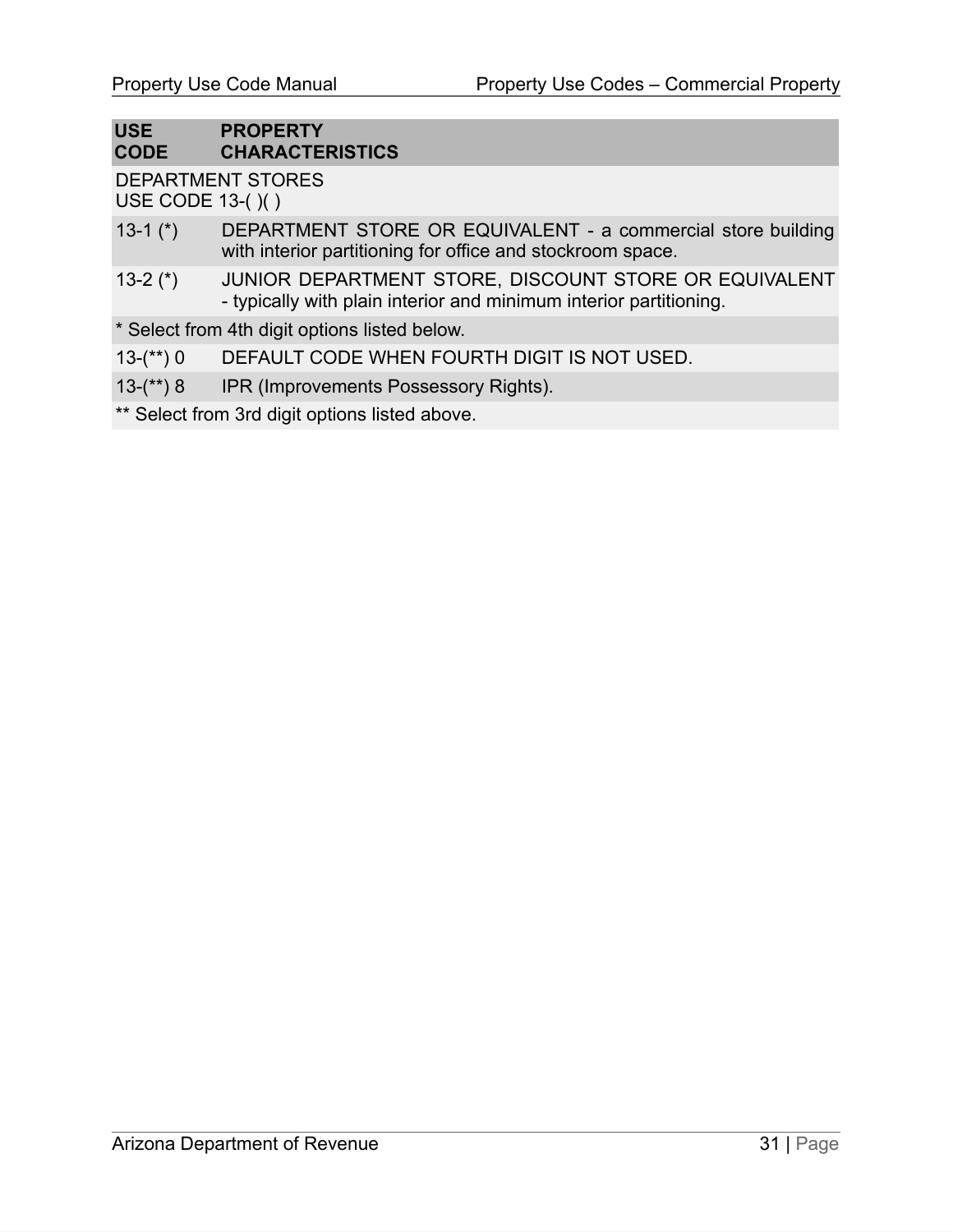**PROPERTY**

**USE**

<span id="page-32-0"></span>

| <b>CODE</b>                                   | <b>CHARACTERISTICS</b>                                                                                                                                                                                                                                                                                                                                                         |
|-----------------------------------------------|--------------------------------------------------------------------------------------------------------------------------------------------------------------------------------------------------------------------------------------------------------------------------------------------------------------------------------------------------------------------------------|
| <b>SHOPPING CENTERS</b><br>USE CODE $14-()()$ |                                                                                                                                                                                                                                                                                                                                                                                |
| 14-1 $(*)$                                    | NEIGHBORHOOD SHOPPING CENTER - provides for the sale of daily<br>living needs such as food, drugs, hardware, and services. The<br>supermarket is the principal tenant. The real property in the shopping<br>center is usually owned and managed as one unit.                                                                                                                   |
| 14-2 $(*)$                                    | COMMUNITY SHOPPING CENTER, ENCLOSED MALL - provides a<br>wide range of goods in addition to the convenience items. The center may<br>include banking, professional services and recreational facilities. A junior<br>department store is the principal tenant in this type of center. The real<br>property in the shopping center is usually owned and managed as one<br>unit. |
| 14-3 $(*)$                                    | COMMUNITY SHOPPING CENTER, OPEN AIR - same as a Community<br>Shopping Center, Enclosed Mall, but not enclosed.                                                                                                                                                                                                                                                                 |
| 14-4 $(*)$                                    | REGIONAL SHOPPING CENTER, ENCLOSED MALL - provides variety<br>and depth in "shopping goods" comparable to a central business district.<br>Regional centers include at least one full line department store with a<br>gross leasable area of 100,000 square feet or more. The real property in<br>the shopping center is usually owned and managed as one unit.                 |
| 14-5 $(*)$                                    | REGIONAL SHOPPING CENTER, OPEN AIR - same as a Regional<br>Shopping Center, Enclosed Mall, but not enclosed.                                                                                                                                                                                                                                                                   |
| 14-6 $(*)$                                    | SUPER REGIONAL SHOPPING CENTER, ENCLOSED MALL - similar to<br>a Regional Shopping Center, except it has three or more major full range<br>department stores.                                                                                                                                                                                                                   |
| 14-7 $(*)$                                    | SUPER REGIONAL SHOPPING CENTER, OPEN AIR - similar to a Super<br>Regional Shopping Center, Enclosed Mall, but not enclosed.                                                                                                                                                                                                                                                    |
| 14-8 $(*)$                                    | POWER CENTER - includes an open-air strip retail configuration (except<br>enclosed mall conversions) containing 250,000 or more square feet of<br>gross leasable area (G.L.A.), including at least four category-specific<br>anchor tenants with 20,000 or more square feet of G.L.A.                                                                                          |
|                                               | * Select from 4th digit options listed below.                                                                                                                                                                                                                                                                                                                                  |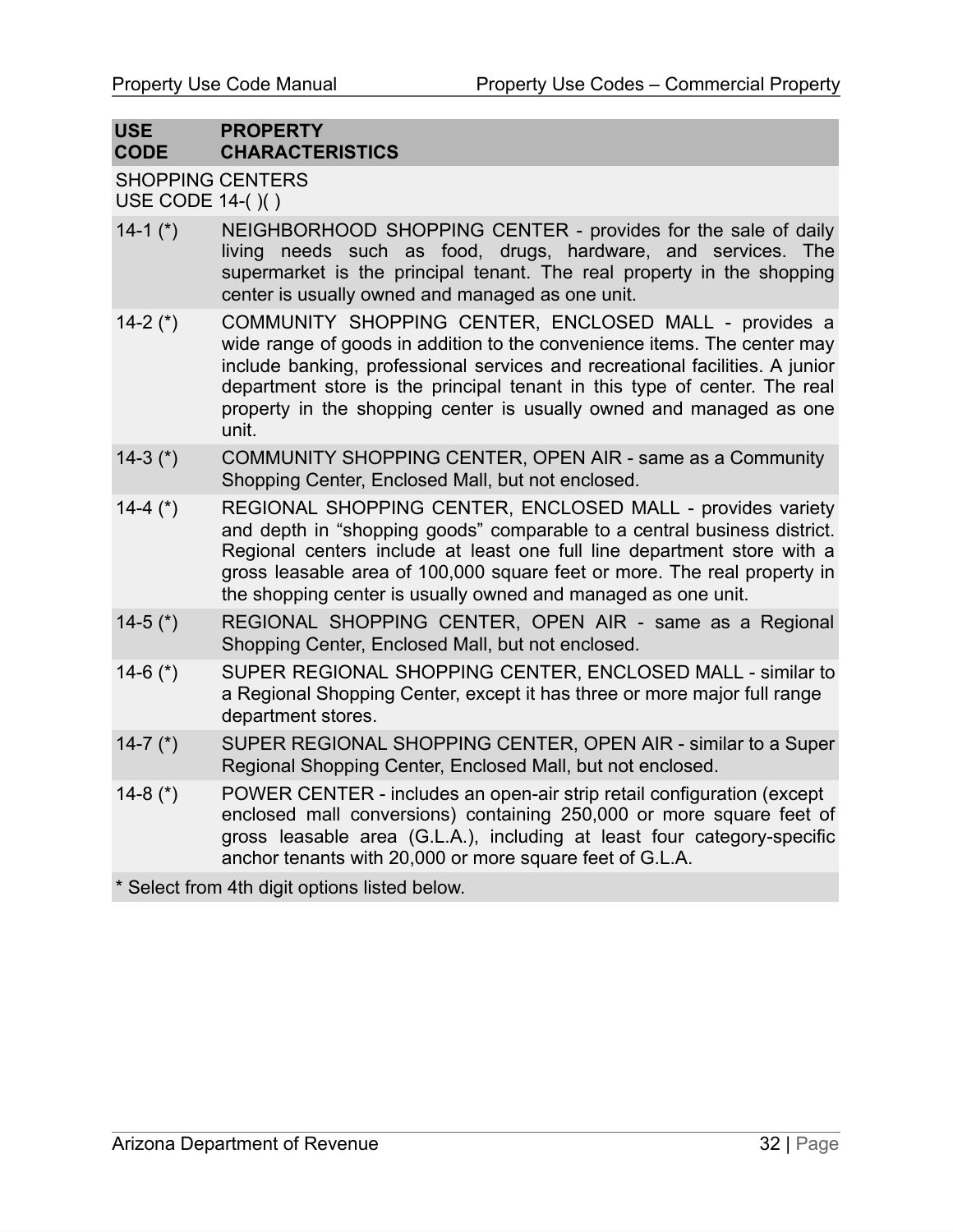| <b>USE</b><br><b>CODE</b> | <b>PROPERTY</b><br><b>CHARACTERISTICS</b>                                                                                                |
|---------------------------|------------------------------------------------------------------------------------------------------------------------------------------|
| USE CODE $14-()()$        | <b>SHOPPING CENTERS (continued)</b>                                                                                                      |
| $14-(**)$ 0               | DEFAULT CODE WHEN FOURTH DIGIT IS NOT USED.                                                                                              |
| $14-(**)$ 1               | RESTAURANT - in a shopping center.                                                                                                       |
| $14-(**)$ 2               | BANK - in a shopping center.                                                                                                             |
| $14-(**)$ 3               | AUTOMOTIVE SERVICES - in a shopping center (service station, tire<br>shop, or related).                                                  |
| $14-(**)$ 4               | PARKING FACILITY - associated with a shopping center. May include<br>parking lot, parking structure, or a combination of both.           |
| $14-(**)$ 5               | INCIDENTAL BUSINESSES - such as shoe stores, dress shops, and so<br>on. Includes factory outlet malls.                                   |
| $14-(**)$ 6               | EXCESS LAND - parceled excess land within a shopping center category.                                                                    |
| $14-(**)$ 7               | NONQUALIFYING SHOPPING CENTER - Does not meet the statutory<br>definition of a shopping center required for special valuation procedure. |
| $14-(**)$ 8               | <b>IPR (Improvements Possessory Rights).</b>                                                                                             |
|                           | ** Select from 3rd digit options listed above.                                                                                           |

Note: For any free-standing improvements that are not a part of a shopping center, use the appropriate use code category that applies, such as the retail store codes 11-( )( ), or the department store codes 13-( )( ), and so on. For strip centers, refer to the use code  $11-3($ <sup>\*</sup>).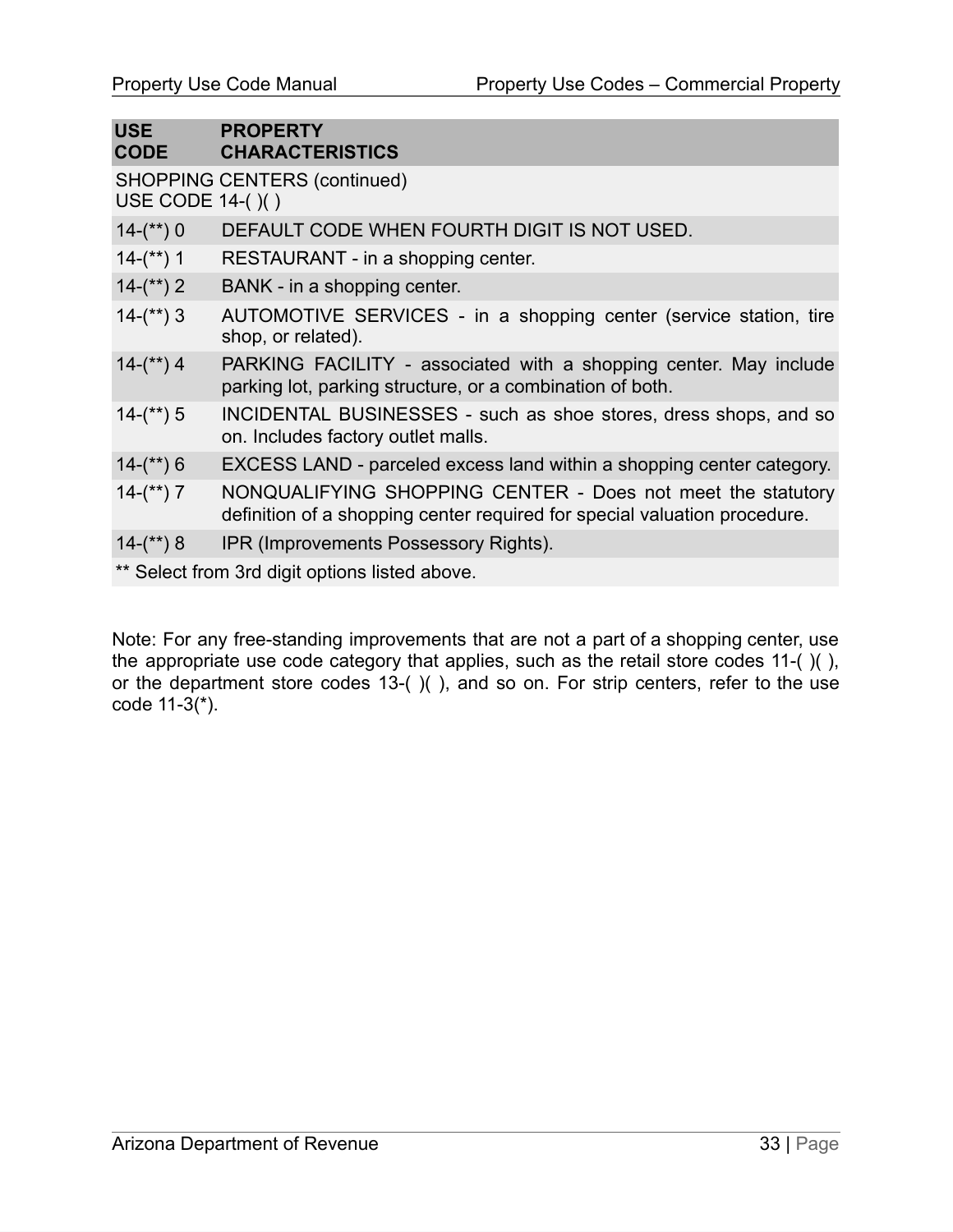<span id="page-34-0"></span>

| <b>USE</b><br><b>CODE</b>                   | <b>PROPERTY</b><br><b>CHARACTERISTICS</b>                                                                                                                                                                           |
|---------------------------------------------|---------------------------------------------------------------------------------------------------------------------------------------------------------------------------------------------------------------------|
| <b>OFFICE BUILDINGS</b><br>USE CODE 15-()() |                                                                                                                                                                                                                     |
| 15-1 $(*)$                                  | OFFICE BUILDING - a building designed principally for business office<br>use.                                                                                                                                       |
| 15-2 $(*)$                                  | OFFICE BUILDING - with a parking facility that is not separately parceled.                                                                                                                                          |
| 15-3 $(*)$                                  | <b>GARDEN-TYPE OFFICE BUILDING.</b>                                                                                                                                                                                 |
| 15-4 $(*)$                                  | OFFICE BUILDING - (primary use) with a residence and/or a<br>manufactured home.                                                                                                                                     |
| 15-5 $(*)$                                  | OFFICE BUILDING - (primary use) and store, office, or apartment<br>combination.                                                                                                                                     |
| 15-6 $(*)$                                  | OFFICE BUILDING/INDUSTRIAL PARK - a building designed principally<br>for business office use, but that is located in an industrial park.                                                                            |
| 15-7 $(*)$                                  | OFFICE CONDOMINIUM - a development where individual office units<br>are parceled, but fractional, undivided property interests in the land of the<br>entire complex are a part of individual unit ownership rights. |
| 15-8 $(*)$                                  | OFFICE BUILDING - with aircraft hangar.                                                                                                                                                                             |
|                                             | * Select from 4th digit options listed below.                                                                                                                                                                       |
| $15-(**)$ 0                                 | DEFAULT CODE WHEN FOURTH DIGIT IS NOT USED.                                                                                                                                                                         |
| $15-(**)$ 1                                 | ONE STORY.                                                                                                                                                                                                          |
| $15-(**)$ 2                                 | <b>TWO STORIES.</b>                                                                                                                                                                                                 |
| $15-(**)$ 3                                 | THREE STORIES.                                                                                                                                                                                                      |
| $15-(**)$ 4                                 | FOUR OR MORE STORIES.                                                                                                                                                                                               |
| $15-(**)$ 6                                 | <b>COMMON AREA LAND.</b>                                                                                                                                                                                            |
| $15-(**)$ 8                                 | <b>IPR (Improvements Possessory Rights).</b>                                                                                                                                                                        |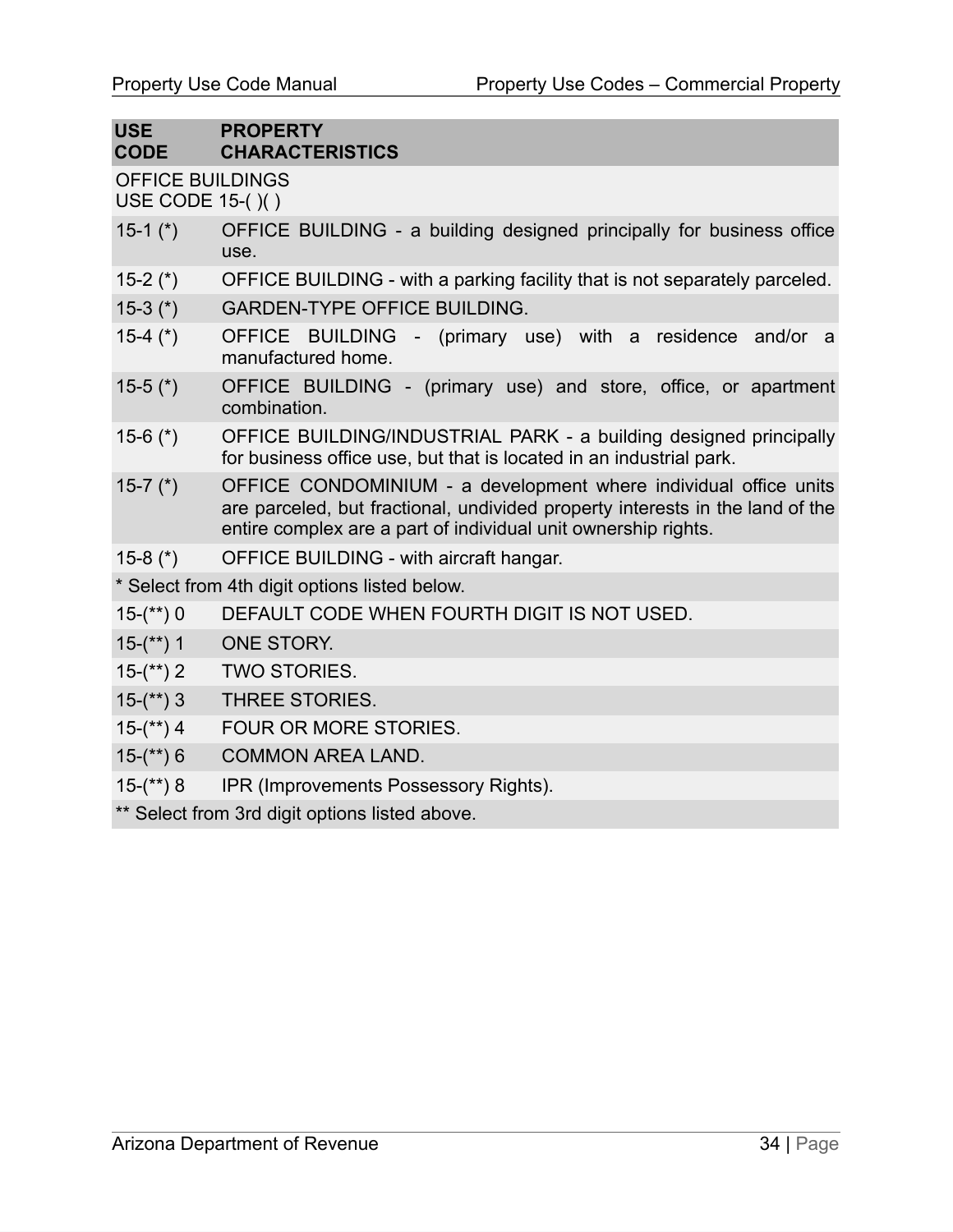<span id="page-35-0"></span>BANKS, SAVINGS AND LOAN ASSOCIATIONS AND CREDIT UNIONS USE CODE 16-( )( )

- 16-1 (\*) BANK a commercial building that has been designed for bank use. Bank items such as vaults, drive-in deposit facilities and night deposit stations are normally present.
- 16-2 (\*) SAVINGS AND LOAN ASSOCIATION similar to a bank as described in use code 16-1(\*).
- 16-3 (\*) CREDIT UNION similar to a bank as described in use code 16-1(\*).
- 16-4 (\*) AUTOMATIC TELLER MACHINE FACILITY a separately parceled, free standing structure used to house automatic teller machines, but with no other banking services.
- 16-5 (\*) BANK DRIVE-UP WINDOW a separately parceled, free standing structure used to house bank tellers; has no walk-in services.

\* Select from 4th digit options listed below.

- 16-(\*\*) 0 DEFAULT CODE WHEN FOURTH DIGIT IS NOT USED.
- 16-(\*\*) 5 MANUFACTURED HOME OR MODULAR CONSTRUCTION.
- 16-(\*\*) 8 IPR (Improvements Possessory Rights).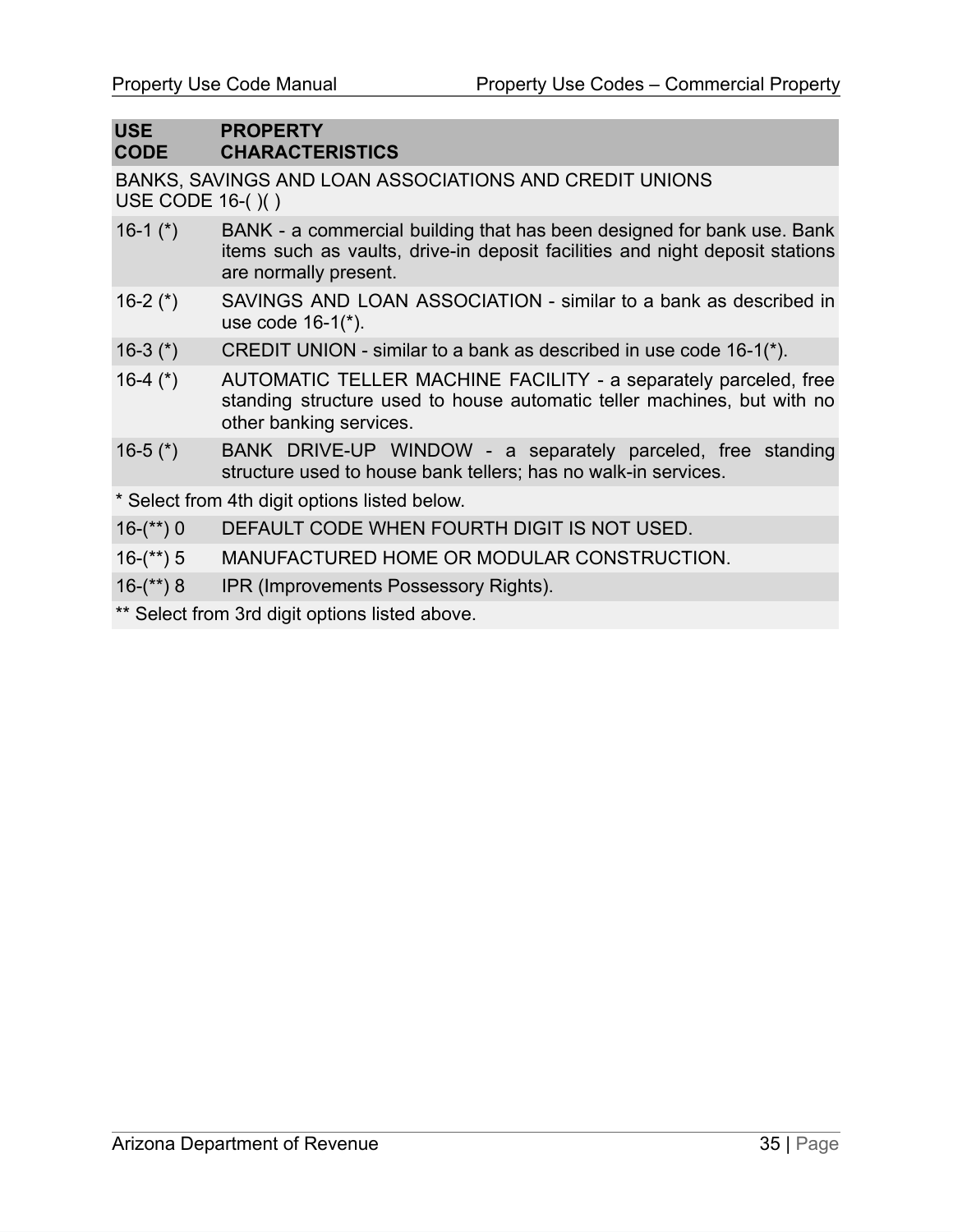SERVICE STATIONS, TRUCK STOPS, AUTO AND TRUCK REPAIR USE CODE 17-( )( )

- 17-1 (\*) FULL-SERVICE SERVICE STATION the improvements have been designed for gasoline and oil sales plus other related products and services. Lube and oil change, tire and battery sales and installations, tune-ups and minor automobile repair services are normally available. May include retail sales of sundry goods, food items and groceries.
- 17-2 (\*) SELF-SERVICE SERVICE STATION operated as an oil and gas supermarket, where all vehicular services rendered are customer self-service. The typical improvements usually consist of a large canopy, several gasoline pumps, a small office, plus normal accompanying improvements such as blacktop, lights and fence. List only service stations that were built for self-service in this use code. May include retail sales of sundry goods, food items and groceries.
- 17-3 (\*) PETROLEUM BULK PLANT bulk storage where large quantities of finished petroleum products are stored prior to distribution to service stations and other large volume consumers.
- 17-4 (\*) TRUCK STOP a full service facility designed primarily for commercial trucks, with fuel and oil sales; may include minor repairs, truck wash, restaurant, and retail sales of sundry goods and groceries.
- 17-5 (\*) CAR/TRUCK WASH.
- 17-6 (\*) AUTOMOTIVE SERVICES fast-service oil change and lubrication; may include minor tune-up services.
- 17-7 (\*) AUTO REPAIR GARAGE designed primarily for automobiles and light trucks. May include motorcycles and all terrain vehicles.
- 17-8 (\*) TRUCK OR HEAVY EQUIPMENT REPAIR FACILITY.
- \* Select from 4th digit options listed below.
- 17-(\*\*) 0 DEFAULT CODE WHEN FOURTH DIGIT IS NOT USED.
- 17-(\*\*) 1 WITH LODGING FACILITIES.
- 17-(\*\*) 2 CAR/TRUCK FULL SERVICE.
- 17-(\*\*) 3 CAR/TRUCK FULL SERVICE with fuel facilities.
- 17-(\*\*) 4 CAR/TRUCK SELF SERVICE.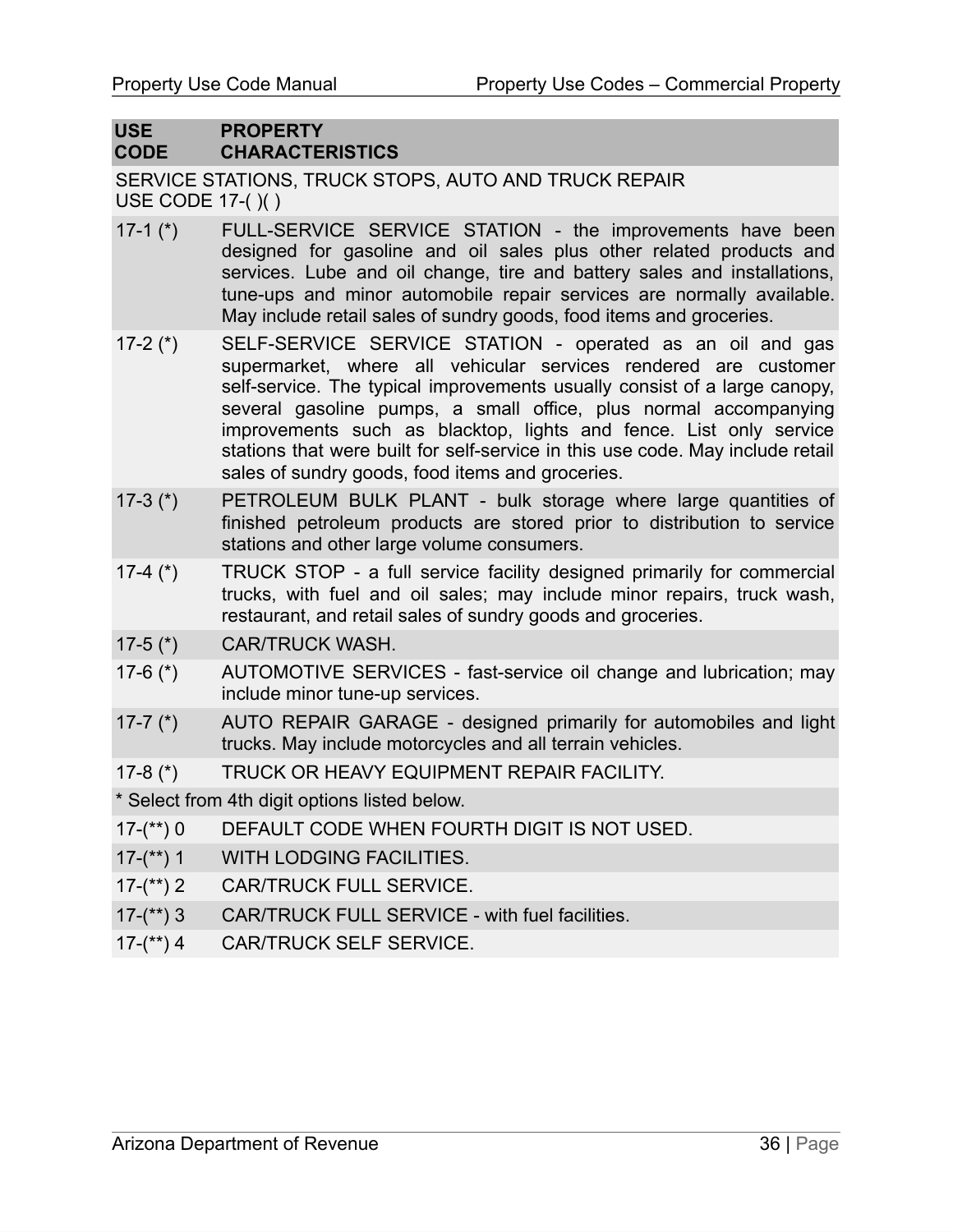SERVICE STATIONS, TRUCK STOPS, AUTO AND TRUCK REPAIR (continued) USE CODE 17-( )( )

- 17-(\*\*) 5 INCLUDES RETAIL SALES of items such sundry goods, food items and groceries.
- 17-(\*\*) 6 RESTAURANT FACILITIES may be fast-food or full-service.
- 17-(\*\*) 8 IPR (Improvements Possessory Rights).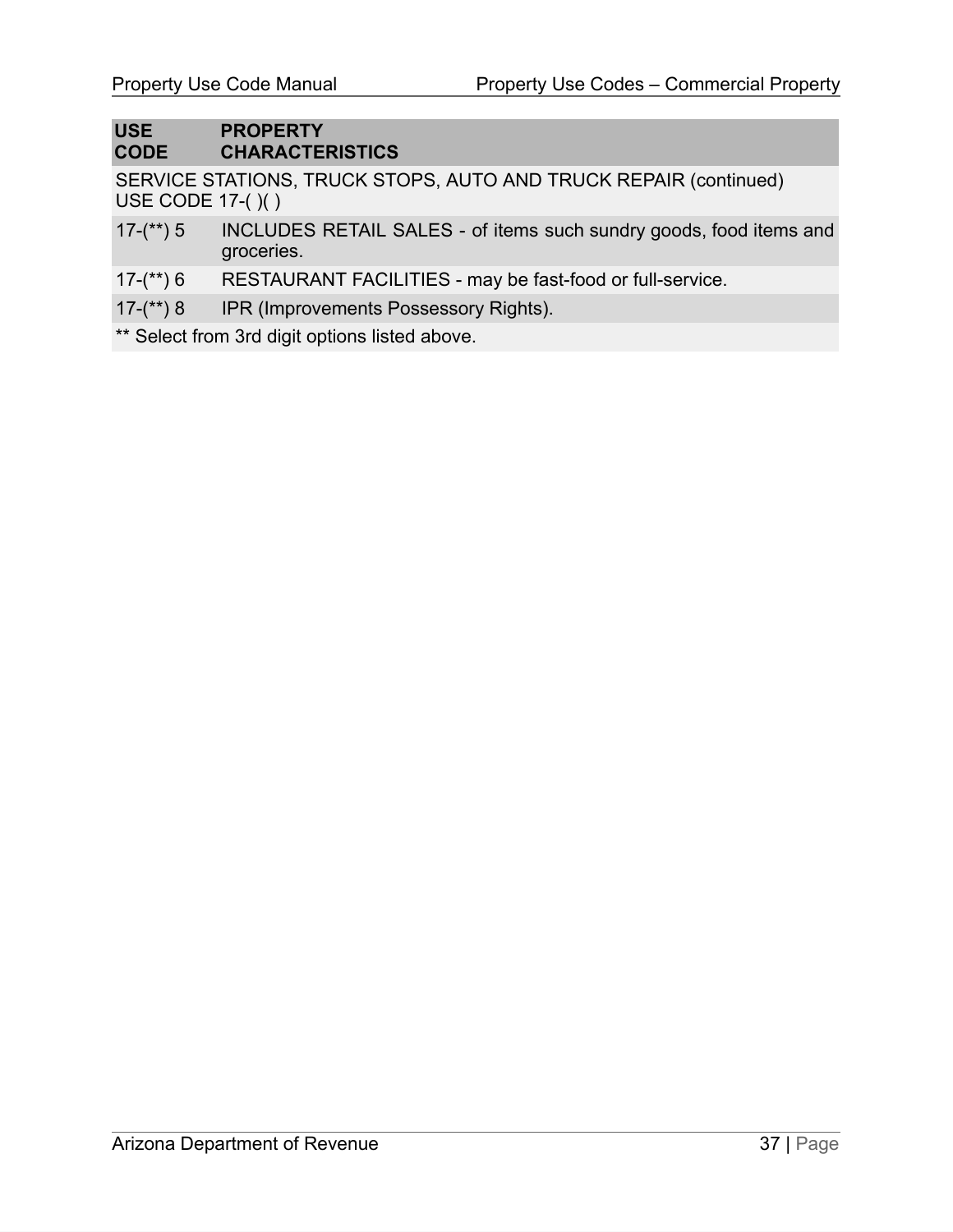| <b>USE</b>               | <b>PROPERTY</b>    |
|--------------------------|--------------------|
| $\bigcap_{n=1}^{\infty}$ | AU A B A ATEBIATIA |

**CODE CHARACTERISTICS**

VEHICLE SALES, LEASING, STORAGE, PARTS

USE CODE 18-( )( )

- 18-1 (\*) MOTORCYCLE AND ALL TERRAIN VEHICLES sales, lease and rental, with service facility.
- 18-2 (\*) AUTOMOBILE/LIGHT TRUCK DEALERSHIP sales, lease and rental, with service facility; may include motorcycles and all terrain vehicles.
- 18-3 (\*) AUTOMOBILE AND LIGHT TRUCK LOT LEASING OR SALES no service facility; may include motorcycles and all terrain vehicles.
- 18-4 (\*) HEAVY EQUIPMENT AND/OR TRUCK SALES OR LEASING may include repair garage.
- 18-5 (\*) AUTOMOBILE AND TRUCK STORAGE LOT vehicle storage facility associated with distribution and sale of motor vehicles; may include limited service facilities.
- 18-6 (\*) FACILITIES DESIGNED FOR SALE, RENTAL AND REPAIR of self-moving or utility trailers, trucks, light equipment and moving supplies.
- 18-7 (\*) MANUFACTURED HOME, RECREATION VEHICLE AND MOTOR HOME SALES, RENTAL, REPAIR.
- 18-8 (\*) AUTO/TRUCK TIRES, PARTS AND ACCESSORIES, SALES AND SERVICE.
- 18-9 (\*) AUTO WRECKING YARD AND SALVAGE YARD.
- \* Select from 4th digit options listed below.
- 18-(\*\*) 0 DEFAULT CODE WHEN FOURTH DIGIT IS NOT USED.
- 18-(\*\*) 1 AUTO MALL.
- 18-(\*\*) 2 MOTORCYCLES AND ALL TERRAIN VEHICLES.
- 18-(\*\*) 8 IPR (Improvements Possessory Rights).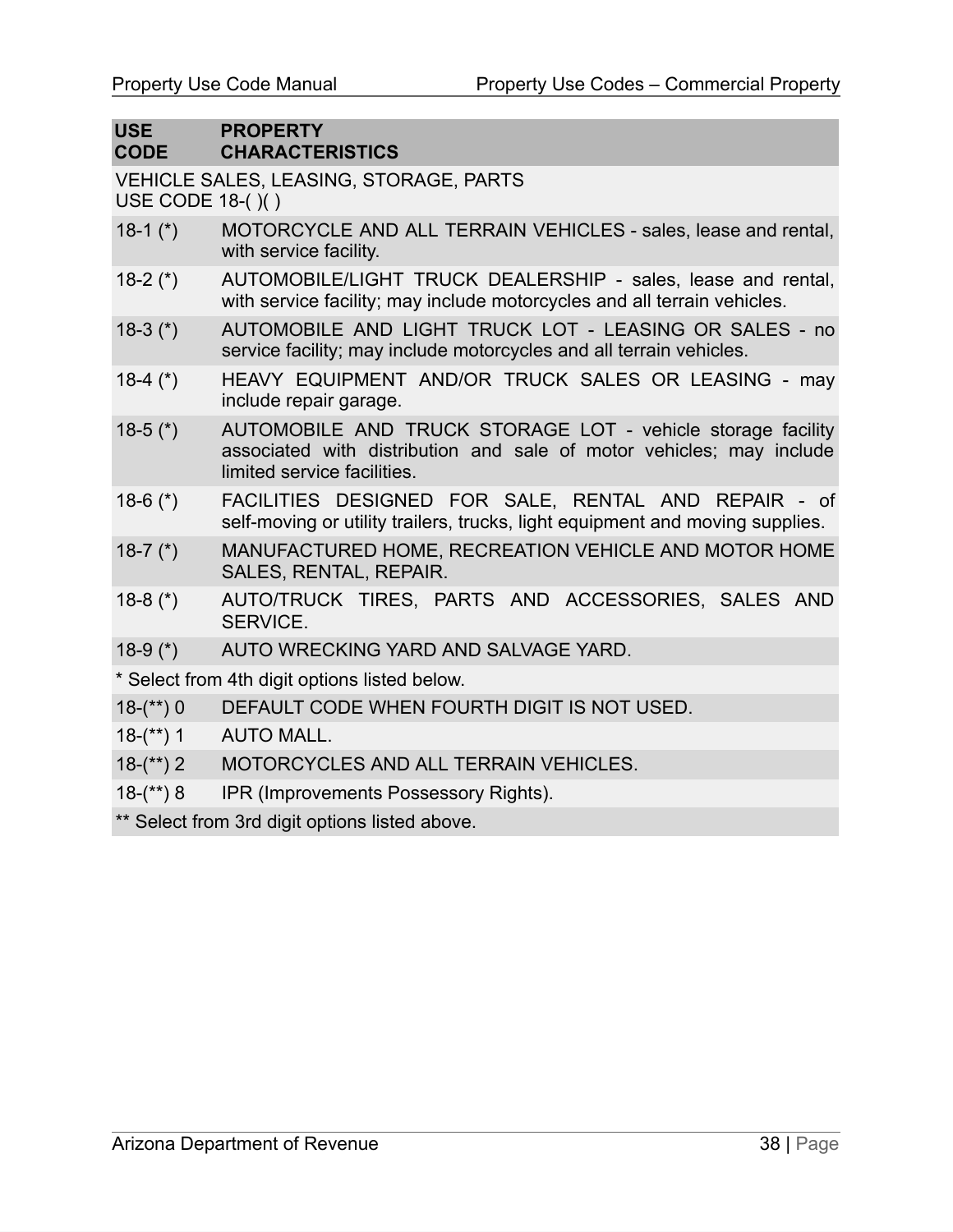| <b>USE</b><br><b>CODE</b>                    | <b>PROPERTY</b><br><b>CHARACTERISTICS</b>                                                                                                                                                      |
|----------------------------------------------|------------------------------------------------------------------------------------------------------------------------------------------------------------------------------------------------|
| <b>CARE FACILITIES</b><br>USE CODE $19-()()$ |                                                                                                                                                                                                |
| 19-1 $(*)$                                   | <b>PRIVATELY</b><br><b>OWNED</b><br><b>NURSING</b><br>HOME,<br><b>ORPHANAGE</b><br>OR<br><b>REHABILITATION CENTER.</b>                                                                         |
| 19-3 $(*)$                                   | <b>PARTIALLY</b><br><b>EXEMPT</b><br><b>NURSING</b><br>HOME,<br><b>OR</b><br><b>ORPHANAGE</b><br>REHABILITATION CENTER. For totally exempt, see use code 90-()().                              |
| 19-4 $(*)$                                   | ASSISTED LIVING FACILITY - with meals, social activities, cleaning and<br>transportation services. Oriented to assistance with daily living functions<br>rather than medical/nursing services. |
| 19-5 $(*)$                                   | BOARDING HOUSE - with limited medical services.                                                                                                                                                |
| 19-6 $(*)$                                   | ADULT HOME CARE NURSING FACILITY - in single family residence.                                                                                                                                 |
| 19-7 $(*)$                                   | ADULT HOME CARE FACILITIES - in multiple dwelling units. Usually<br>includes a main residence and one or more separate living units for adult<br>home care.                                    |
| 19-8 $(*)$                                   | APARTMENTS WITH MEDICAL OR NURSING CARE FACILITIES -<br>oriented primarily to residential use rather than to medical or nursing<br>services.                                                   |
|                                              | * Select from 4th digit options listed below.                                                                                                                                                  |
| $19-(**)$ 0                                  | DEFAULT CODE WHEN FOURTH DIGIT IS NOT USED.                                                                                                                                                    |
| $19-(**)1$                                   | LICENSED - by the Department of Health Services.                                                                                                                                               |
| $19-(**)$ 2                                  | REGISTERED - with the Department of Health Services.                                                                                                                                           |
| $19-(**)$ 3                                  | NOT LICENSED - by or registered with the Department of Health<br>Services.                                                                                                                     |
| $19-(**)4$                                   | MIXED LICENSING STATUS - a portion of the property is licensed with<br>the Department of Health Services, based on the number of beds, and a<br>portion of the property is not licensed.       |
| $19-(**)5$                                   | ONE STORY.                                                                                                                                                                                     |
| $19-(**)6$                                   | <b>TWO STORIES.</b>                                                                                                                                                                            |
| $19-(**)7$                                   | THREE STORIES OR MORE.                                                                                                                                                                         |
| $19-(**)$ 8                                  | <b>IPR (Improvements Possessory Rights).</b>                                                                                                                                                   |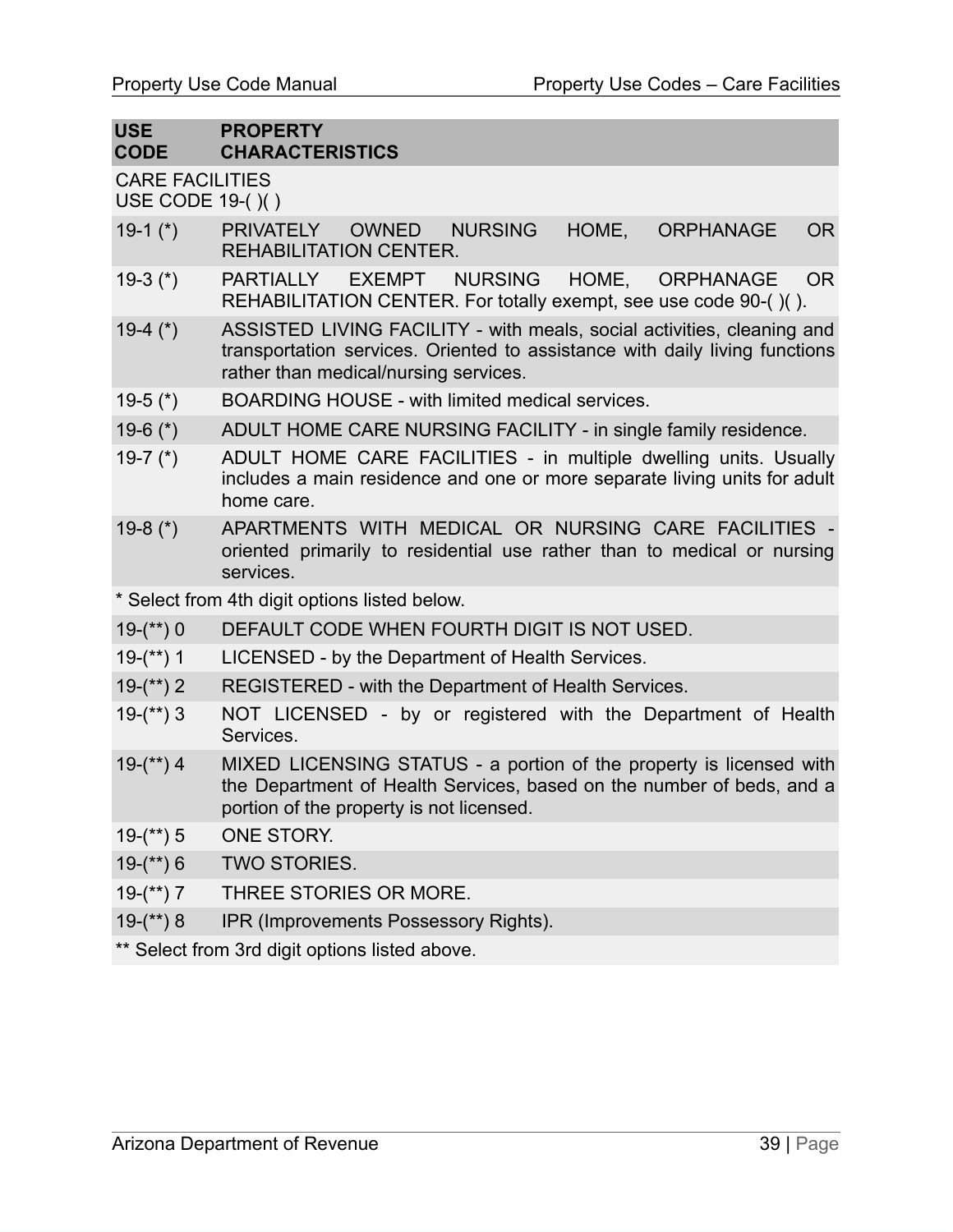RESTAURANTS, NIGHT CLUBS, BARS OR TAVERNS

USE CODE 20-( )( )

- 20-1 (\*) RESTAURANT (sit down) the primary business is retail food service. The customers sit down at tables or a counter inside the restaurant where food may be served by restaurant employees or cafeteria style.
- 20-2 (\*) RESTAURANT (sit down) same as above, with a cocktail lounge.
- 20-3 (\*) RESTAURANT (fast food) the primary business is retail food service. Eating facilities may be provided inside, or food is packaged for "take-out service." The business is primarily operated as a vendor of hamburgers, chicken, donuts, ice cream, pizza and other foods prepared for quick service.
- 20-4 (\*) NIGHTCLUB facilities for dancing to live or recorded music. Usually includes liquor service on premises; may include food service.
- 20-5 (\*) BAR OR TAVERN the primary business is alcoholic beverage service. Facility usually has a minimum of amenities.

\* Select from 4th digit options listed below.

20-(\*\*) 0 DEFAULT CODE WHEN FOURTH DIGIT IS NOT USED.

20-(\*\*) 1 WITHOUT INSIDE EATING FACILITIES.

20-(\*\*) 8 IPR (Improvements Possessory Rights).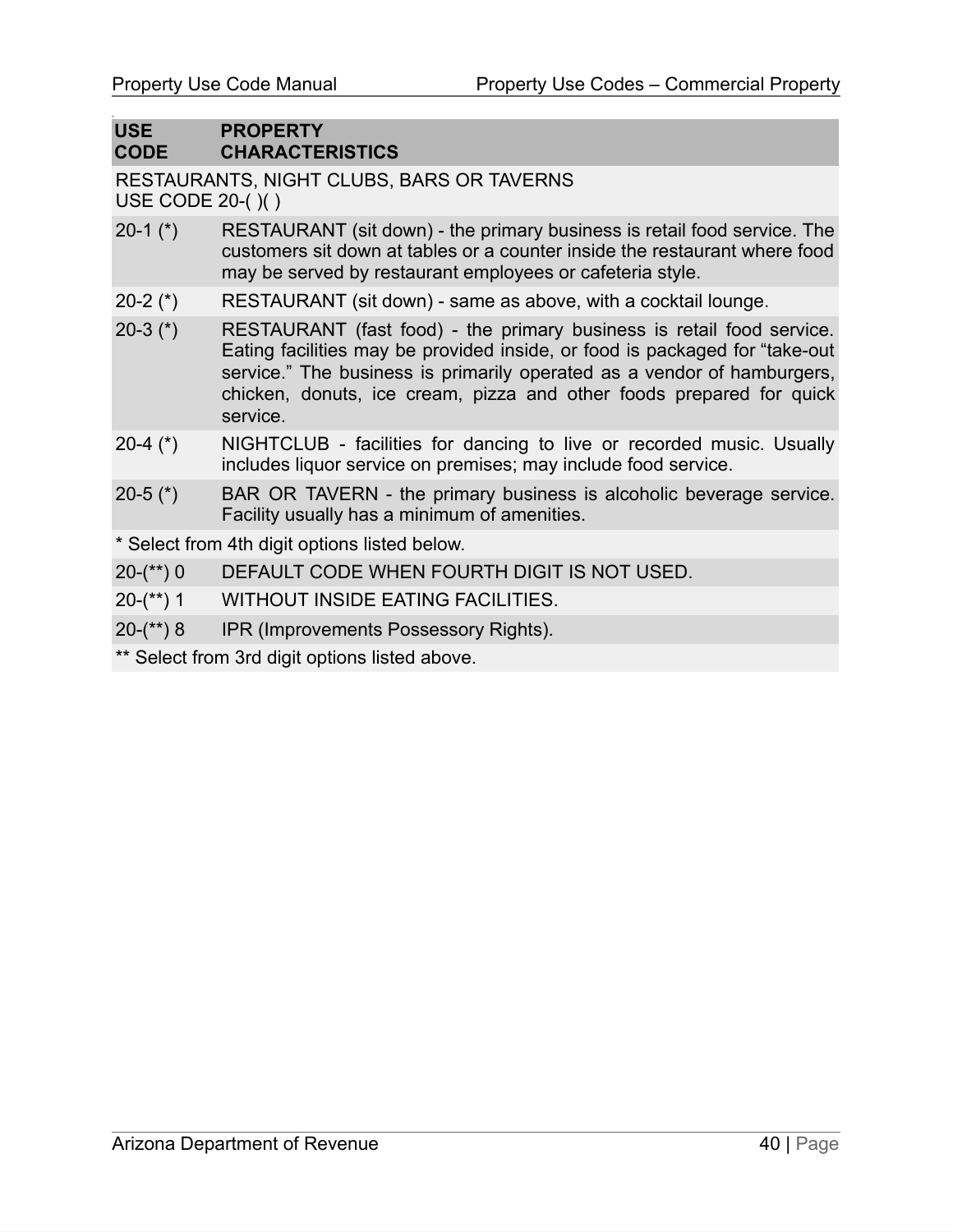HOSPITALS, MEDICAL OR DENTAL CLINICS, EMERGENCY CARE CENTERS,

VETERINARY CLINICS OR MEDICAL CONDOMINIUMS

USE CODE 21-( )( )

- 21-1 (\*) HOSPITAL privately owned full-service medical facilities for both inpatient and outpatient care, including facilities for emergency services.
- 21-2 (\*) MEDICAL CLINIC privately owned facilities housed in a single building or group of buildings. A group practice which offers a variety of medical and/or dental services in which several physicians work cooperatively. Services include minor surgical, x-ray, pharmacy and laboratory facilities.
- 21-3 (\*) MEDICAL CLINIC same as above without a pharmacy.
- 21-4 (\*) MEDICAL, DENTAL OR OTHER SERVICES facilities designed and used for providing specialized services of doctors, dentists or other medical professions. May include waiting rooms, examination rooms, x-ray/laboratory facilities (but is less elaborate than a clinic).
- 21-5 (\*) MEDICAL SERVICES doctors offices which include waiting and examination rooms, but which have no laboratory or x-ray facilities.
- 21-6 (\*) EMERGENCY CARE CENTER designed for providing emergency medical care on an out-patient basis. May include examination rooms, x-ray, laboratory, and minor surgical facilities.
- 21-7 (\*) VETERINARY CLINIC/HOSPITAL may include overnight or long-term large or small animal care facilities.
- 21-8 (\*) MEDICAL CONDOMINIUM a development wherein the individual medical units are parceled, but individual fractional, undivided common property interests are a part of ownership rights.

\* Select from 4th digit options listed below.

- 21-(\*\*) 0 DEFAULT CODE WHEN FOURTH DIGIT IS NOT USED.
- 21-(\*\*) 5 COMMON AREA is parceled.
- 21-(\*\*) 6 COMMON AREA is not parceled.
- 21-(\*\*) 8 IPR (Improvements Possessory Rights).
- \*\* Select from 3rd digit options listed above.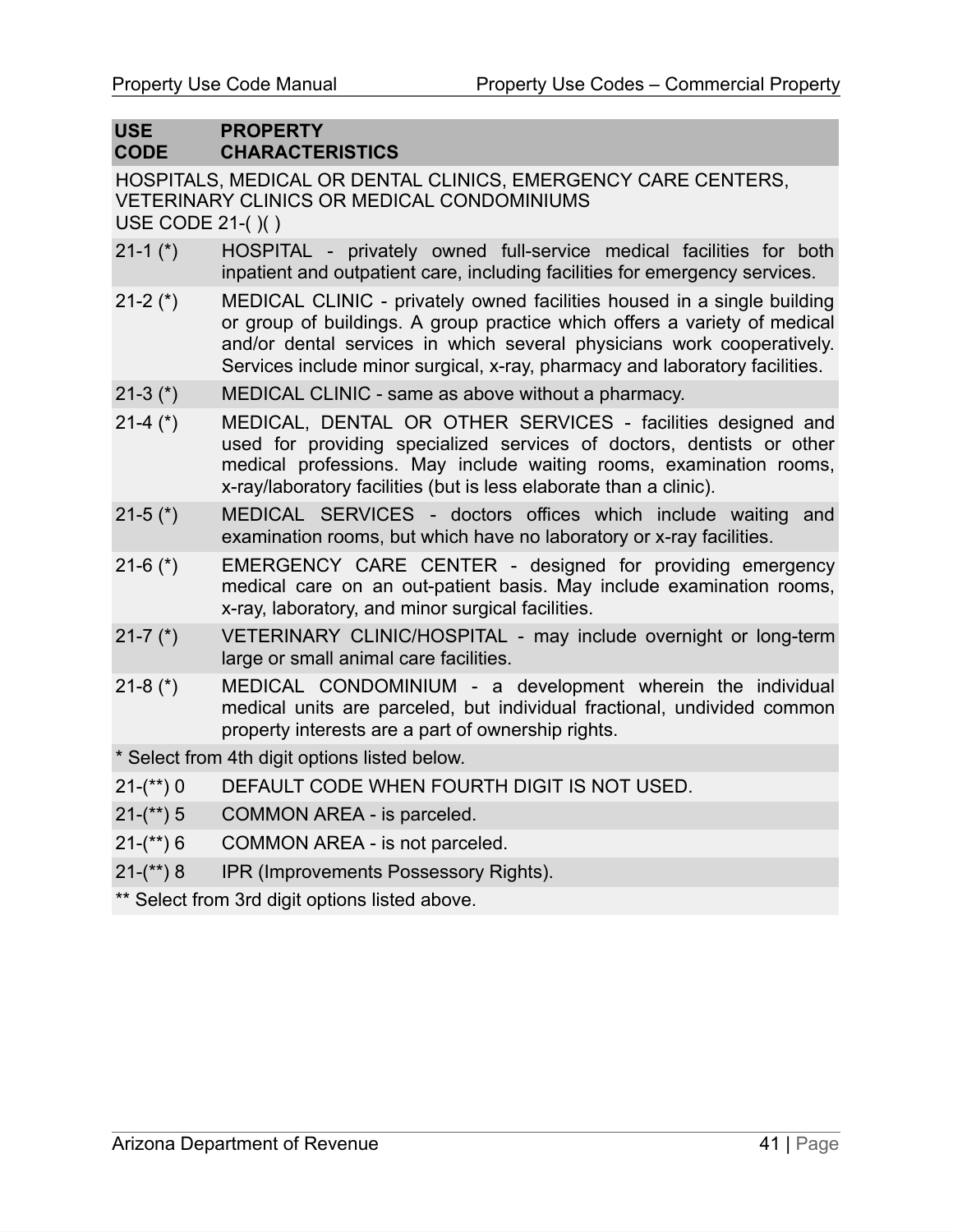RACE TRACKS, PRIVATE AIR FIELDS, ANIMAL BOARDING/BREEDING FACILITIES USE CODE 22-( )( )

- 22-1 (\*) RACE TRACK for horses.
- 22-2 (\*) RACE TRACK for dogs.
- 22-3 (\*) RACE TRACK for autos.
- 22-4 (\*) IMPROVED PRIVATE AIR FIELD may include aircraft hangars.
- 22-5 (\*) UNIMPROVED PRIVATE AIR FIELD.
- 22-6 (\*) AIRCRAFT HANGAR CONDOMINIUM.
- 22-7 (\*) ANIMAL BOARDING/BREEDING FACILITIES facilities specifically designed and used for commercial animal lodging or breeding.
- \* Select from 4th digit options listed below.
- 22-(\*\*) 0 DEFAULT CODE WHEN FOURTH DIGIT IS NOT USED.
- 22-(\*\*) 5 COMMON AREA parceled, without improvements.
- 22-(\*\*) 6 COMMON AREA parceled, with improvements.
- 22-(\*\*) 8 IPR (Improvements Possessory Rights).
- \*\* Select from 3rd digit options listed above.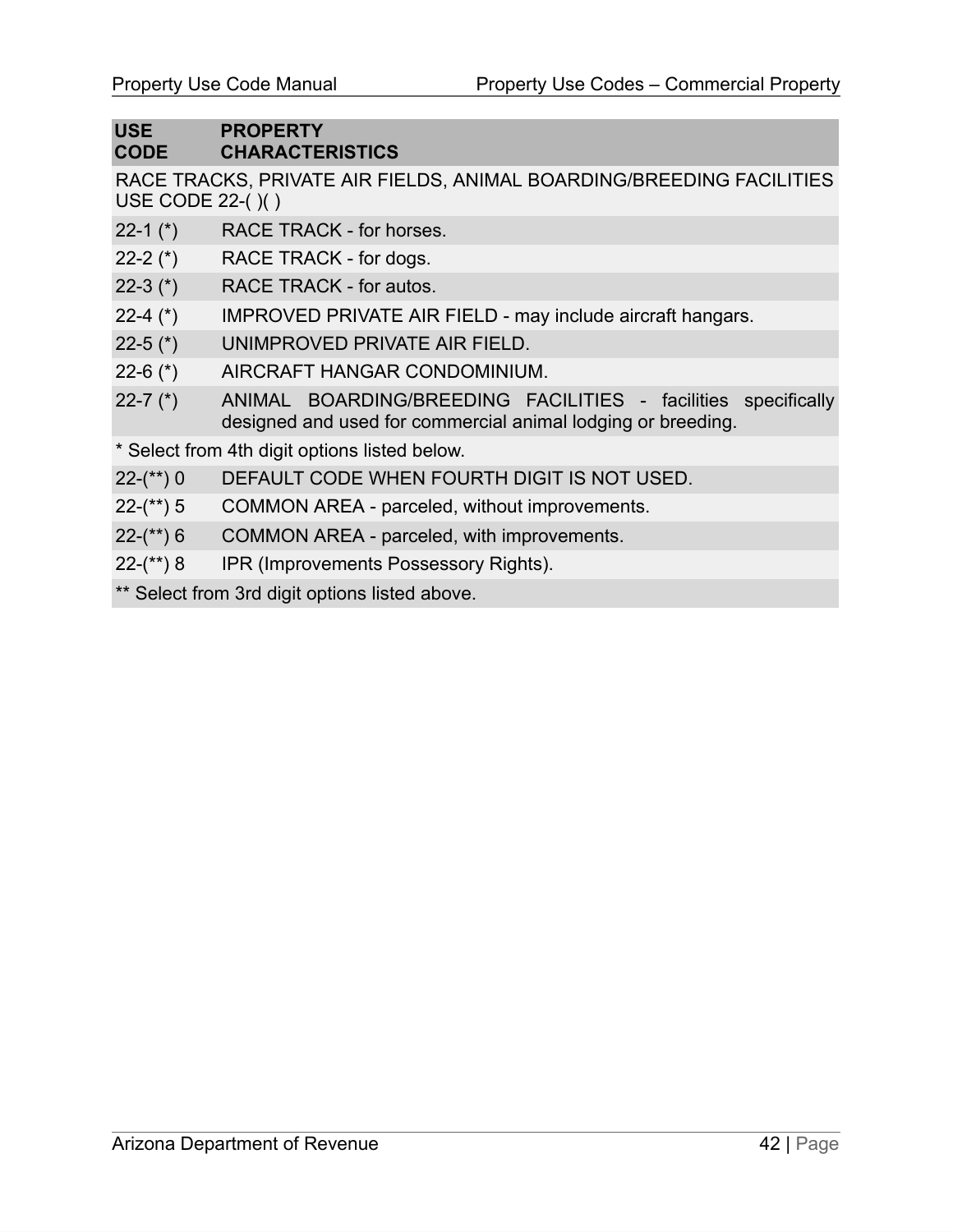CEMETERIES, MAUSOLEUMS, MORTUARIES OR CREMATORIUMS USE CODE 23-( )( )

- 23-1 (\*) CEMETERY OR MAUSOLEUM may include a chapel and mortuary.
- 23-2 (\*) MORTUARY OR CREMATORIUM.
- 23-5 (\*) CEMETERY OR MAUSOLEUM partially exempt; may include a chapel and mortuary. For totally exempt, see use code 90-( )( ).
- 23-6 (\*) MORTUARY OR CREMATORIUM partially exempt. For totally exempt, see use code 90-( )( ).
- 23-7 (\*) PET CEMETERY.

\* Select from 4th digit options listed below.

- 23-(\*\*) 0 DEFAULT CODE WHEN FOURTH DIGIT IS NOT USED.
- 23-(\*\*) 8 IPR (Improvements Possessory Rights).
- \*\* Select from 3rd digit options listed above.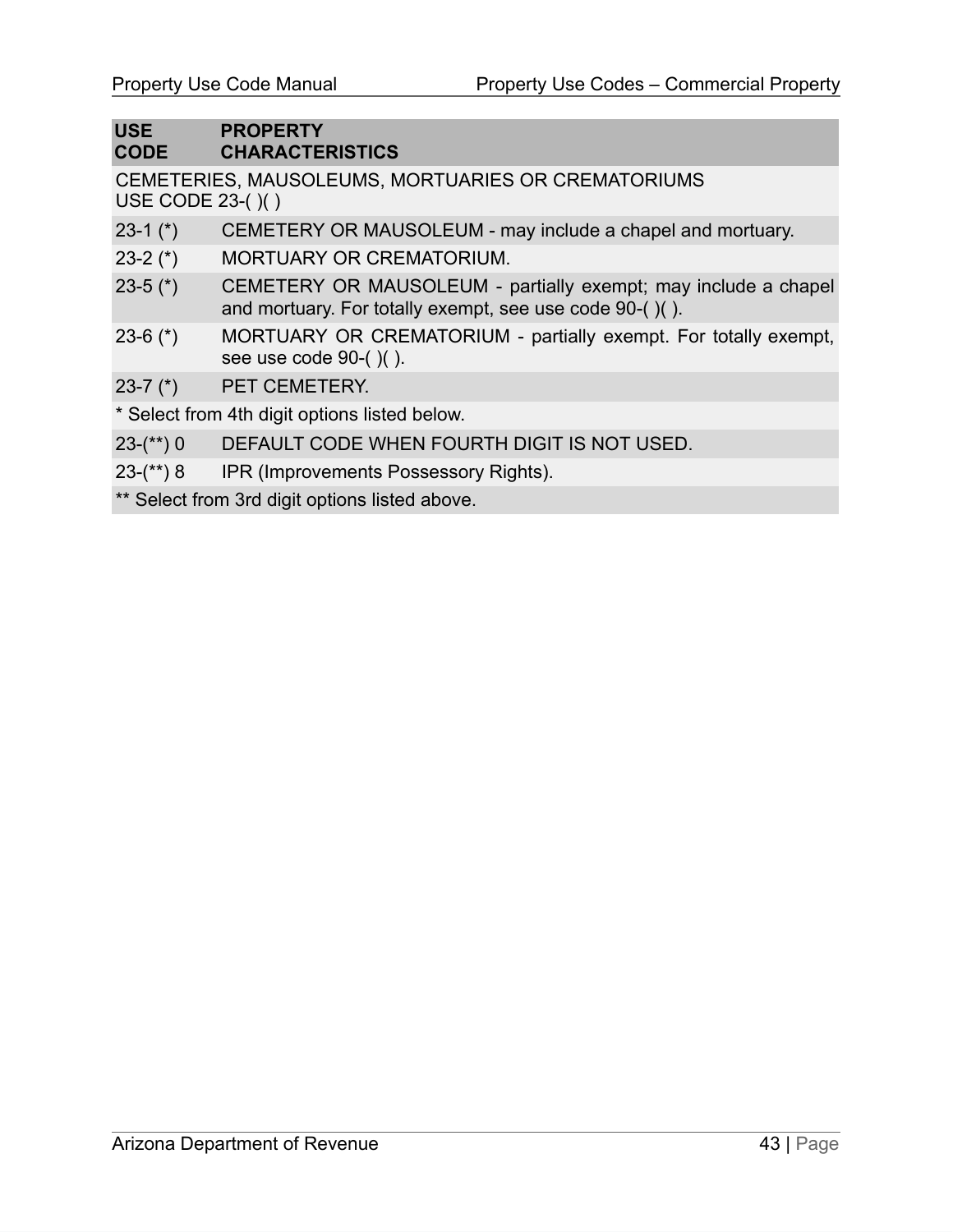GOLF COURSES

USE CODE 24-( )( )

- 24-1 (\*) 18 TO 36 HOLE COURSE varies from minimum to championship quality, from approximately 65 to 200 acres, from approximately 5,200 to 7,500 yards long, rated par 54 to par 72. Minimum quality courses may have flat terrain, few trees and bunkers and small tees and greens. Championship quality may consist of undulating terrain, fairways and greens bunkered and contoured, large tees and greens and large trees. Courses with 27 or 36 holes are usually a combination of 9 and 18 hole courses. May have a driving range not separately parceled.
- 24-2 (\*) EXECUTIVE COURSE 18 HOLE usually built on less than 65 acres. Approximately 4,800 yards long (may vary). Usually rated par 60 and includes some par 4 or par 5 holes. May have flat or undulating terrain and bunkered fairways and greens. May have a driving range not separately parceled.
- 24-3 (\*) "PITCH AND PUTT" AND "PAR 3" COURSE usually built on approximately 10 to 30 acres. Varies in length from approximately 1,000 to 2,000 yards, usually rated par 27 to par 33. May have flat or undulating terrain and bunkered fairways and greens. May have a driving range not separately parceled.
- 24-4 (\*) GOLF DRIVING RANGE COMMERCIAL facilities designed for golf ball driving practice. May include a practice putting green.
- $24-5$  (\*) 9 HOLE COURSE same features as 18 hole course, except that acreage, length of course and par for the course are about one-half those of an 18 hole course.
- 24-6 (\*) GOLF CLUBHOUSE separately parceled.

\* Select from 4th digit options listed below.

- 24-(\*\*) 0 DEFAULT CODE WHEN FOURTH DIGIT IS NOT USED.
- 24-(\*\*) 3 GOLF COURSE NOT QUALIFYING FOR THE STATUTORY GOLF COURSE VALUATION PROCEDURE.
- 24-(\*\*) 4 CLUBHOUSE associated with golf course facilities.
- 24-(\*\*) 5 PRIVATELY OWNED open to the public.
- 24-(\*\*) 6 PRIVATELY OWNED restricted to membership only.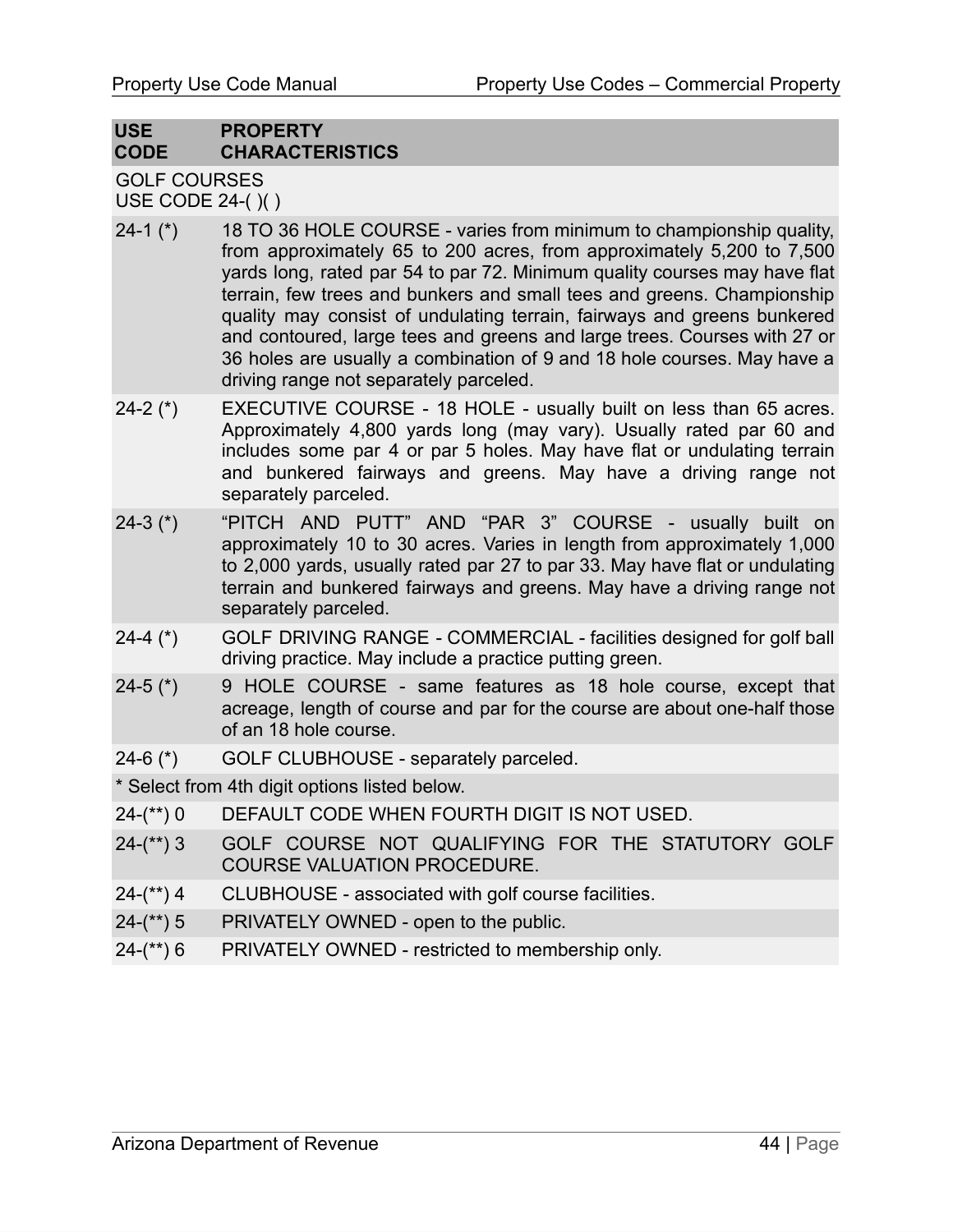GOLF COURSES (continued)

USE CODE 24- $()()$ 

- 24-(\*\*) 7 GOLF COURSE that is privately owned, but that allows both members and the public to play.
- 24-(\*\*) 8 IPR (Improvements Possessory Rights).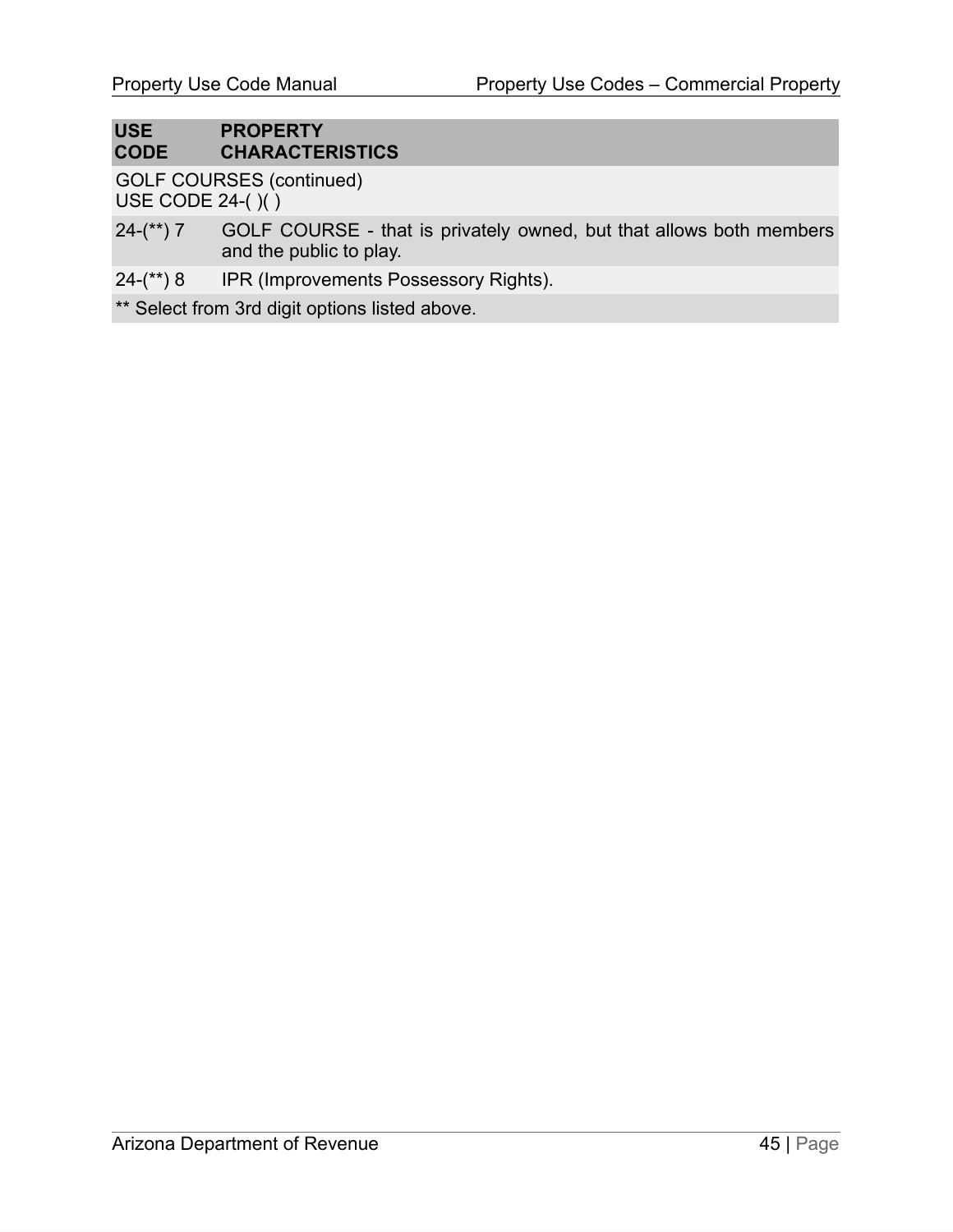# **USE PROPERTY**

**CODE CHARACTERISTICS**

THEATERS AND AMUSEMENT FACILITIES

USE CODE 25-( )( )

- 25-1 (\*) MOVIE THEATER drive-in.
- 25-2 (\*) MOVIE THEATER walk-in.
- 25-3 (\*) LIVE SHOW THEATER usually includes liquor service and may include meal service.
- 25-4 (\*) BOWLING ALLEY.
- 25-5 (\*) ROLLER SKATING RINK.
- 25-6 (\*) ICE SKATING RINK.
- 25-7 (\*) AMUSEMENT FACILITIES commercial operation designed and operated as a permanent or fixed facility. May offer a single attraction or offer a variety of attractions. May include facilities such as miniature golf courses, swimming pools, water slides, or miniature race tracks.
- 25-8 (\*) STADIUM/AUDITORIUM separately parceled, used for mass-audience outdoor or indoor activities - privately owned.
- 25-9 (\*) RADIO TV CABLE TV/ANTENNA TV SYSTEMS.
- \* Select from 4th digit options listed below.

25-(\*\*) 0 DEFAULT CODE WHEN FOURTH DIGIT IS NOT USED.

- 25-(\*\*) 8 IPR (Improvements Possessory Rights).
- \*\* Select from 3rd digit options listed above.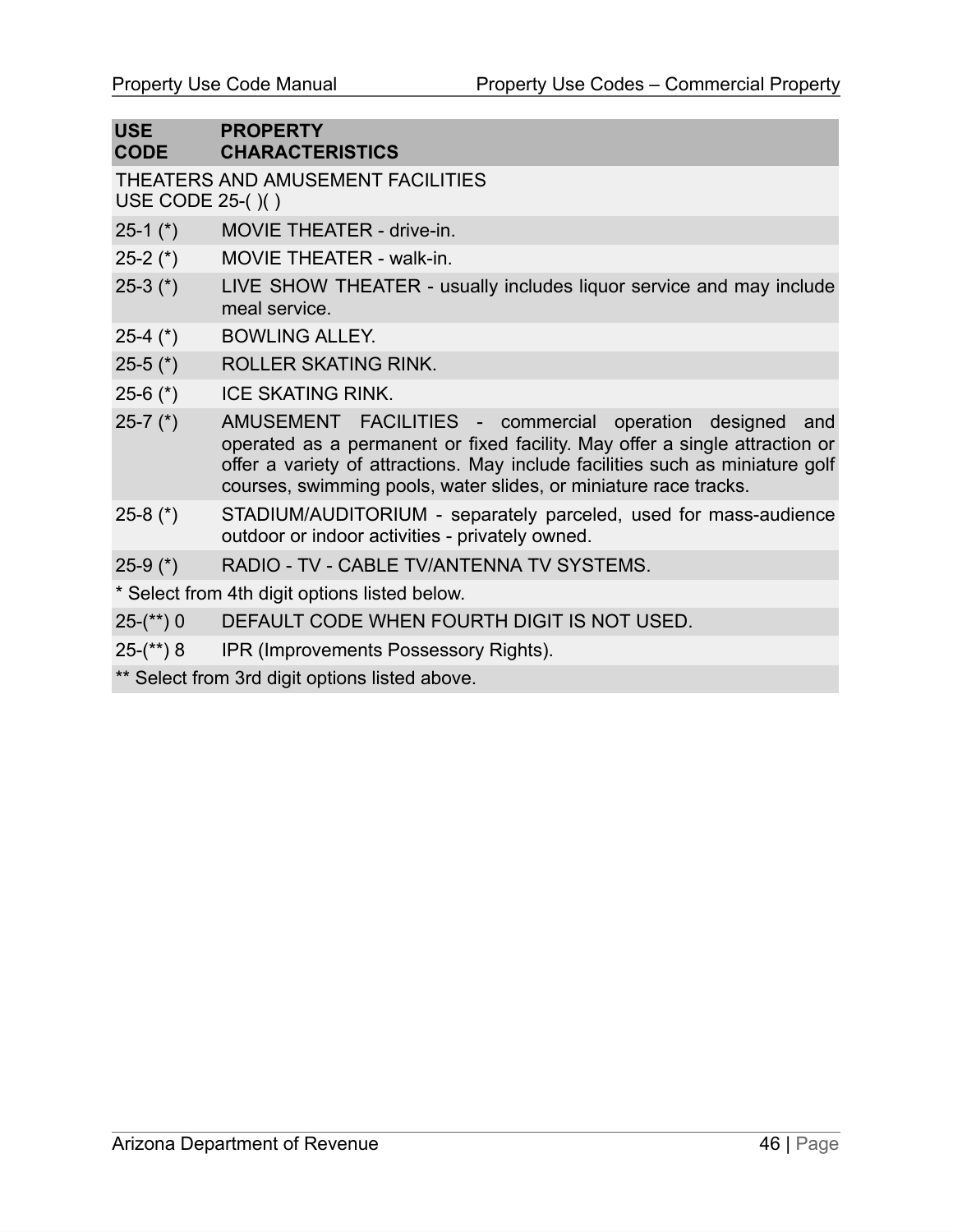| <b>USE</b><br><b>CODE</b>                       | <b>PROPERTY</b><br><b>CHARACTERISTICS</b>                                                                                                                                                                                   |
|-------------------------------------------------|-----------------------------------------------------------------------------------------------------------------------------------------------------------------------------------------------------------------------------|
| <b>PARKING FACILITIES</b><br>USE CODE $26-()()$ |                                                                                                                                                                                                                             |
| $26-1$ $(*)$                                    | PARKING STRUCTURE - a separately parceled facility.                                                                                                                                                                         |
| $26-2$ $(*)$                                    | PARKING STRUCTURE - associated with an office building or shopping<br>center, but a separately parceled facility.                                                                                                           |
| $26-3$ $(*)$                                    | PARKING LOT - a separately parceled facility. May include private parking<br>lots or pay-to-park lots.                                                                                                                      |
| $26-4 (*)$                                      | PARKING LOT - associated with an office building or shopping center, but<br>a separately parceled facility.                                                                                                                 |
| 26-5 $(*)$                                      | PARKING/STORAGE LOT - open storage space; typically a fenced lot<br>used to store items such as motor vehicles, heavy equipment or<br>construction materials. May include nonmotorized vehicles and water craft<br>storage. |
|                                                 | * Select from 4th digit options listed below.                                                                                                                                                                               |
| $26-(**)$ 0                                     | DEFAULT CODE WHEN FOURTH DIGIT IS NOT USED.                                                                                                                                                                                 |
| $26-(**)$ 1                                     | PARKING FACILITY WHICH INCLUDES LIGHT AUTOMOTIVE<br>SERVICES, SUCH AS A CAR WASH OR LUBRICATION AND OIL<br>CHANGE.                                                                                                          |
|                                                 |                                                                                                                                                                                                                             |

26-(\*\*) 8 IPR (Improvements Possessory Rights).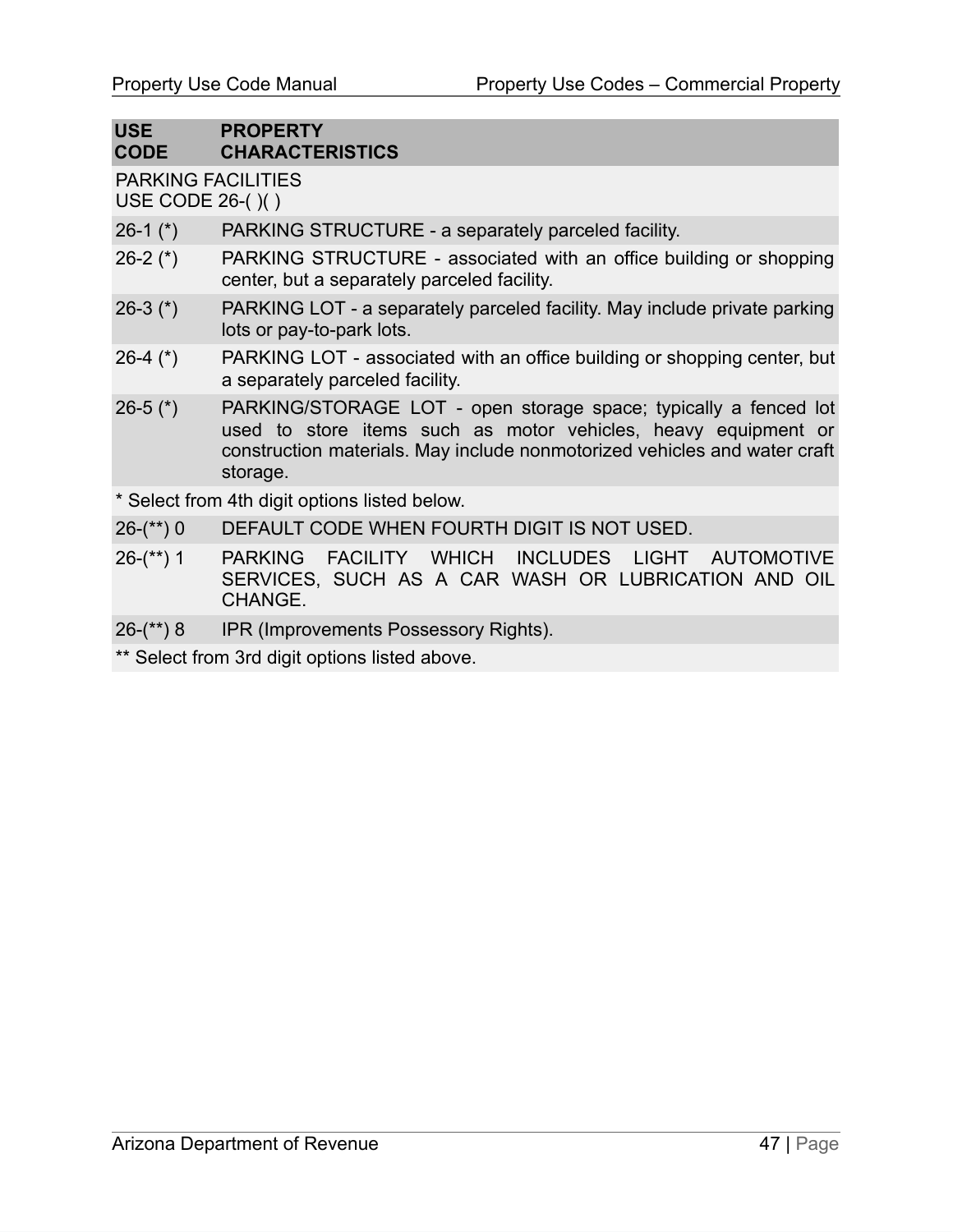CLUBS AND LODGES

USE CODE 27-( )( )

- 27-2 (\*) CLUB, LODGE OR FRATERNAL ORGANIZATION may include meting and/or recreational facilities.
- 27-3 (\*) HEALTH AND FITNESS CLUB may include swimming pools, tennis courts, and similar items.

\* Select from 4th digit options listed below.

- 27-(\*\*) 0 DEFAULT CODE WHEN FOURTH DIGIT IS NOT USED.
- 27-(\*\*) 3 FRATERNITY/SORORITY residence associated with a collegiate organization.
- 27-(\*\*) 8 IPR (Improvements Possessory Rights).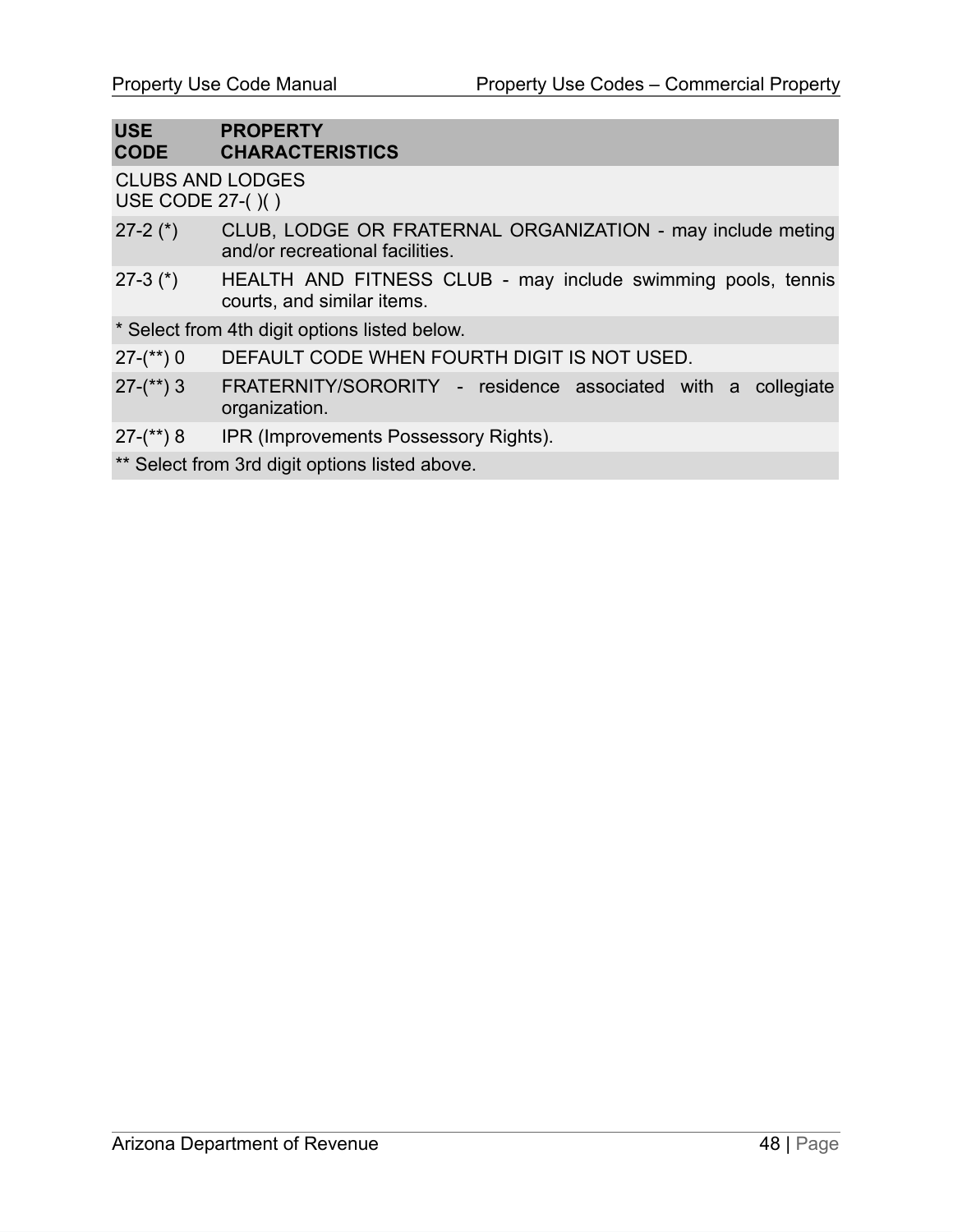| <b>USE</b><br><b>CODE</b> | <b>PROPERTY</b><br><b>CHARACTERISTICS</b>                                                                                                                                         |
|---------------------------|-----------------------------------------------------------------------------------------------------------------------------------------------------------------------------------|
| USE CODE 28-()()          | <b>PARTIALLY COMPLETE STRUCTURES</b><br>(Improvements which are not completely built and ready for occupancy.)                                                                    |
| 28-01                     | <b>COMPLETE</b><br><b>RESIDENTIAL</b><br><b>PARTIALLY</b><br><b>SINGLE</b><br><b>FAMILY</b><br><b>IMPROVEMENTS ON FIVE ACRES OR LESS.</b>                                         |
| 28-02                     | PARTIALLY COMPLETE P.U.D. COMMON AREA IMPROVEMENTS.                                                                                                                               |
| 28-03                     | PARTIALLY COMPLETE MULTIPLE RESIDENTIAL.                                                                                                                                          |
| 28-04                     | PARTIALLY COMPLETE HOTELS.                                                                                                                                                        |
| 28-05                     | PARTIALLY COMPLETE MOTELS.                                                                                                                                                        |
| 28-06                     | PARTIALLY COMPLETE RESORTS.                                                                                                                                                       |
| 28-07                     | PARTIALLY COMPLETE CONDOMINIUMS, TOWNHOUSES.                                                                                                                                      |
| 28-08                     | PARTIALLY COMPLETE MANUFACTURED HOME SITES.                                                                                                                                       |
| $28 - 10$                 | PARTIALLY COMPLETE MISCELLANEOUS COMMERCIAL.                                                                                                                                      |
| $28 - 11$                 | PARTIALLY COMPLETE CONVENIENCE MARKETS, RETAIL STRIP<br>STORES, SUPERMARKETS.                                                                                                     |
| $28 - 12$                 | PARTIALLY COMPLETE STORE, COMBINED WITH OTHER USES.                                                                                                                               |
| $28 - 13$                 | PARTIALLY COMPLETE DEPARTMENT STORES.                                                                                                                                             |
| $28 - 14$                 | PARTIALLY COMPLETE SHOPPING CENTERS.                                                                                                                                              |
| $28 - 15$                 | PARTIALLY COMPLETE OFFICE BUILDINGS.                                                                                                                                              |
| $28 - 16$                 | PARTIALLY COMPLETE BANKS, SAVINGS AND LOAN ASSOCIATIONS<br>AND CREDIT UNIONS.                                                                                                     |
| $28 - 17$                 | PARTIALLY COMPLETE SERVICE STATIONS, TRUCK STOPS, AUTO<br>AND TRUCK REPAIR.                                                                                                       |
| $28 - 18$                 | PARTIALLY COMPLETE VEHICLE SALES, LEASING, STORAGE,<br>PARTS.                                                                                                                     |
| $28-19$                   | PARTIALLY COMPLETE CARE FACILITIES.                                                                                                                                               |
| 28-20                     | PARTIALLY COMPLETE RESTAURANTS, NIGHT CLUBS, BARS OR<br><b>TAVERNS.</b>                                                                                                           |
| $28 - 21*$                | PARTIALLY COMPLETE MEDICAL OR DENTAL CLINICS, EMERGENCY<br>CARE CENTERS, VETERINARY CLINICS/HOSPITALS, OR MEDICAL<br>CONDOMINIUMS - (Use 28-33 for Partially Complete Hospitals). |
| 28-22                     | PARTIALLY COMPLETE RACE TRACKS, PRIVATE AIR FIELDS.<br>ANIMAL BOARDING/BREEDING FACILITIES.                                                                                       |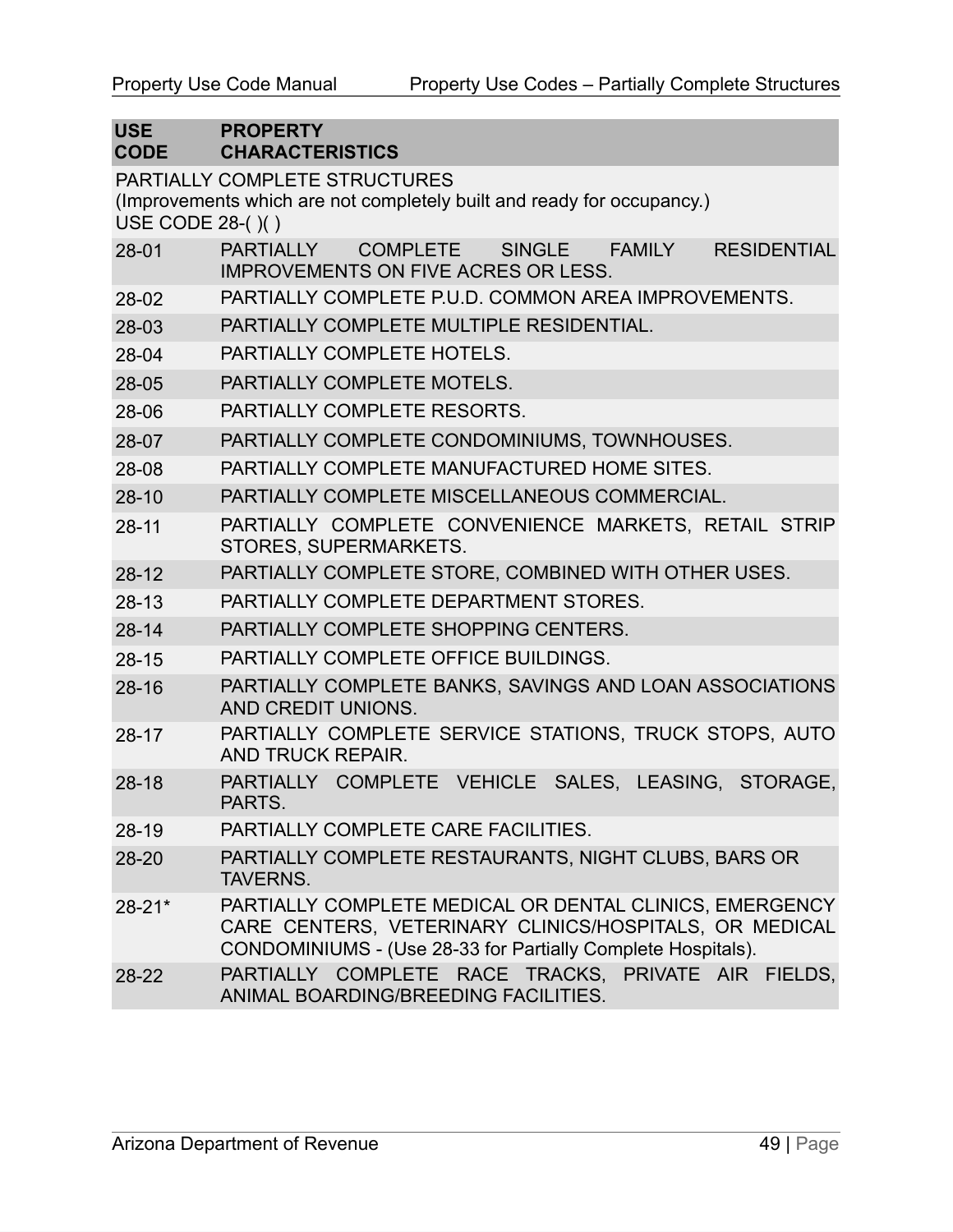| <b>USE</b><br><b>CODE</b> | <b>PROPERTY</b><br><b>CHARACTERISTICS</b>                                                                                                                                         |
|---------------------------|-----------------------------------------------------------------------------------------------------------------------------------------------------------------------------------|
| USE CODE 28-( )( )        | PARTIALLY COMPLETE STRUCTURES (continued)<br>(Improvements which are not completely built and ready for occupancy.)                                                               |
| 28-23                     | PARTIALLY COMPLETE CEMETERIES, MAUSOLEUMS, MORTUARIES<br>OR CREMATORIUMS.                                                                                                         |
| 28-24                     | PARTIALLY COMPLETE GOLF COURSES.                                                                                                                                                  |
| 28-25                     | PARTIALLY COMPLETE THEATERS AND AMUSEMENTS FACILITIES.                                                                                                                            |
| 28-26                     | PARTIALLY COMPLETE PARKING FACILITIES.                                                                                                                                            |
| 28-27                     | PARTIALLY COMPLETE CLUBS AND LODGES.                                                                                                                                              |
| 28-29                     | PARTIALLY COMPLETE PRIVATELY OWNED SCHOOLS.                                                                                                                                       |
| 28-30                     | PARTIALLY COMPLETE INDUSTRIAL PROPERTIES.                                                                                                                                         |
| $28 - 31*$                | PARTIALLY COMPLETE MAJOR INDUSTRIAL PROPERTIES.                                                                                                                                   |
| $28 - 33*$                | PARTIALLY COMPLETE HOSPITALS - (Use 28-21 for Partially Complete<br>Medical or Dental Clinics, Emergency Care Centers, Veterinary<br>Clinics/Hospitals and Medical Condominiums.) |
| 28-37                     | PARTIALLY COMPLETE INDUSTRIAL WAREHOUSES.                                                                                                                                         |
| 28-40                     | PARTIALLY COMPLETE PLANT NURSERIES, GREENHOUSES,<br>HYDROPONICS GREENHOUSES.                                                                                                      |
| 28-41                     | PARTIALLY COMPLETE FIELD CROP IMPROVEMENTS.                                                                                                                                       |
| 28-42                     | PARTIALLY COMPLETE VINEYARD IMPROVEMENTS.                                                                                                                                         |
| 28-43                     | <b>COMPLETE</b><br><b>CROP</b><br><b>TREE</b><br><b>FARM</b><br><b>TREE</b><br><b>AND</b><br><b>PARTIALLY</b><br><b>IMPROVEMENTS.</b>                                             |
| 28-44                     | PARTIALLY COMPLETE CITRUS CROP TREE IMPROVEMENTS.                                                                                                                                 |
| 28-45                     | <b>COMPLETE</b><br><b>HIGH</b><br><b>PARTIALLY</b><br><b>DENSITY</b><br><b>AGRICULTURAL</b><br><b>IMPROVEMENTS.</b>                                                               |
| 28-46                     | PARTIALLY COMPLETE JOJOBA IMPROVEMENTS.                                                                                                                                           |
| 28-47                     | PARTIALLY COMPLETE RANCH PROPERTY IMPROVEMENTS.                                                                                                                                   |
| 28-48                     | PARTIALLY COMPLETE PASTURE LAND IMPROVEMENTS.                                                                                                                                     |
| 28-49                     | PARTIALLY COMPLETE WASTE LAND AND FALLOW LAND<br><b>IMPROVEMENTS.</b>                                                                                                             |

\*Note: Use codes 28-21, 28-31 and 28-33 do not follow the prevailing numbering system wherein the 1st two digits (28) indicate a PARTIALLY COMPLETE property and the 2nd two digits indicate the property use. Refer to the description before application of these four codes.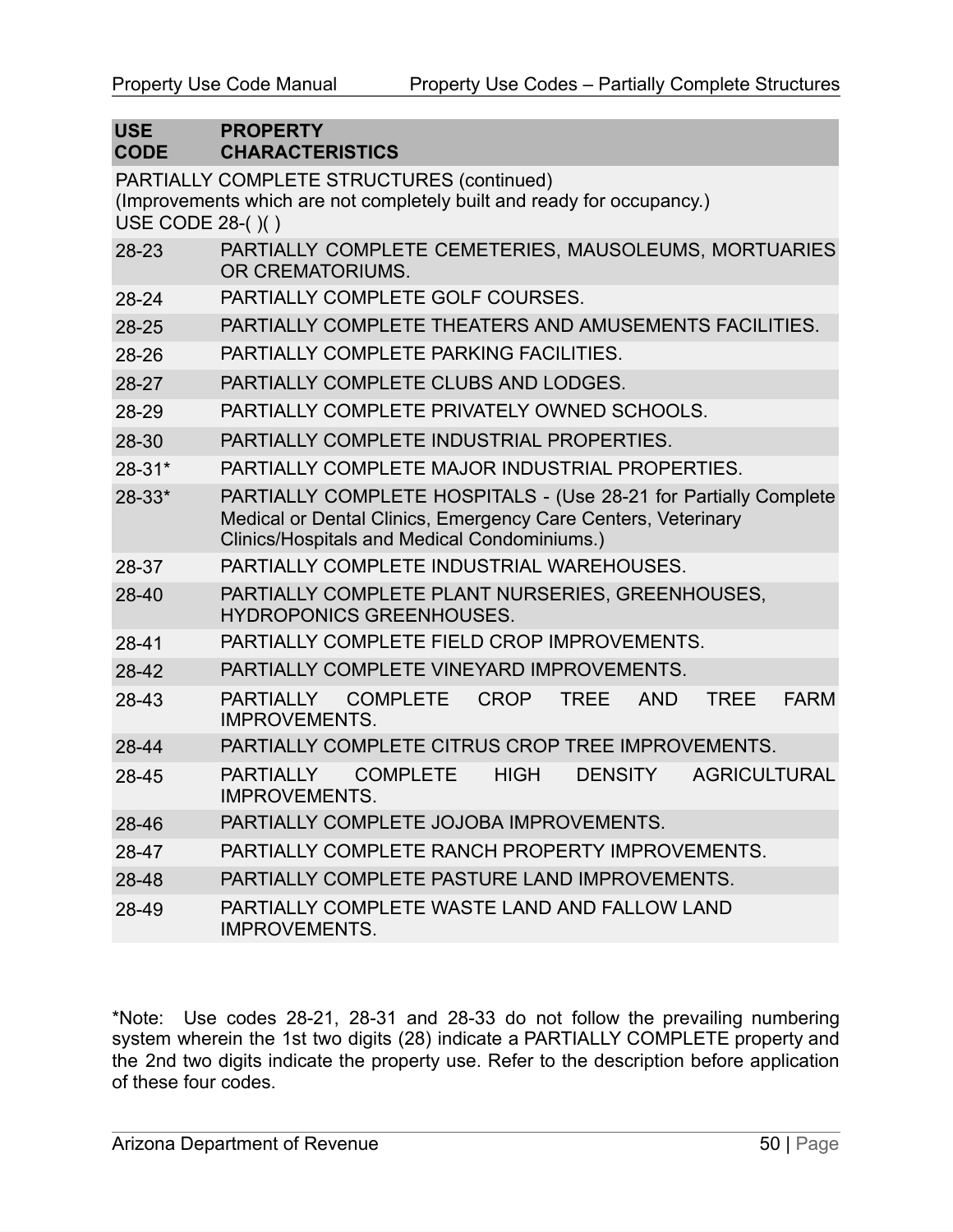| <b>USE</b><br><b>CODE</b> | <b>PROPERTY</b><br><b>CHARACTERISTICS</b>                                                                                                      |
|---------------------------|------------------------------------------------------------------------------------------------------------------------------------------------|
| USE CODE 28-( )( )        | PARTIALLY COMPLETE STRUCTURES (continued)<br>(Improvements which are not completely built and ready for occupancy.)                            |
| 28-87                     | PARTIALLY COMPLETE RESIDENTIAL IMPROVEMENTS ON MORE<br>THAN FIVE ACRES (EXCESS LAND AREA WILL NOT ECONOMICALLY<br><b>SUSTAIN AGRICULTURE).</b> |
| 28-88                     | PARTIALLY COMPLETE LIMITED-USE IMPROVEMENTS.                                                                                                   |
| 28-89                     | PARTIALLY COMPLETE CONVERTED-USE IMPROVEMENTS.                                                                                                 |
| 28-90                     | PARTIALLY COMPLETE PROPERTY TAX EXEMPT QUALIFYING.<br>PRIVATELY-OWNED IMPROVEMENTS.                                                            |
| 28-91                     | PARTIALLY COMPLETE PROPERTY TAX EXEMPT QUALIFYING,<br>PRIVATELY-OWNED IMPROVEMENTS.                                                            |
| 28-92                     | PARTIALLY COMPLETE RELIGIOUS USE PROPERTY<br>IMPROVEMENTS.                                                                                     |
| 28-94                     | PARTIALLY COMPLETE FEDERAL PROPERTY IMPROVEMENTS.                                                                                              |
| 28-95                     | PARTIALLY COMPLETE STATE PROPERTY IMPROVEMENTS.                                                                                                |
| 28-96                     | PARTIALLY COMPLETE COUNTY PROPERTY IMPROVEMENTS.                                                                                               |
| 28-97                     | PARTIALLY COMPLETE MUNICIPAL PROPERTY IMPROVEMENTS.                                                                                            |
| 28-98                     | PARTIALLY COMPLETE INDIAN PROPERTY IMPROVEMENTS.                                                                                               |
| 28-99                     | PARTIALLY COMPLETE SPECIAL DISTRICTS - EXEMPT TAXING<br><b>JURISDICTION IMPROVEMENTS.</b>                                                      |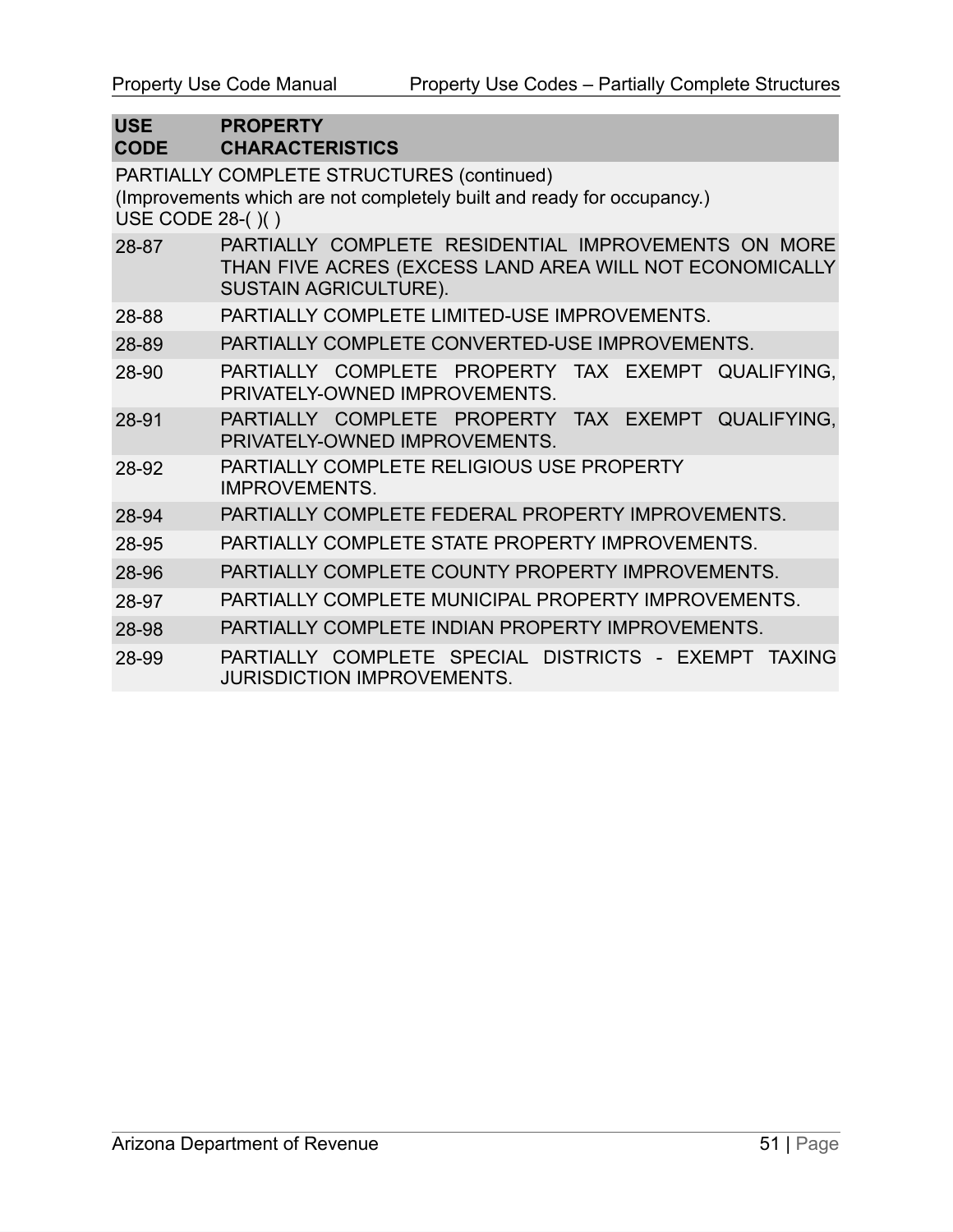PRIVATELY-OWNED SCHOOLS

USE CODE 29-( )( )

- 29-1 (\*) PRIVATELY-OWNED DAY CARE CENTER AND PRESCHOOL CENTER.
- 29-2 (\*) PRIVATELY-OWNED ACADEMIC SCHOOL may include schools offering specialized teaching techniques or methods of instruction.
- 29-3 (\*) PRIVATELY-OWNED VOCATIONAL SCHOOL may include schools with curriculum for studying items such as business skills, cosmetology, data processing, mechanics, real estate, or welding.

\* Select from 4th digit options listed below.

- 29-(\*\*) 0 DEFAULT CODE WHEN FOURTH DIGIT IS NOT USED.
- 29-(\*\*) 1 CHILDREN.
- 29-(\*\*) 2 ADULTS.
- 29-(\*\*) 3 CHARTER SCHOOL.
- 29-(\*\*) 8 IPR (Improvements Possessory Rights).
- \*\* Select from 3rd digit options listed above.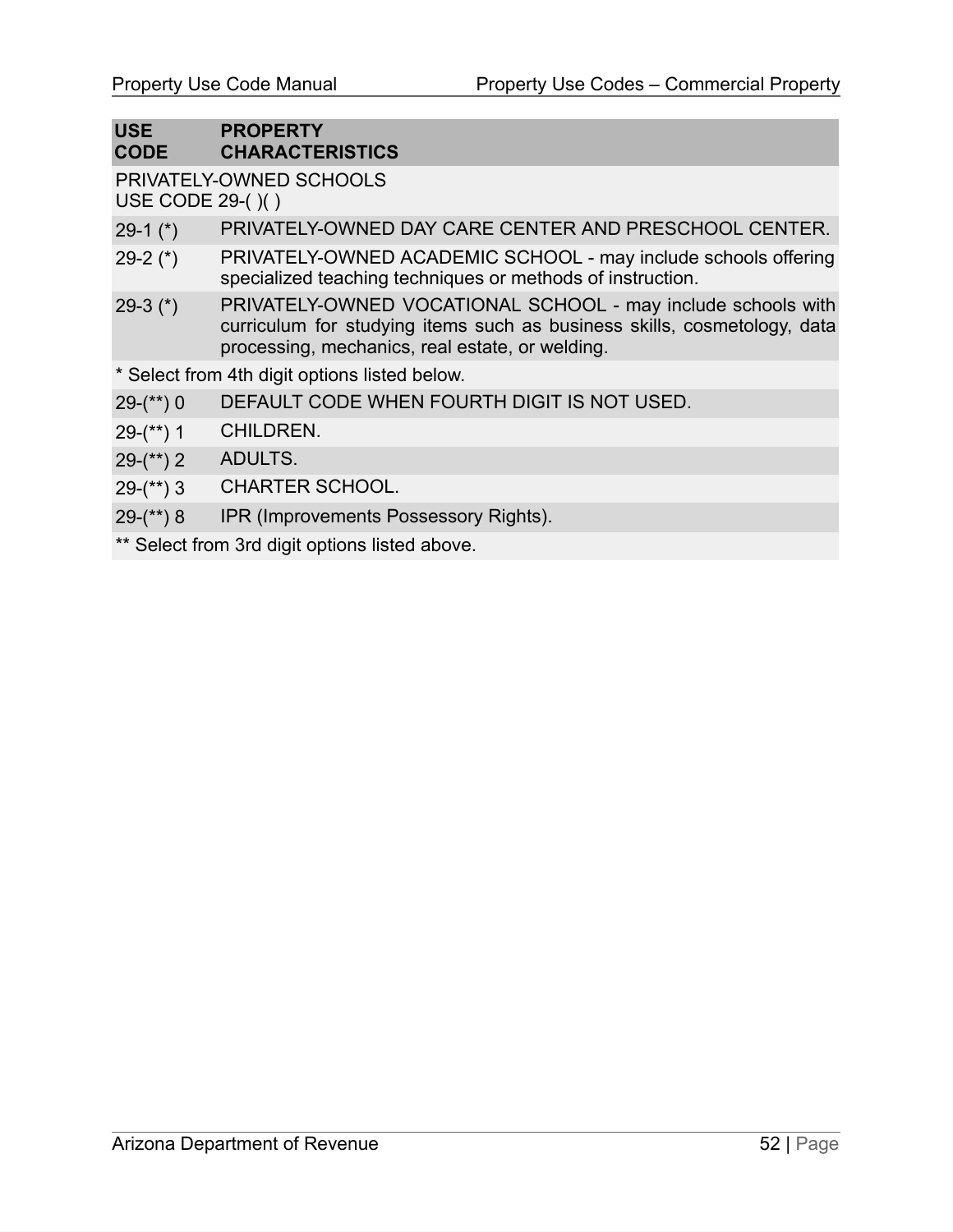**PROPERTY**

**USE**

| טט⊏<br><b>CODE</b> | FRUFERII<br><b>CHARACTERISTICS</b>                                                                                                                                                                                                                                                                                                                                                                                                                                                                                                                                                                                                                                                                                                                                                                                                                                                                                                               |
|--------------------|--------------------------------------------------------------------------------------------------------------------------------------------------------------------------------------------------------------------------------------------------------------------------------------------------------------------------------------------------------------------------------------------------------------------------------------------------------------------------------------------------------------------------------------------------------------------------------------------------------------------------------------------------------------------------------------------------------------------------------------------------------------------------------------------------------------------------------------------------------------------------------------------------------------------------------------------------|
| USE CODE 30-()()   | <b>INDUSTRIAL PROPERTIES</b>                                                                                                                                                                                                                                                                                                                                                                                                                                                                                                                                                                                                                                                                                                                                                                                                                                                                                                                     |
| 30-1 $(*)$         | <b>MISCELLANEOUS</b><br><b>INDUSTRIAL</b><br><b>MULTI-USE</b><br>OR.<br>$\sim$<br>multi-use<br>improvements of which industrial constitutes the predominant use. Also,<br>miscellaneous improved industrial properties not listed in other industrial<br>subcategories.                                                                                                                                                                                                                                                                                                                                                                                                                                                                                                                                                                                                                                                                          |
| 30-2 $(*)$         | MANUFACTURING OF DURABLE AND NONDURABLE PRODUCTS -<br>(this excludes food and related products). All manufacturing processes,<br>except food, are included in this category. Typical types are as follows<br>(not meant to be an all-inclusive listing):<br>Apparel and Other Finished Fabric Products.<br><b>Chemicals and Allied Products.</b><br><b>Cement Products.</b><br>Electrical, Electronic, Machinery and Equipment.<br><b>Fabricated Metal Products.</b><br><b>Furniture and Fixtures.</b><br>Leather and Leather Products.<br>Machinery.<br>Paper and Allied Products.<br>Petroleum Refining and Related Industries.<br>Printing, Publishing and Allied Industries.<br><b>Primary Metal Industries.</b><br><b>Rubber and Plastic Products.</b><br>Stone, Clay, Glass and Concrete Products.<br><b>Textile Mill Products.</b><br><b>Transportation Equipment.</b><br>Miscellaneous Manufacturing of Durable and Nondurable Products. |
| $30-3$ $(*)$       | SPECIAL PURPOSE MANUFACTURING PLANT - typically a large-scale<br>operation, characterized<br>by high-density employment of<br>industrial                                                                                                                                                                                                                                                                                                                                                                                                                                                                                                                                                                                                                                                                                                                                                                                                         |

of products, including things such as aircraft and their components, engines, electronic equipment, paper, printing, or extruded metals.

equipment and personnel. May include the manufacture of a wide variety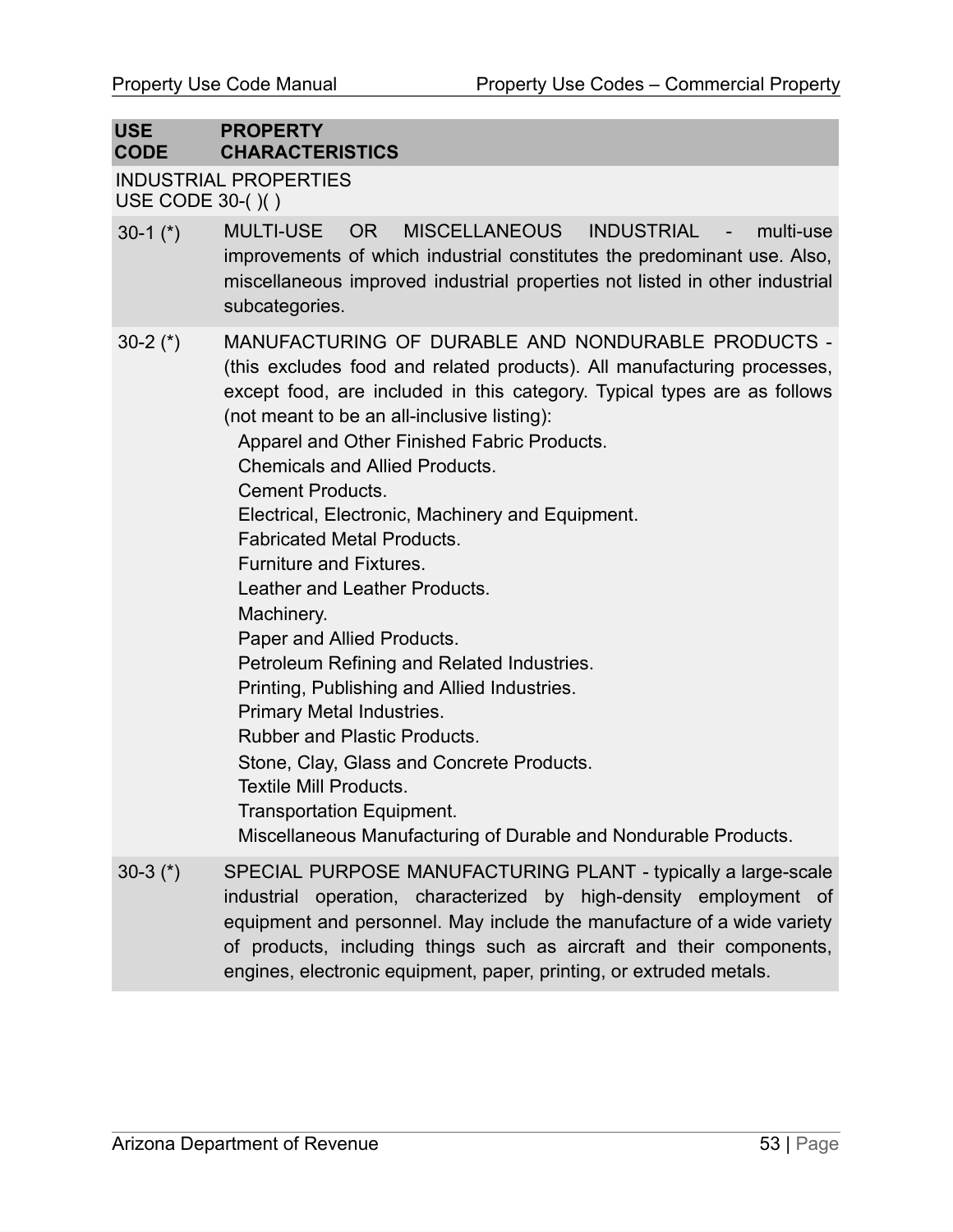| <b>USE</b><br><b>CODE</b> | <b>PROPERTY</b><br><b>CHARACTERISTICS</b>                                                                                                                                                                                                                                                                                                                                                                                                                                                                                                                                                                                                               |
|---------------------------|---------------------------------------------------------------------------------------------------------------------------------------------------------------------------------------------------------------------------------------------------------------------------------------------------------------------------------------------------------------------------------------------------------------------------------------------------------------------------------------------------------------------------------------------------------------------------------------------------------------------------------------------------------|
| USE CODE 30-()()          | <b>INDUSTRIAL PROPERTIES (continued)</b>                                                                                                                                                                                                                                                                                                                                                                                                                                                                                                                                                                                                                |
| 30-4 $(*)$                | MANUFACTURING OF FOOD AND RELATED PRODUCTS - all<br>manufacturing and processing of food and food products is included in this<br>category. Typical types are as follows (not meant to be an all-inclusive<br>listing):<br><b>Bakery Products.</b><br><b>Brewery and Distillery.</b><br><b>Canned and Preserved Foods.</b><br><b>Confectionery and Related Products.</b><br>Dairy Products. For Ag. status qualified dairy cooperatives, use 45-8(*).<br><b>Grain Mill Products.</b><br>Ice Manufacturing.<br>Miscellaneous Food and Food Product Manufacturing and Processing.<br>Meat Packing and Meat Products.<br>Sugar.<br>Vegetable Oil Products. |
| 30-5 $(*)$                | LUMBERING, SAW MILLS AND PLANING MILLS - this category includes<br>the processes involved directly in the production of lumber and building<br>materials made from wood.                                                                                                                                                                                                                                                                                                                                                                                                                                                                                |
| 30-6 $(*)$                | ELECTRIC CO-GENERATION FACILITY (LOCALLY ASSESSED).                                                                                                                                                                                                                                                                                                                                                                                                                                                                                                                                                                                                     |
| 30-7 $(*)$                | MINING, QUARRYING AND PROCESSING - examples of the products<br>and processes in this category are listed below (not meant to be an<br>all-inclusive listing):<br>Cinder and Stone.<br><b>Chemicals and Fertilizer.</b><br>Clay for Building Materials or Ceramic Products.<br>Custom Smelters, Mills and Chemical Plants not Owned by a Producing<br>Mine, but Allied to the Mining Industry.<br>Metal Processing Plants, Mining of Nonmetallic Products.<br>Quarrying.<br>Sand and Gravel.<br><b>Cement Processing Plants.</b>                                                                                                                         |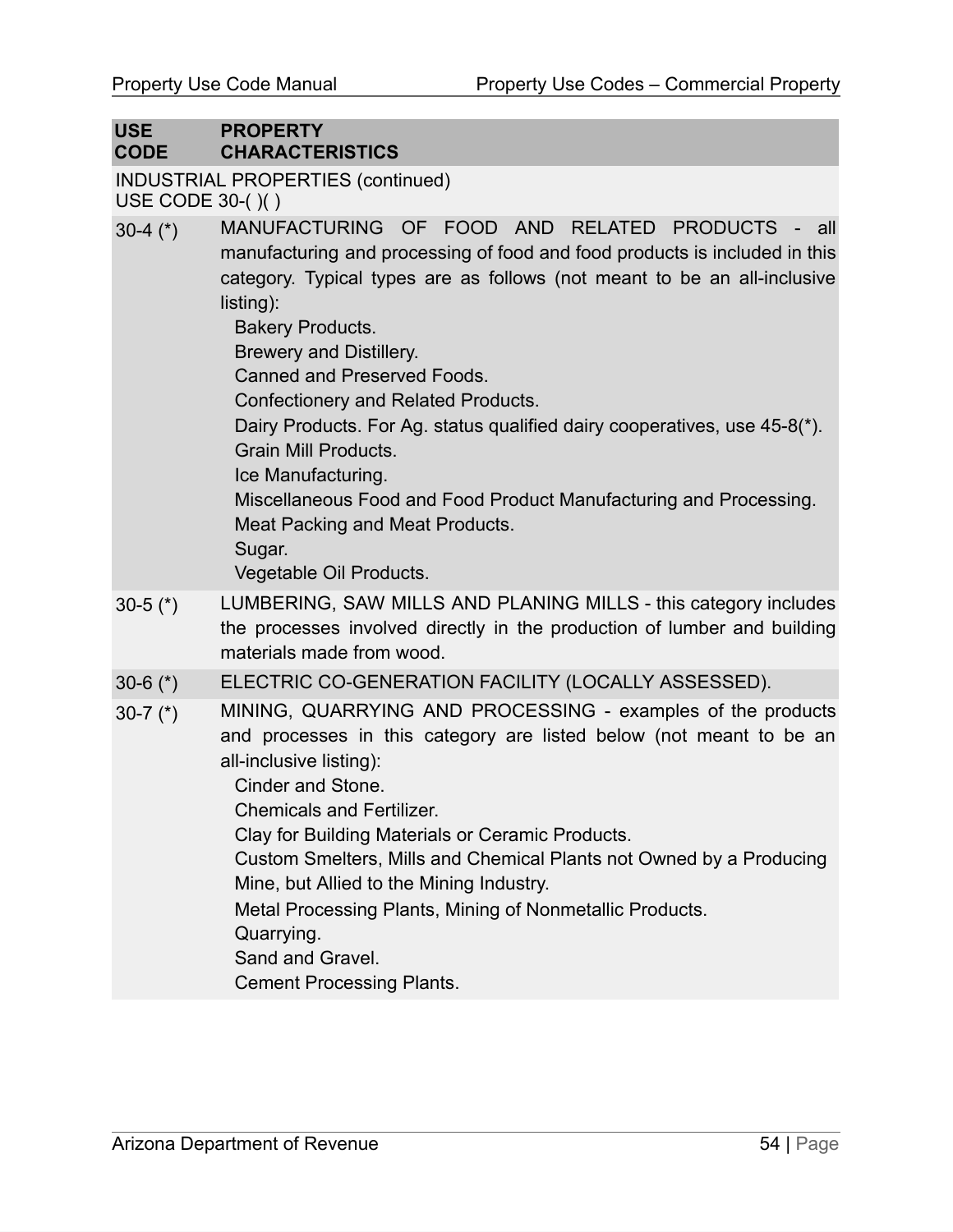INDUSTRIAL PROPERTIES (continued)

USE CODE 30-( )( )

30-8 (\*) FRUIT AND VEGETABLE PACKING FACILITY - that does cut or otherwise physically alter produce (fruit, excluding citrus, and vegetables). Note: For those packing facilities that do not cut or otherwise physically alter produce, see the agricultural use code 45-7(\*).

\* Select from 4th digit options listed below.

- 30-(\*\*) 0 DEFAULT CODE WHEN FOURTH DIGIT IS NOT USED.
- 30-(\*\*) 1 PLANNED INDUSTRIAL PARK used primarily by multi-use or miscellaneous industrial firms.
- 30-(\*\*) 2 INDUSTRIAL COMPLEX on nonsubdivided land.
- 30-(\*\*) 3 RAILROAD SPUR privately owned.
- 30-(\*\*) 4 COMMON AREA with improvements.
- 30-(\*\*) 5 COMMON AREA without improvements.
- 30-(\*\*) 6 WITH HIGH-DENSITY AG. STATUS QUALIFIED USE to be used only with mixed-use 30-8(\*) properties.
- 30-(\*\*) 8 IPR (Improvements Possessory Rights).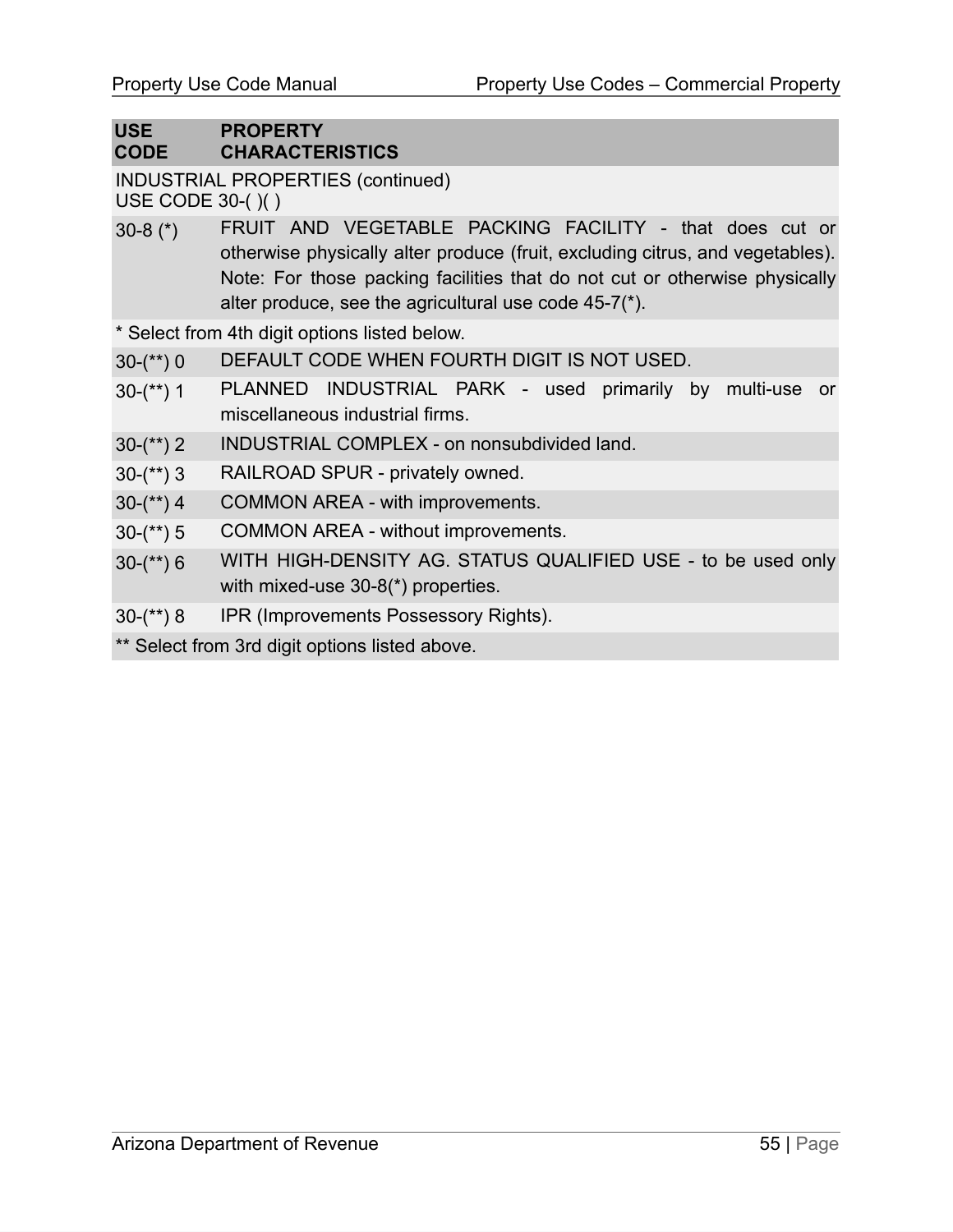USE CODES 31-( )( ) through 36-( )( ) 31-( )( ) through 36-( )( ) - UNASSIGNED.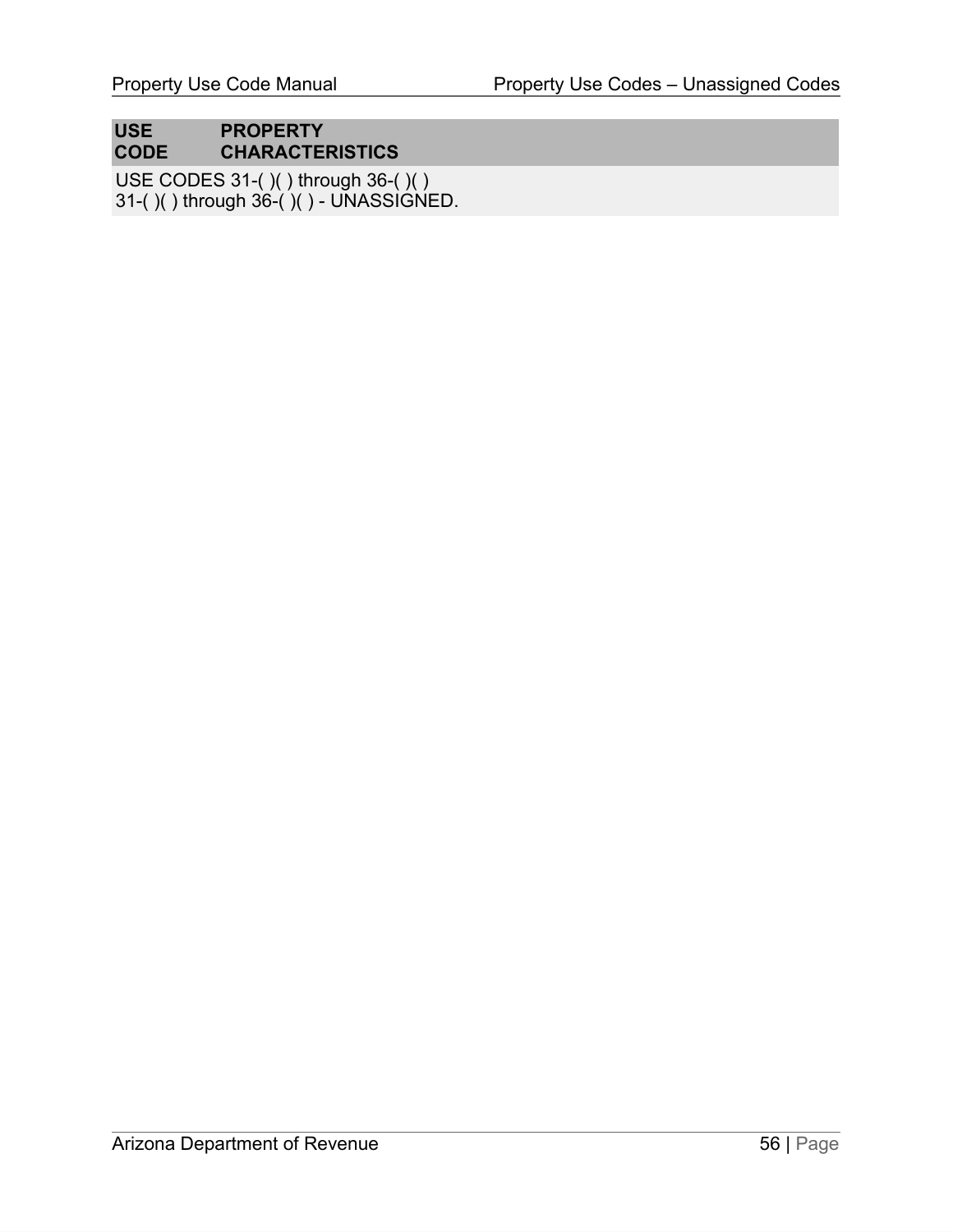| <b>USE</b><br><b>CODE</b> | <b>PROPERTY</b><br><b>CHARACTERISTICS</b>                                                                                                                                           |
|---------------------------|-------------------------------------------------------------------------------------------------------------------------------------------------------------------------------------|
| USE CODE 37-()()          | <b>INDUSTRIAL WAREHOUSES</b>                                                                                                                                                        |
| $37-1$ (*)                | WAREHOUSING - a storage or distribution facility for durable and<br>nondurable products, including equipment, materials or goods. May<br>include vehicle storage facilities.        |
| 37-2 $(*)$                | TRUCK TERMINAL - facilities to accommodate transient truck freight.                                                                                                                 |
| $37-3$ (*)                | MINI-STORAGE - storage facilities offering various sized compartments<br>for rent.                                                                                                  |
| 37-4 $(*)$                | OFFICE/RETAIL WAREHOUSE - a warehouse facility with any<br>combination of office or retail interior. May use with 4th digit 6 or 7 for<br>facilities with over 25% interior finish. |
| 37-5 $(*)$                | <b>WAREHOUSE CONDOMINIUM.</b>                                                                                                                                                       |
| 37-6 $(*)$                | WAREHOUSING AGRICULTURAL COMMODITIES - a storage or<br>distribution facility for agricultural commodities.                                                                          |
| 37-7 $(*)$                | COLD-STORAGE WAREHOUSE - a storage or distribution facility with<br>refrigeration and insulation designed for cold storage use.                                                     |
| 37-8 $(*)$                | OFFICE/RETAIL WAREHOUSE - with an aircraft hangar.                                                                                                                                  |
|                           | * Select from 4th digit options listed below.                                                                                                                                       |
| $37-(**)0$                | DEFAULT CODE WHEN FOURTH DIGIT IS NOT USED.                                                                                                                                         |
| $37-(**)$ 1               | PLANNED INDUSTRIAL PARK - used primarily by multi-use<br>or<br>miscellaneous industrial firms.                                                                                      |
| $37-(**)$ 2               | INDUSTRIAL COMPLEX - on nonsubdivided land.                                                                                                                                         |
| $37-(**)$ 3               | RAILROAD SPUR - privately owned.                                                                                                                                                    |
| $37-(**)4$                | <b>COMMON AREA - with improvements.</b>                                                                                                                                             |
| $37-(**)$ 5               | <b>COMMON AREA - without improvements.</b>                                                                                                                                          |
| $37-(**)6$                | OFFICE AND/OR RETAIL INTERIOR FINISH - 26% to 60%.                                                                                                                                  |
| $37-(**)7$                | OFFICE AND/OR RETAIL INTERIOR FINISH - 61% to 100%.                                                                                                                                 |
| $37-(**)8$                | IPR (Improvements Possessory Rights).                                                                                                                                               |
| $+$ $+$ $  +$ $-$         |                                                                                                                                                                                     |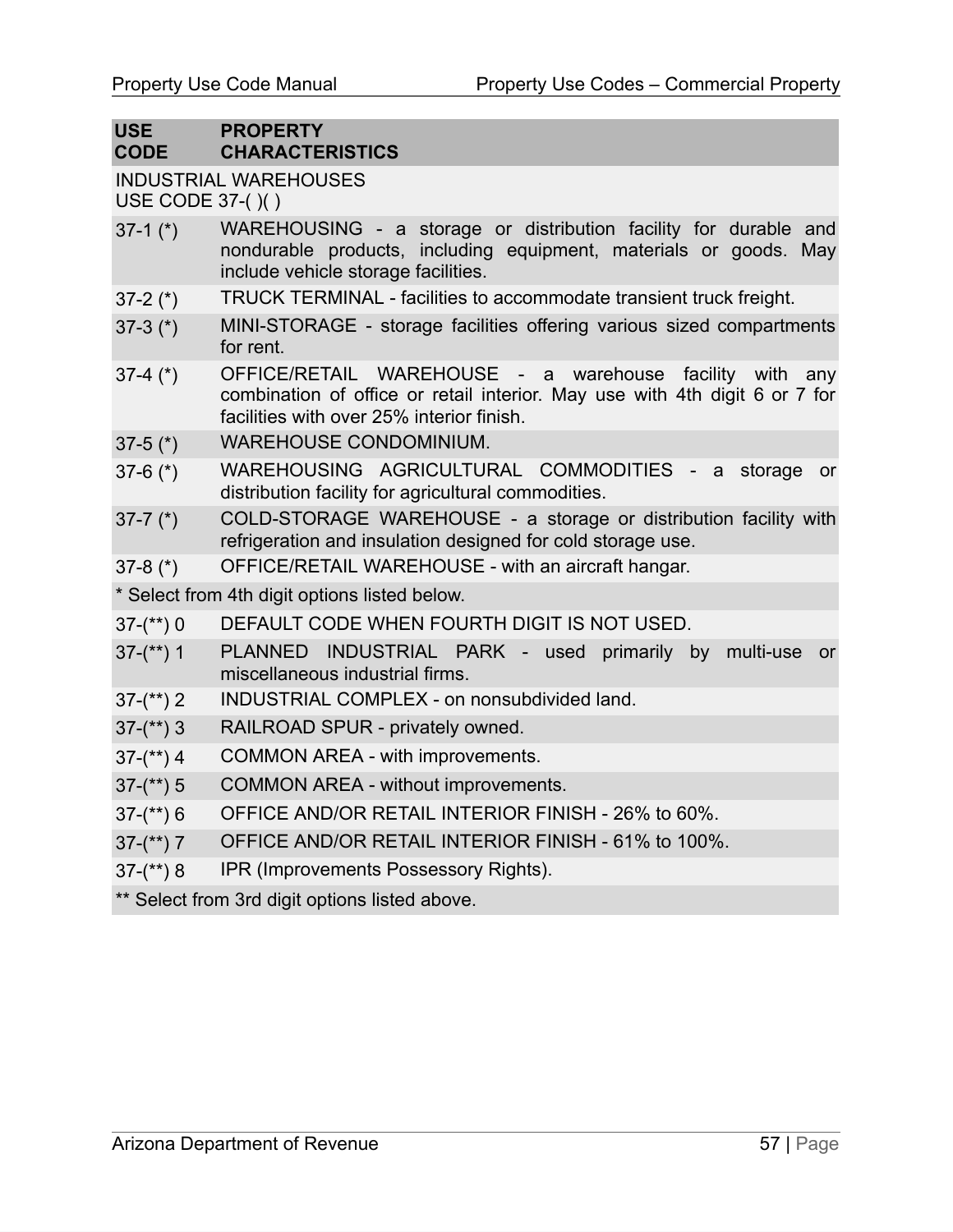USE CODES 38-( )( ) and 39-( )( ) 38-( )( ) and 39-( )( ) - UNASSIGNED.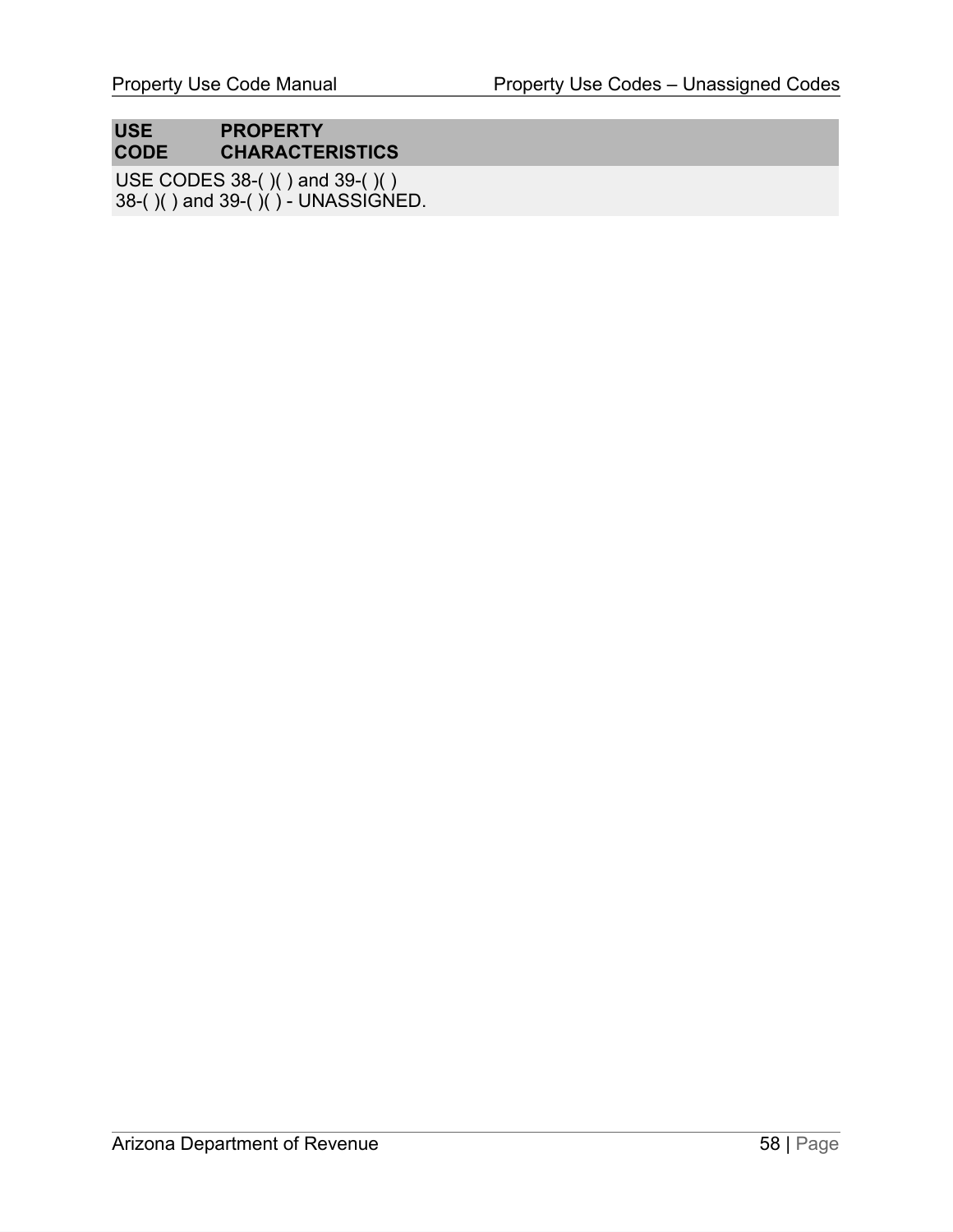| <b>USE</b><br><b>CODE</b> | <b>PROPERTY</b><br><b>CHARACTERISTICS</b>                                                                                                                                                            |
|---------------------------|------------------------------------------------------------------------------------------------------------------------------------------------------------------------------------------------------|
| USE CODE $40-()()$        | PLANT NURSERIES, GREENHOUSES and HYDROPONIC GREENHOUSES                                                                                                                                              |
| 40-1 $(*)$                | PLANT NURSERY - a facility where plants are grown for transplanting, for<br>use as stocks for budding and grafting and/or for sale. See also 10-6(*)<br>and 4th digit option 40-12 below.            |
| 40-2 $(*)$                | GREENHOUSE - an enclosure used for cultivation and protection of<br>tender plants.                                                                                                                   |
| 40-3 $(*)$                | HYDROPONIC GREENHOUSE - an enclosure used for the growing of<br>plants in a nutrient solution.                                                                                                       |
|                           | * Select from 4th digit options listed below.                                                                                                                                                        |
| $40-(**)$ 0               | DEFAULT CODE WHEN FOURTH DIGIT IS NOT USED.                                                                                                                                                          |
| $40-(**)$ 1               | AGRICULTURAL USE - mixed with nonagricultural use.                                                                                                                                                   |
| $40-(**)$ 2               | PLANT NURSERY - with retail/wholesale facility. A facility where plants<br>are grown as in code $40-1$ <sup>*</sup> ), except it also includes facilities for retail or<br>wholesale sales activity. |
| $40-(**)$ 3               | UNSECURED MANUFACTURED HOME - on property assessed on<br>unsecured tax roll.                                                                                                                         |
| $40-(**)4$                | SECURED MANUFACTURED HOME - on property assessed on secured<br>tax roll.                                                                                                                             |
| $40-(**)$ 5               | SINGLE-FAMILY RESIDENCE OR AFFIXED MANUFACTURED HOME.                                                                                                                                                |
| $40-(**)6$                | TWO OR MORE RESIDENTIAL STRUCTURES OR AFFIXED<br><b>MANUFACTURED HOMES.</b>                                                                                                                          |
| $40-(**)7$                | MIXED STRUCTURES - may include any combination of storage<br>buildings, repair sheds, garages, residential structures, or manufactured<br>homes.                                                     |
| $40-(**)$ 8               | <b>IPR (Improvements Possessory Rights).</b>                                                                                                                                                         |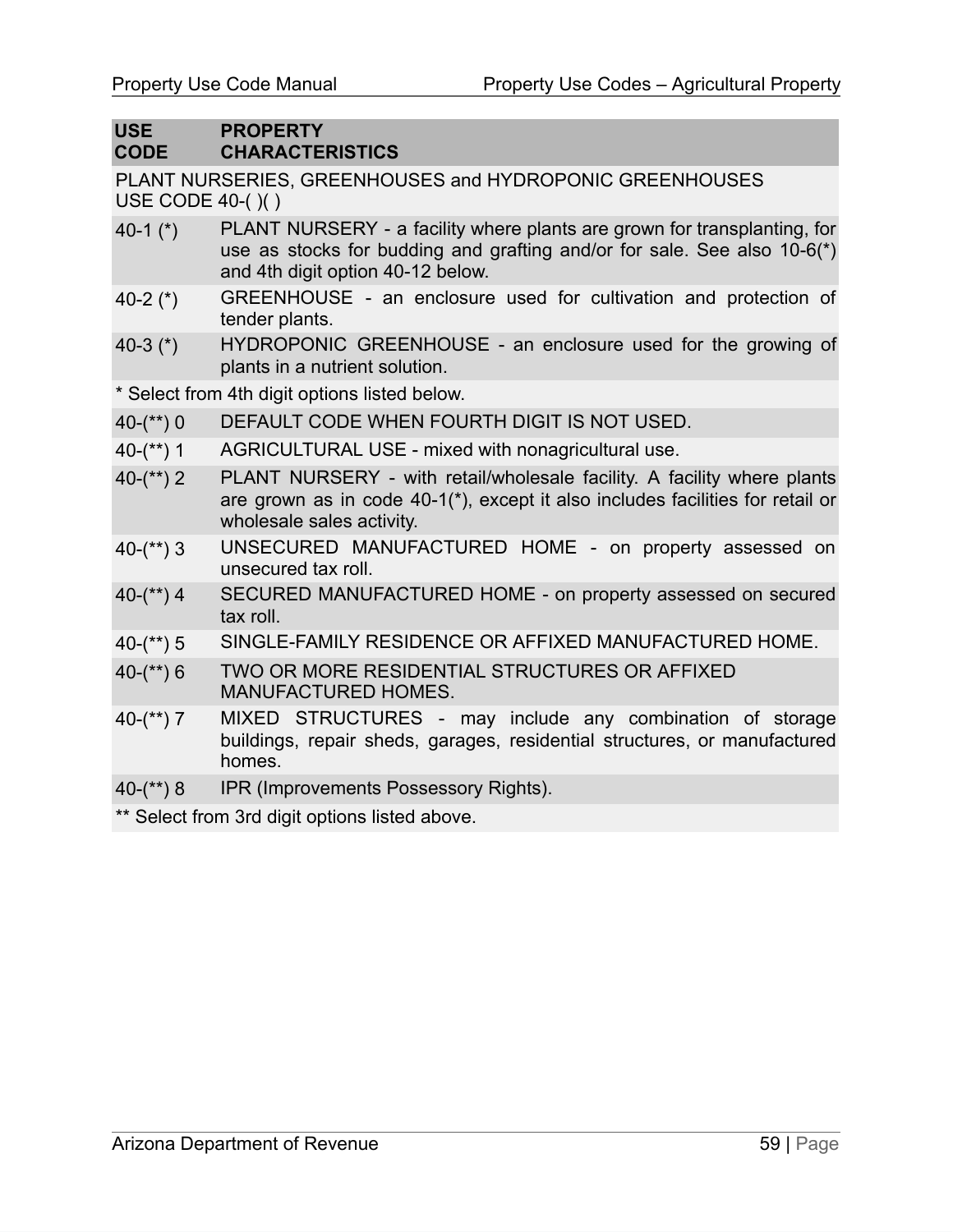FIELD CROPS

USE CODE 41-( )( )

41-1 (\*) FIELD CROPS - property used in the production of grain, hay, cotton, etc. \* Select from 4th digit options listed below.

- 41-(\*\*) 0 DEFAULT CODE WHEN FOURTH DIGIT IS NOT USED.
- 41-(\*\*) 1 AGRICULTURAL USE mixed with nonagricultural use.
- 41-(\*\*) 2 FIELD CROPS with commercial usage.
- 41-(\*\*) 3 UNSECURED MANUFACTURED HOME on property assessed on unsecured tax roll.
- 41-(\*\*) 4 SECURED MANUFACTURED HOME on property assessed on secured tax roll.
- 41-(\*\*) 5 SINGLE-FAMILY RESIDENCE OR AFFIXED MANUFACTURED HOME.
- 41-(\*\*) 6 TWO OR MORE RESIDENTIAL STRUCTURES OR AFFIXED MANUFACTURED HOMES.
- 41-(\*\*) 7 MIXED STRUCTURES may include any combination of barns, utility buildings, sheds, grain or hay storage structures, residential structures, or manufactured homes.
- 41-(\*\*) 8 IPR (Improvements Possessory Rights).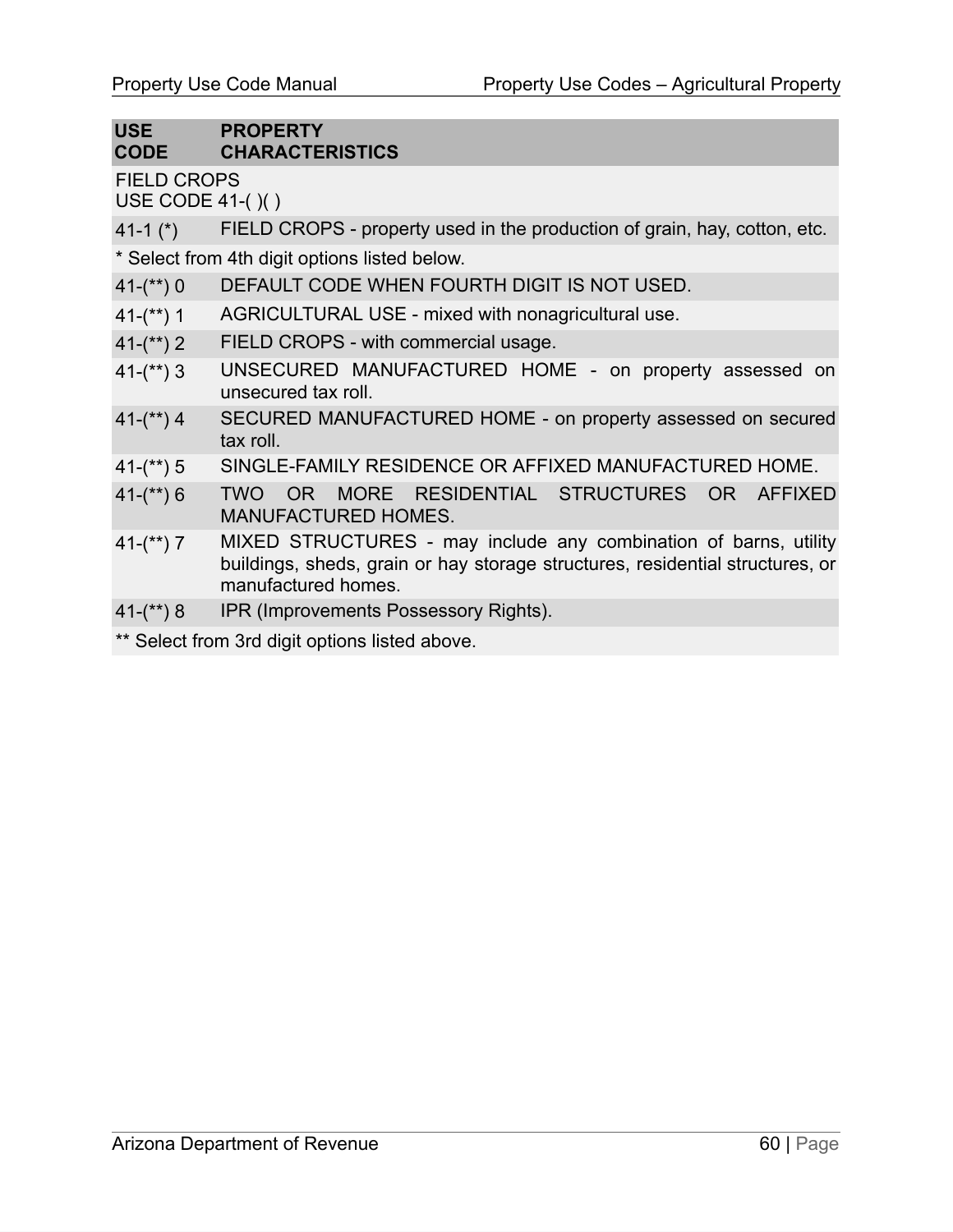**USE**

| <b>USE</b><br><b>CODE</b>            | <b>PROPERTY</b><br><b>CHARACTERISTICS</b>                                                                                            |
|--------------------------------------|--------------------------------------------------------------------------------------------------------------------------------------|
| <b>VINEYARDS</b><br>USE CODE 42-()() |                                                                                                                                      |
| 42-1 $(*)$                           | MATURE VINEYARD - property used in the production of grapes. Maturity<br>is attained beginning the fourth year after planting.       |
| 42-2 $(*)$                           | <b>IMMATURE GRAPE VINEYARD - property with vineyards that are not yet</b><br>mature.                                                 |
|                                      | * Select from 4th digit options listed below.                                                                                        |
| $42-(**)$ 0                          | DEFAULT CODE WHEN FOURTH DIGIT IS NOT USED.                                                                                          |
| $42-(**)$ 1                          | AGRICULTURAL USE - mixed with nonagricultural use.                                                                                   |
| $42-(**)$ 2                          | VINEYARDS - with commercial usage.                                                                                                   |
| $42-(**)$ 3                          | UNSECURED MANUFACTURED HOME - on property assessed on<br>unsecured tax roll.                                                         |
| $42-(**)$ 4                          | SECURED MANUFACTURED HOME - on property assessed on secured<br>tax roll.                                                             |
| $42-(**)$ 5                          | SINGLE-FAMILY RESIDENCE OR AFFIXED MANUFACTURED HOME.                                                                                |
| $42-(**)6$                           | MORE RESIDENTIAL STRUCTURES OR<br>AFFIXED<br>TWO T<br>OR.<br><b>MANUFACTURED HOMES.</b>                                              |
| $42-(**)$ 7                          | MIXED STRUCTURES - may include any combination of barns, utility<br>buildings, sheds, residential structures, or manufactured homes. |
| $42-(**)$ 8                          | IPR (Improvements Possessory Rights).                                                                                                |
|                                      | ** Select from 3rd digit options listed above.                                                                                       |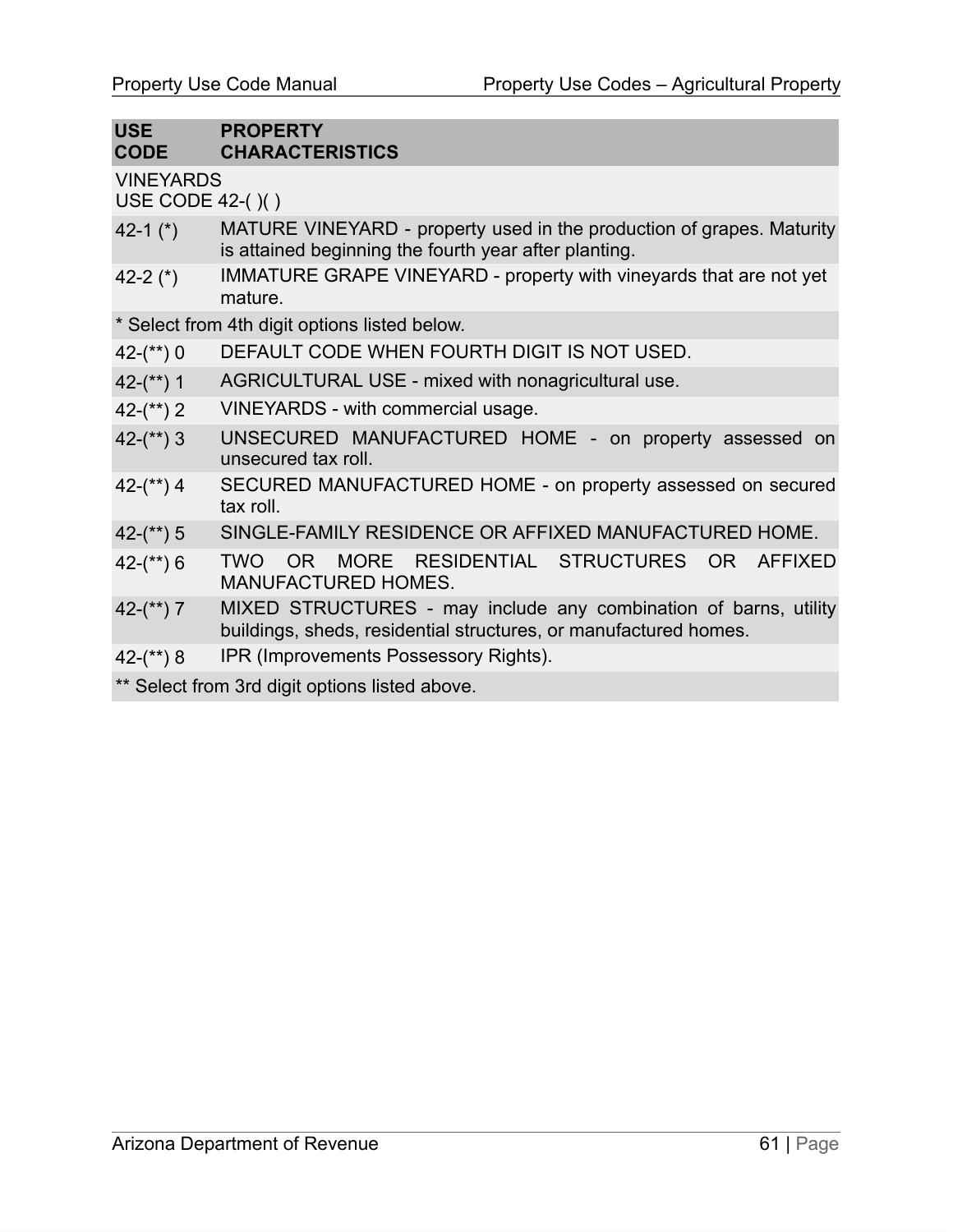| <b>USE</b><br><b>CODE</b> | <b>PROPERTY</b><br><b>CHARACTERISTICS</b>                                                                                                                                                  |
|---------------------------|--------------------------------------------------------------------------------------------------------------------------------------------------------------------------------------------|
| USE CODE 43-()()          | <b>CROP TREES AND TREE FARMS</b>                                                                                                                                                           |
| 43-1 $(*)$                | MATURE APPLE TREES - property used in the production of apples.<br>Maturity is attained beginning the fourth year after planting.                                                          |
| 43-2 $(*)$                | IMMATURE APPLE TREES - property with apple trees that are not yet<br>mature.                                                                                                               |
| 43-3 $(*)$                | MATURE STONE FRUIT TREES - property used in the production of<br>crops such as peaches, apricots, nectarines, and plums. Maturity is<br>attained beginning the fourth year after planting. |
| 43-4 $(*)$                | IMMATURE STONE FRUIT TREES - property with peach, apricot,<br>nectarine, plum, or other types of stone fruit trees that are not yet mature.                                                |
| 43-5 $(*)$                | MATURE NUT CROP TREES - property used in the production of crops<br>such as pecans, pistachios, and almonds. Maturity is reached beginning<br>the eighth year after planting.              |
| 43-6 $(*)$                | IMMATURE NUT CROP TREES - property with pecan, pistachio, almond,<br>or other types of nut crop trees that are not yet mature.                                                             |
| 43-7 $(*)$                | TREE FARM - may include Christmas trees, palm trees, and other trees<br>grown for commercial purposes, excluding standing timber.                                                          |
|                           | * Select from 4th digit options listed below.                                                                                                                                              |
| $43-(**)0$                | DEFAULT CODE WHEN FOURTH DIGIT IS NOT USED.                                                                                                                                                |
| $43-(**)$ 1               | AGRICULTURAL USE - mixed with nonagricultural use.                                                                                                                                         |
| $43-(**)$ 2               | CROP TREES OR TREE FARMS - with commercial usage.                                                                                                                                          |
| $43-(**)$ 3               | UNSECURED MANUFACTURED HOME - on property assessed on<br>unsecured tax roll.                                                                                                               |
| $43-(**)4$                | SECURED MANUFACTURED HOME - on property assessed on secured<br>tax roll.                                                                                                                   |
| $43-(**)5$                | SINGLE-FAMILY RESIDENCE OR AFFIXED MANUFACTURED HOME.                                                                                                                                      |
| $43-(**)6$                | OR.<br><b>MORE</b><br><b>RESIDENTIAL</b><br><b>STRUCTURES</b><br><b>OR</b><br><b>AFFIXED</b><br><b>TWO</b><br><b>MANUFACTURED HOMES.</b>                                                   |
| $43-(**)7$                | MIXED STRUCTURES - may include any combination of barns, utility<br>buildings, sheds, residential structures, or manufactured homes.                                                       |
|                           |                                                                                                                                                                                            |

- 43-(\*\*) 8 IPR (Improvements Possessory Rights).
- \*\* Select from 3rd digit options listed above.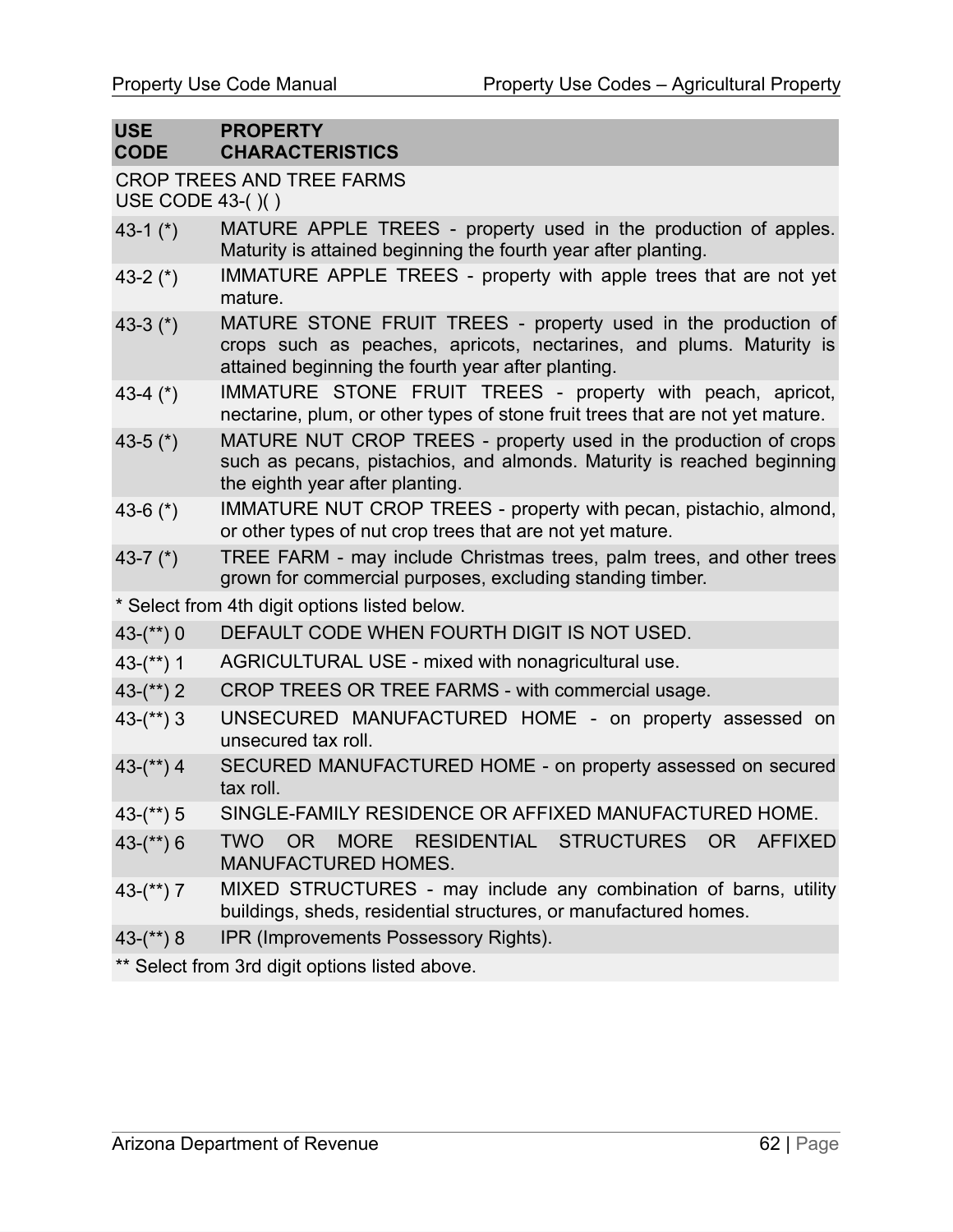| <b>USE</b>  | <b>PROPERTY</b>        |
|-------------|------------------------|
| <b>CODE</b> | <b>CHARACTERISTICS</b> |

CITRUS CROP TREES

USE CODE 44-( )( )

- 44-1 (\*) MATURE CITRUS CROP TREES property used in the production of citrus. Maturity is attained beginning the fifth year after planting.
- 44-2 (\*) IMMATURE CITRUS CROP TREES property with citrus trees that are not yet mature.

\* Select from 4th digit options listed below.

- 44-(\*\*) 0 DEFAULT CODE WHEN NOT ELSEWHERE CLASSIFIED.
- 44-(\*\*) 1 AGRICULTURAL USE mixed with nonagricultural use.
- 44-(\*\*) 2 CITRUS CROP TREES with commercial usage.
- 44-(\*\*) 3 UNSECURED MANUFACTURED HOME on property assessed on unsecured tax roll.
- 44-(\*\*) 4 SECURED MANUFACTURED HOME on property assessed on secured tax roll.
- 44-(\*\*) 5 SINGLE-FAMILY RESIDENCE OR AFFIXED MANUFACTURED HOME.
- 44-(\*\*) 6 TWO OR MORE RESIDENTIAL STRUCTURES OR AFFIXED MANUFACTURED HOMES.
- 44-(\*\*) 7 MIXED STRUCTURES may include any combination of barns, utility buildings, sheds, residential structures, or manufactured homes.
- 44-(\*\*) 8 IPR (Improvements Possessory Rights).
- \*\* Select from 3rd digit options listed above.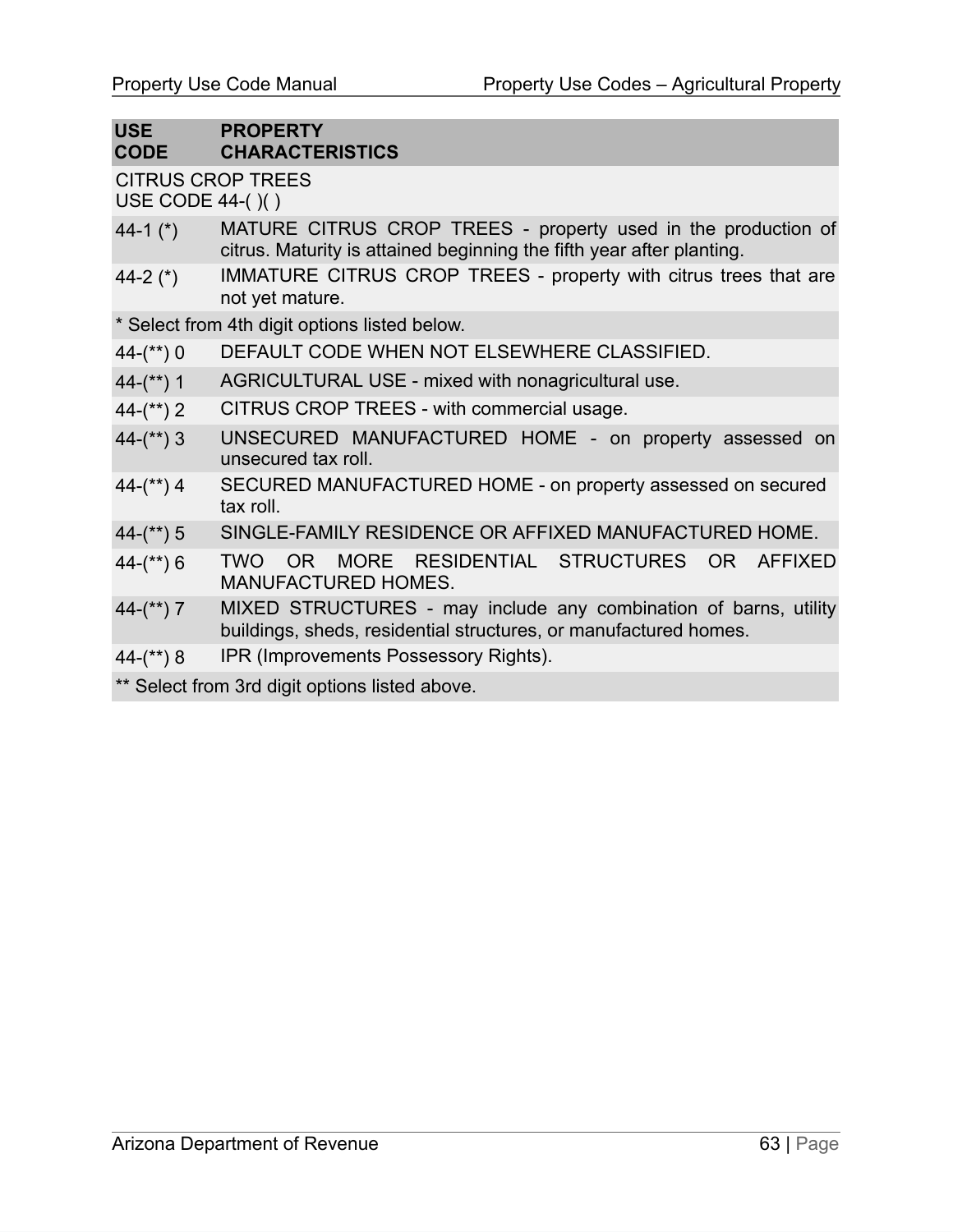| <b>USE</b><br><b>CODE</b> | <b>PROPERTY</b><br><b>CHARACTERISTICS</b>                                                                                                                                                                                                                                                 |  |
|---------------------------|-------------------------------------------------------------------------------------------------------------------------------------------------------------------------------------------------------------------------------------------------------------------------------------------|--|
| USE CODE 45-()()          | <b>HIGH-DENSITY AGRICULTURAL</b>                                                                                                                                                                                                                                                          |  |
| 45-1 $(*)$                | HIGH-YIELD CROP OR COMMODITY PRODUCTION - property used in<br>volume production of agricultural commodities.                                                                                                                                                                              |  |
| 45-2 $(*)$                | COTTON GINS AND COMPRESSES - raw cotton is separated from the<br>cotton seed at the gin and compressed into bales.                                                                                                                                                                        |  |
| 45-3 $(*)$                | COTTON GINS AND COMPRESSES WITH LONG TERM COTTON<br>STORAGE located on site of gin and stored in excess of the normal<br>industry standard of 21 days. Note: For any long-term storage that is not<br>on the gin site, use the use code 37-6(*), WAREHOUSING<br>AGRICULTURAL COMMODITIES. |  |
| 45-4 $(*)$                | <b>WINERY.</b>                                                                                                                                                                                                                                                                            |  |
| 45-5 $(*)$                | WINERY WITH WAREHOUSING AND/OR RETAIL OPERATIONS.                                                                                                                                                                                                                                         |  |
| 45-6 $(*)$                | <b>CITRUS PROCESSING FACILITY.</b>                                                                                                                                                                                                                                                        |  |
| 45-7 $(*)$                | PRODUCE COMMODITY PACKING FACILITY - that does not cut or<br>otherwise physically alter produce (fruit, excluding citrus, and vegetables).<br>For facilities that do cut or alter produce, use $30-8(*)$ coding.                                                                          |  |
| $45-8(*)$                 | DAIRY COOPERATIVE PROPERTY.                                                                                                                                                                                                                                                               |  |
|                           | * Select from 4th digit options listed below.                                                                                                                                                                                                                                             |  |
| $45-(**)$ 0               | DEFAULT CODE WHEN FOURTH DIGIT IS NOT USED.                                                                                                                                                                                                                                               |  |
| $45-(**)$ 1               | AGRICULTURAL USE - mixed with nonagricultural use.                                                                                                                                                                                                                                        |  |
| $45-(**)$ 2               | HIGH-DENSITY AGRICULTURAL - with commercial usage.                                                                                                                                                                                                                                        |  |
| $45-(**)$ 3               | UNSECURED MANUFACTURED HOME - on property assessed on<br>unsecured tax roll.                                                                                                                                                                                                              |  |
| $45-(**)$ 4               | SECURED MANUFACTURED HOME - on property assessed on secured<br>tax roll.                                                                                                                                                                                                                  |  |
| $45-(**)$ 5               | SINGLE-FAMILY RESIDENCE OR AFFIXED MANUFACTURED HOME.                                                                                                                                                                                                                                     |  |
| $45-(**)6$                | MORE RESIDENTIAL STRUCTURES OR<br><b>TWO</b><br>OR.<br><b>AFFIXED</b><br><b>MANUFACTURED HOMES.</b>                                                                                                                                                                                       |  |
| $45-(**)$ 7               | MIXED STRUCTURES - may include any combination of barns, utility<br>buildings, sheds, residential structures, or manufactured homes.                                                                                                                                                      |  |

45-(\*\*) 8 IPR (Improvements Possessory Rights).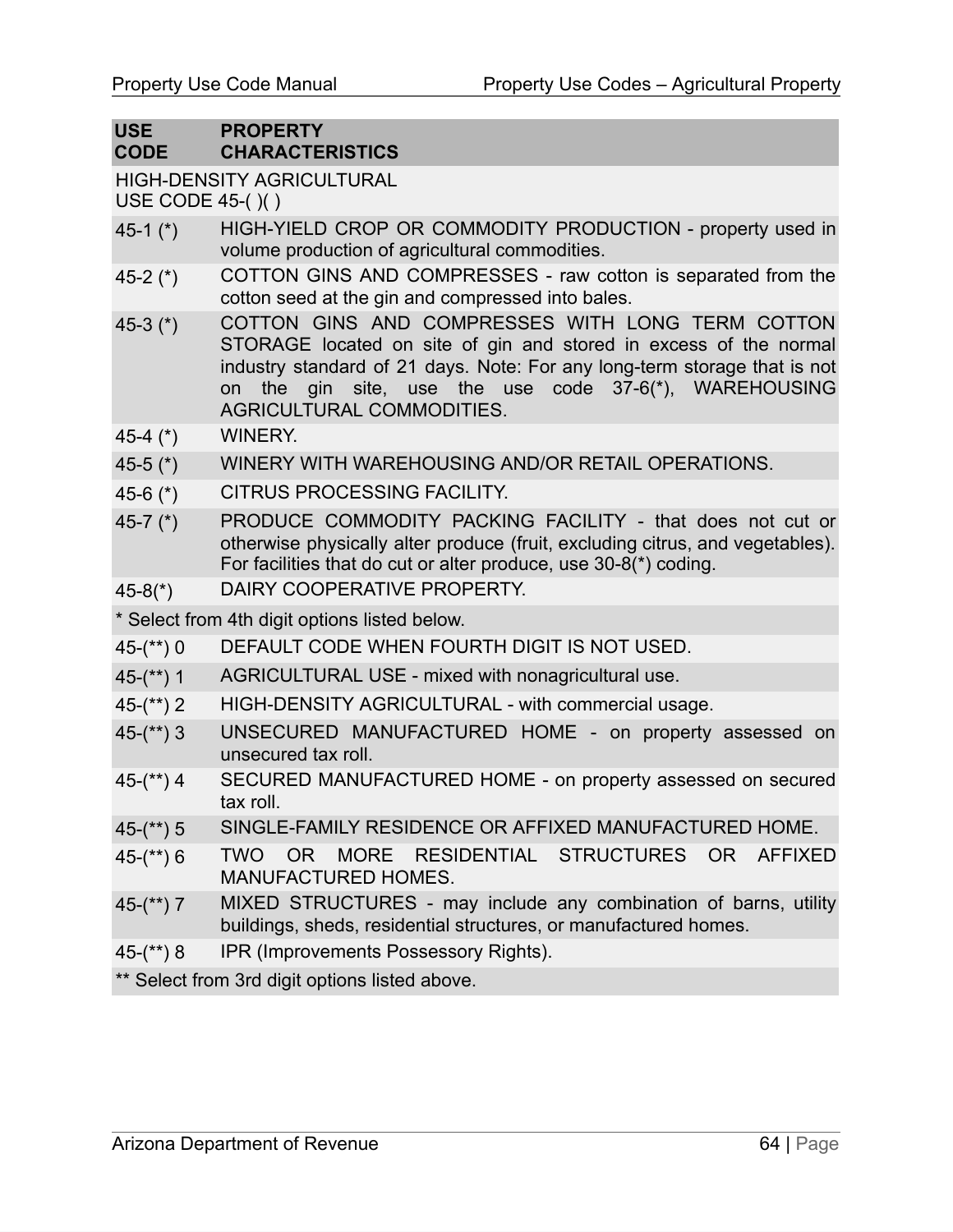| <b>USE</b>  | <b>PROPERTY</b>        |
|-------------|------------------------|
| <b>CODE</b> | <b>CHARACTERISTICS</b> |

JOJOBA

USE CODE 46-( )( )

- 46-1 (\*) MATURE JOJOBA property used in the production of jojoba (a seed-bearing shrub). Maturity is attained beginning the eighth year after planting.
- 46-2 (\*) IMMATURE JOJOBA property with jojoba plants which have not yet reached maturity.

\* Select from 4th digit options listed below.

- 46-(\*\*) 0 DEFAULT CODE WHEN FOURTH DIGIT IS NOT USED.
- 46-(\*\*) 1 AGRICULTURAL USE mixed with nonagricultural use.
- 46-(\*\*) 2 JOJOBA with commercial usage.
- 46-(\*\*) 3 UNSECURED MANUFACTURED HOME on property assessed on unsecured tax roll.
- 46-(\*\*) 4 SECURED MANUFACTURED HOME on property assessed on secured tax roll.
- 46-(\*\*) 5 SINGLE-FAMILY RESIDENCE OR AFFIXED MANUFACTURED HOME.
- 46-(\*\*) 6 TWO OR MORE RESIDENTIAL STRUCTURES OR AFFIXED MANUFACTURED HOMES.
- 46-(\*\*) 7 MIXED STRUCTURES may include any combination of barns, utility buildings, sheds, residential structures, or manufactured homes.
- 46-(\*\*) 8 IPR (Improvements Possessory Rights).
- \*\* Select from 3rd digit options listed above.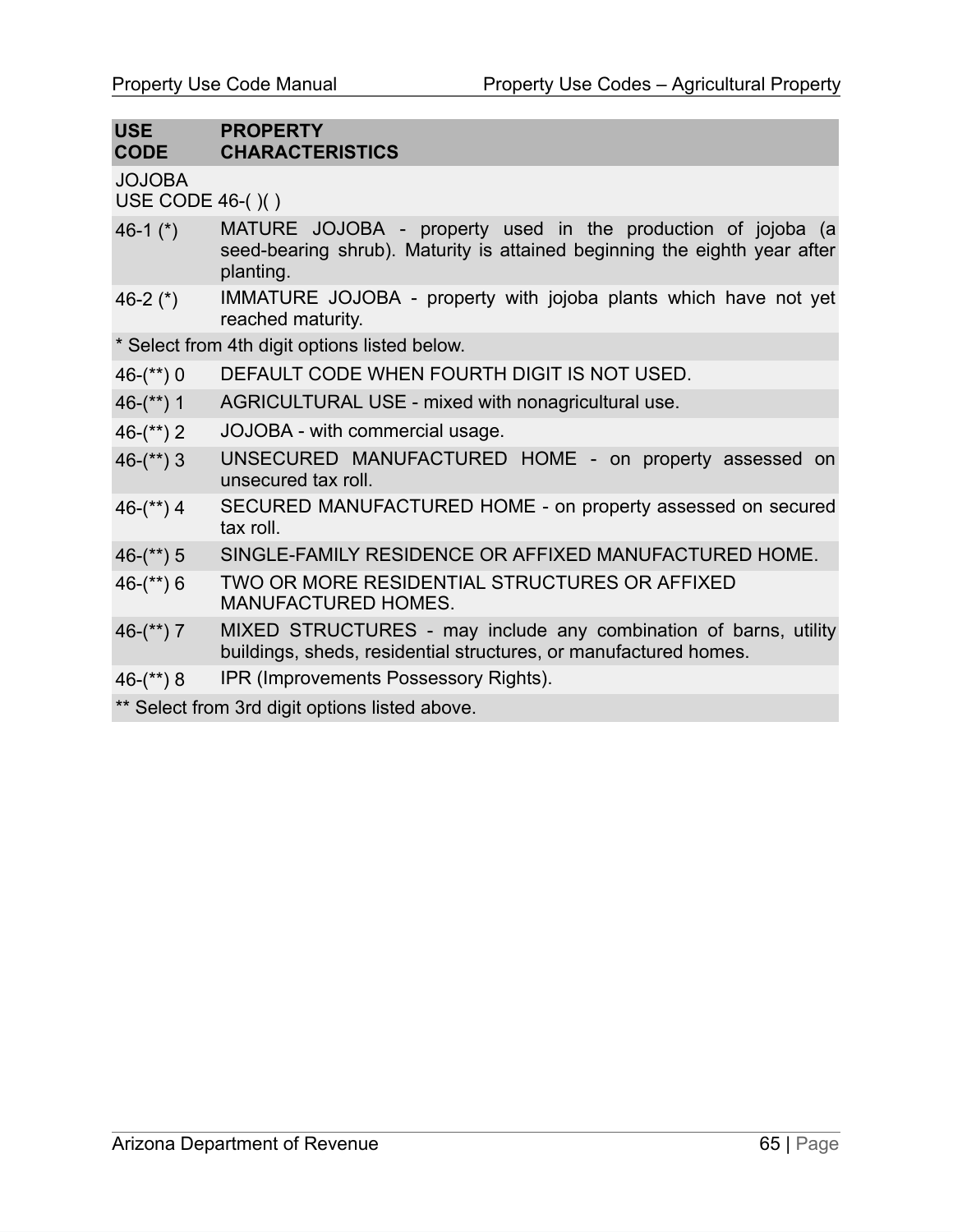RANCH PROPERTIES

USE CODE 47-( )( )

47-1 (\*) RANCH PROPERTY - natural grazing land and associated improvements that are required for livestock on grazing land.

\* Select from 4th digit options listed below.

- 47-(\*\*) 0 DEFAULT CODE WHEN FOURTH DIGIT IS NOT USED.
- 47-(\*\*) 1 AGRICULTURAL USE mixed with nonagricultural use.
- 47-(\*\*) 2 WORKING RANCH with commercial usage.
- 47-(\*\*) 3 UNSECURED MANUFACTURED HOME on property assessed on unsecured tax roll.
- 47-(\*\*) 4 SECURED MANUFACTURED HOME on property assessed on secured tax roll.
- 47-(\*\*) 5 SINGLE-FAMILY RESIDENCE OR AFFIXED MANUFACTURED HOME.
- 47-(\*\*) 6 TWO OR MORE RESIDENTIAL STRUCTURES OR AFFIXED MANUFACTURED HOMES.
- 47-(\*\*) 7 MIXED STRUCTURES may include any combination of barns, utility buildings, sheds, residential structures, or manufactured homes.
- 47-(\*\*) 8 IPR (Improvements Possessory Rights).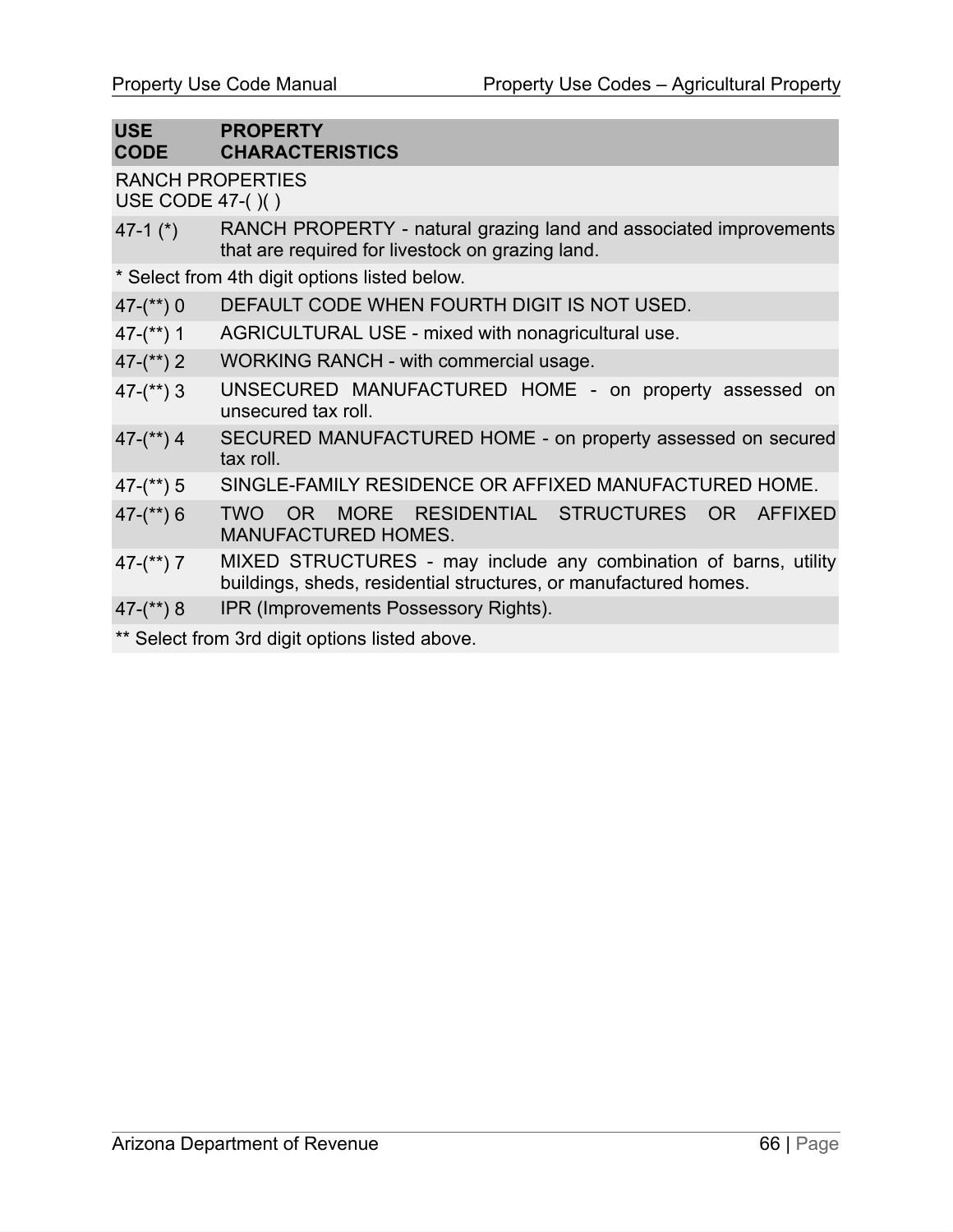PASTURE LAND

USE CODE 48-( )( )

48-1 (\*) PASTURE LAND - irrigated, permanent pasture or forage cropland. May be grazed to supplement natural grazing land.

\* Select from 4th digit options listed below.

- 48-(\*\*) 0 DEFAULT CODE WHEN FOURTH DIGIT IS NOT USED.
- 48-(\*\*) 1 AGRICULTURAL USE mixed with nonagricultural use.
- 48-(\*\*) 2 PASTURE LAND with commercial usage.
- 48-(\*\*) 3 UNSECURED MANUFACTURED HOME on property assessed on unsecured tax roll.
- 48-(\*\*) 4 SECURED MANUFACTURED HOME on property assessed on secured tax roll.
- 48-(\*\*) 5 SINGLE-FAMILY RESIDENCE OR AFFIXED MANUFACTURED HOME.
- 48-(\*\*) 6 TWO OR MORE RESIDENTIAL STRUCTURES OR AFFIXED MANUFACTURED HOMES.
- 48-(\*\*) 7 MIXED STRUCTURES may include any combination of barns, utility buildings, sheds, residential structures, or manufactured homes.
- 48-(\*\*) 8 IPR (Improvements Possessory Rights).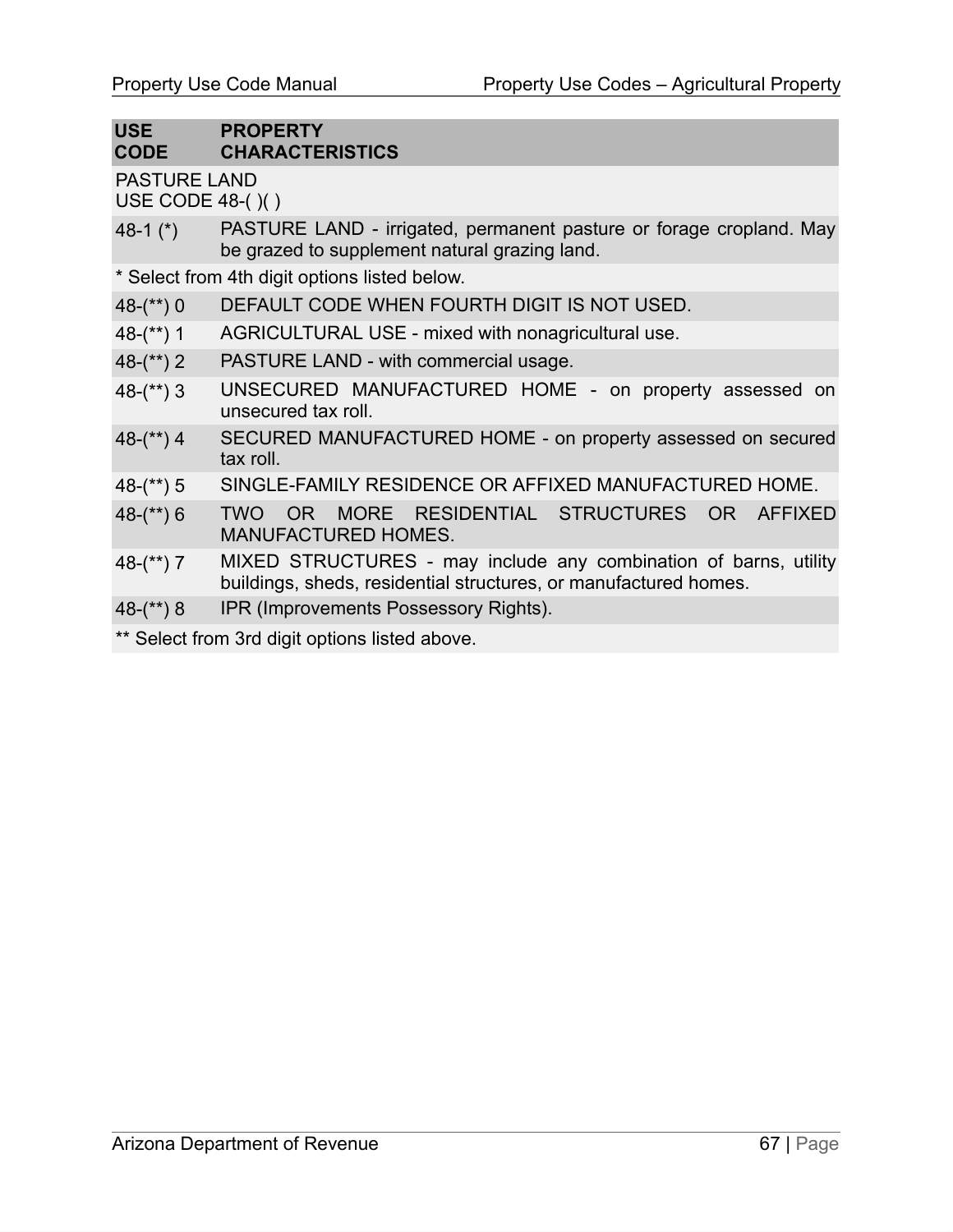| <b>USE</b>  | <b>PROPERTY</b>        |
|-------------|------------------------|
| <b>CODE</b> | <b>CHARACTERISTICS</b> |

WASTE LAND AND FALLOW LAND

USE CODE 49-( )( )

- 49-1 (\*) WASTE FARM LAND waste land that because of topography or other reasons, is considered either useless or possessing very limited value for farming.
- 49-2 (\*) FALLOW LAND irrigable lands not farmed in the current year (see Agricultural Manual).

\* Select from 4th digit options listed below.

- 49-(\*\*) 0 DEFAULT CODE WHEN FOURTH DIGIT IS NOT USED.
- 49-(\*\*) 1 AGRICULTURAL USE mixed with nonagricultural use.
- 49-(\*\*) 2 WASTE LAND OR FALLOW LAND with commercial usage.
- 49-(\*\*) 3 UNSECURED MANUFACTURED HOME on property assessed on unsecured tax roll.
- 49-(\*\*) 4 SECURED MANUFACTURED HOME on property assessed on secured tax roll.
- 49-(\*\*) 2 SINGLE-FAMILY RESIDENCE OR AFFIXED MANUFACTURED HOME.
- 49-(\*\*) 6 TWO OR MORE RESIDENTIAL STRUCTURES OR AFFIXED MANUFACTURED HOMES.
- 49-(\*\*) 7 MIXED STRUCTURES may include any combination of barns, utility buildings, sheds, residential structures, or manufactured homes.
- 49-(\*\*) 8 IPR (Improvements Possessory Rights).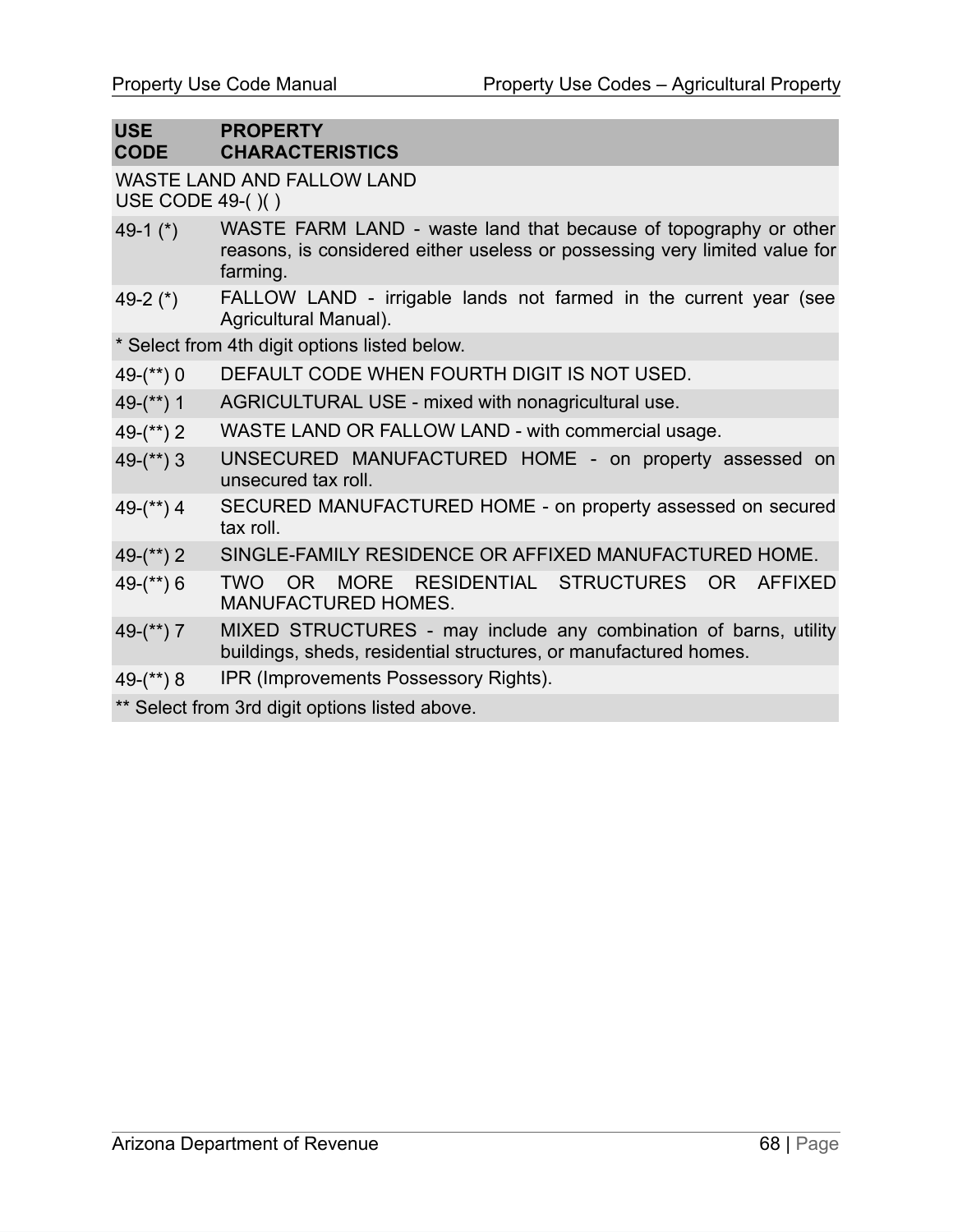WATER UTILITIES CURRENTLY NOT OPERATING

USE CODE 50-( )( )

NOTE: Use, not ownership, determines coding.

50-00 WATER UTILITIES CURRENTLY NOT OPERATING.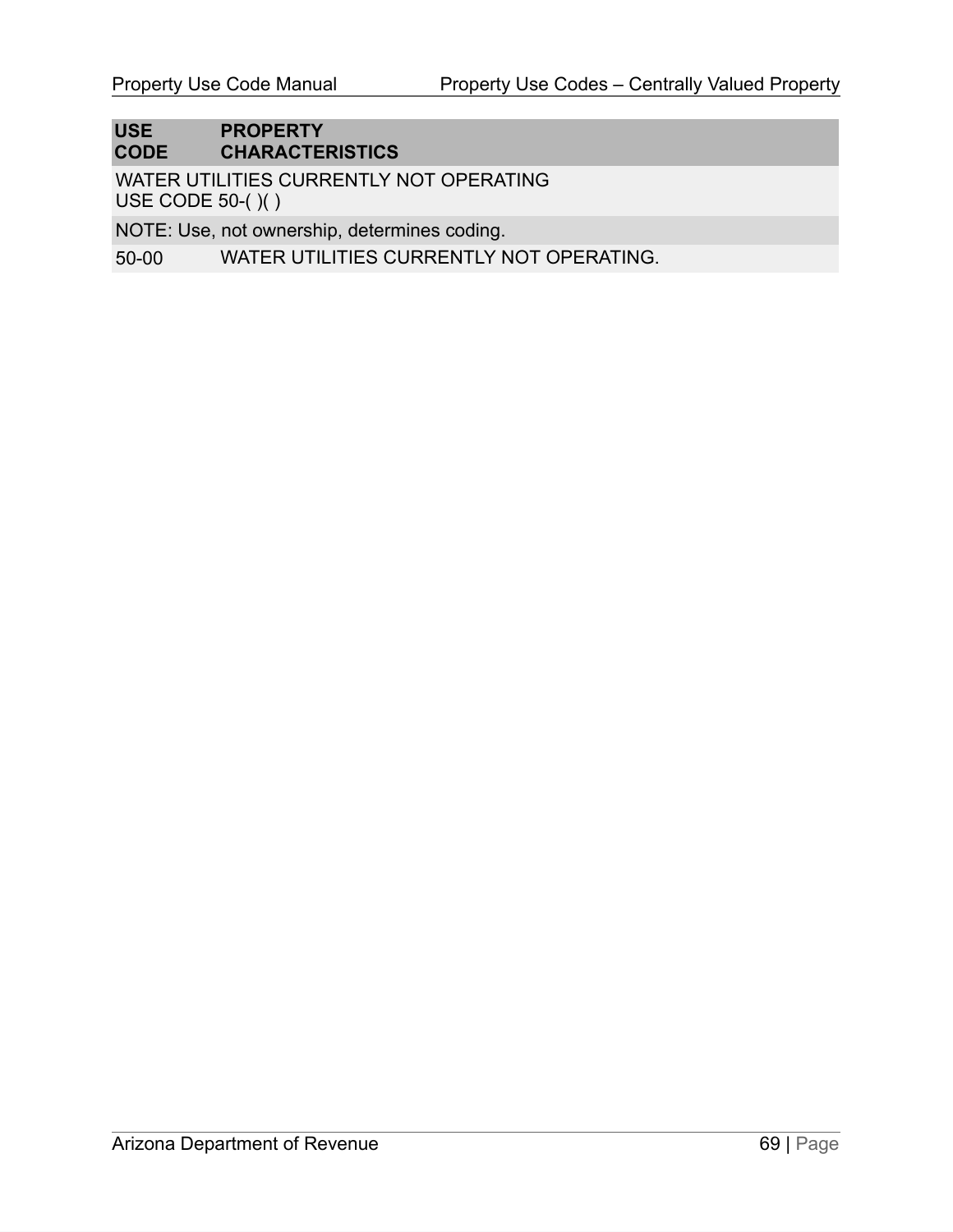RAILROAD OPERATING PROPERTY

USE CODE 51-( )( )

NOTE: Use, not ownership, determines coding.

51-00 RAILROAD OPERATING PROPERTY - real or personal property owned, leased or operated by a railroad and used in continuous railroad operation.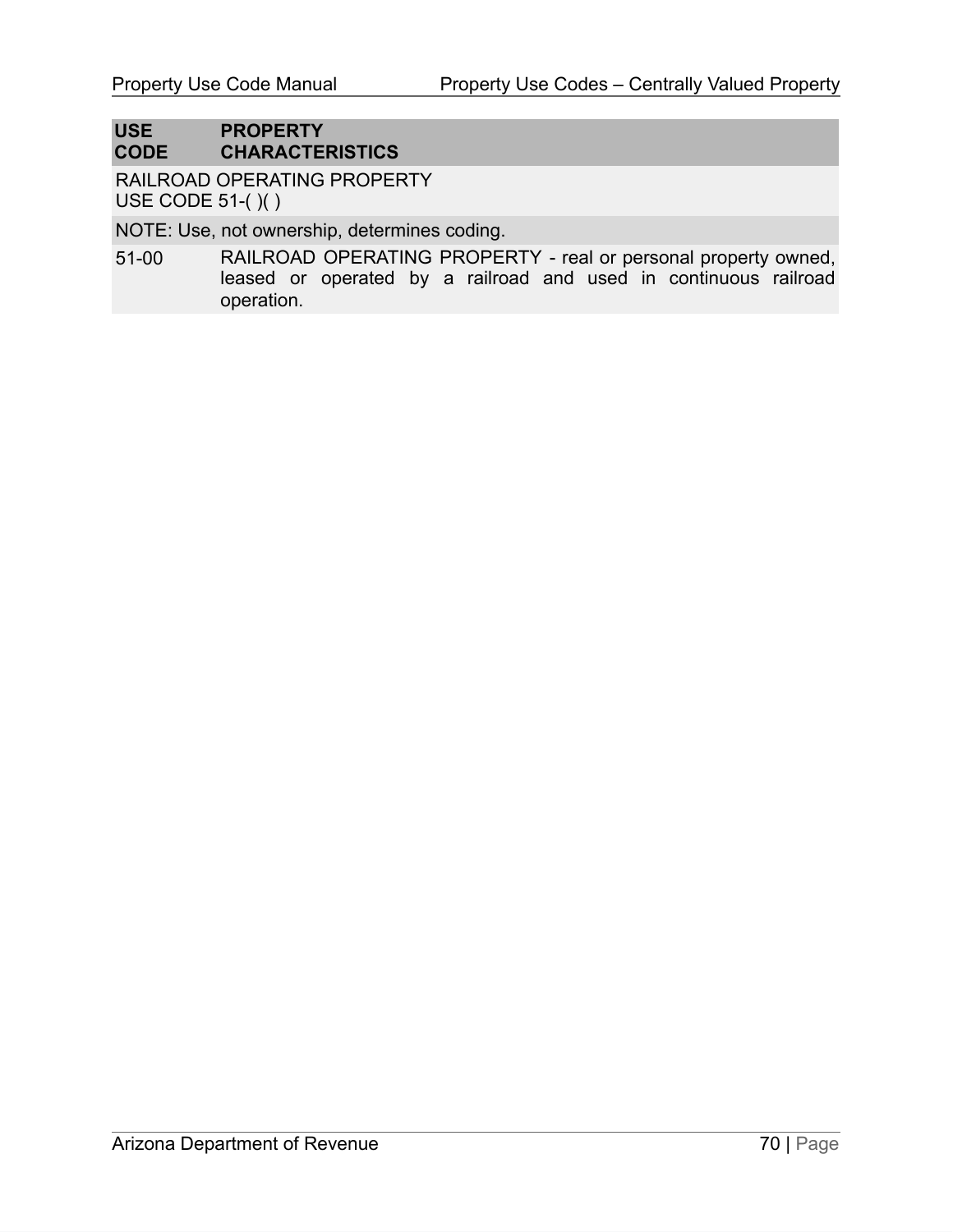USE CODE 52-( )( ) 52-( )( ) - UNASSIGNED.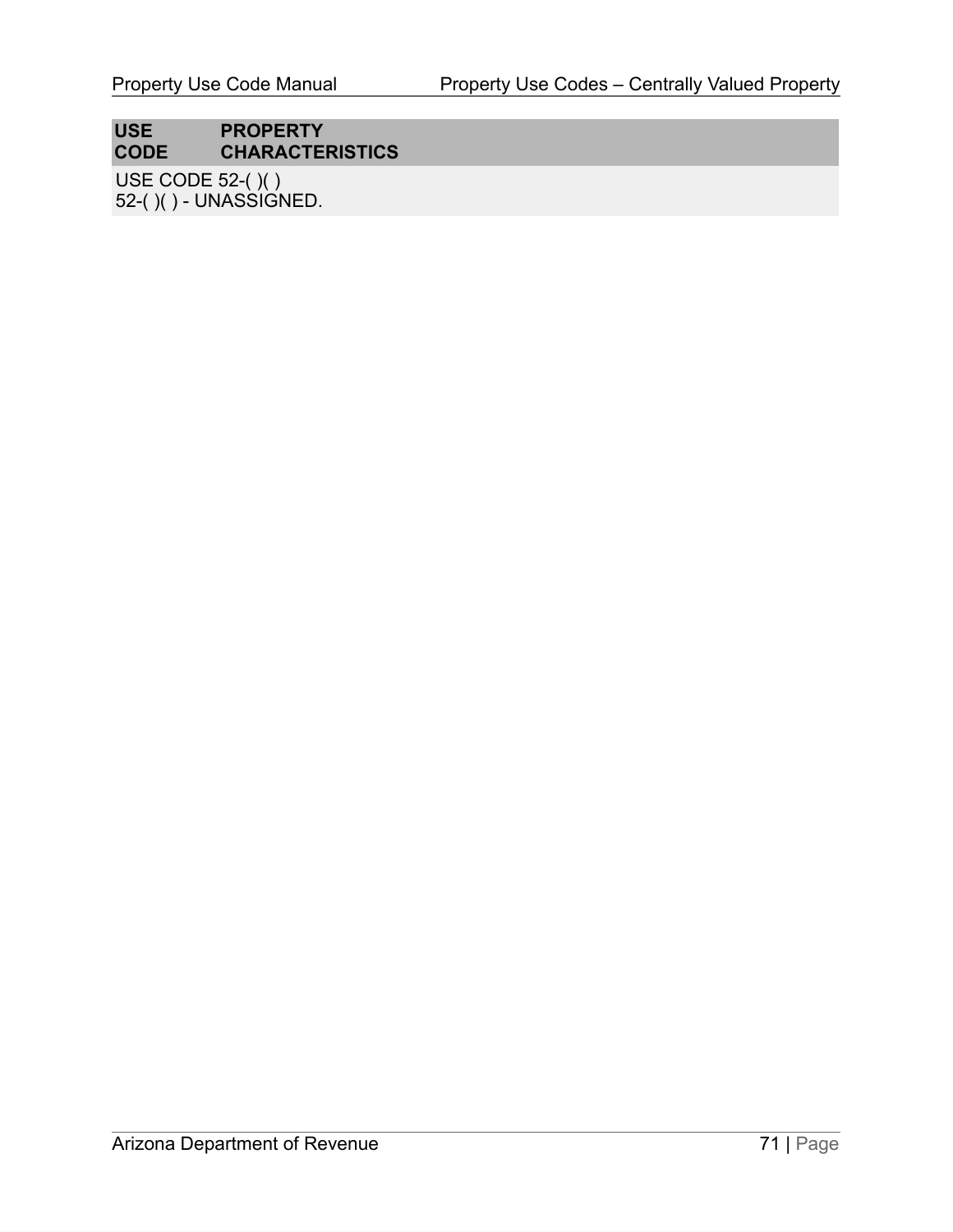PIPELINE OPERATING PROPERTY

USE CODE 53-( )( )

NOTE: Use, not ownership, determines coding.

53-00 PIPELINE OPERATING PROPERTY - real or personal property owned, leased, or operated by a pipeline company.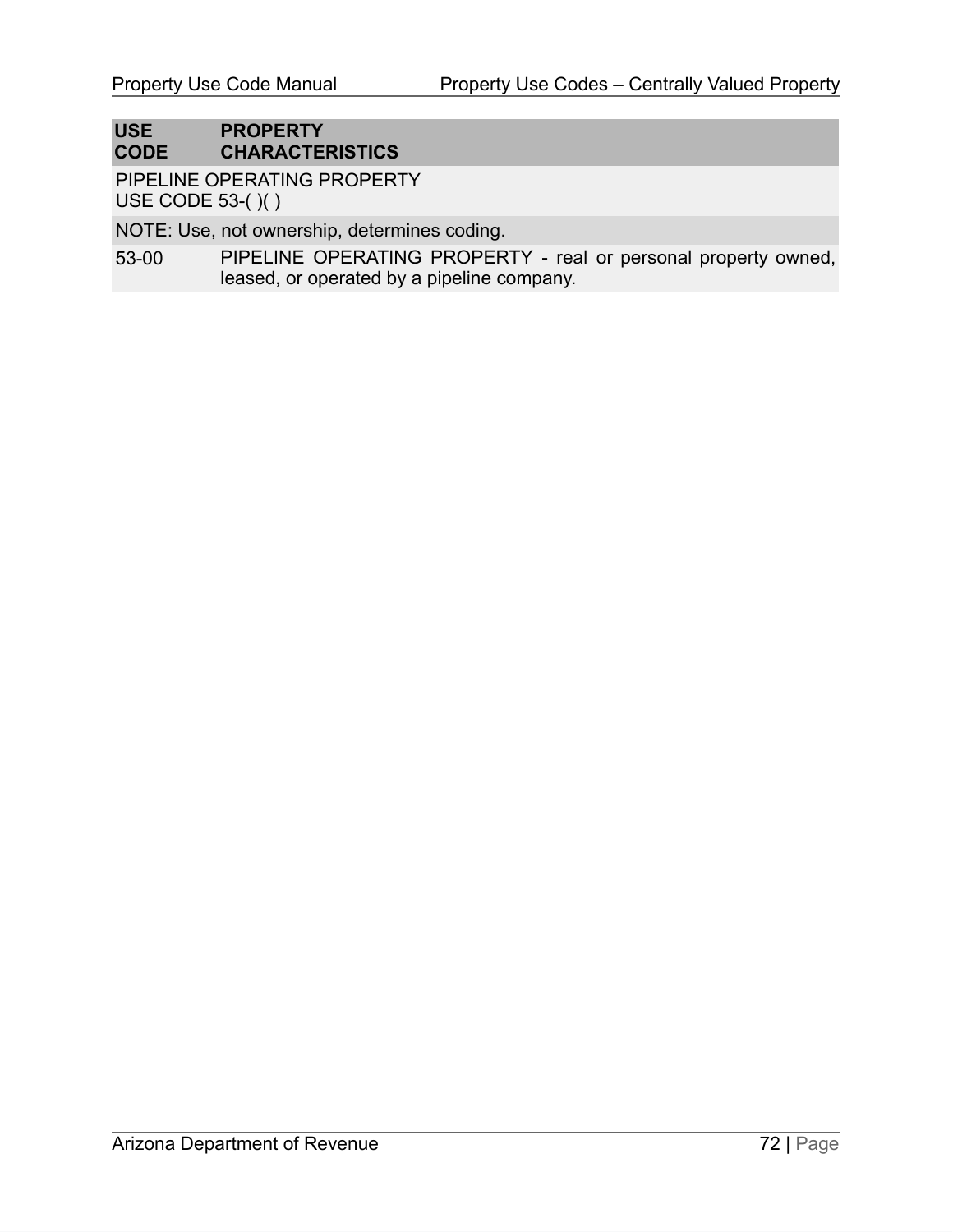GAS AND ELECTRIC UTILITY OPERATING PROPERTY USE CODE 54-( )( )

NOTE: Use, not ownership, determines coding.

54-00 GAS AND ELECTRIC UTILITY OPERATING PROPERTY - real or personal property owned, leased or operated by either a gas or an electric utility company used in continuous gas or electric utility operation.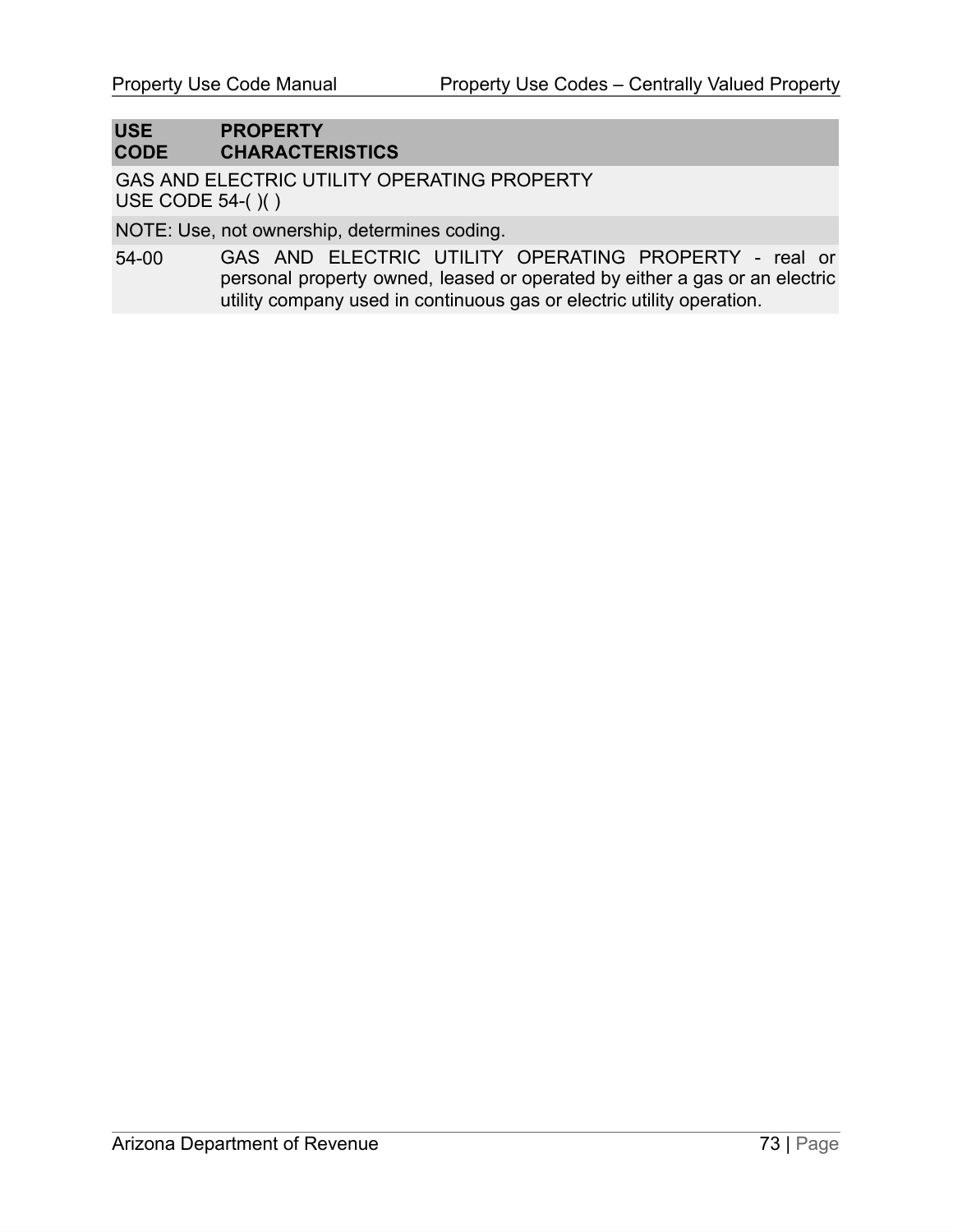WATER UTILITY OPERATING PROPERTY USE CODE 55-( )( )

NOTE: Use, not ownership, determines coding.

- 55-00 WATER UTILITY OPERATING PROPERTY real or personal property owned, leased, or operated by a water utility company that is:
	- (a) licensed by the Arizona Corporation Commission.
	- (b) used in continuous water utility operations.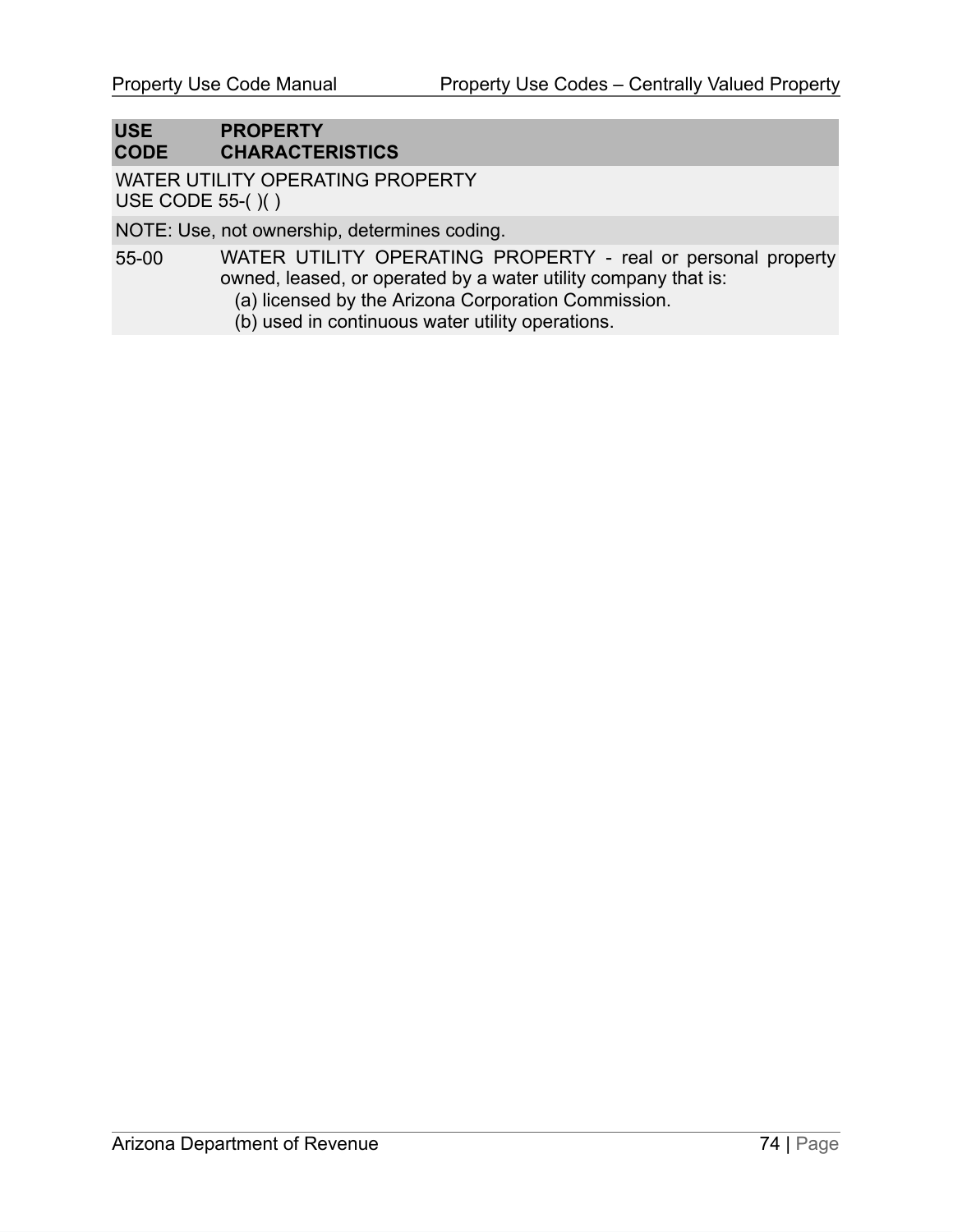TELECOMMUNICATIONS OR WASTE WATER PROPERTY

USE CODE 56-( )( )

NOTE: Use, not ownership, determines coding.

- 56-00 TELECOMMUNICATIONS PROPERTY real or personal property owned,leased, or operated by a telecommunications company.
- 56-10 WASTE WATER SYSTEMS real or personal property owned, leased, or operated by a wastewater company that is:
	- (a) licensed by the Arizona Corporation Commission.
	- (b) used in continuous water utility operations.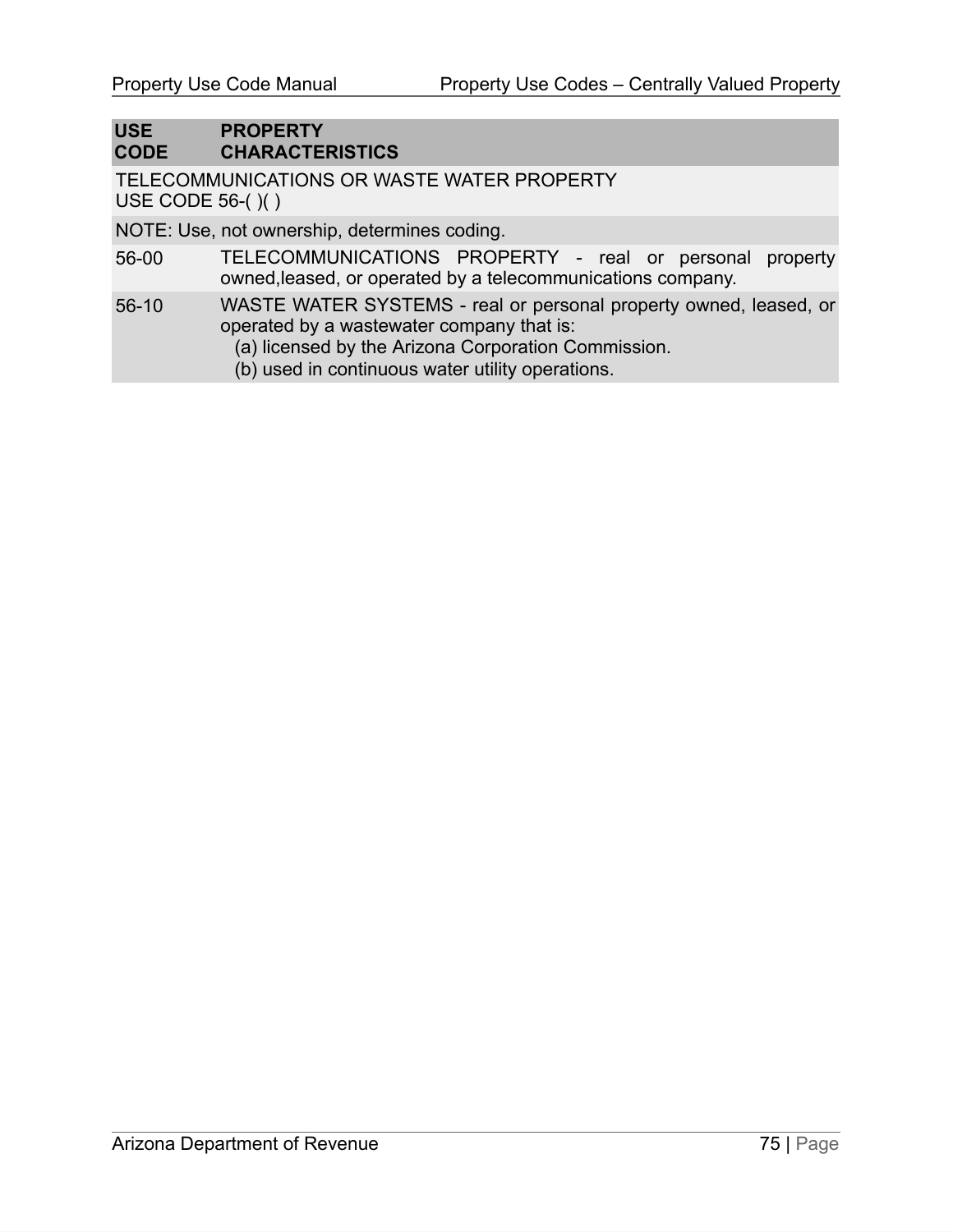MUNICIPAL UTILITIES

USE CODE 57-( )( )

NOTE: Use, not ownership, determines coding.

- 57-00 MUNICIPAL UTILITIES (ELECTRICAL) real or personal property owned, leased, or operated by a company, a project, or a municipality dedicated to continuous electrical utility service, and subject to contributory payments.
- 57-10 MUNICIPAL UTILITIES (WATER) real or personal property owned, leased, or operated by a company, a project, or a municipality dedicated to continuous water utility service, and subject to contributory payments.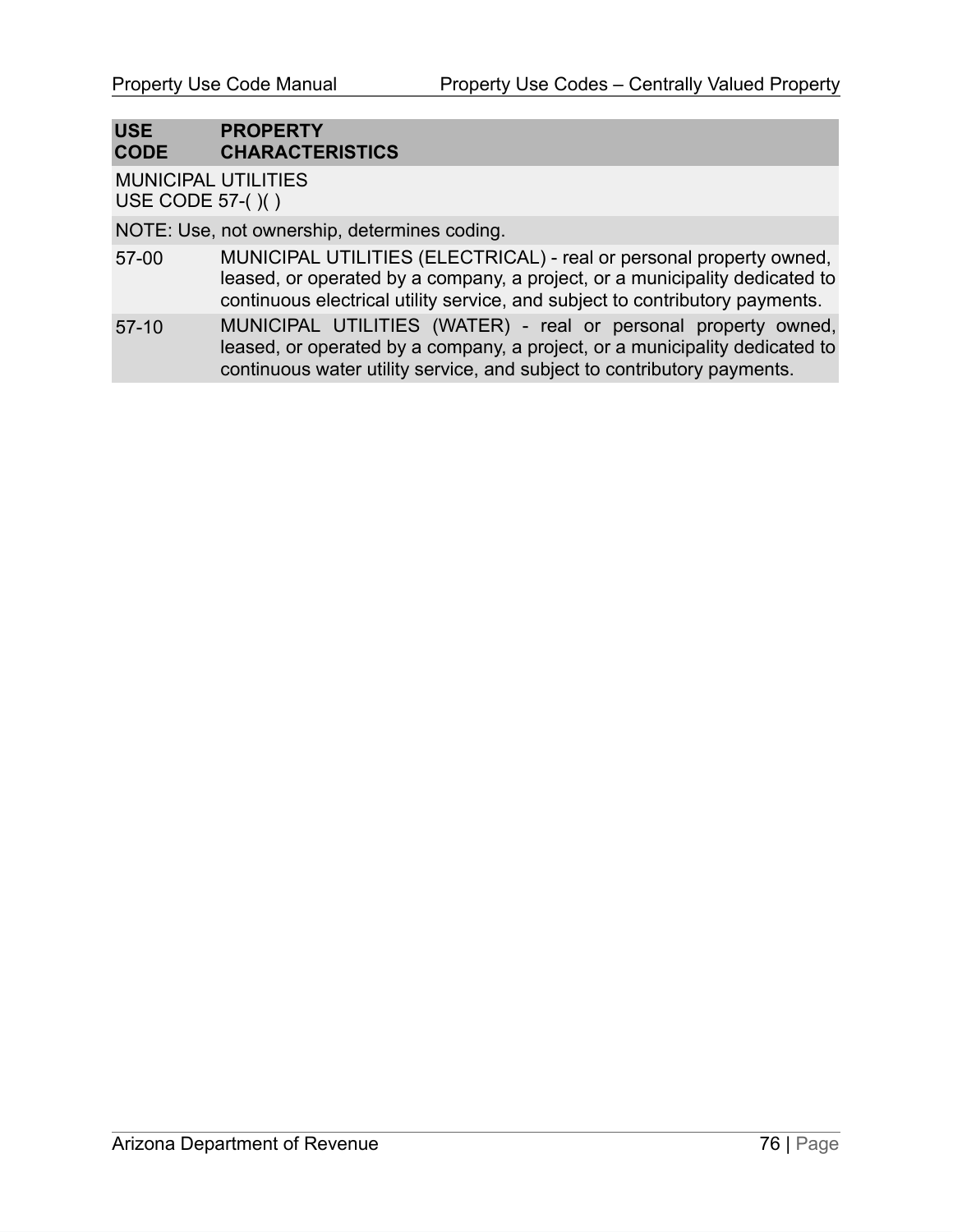AIRLINE FLIGHT PROPERTY

USE CODE 58-( )( )

NOTE: Use, not ownership, determines coding.

58-00 AIRLINE FLIGHT PROPERTY - aircraft owned, leased or operated by a company holding a certificate of public convenience and necessity under the Civil Aeronautics Act and engaged in regularly scheduled air carrier operations, with at least 120 landings or take-offs within Arizona during the preceding calendar year.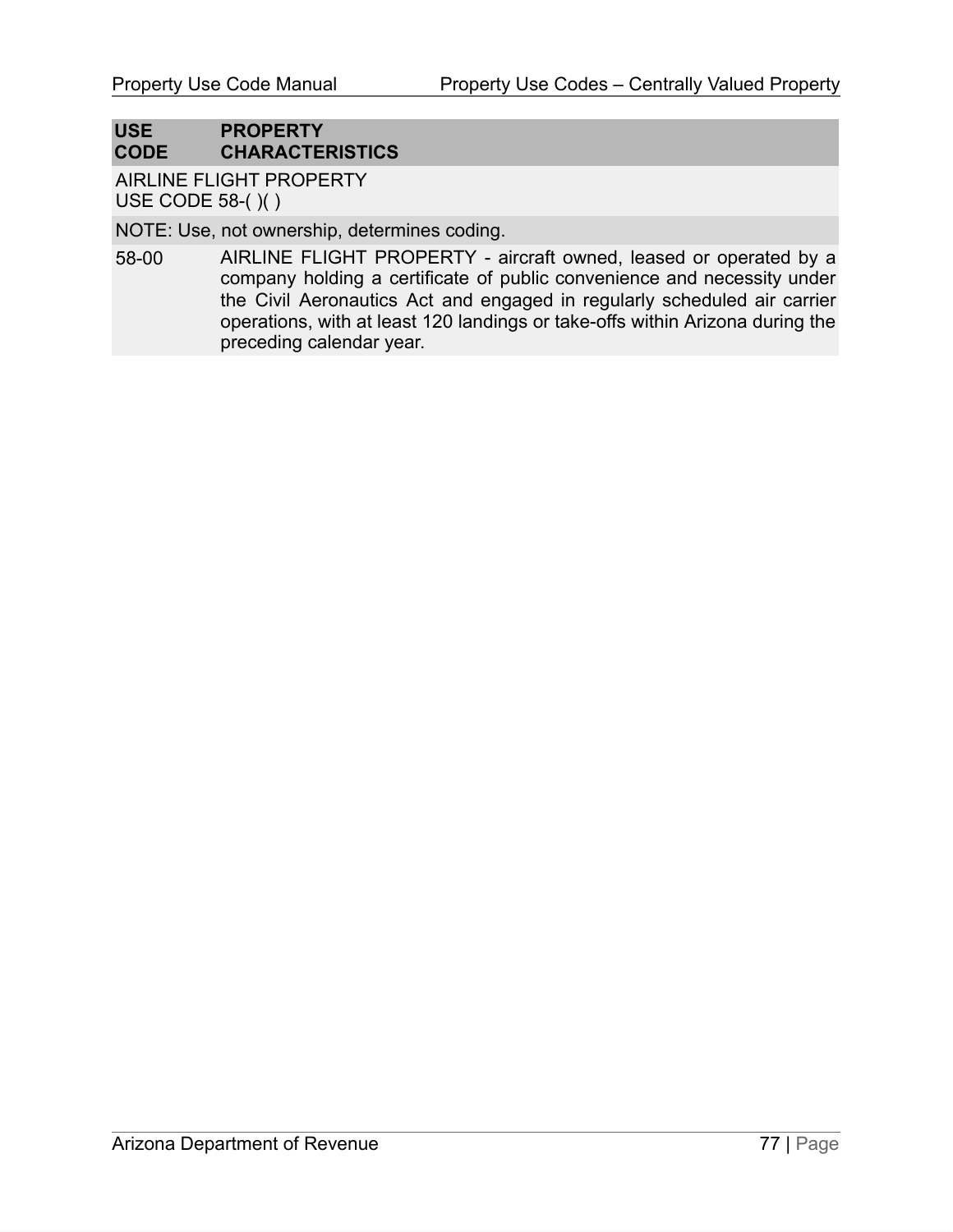PRIVATE CAR COMPANIES

USE CODE 59-( )( )

NOTE: Use, not ownership, determines coding.

59-0 (\*) PRIVATE CAR COMPANIES - privately-owned railroad cars that are owned, leased, or operated by a company other than an operating railroad.

\* Select from 4th digit options listed below.

- 59-(\*\*) 0 DEFAULT CODE WHEN FOURTH DIGIT IS NOT USED.
- 59-(\*\*) 8 IPR (Improvements Possessory Rights).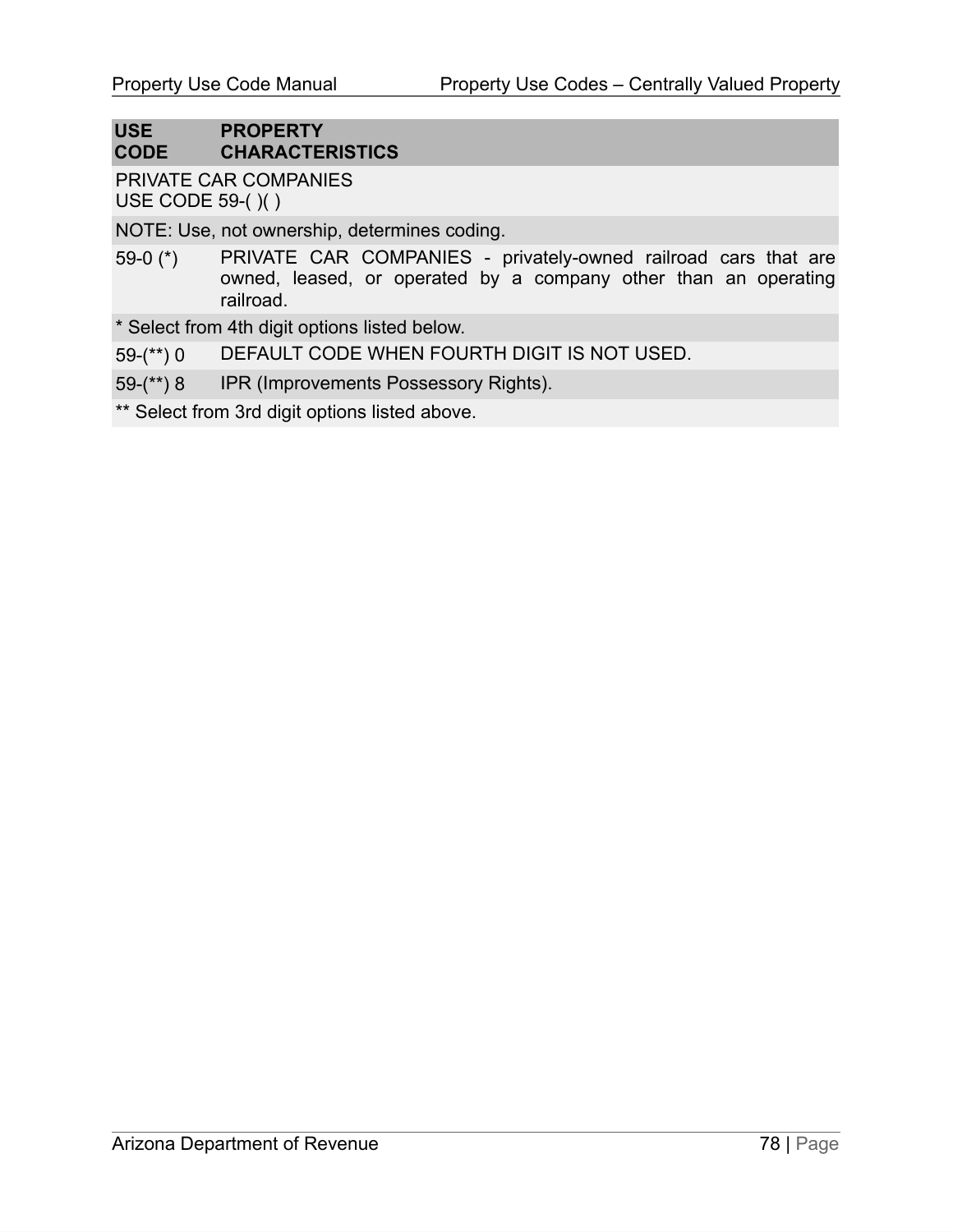TELECOMMUNICATIONS

USE CODE 60-( )( )

NOTE: Use, not ownership, determines coding.

60-00 LIMITED VALUE (only) for Telecommunications property and wastewater utilities included in Property Use Code 56-00.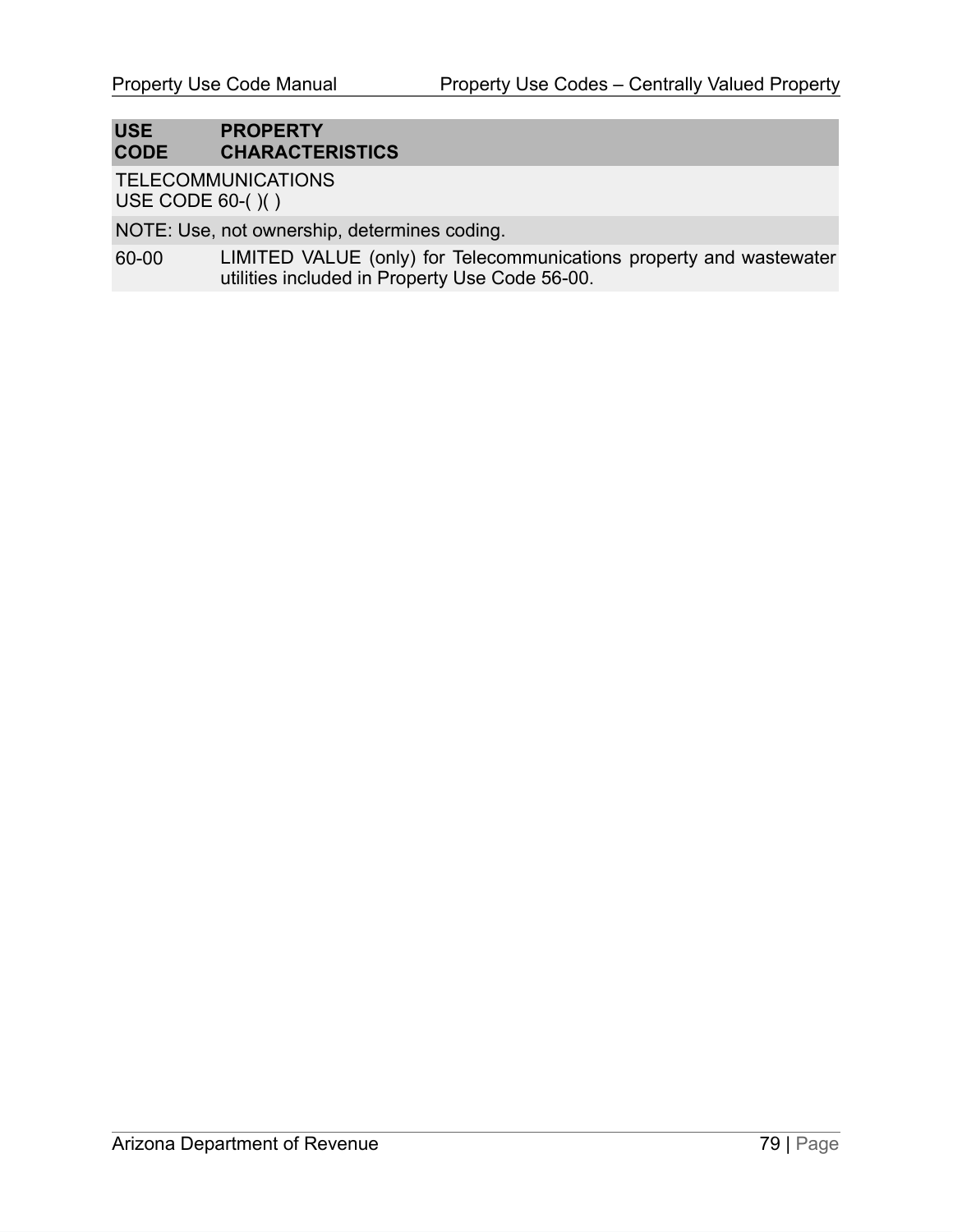PRODUCING MINES

USE CODE 61-( )( )

NOTE: Use, not ownership, determines coding.

61-00 PRODUCING MINES - real and personal property used in the continuous operation of a producing mine and real and personal property of a mine which has been out of production less than three years.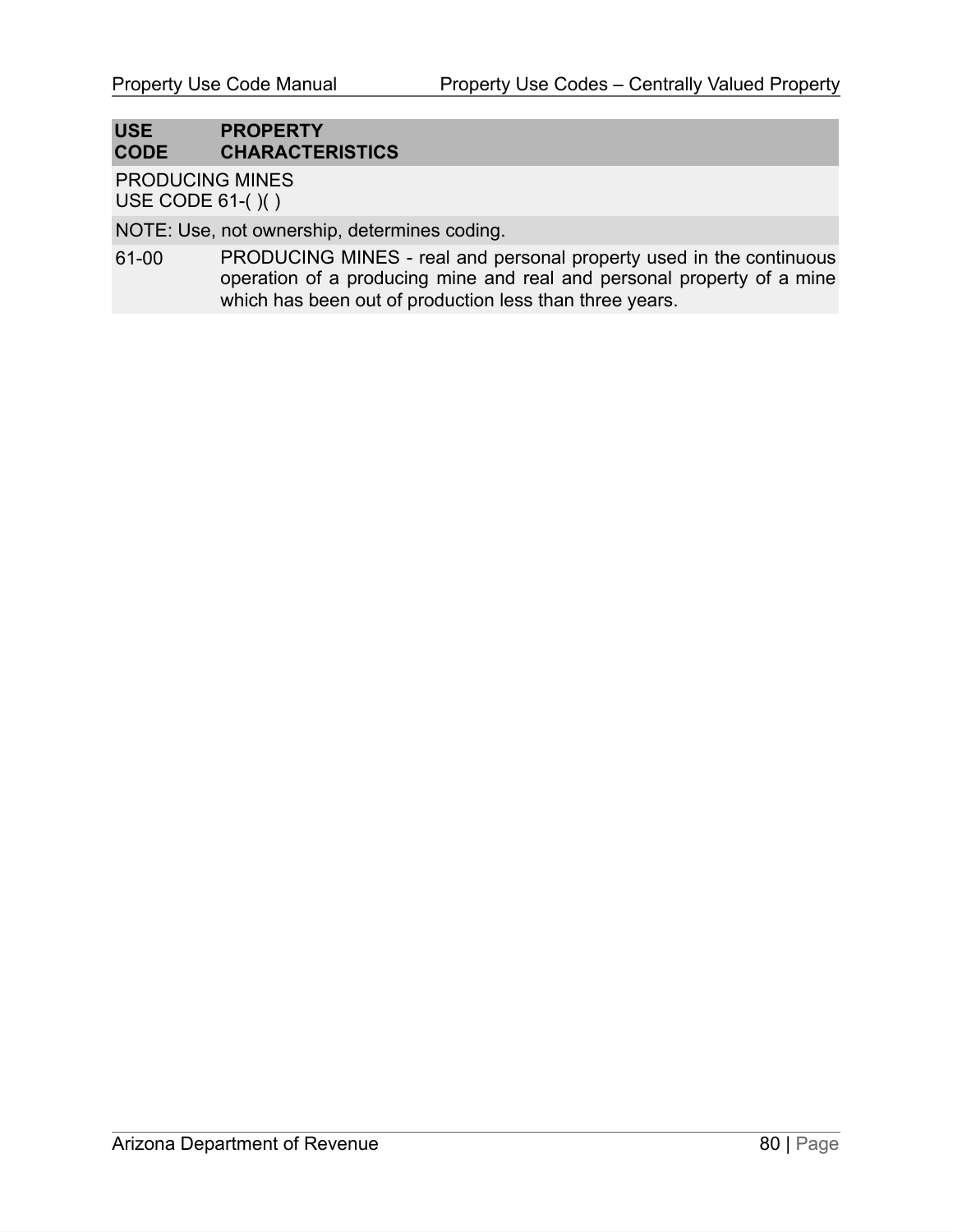RAILROAD PROPERTY

USE CODE 62-( )( )

NOTE: Use, not ownership, determines coding.

62-00 RAILROAD OPERATING PROPERTY - LIMITED VALUE (only).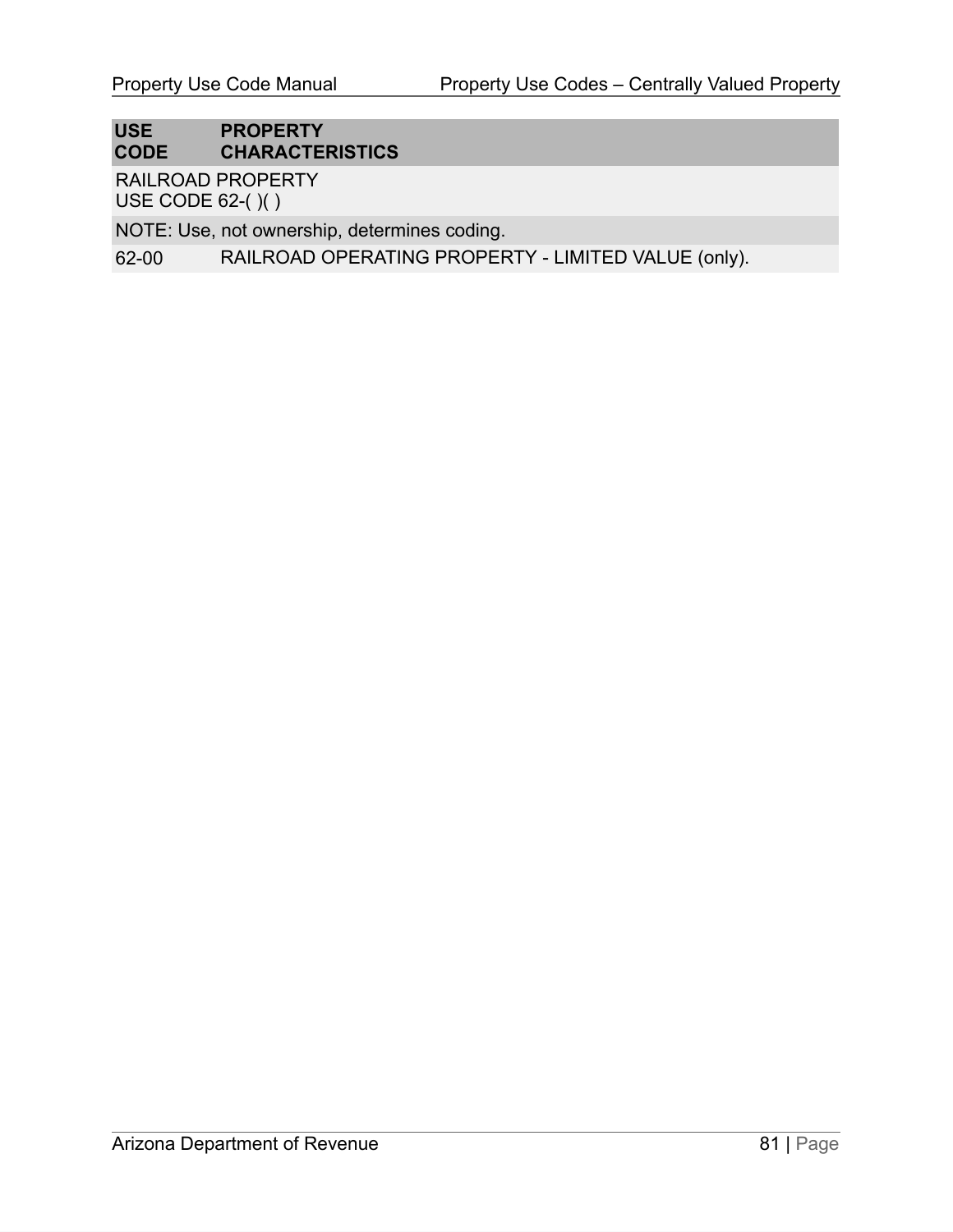PRODUCING OIL AND GAS INTERESTS USE CODE 63-( )( )

NOTE: Use, not ownership, determines coding.

63-00 PRODUCING OIL AND GAS INTERESTS - The product of the oil or gas well, as differentiated from the real or personal property used in the production of the oil or gas, which is categorized and valued as locally assessed property.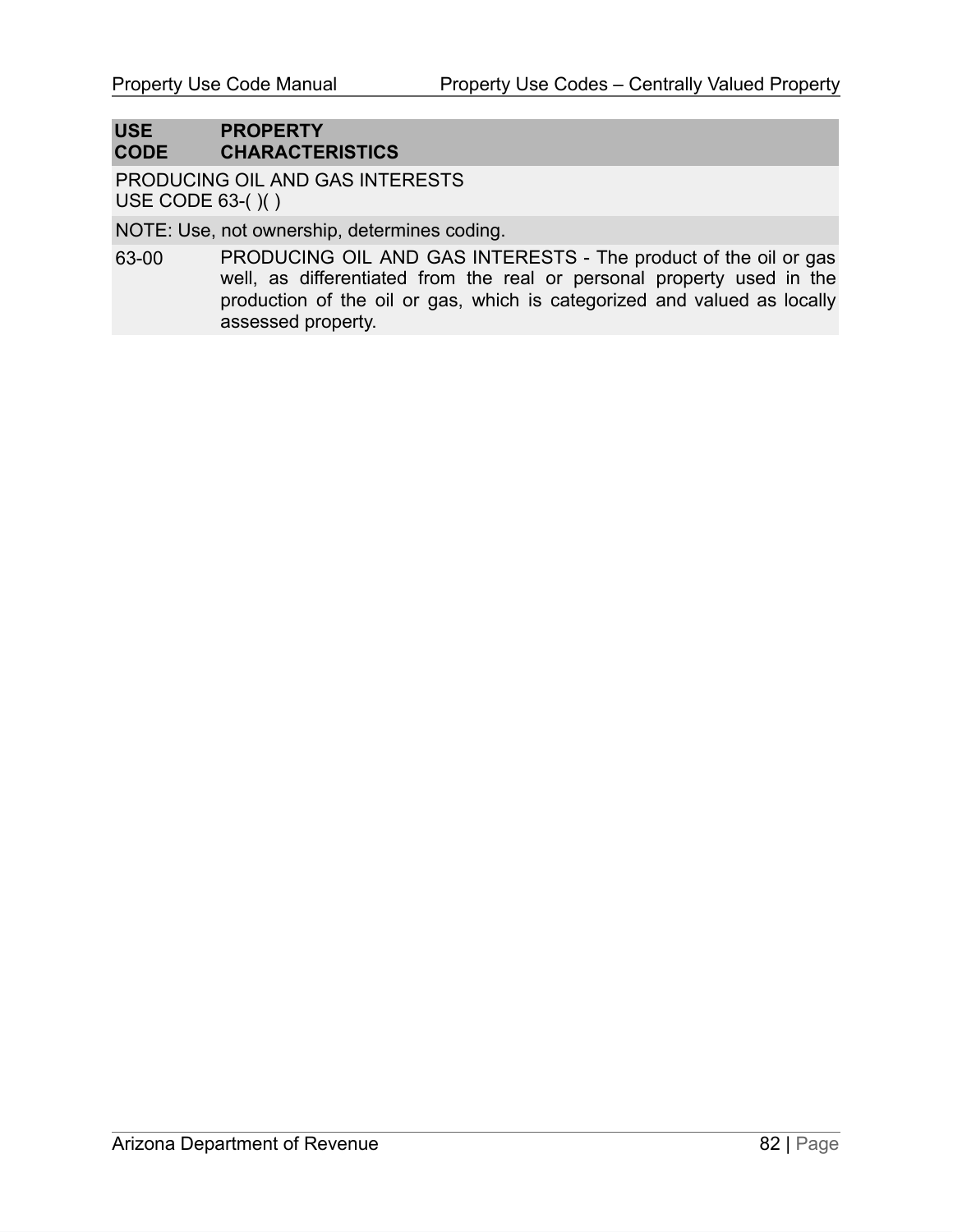ELECTRIC AND GAS COMPANIES ENVIRONMENTAL PROTECTION FACILITIES USE CODE 64-( )( )

NOTE: Use, not ownership, determines coding.

64-00 ELECTRIC AND GAS COMPANIES ENVIRONMENTAL PROTECTION FACILITIES.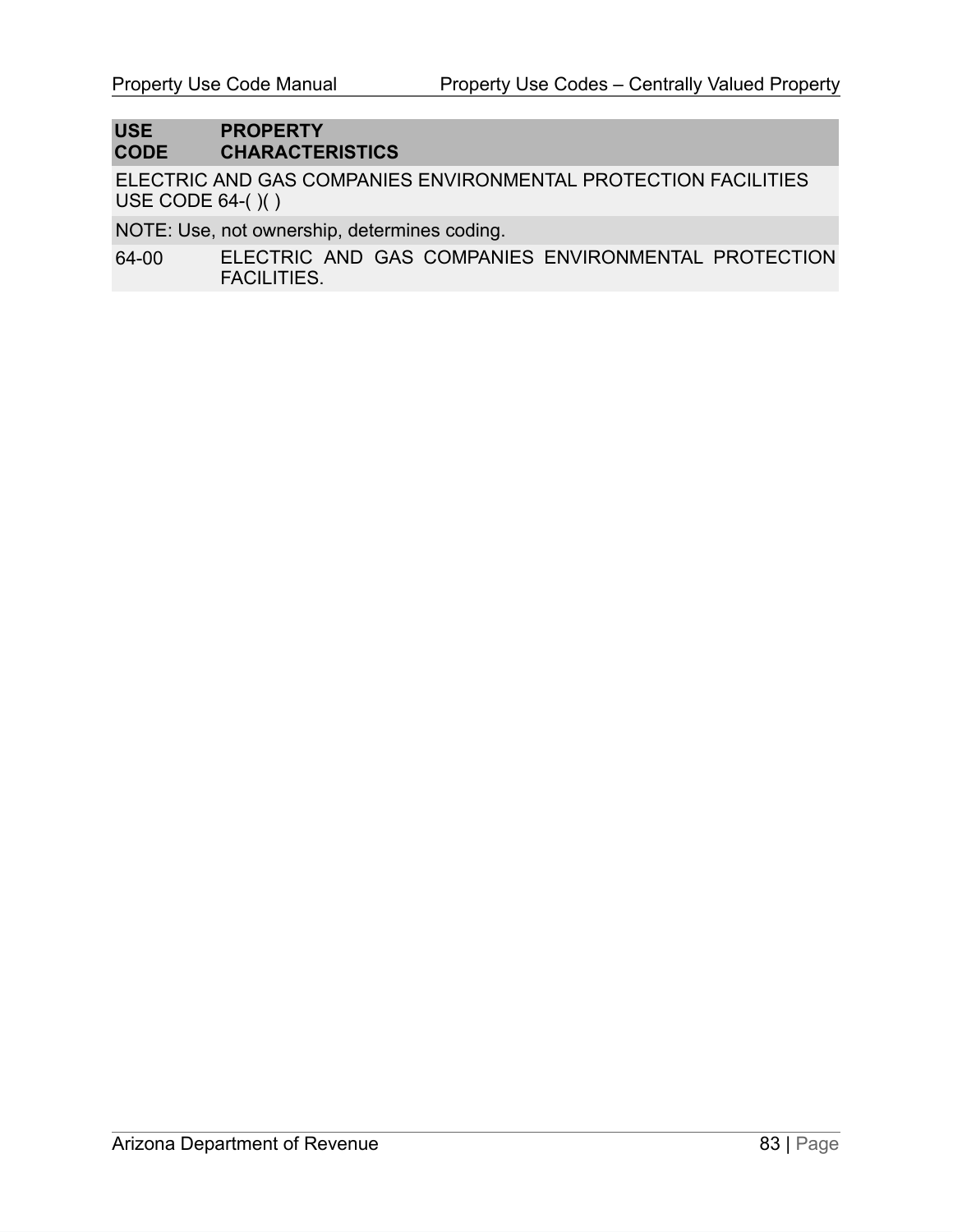ELECTRIC AND GAS COMPANIES

USE CODE 65-( )( )

NOTE: Use, not ownership, determines coding.

65-00 ELECTRIC AND GAS COMPANIES - construction work in progress.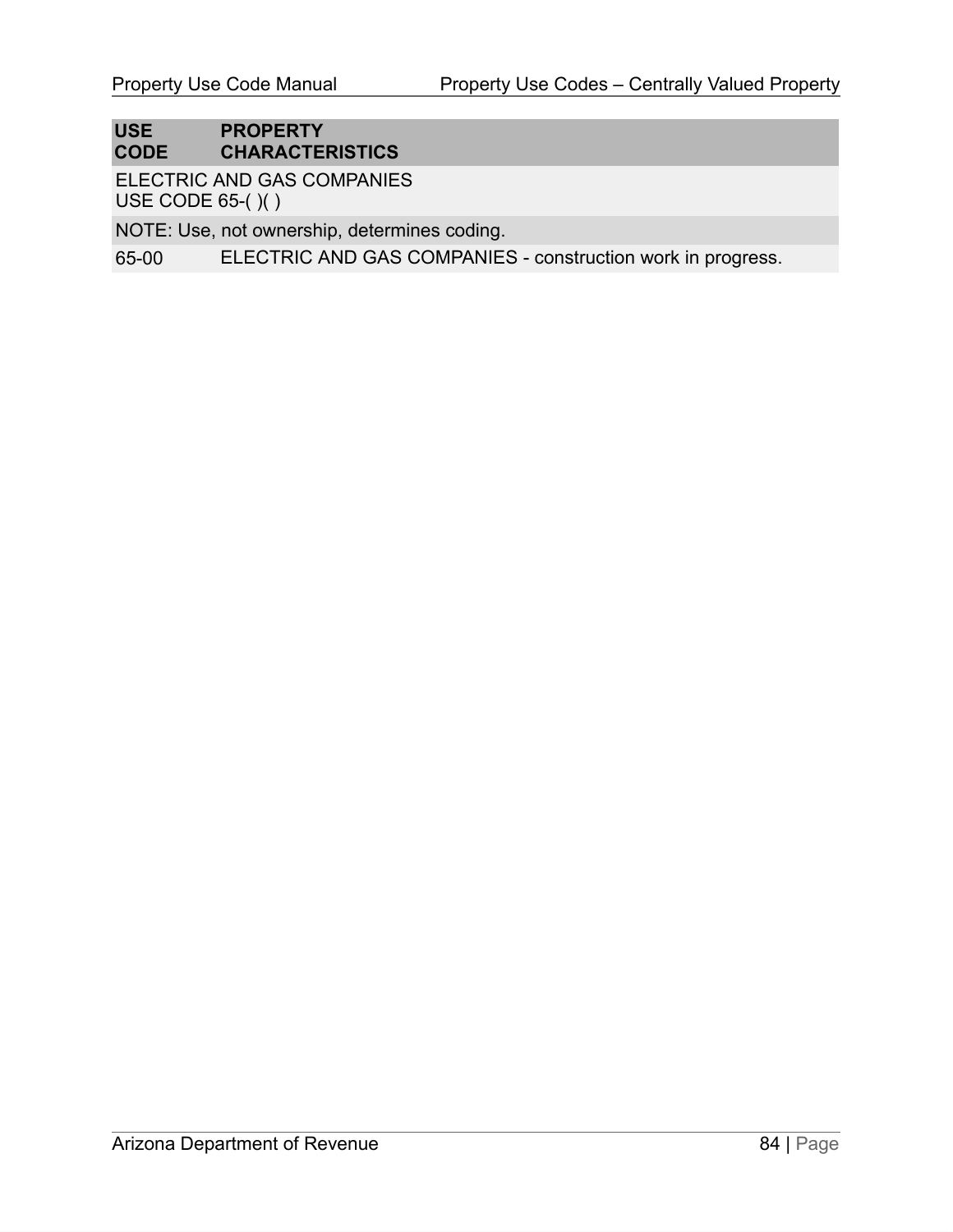NONPRODUCING MINE PROPERTY

USE CODE 66-( )( )

NOTE: Use, not ownership, determines coding.

66-00 NONPRODUCING MINE PROPERTY - mine-oriented property, property being developed as a mine, but not yet having reached the production stage, or mines that previously were in production, but have not marketed minerals for three or more years.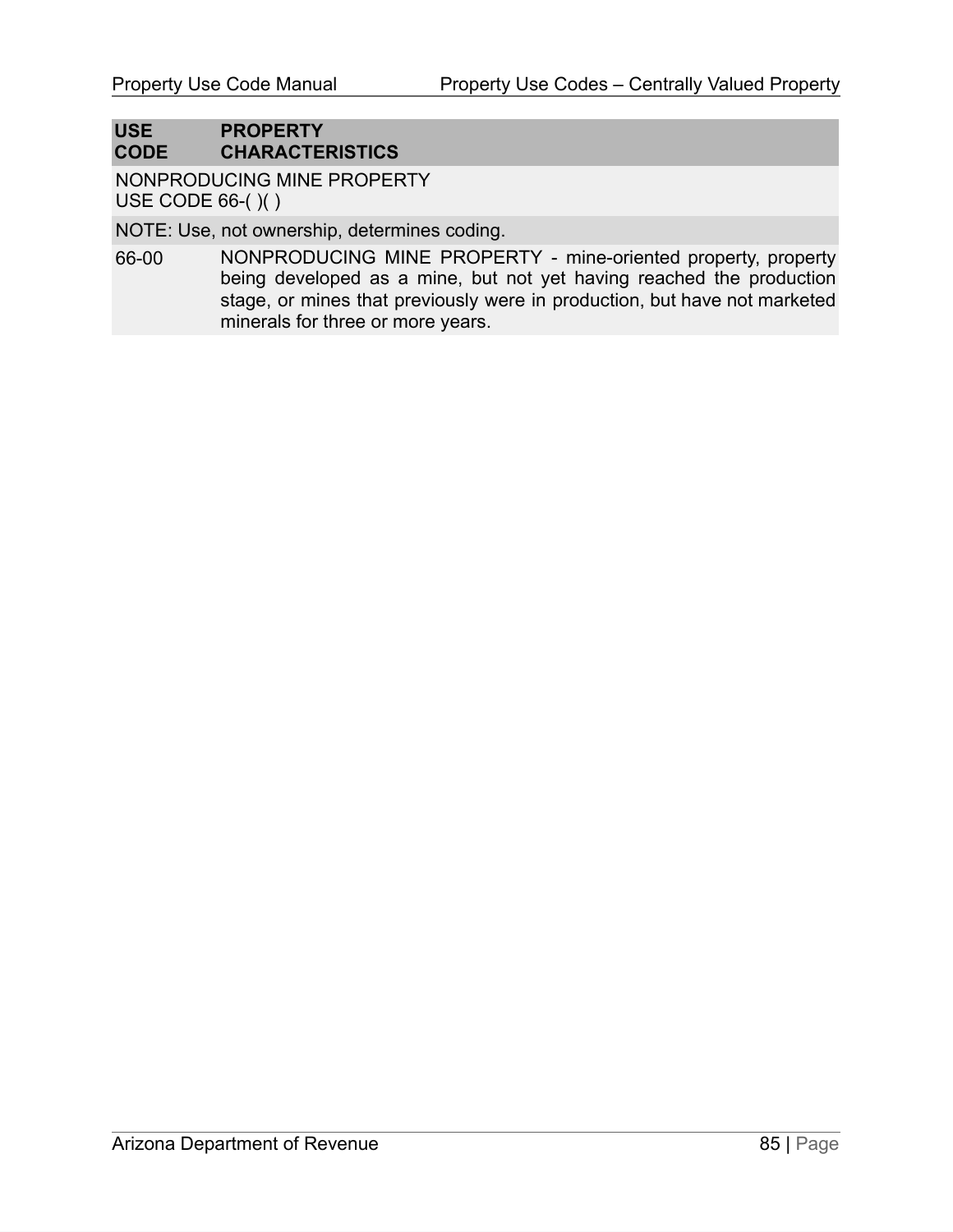NONPRODUCING MINE PROPERTY

USE CODE 67-( )( )

NOTE: Use, not ownership, determines coding.

67-00 LIMITED VALUE (only) - for nonproducing mine property included in Property Use Code 66-00.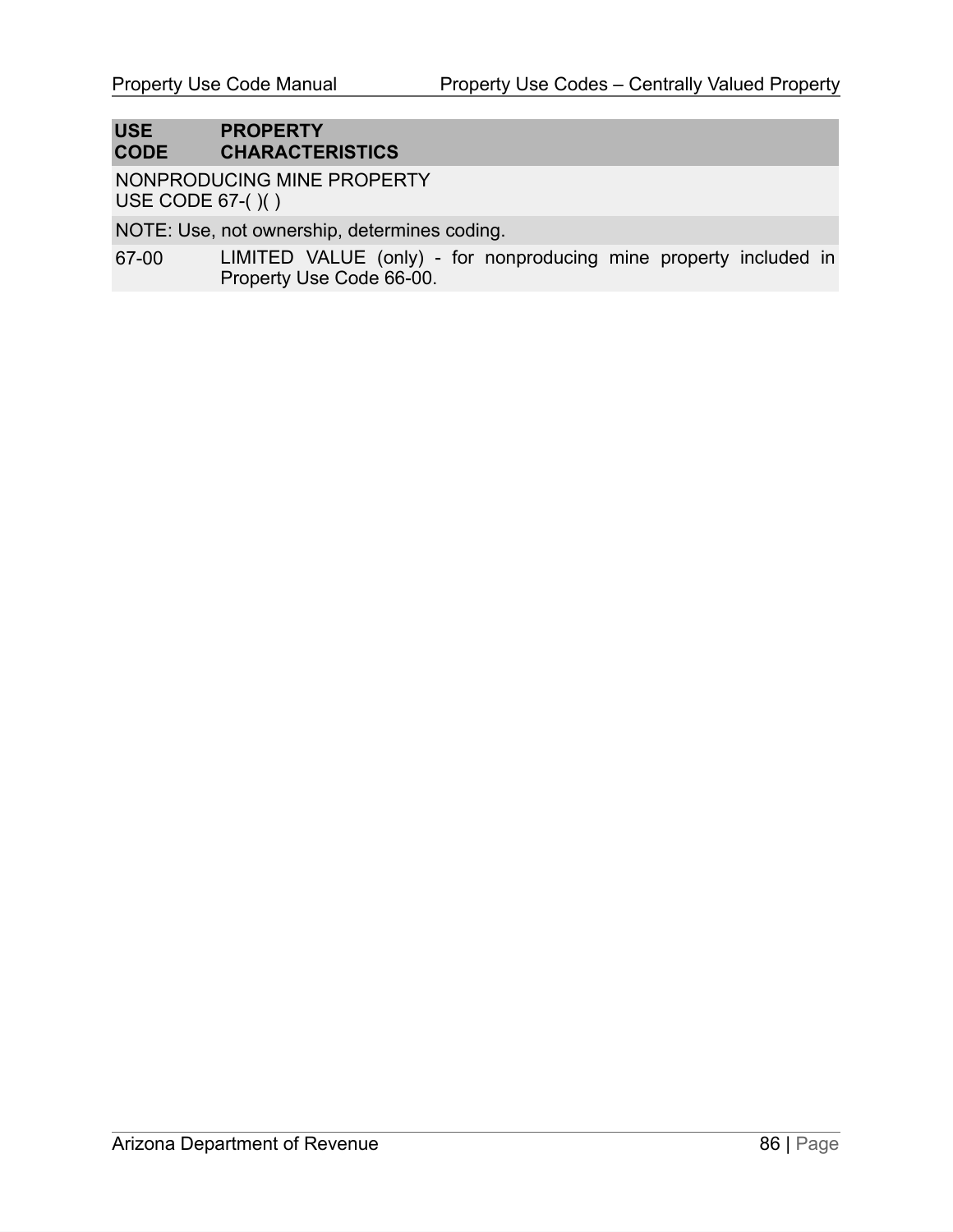MINERAL RIGHTS ONLY

USE CODE 68-( )( )

NOTE: Use, not ownership, determines coding.

68-00 MINERAL RIGHTS ONLY - the rights to mineral interests when severed from fee simple ownership of the land.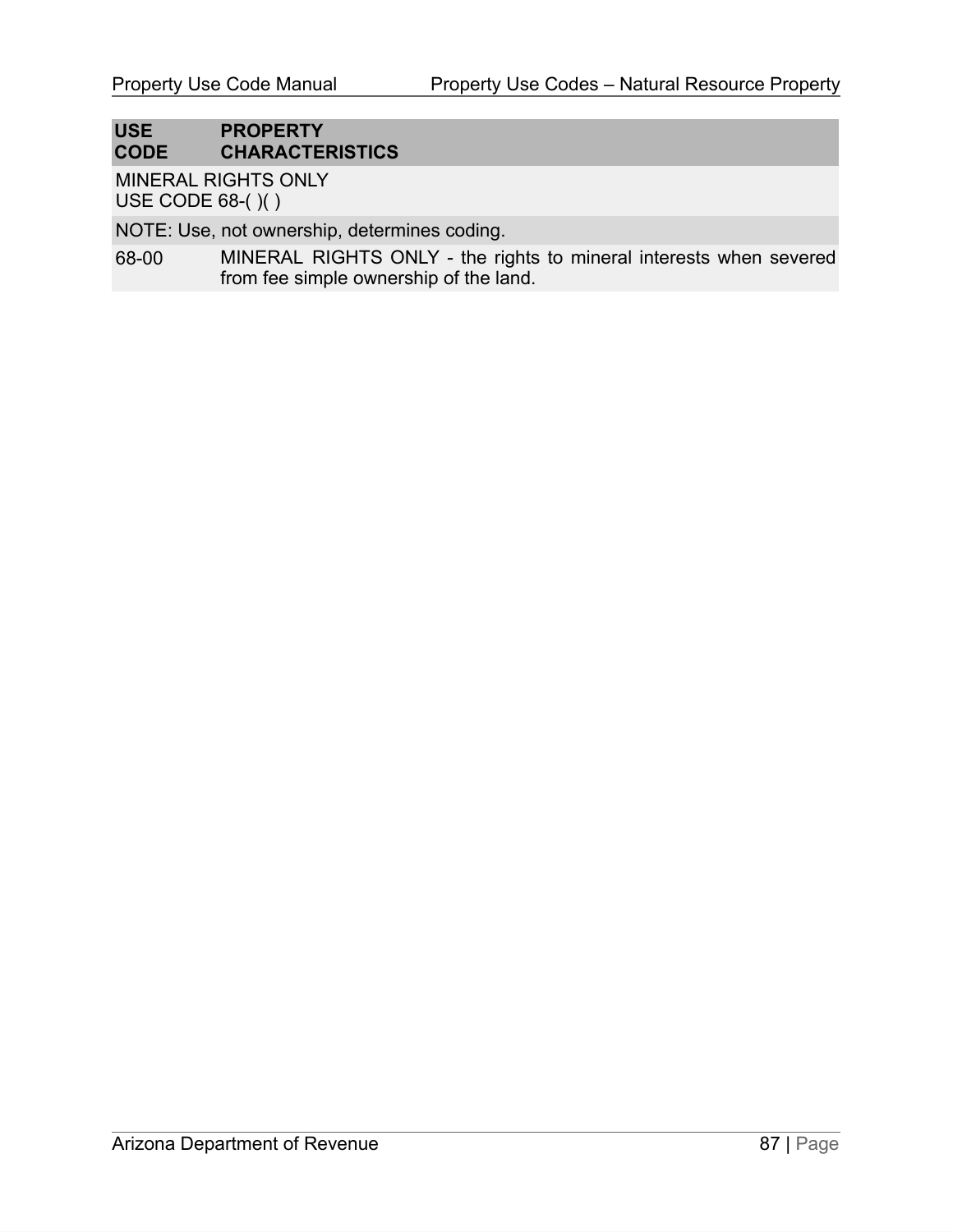STANDING TIMBER

USE CODE 69-( )( )

NOTE: Use, not ownership, determines coding.

69-10 STANDING TIMBER - on privately-owned land which is considered to be marketable, based upon quality, quantity and accessibility.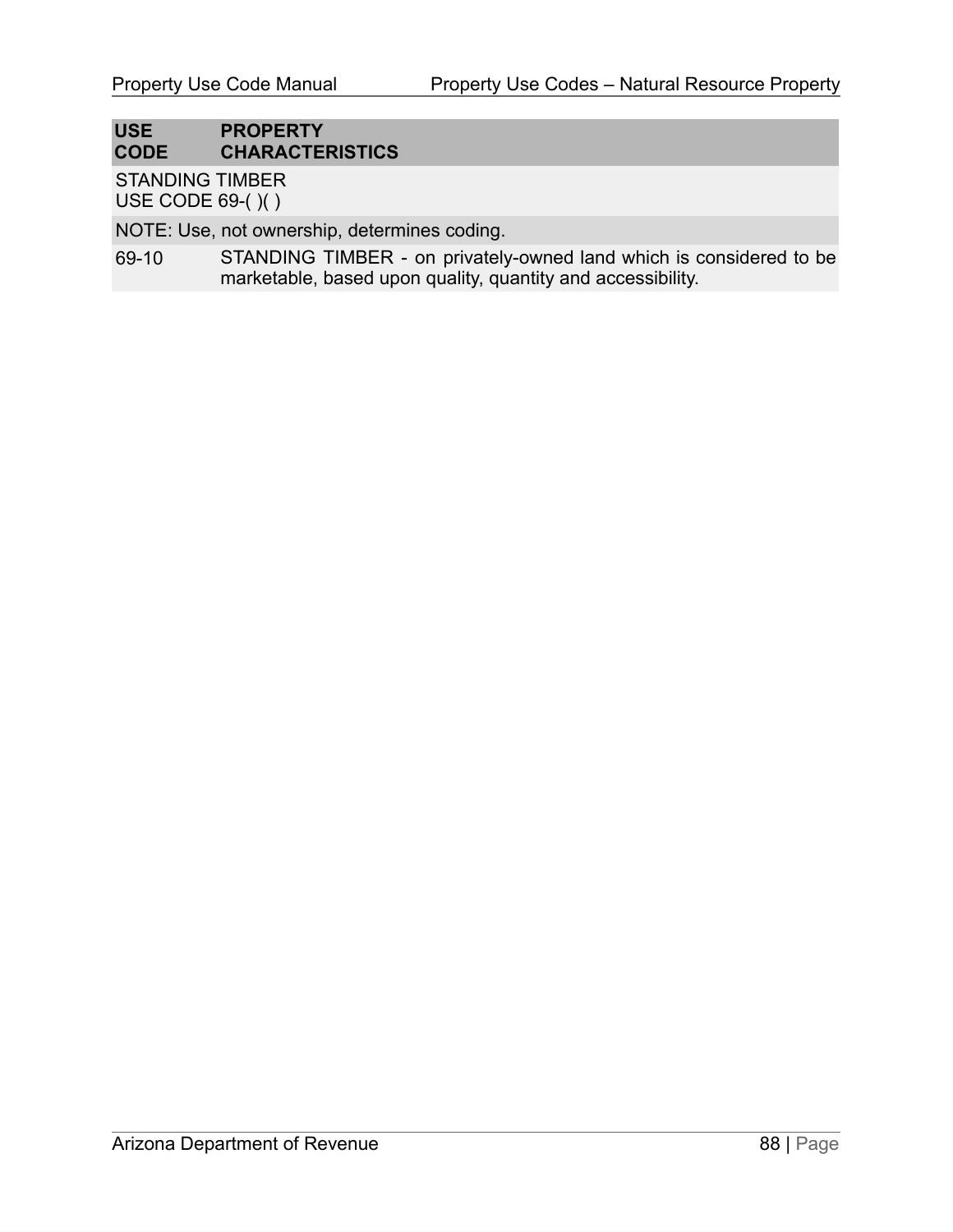MISCELLANEOUS PERSONAL PROPERTY USE CODE 70-( )( )

NOTE: Use, not ownership, determines coding.

70-00 MISCELLANEOUS PERSONAL PROPERTY - personal property which cannot otherwise be categorized under a specific code.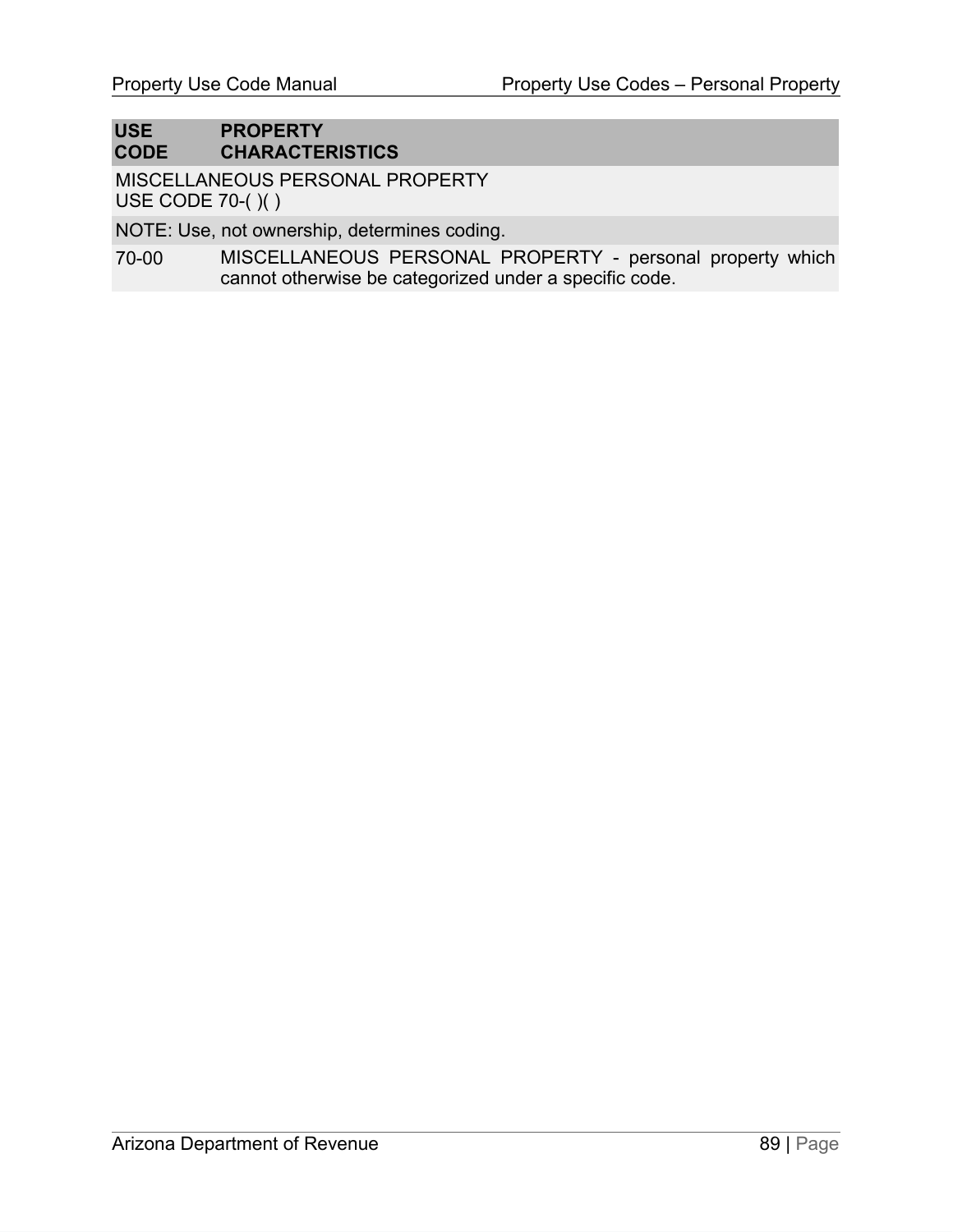HOUSEHOLD RENTAL - APARTMENTS USE CODE 71-( )( )

NOTE: Use, not ownership, determines coding.

71-00 HOUSEHOLD - furnishings and appliances used in conjunction with residential rental property, including apartments.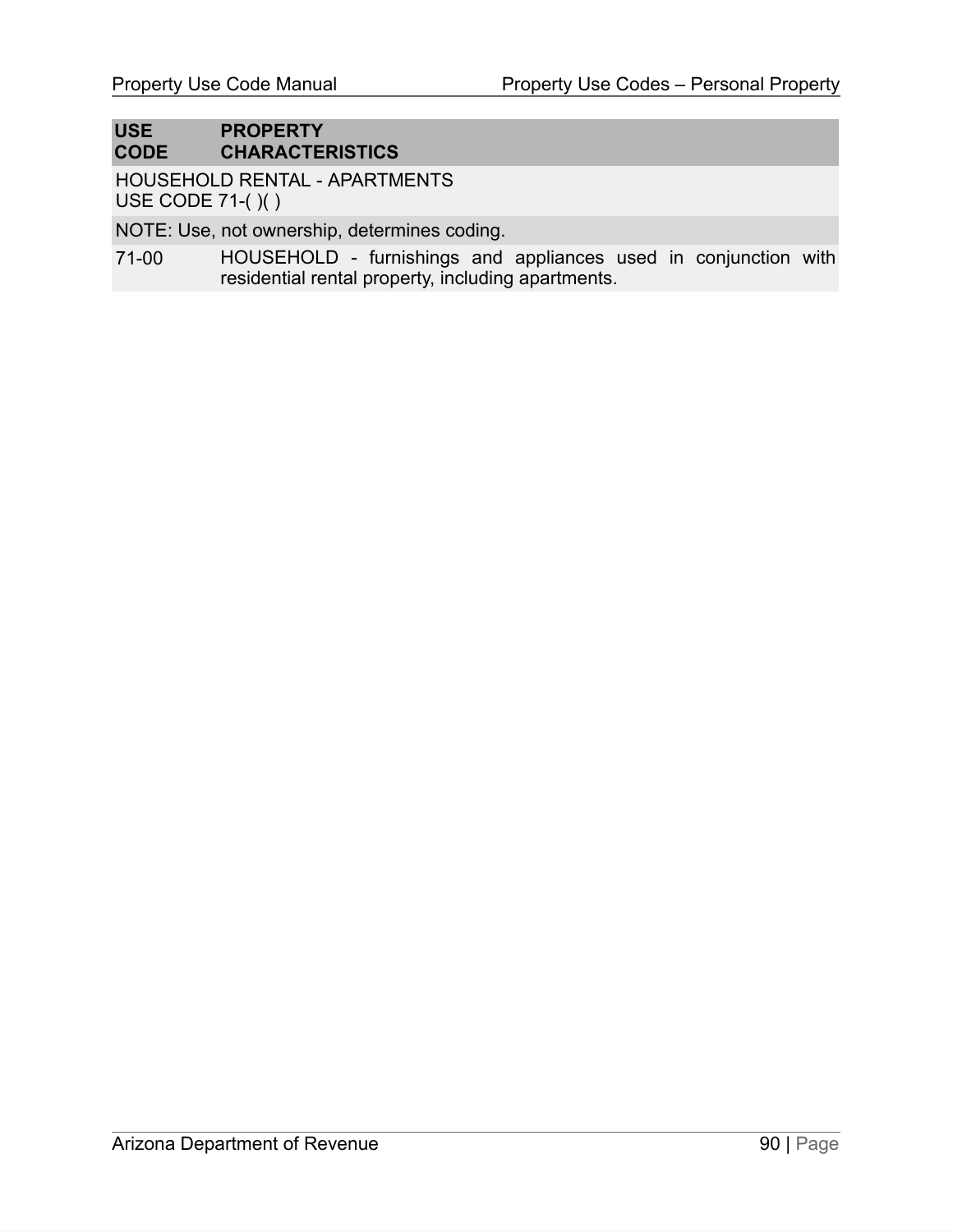| <b>USE</b><br><b>CODE</b>                                    | <b>PROPERTY</b><br><b>CHARACTERISTICS</b>                                                                                                                      |  |
|--------------------------------------------------------------|----------------------------------------------------------------------------------------------------------------------------------------------------------------|--|
| MANUFACTURED HOMES AND TRAVEL TRAILERS<br>USE CODE $72-()()$ |                                                                                                                                                                |  |
| 72-00                                                        | MANUFACTURED HOMES AND CAMPERS.                                                                                                                                |  |
| $72 - 10$                                                    | TRAVEL TRAILER - 8 feet in width and 32 feet or less in length.                                                                                                |  |
| $72 - 20$                                                    | MANUFACTURED OFFICE - greater than 8 feet in width and greater than<br>40 feet in length.                                                                      |  |
| $72 - 21$                                                    | MANUFACTURED OFFICE - 8 feet or less in width and 40 feet or less in<br>length.                                                                                |  |
| 72-30                                                        | PARK MODEL - 12 feet in width and 33 feet through 40 feet in length.                                                                                           |  |
| 72-31                                                        | PARK MODEL - 8 feet in width and 33 feet through 40 feet in length.                                                                                            |  |
| 72-40                                                        | MANUFACTURED HOUSING AND MANUFACTURED HOUSING LAND -<br>manufactured home and land owned by the same owner. Not subject to<br>the Mobile Home Relocation Fund. |  |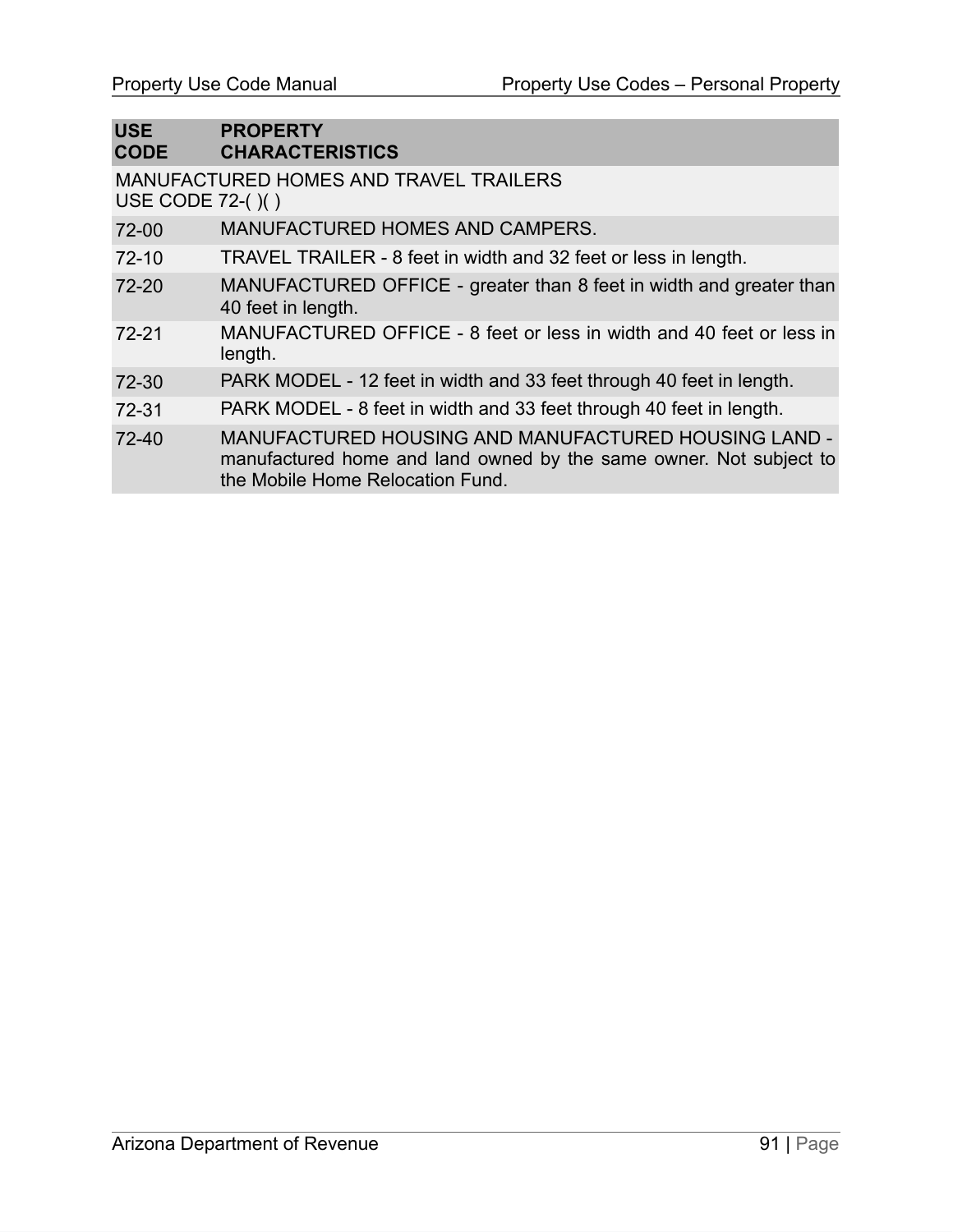COMMERCIAL - FURNITURE, FIXTURES, MACHINERY AND EQUIPMENT USE CODE 73-( )( )

73-00 COMMERCIAL - furniture, fixtures, machinery and equipment used in the operation of commercial properties (other than household).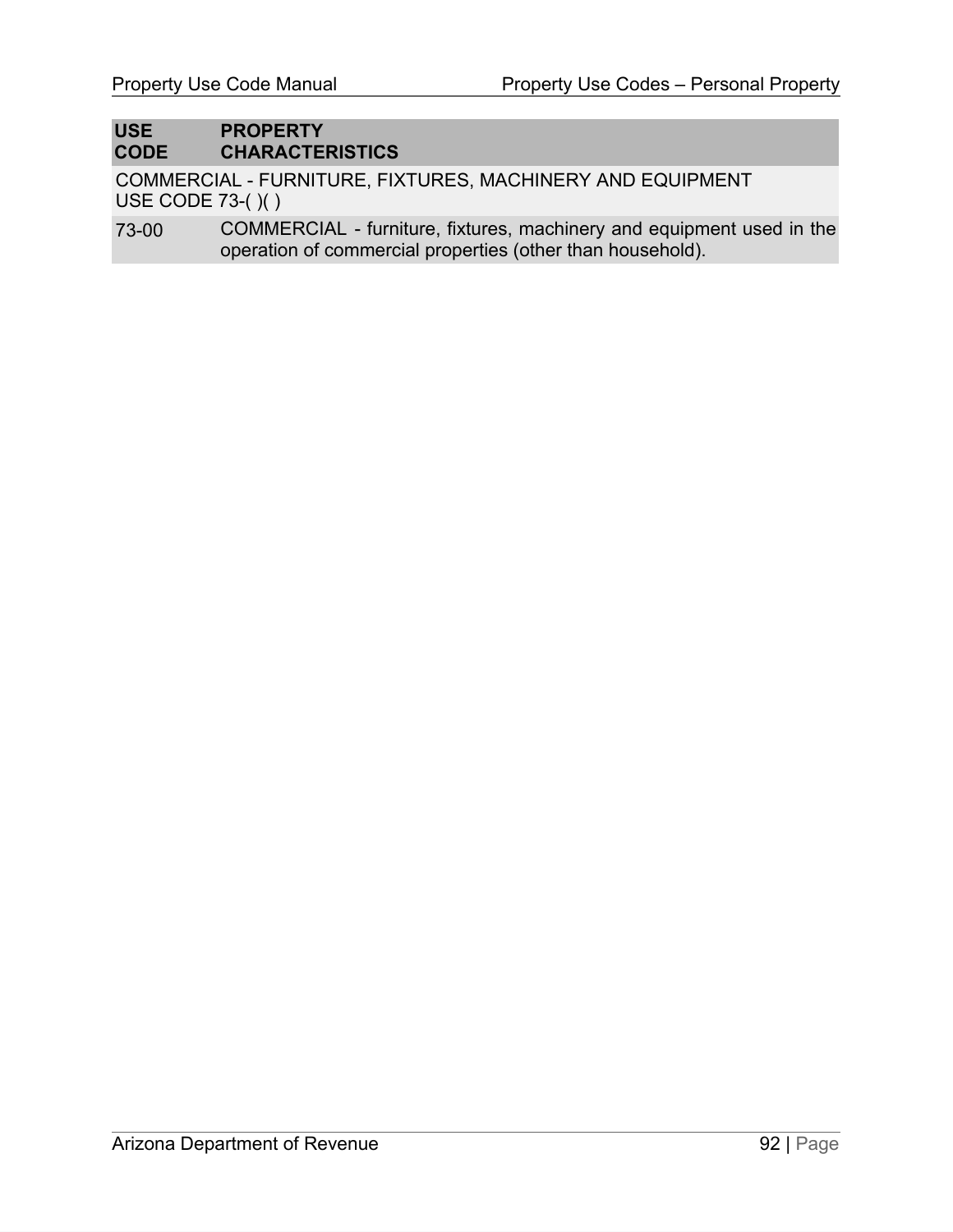INDUSTRIAL - HEAVY EQUIPMENT FIXTURES

USE CODE 74-( )( )

74-00 INDUSTRIAL - fixtures, machinery and equipment used in industrial and manufacturing operations (other than quarry).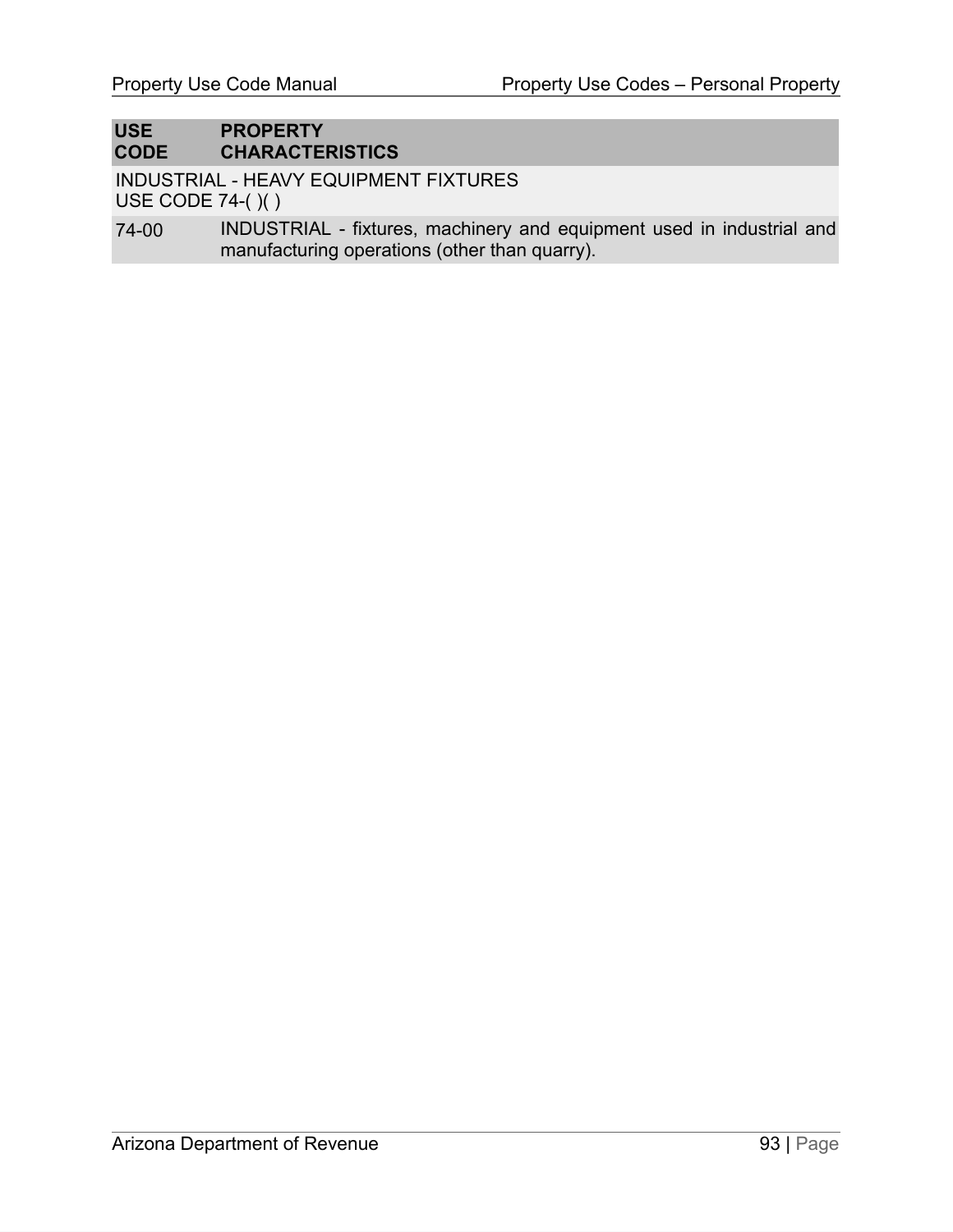QUARRY PROCESSING MACHINERY AND EQUIPMENT USE CODE 75-( )( )

75-00 QUARRY PROCESSING - machinery and equipment.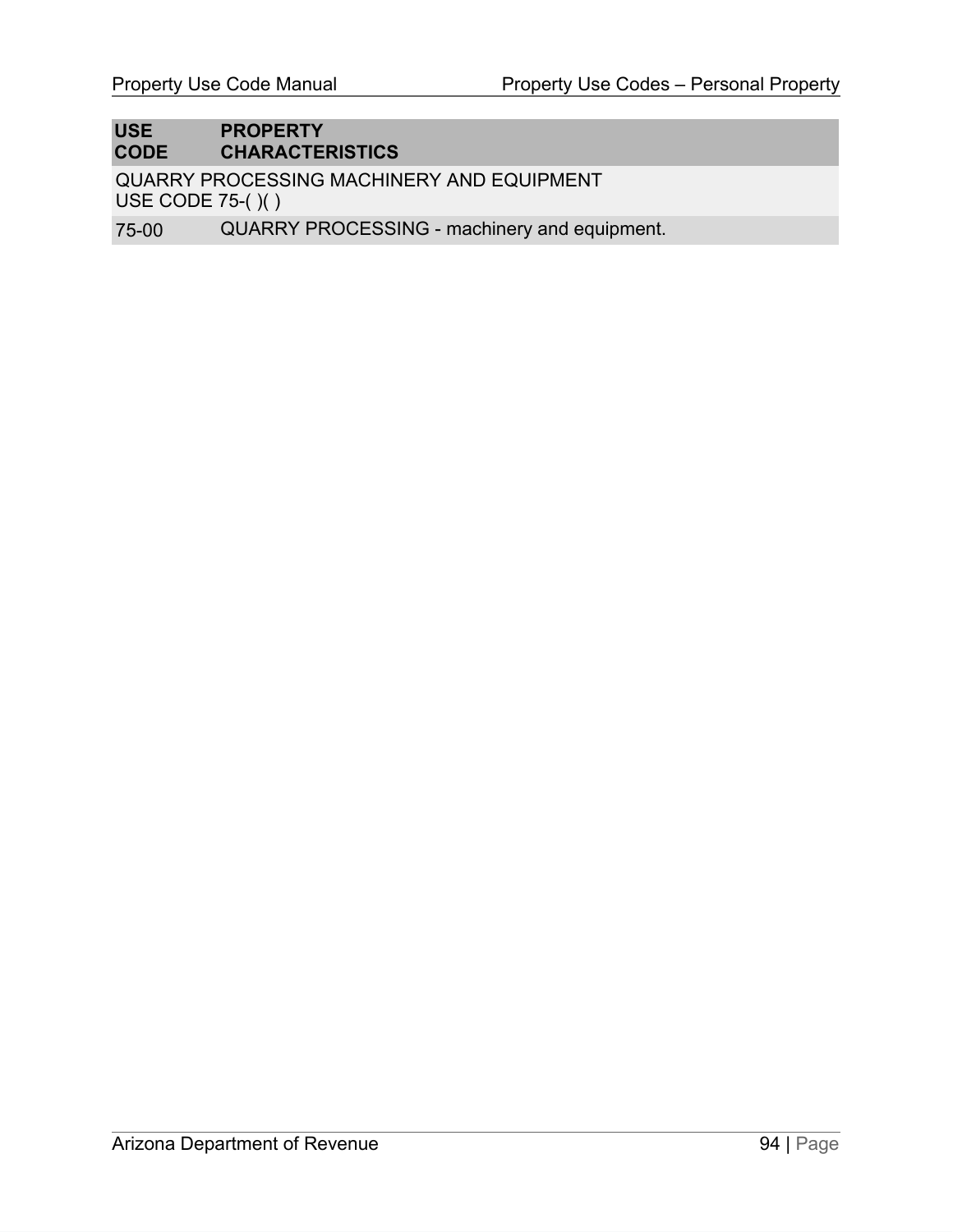FARM AND RANCH MACHINERY AND EQUIPMENT

USE CODE 76-( )( )

76-00 AGRICULTURAL - machinery and equipment used in the operation of a farm or a ranch.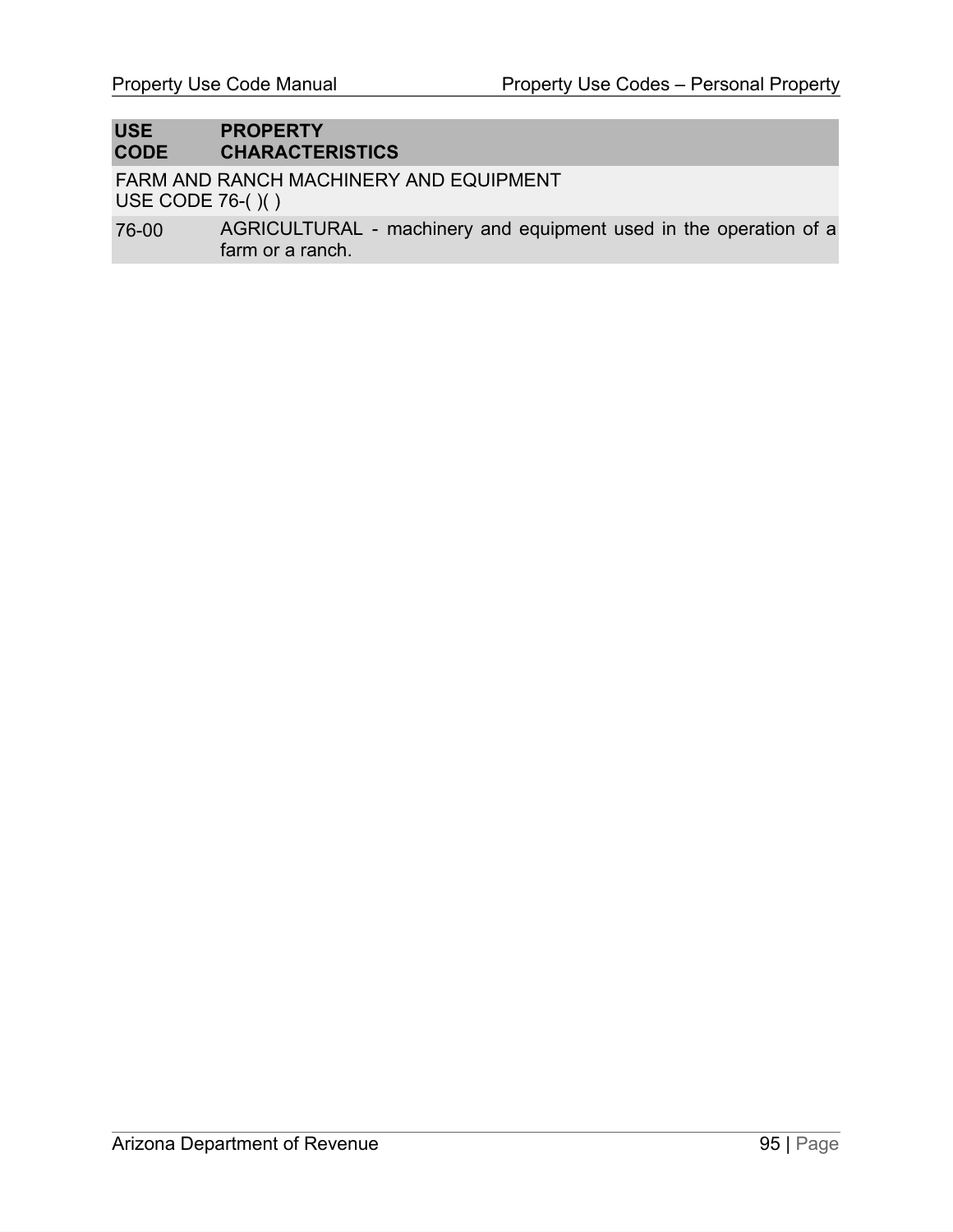MERCHANT AND MANUFACTURING USE CODE 77-( )( )

77-00 MERCHANT AND MANUFACTURING - nontaxable inventory.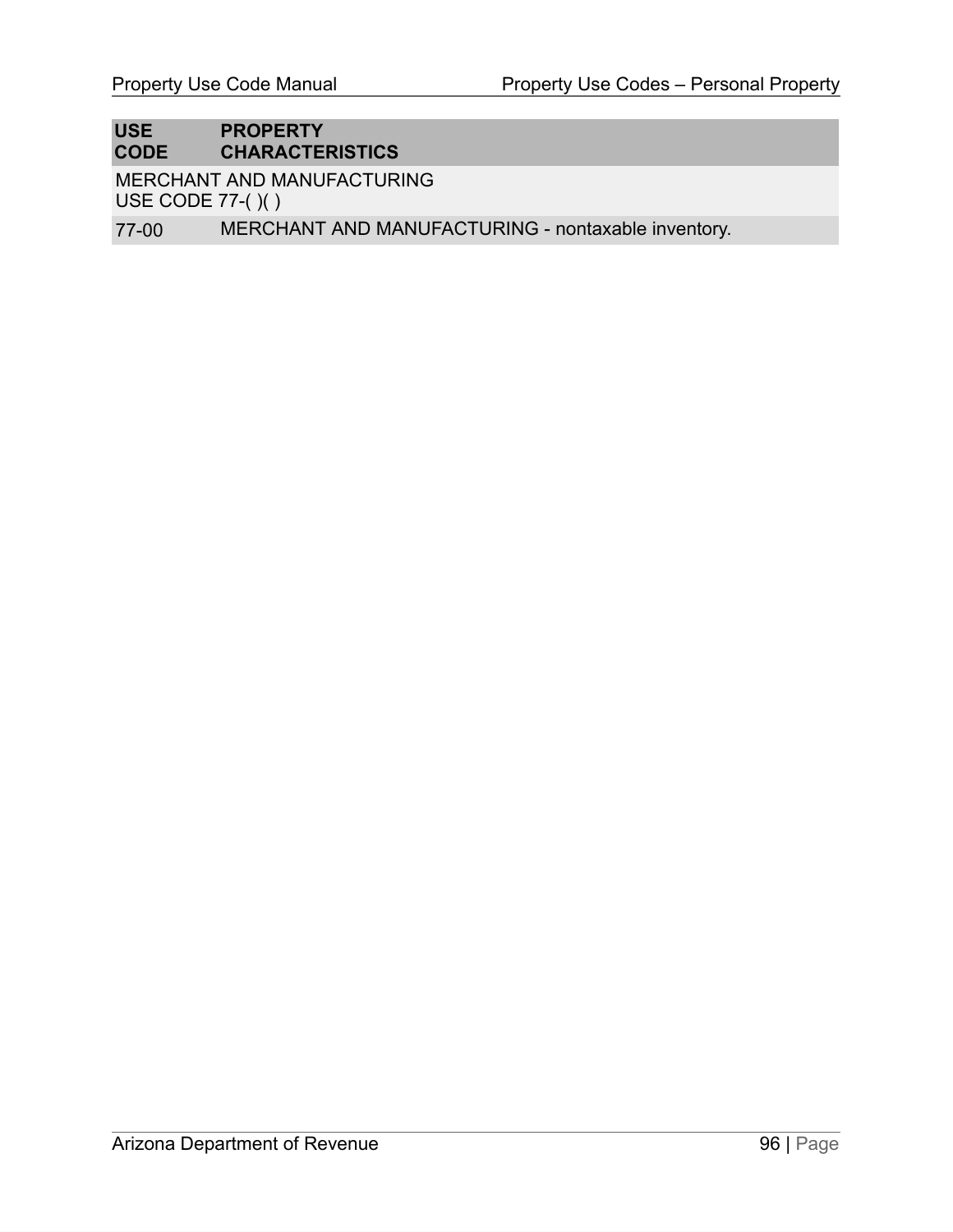| <b>USE</b><br><b>CODE</b> | <b>PROPERTY</b><br><b>CHARACTERISTICS</b> |
|---------------------------|-------------------------------------------|
| USE CODE $78-()()$        | LIVESTOCK AND MISCELLANEOUS ANIMALS       |
| 78-01                     | MULE.                                     |
| 78-02                     | BURRO.                                    |
| 78-03                     | GOATS.                                    |
| 78-04                     | <b>BEE COLONIES - 1 hive.</b>             |
| 78-05                     | <b>LLAMA MALE.</b>                        |
| 78-06                     | LLAMA FEMALE.                             |
| 78-07                     | <b>CAMEL MALE.</b>                        |
| 78-08                     | <b>CAMEL FEMALE.</b>                      |
| 78-09                     | <b>OSTRICH BREEDING PAIR.</b>             |
| 78-10                     | <b>EMU BREEDING PAIR.</b>                 |
| 78-11                     | <b>GUARD DOGS.</b>                        |
| 78-12                     | GREYHOUNDS - 90 days and not yet graded.  |
| 78-13                     | <b>GREYHOUNDS - Racing Grade A.</b>       |
| 78-14                     | <b>GREYHOUNDS - Racing Grade B.</b>       |
| 78-15                     | <b>GREYHOUNDS - Racing Grade C.</b>       |
| 78-16                     | AQUACULTURE.                              |
| 78-17                     | RHEA BREEDING PAIR.                       |
| 78-18                     | RABBITS.                                  |
| 78-19                     | <b>BREEDING BIRDS.</b>                    |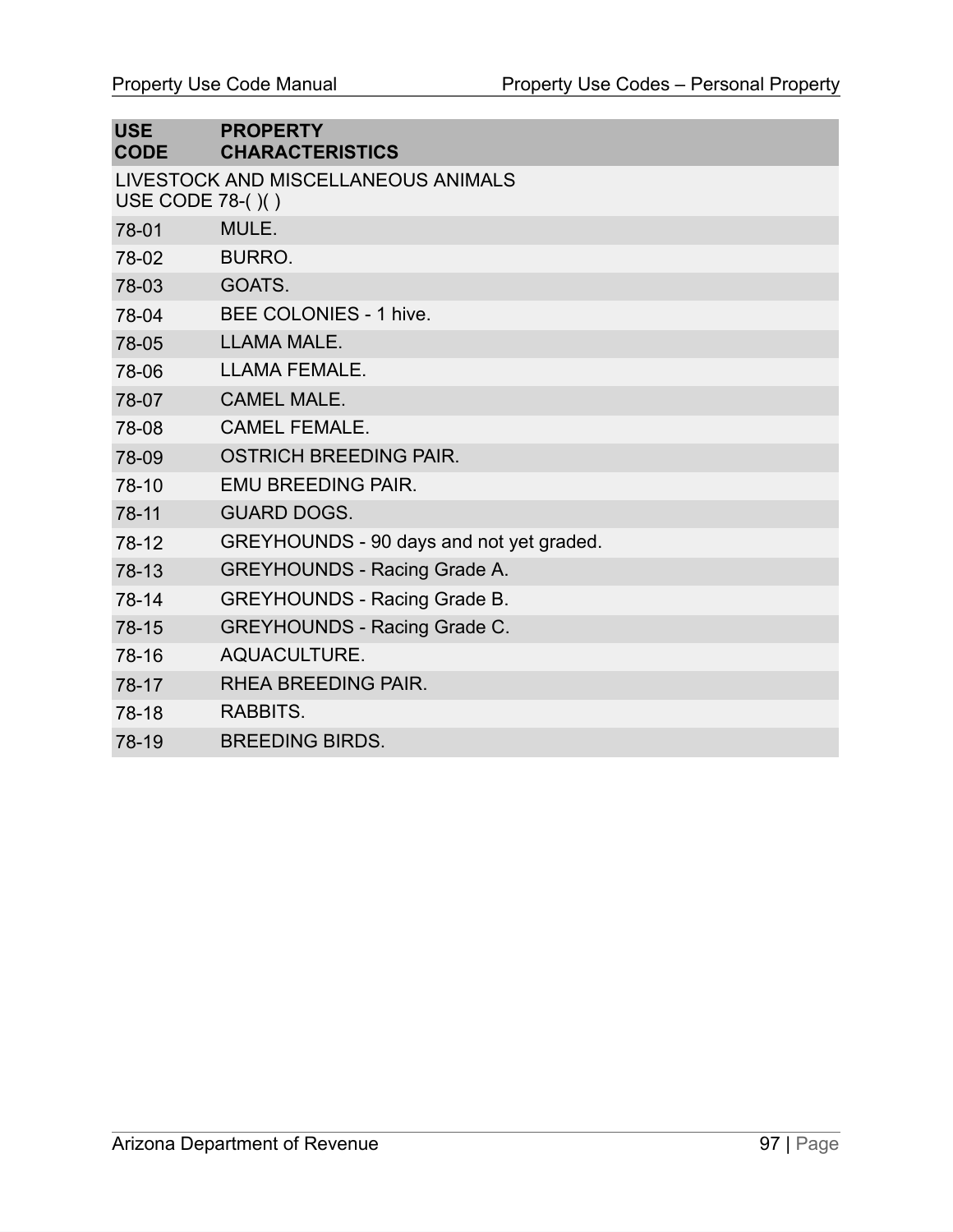BEEF CATTLE

USE CODE 79-( )( )

79-0 (\*) BEEF CATTLE.

\* Select from 4th digit options listed below.

- 79-(\*\*) 0 DEFAULT CODE WHEN FOURTH DIGIT IS NOT USED.
- 79-(\*\*) 1 REGISTERED BULL.
- 79-(\*\*) 2 GRADE BULL.
- 79-(\*\*) 3 REGISTERED COW.
- 79-(\*\*) 4 GRADE COW.
- 79-(\*\*) 5 REGISTERED YEARLINGS.

79-(\*\*) 6 GRADE YEARLINGS.

- 79-(\*\*) 7 STOCKER CALVES.
- 79-(\*\*) 8 FEED LOT FEEDER CATTLE.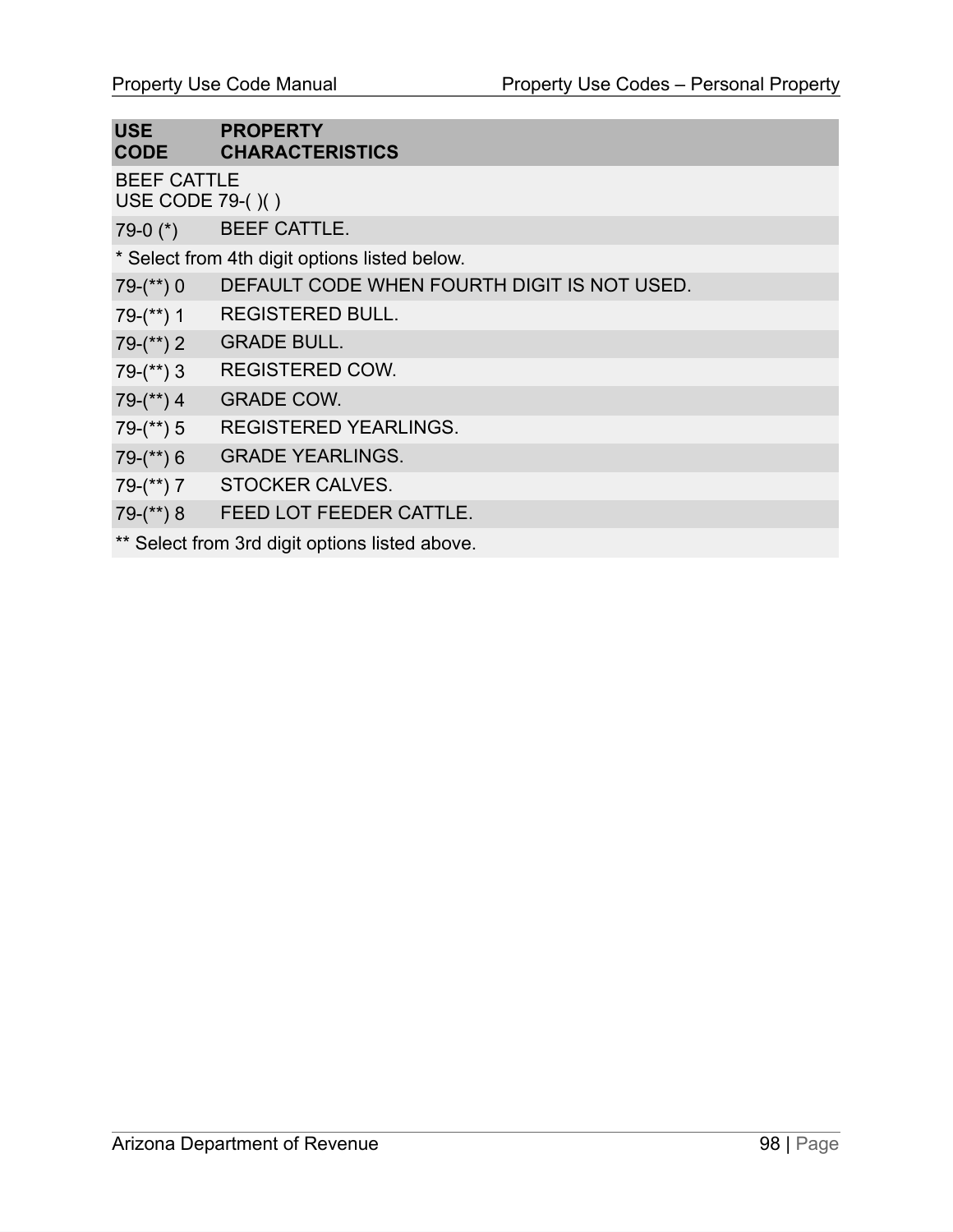DAIRY CATTLE USE CODE 80-( )( )

80-0 (\*) DAIRY CATTLE.

\* Select from 4th digit options listed below.

- 80-(\*\*) 0 DEFAULT CODE WHEN FOURTH DIGIT IS NOT USED.
- 80-(\*\*) 1 HOLSTEIN AND BROWN SWISS (large breed) GRADE BULL.
- 80-(\*\*) 2 HOLSTEIN AND BROWN SWISS (large breed) REGISTERED BULL.
- 80-(\*\*) 3 HOLSTEIN AND BROWN SWISS (large breed) COW.
- 80-(\*\*) 4 HOLSTEIN AND BROWN SWISS (large breed) HEIFER (1 year and older).
- 80-(\*\*) 5 SMALL BREED (All Others) GRADE BULL.
- 80-(\*\*) 6 SMALL BREED (All Others) REGISTERED BULL.
- 80-(\*\*) 7 SMALL BREED (All Others) COW.
- 80-(\*\*) 8 SMALL BREED (All Others) HEIFER (1 year and older).
- \*\* Select from 3rd digit options listed above.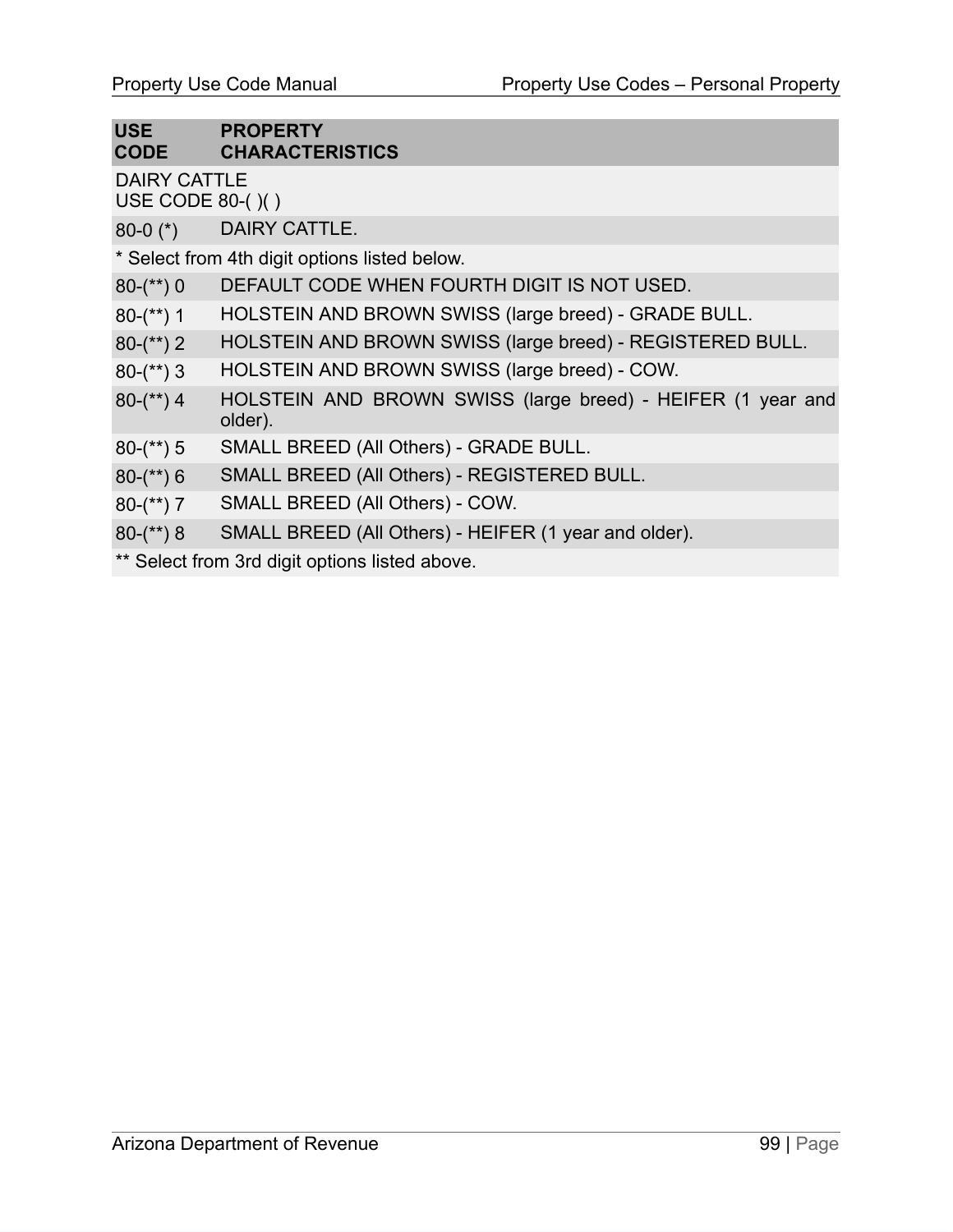**SHEEP** 

- USE CODE 81-( )( )
- 81-0 (\*) SHEEP.

\* Select from 4th digit options listed below.

- 81-(\*\*) 0 DEFAULT CODE WHEN FOURTH DIGIT IS NOT USED.
- 81-(\*\*) 1 RAM.
- 81-(\*\*) 2 EWE.
- 81-(\*\*) 3 SLAUGHTER LAMB.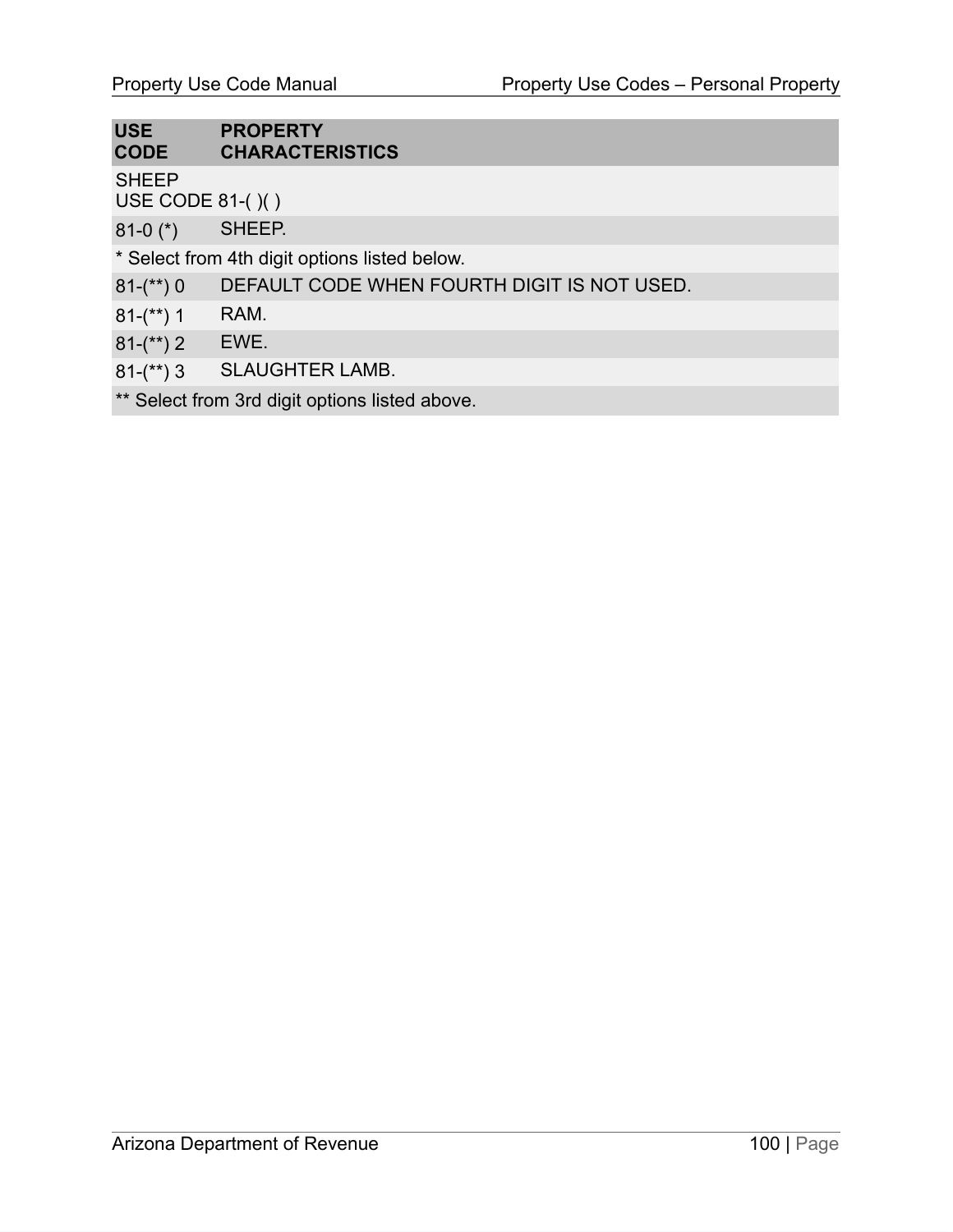SWINE

- USE CODE 82-( )( )
- 82-0 (\*) SWINE.

\* Select from 4th digit options listed below.

- 82-(\*\*) 0 DEFAULT CODE WHEN FOURTH DIGIT IS NOT USED.
- 82-(\*\*) 1 BOAR.
- 82-(\*\*) 2 SOW.
- 82-(\*\*) 3 SLAUGHTER (40 pounds and over).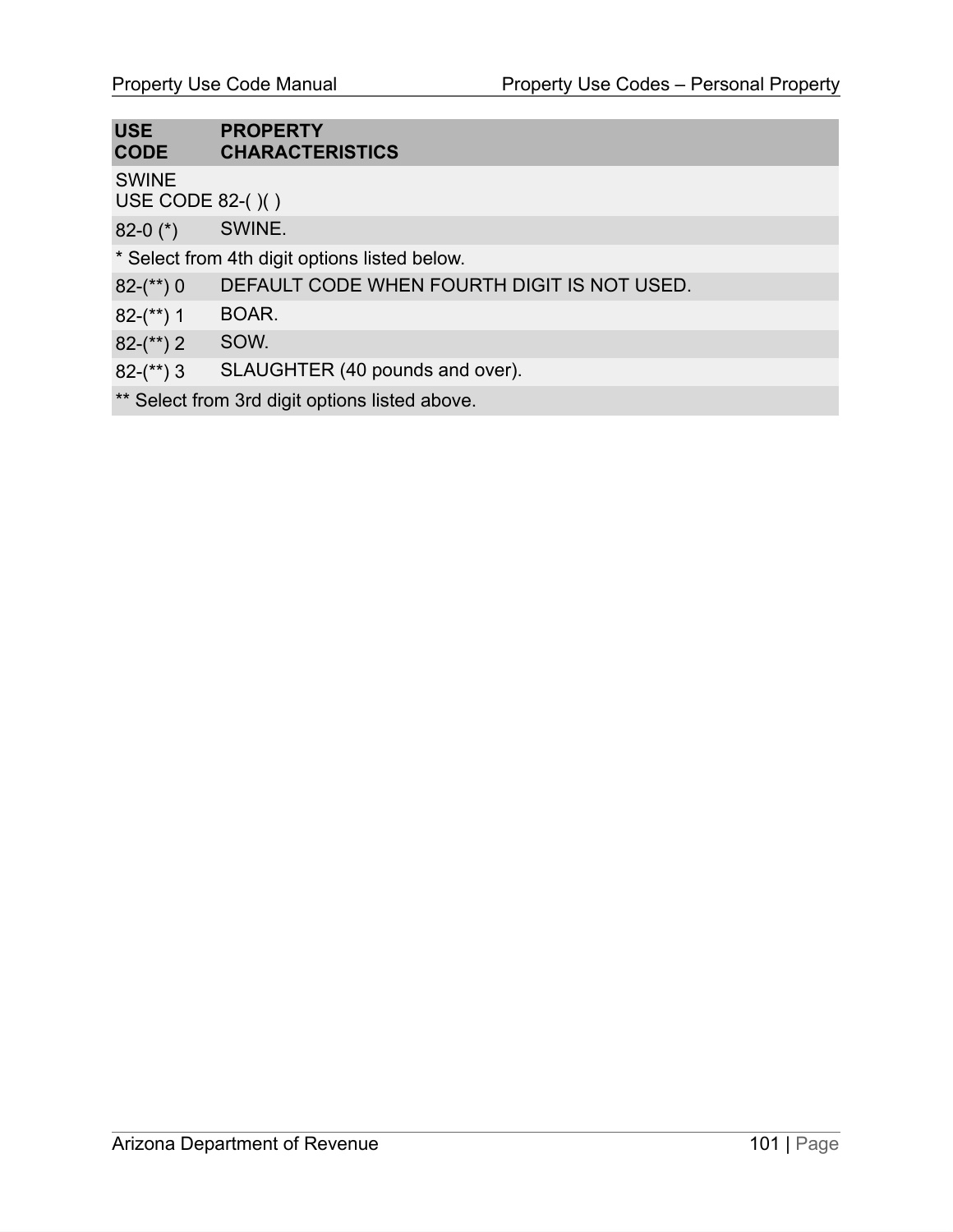**HORSES** 

USE CODE 83-( )( )

83-0 (\*) HORSES.

\* Select from 4th digit options listed below.

- 83-(\*\*) 0 DEFAULT CODE WHEN FOURTH DIGIT IS NOT USED.
- 83-(\*\*) 1 GRADE STALLION.
- 83-(\*\*) 2 REGISTERED STALLION.
- 83-(\*\*) 3 GRADE SHOW OR COMPETITION.
- 83-(\*\*) 4 REGISTERED SHOW OR COMPETITION.
- 83-(\*\*) 5 GRADE PLEASURE OR STOCK.

83-(\*\*) 6 REGISTERED PLEASURE OR STOCK.

83-(\*\*) 7 RACEHORSES.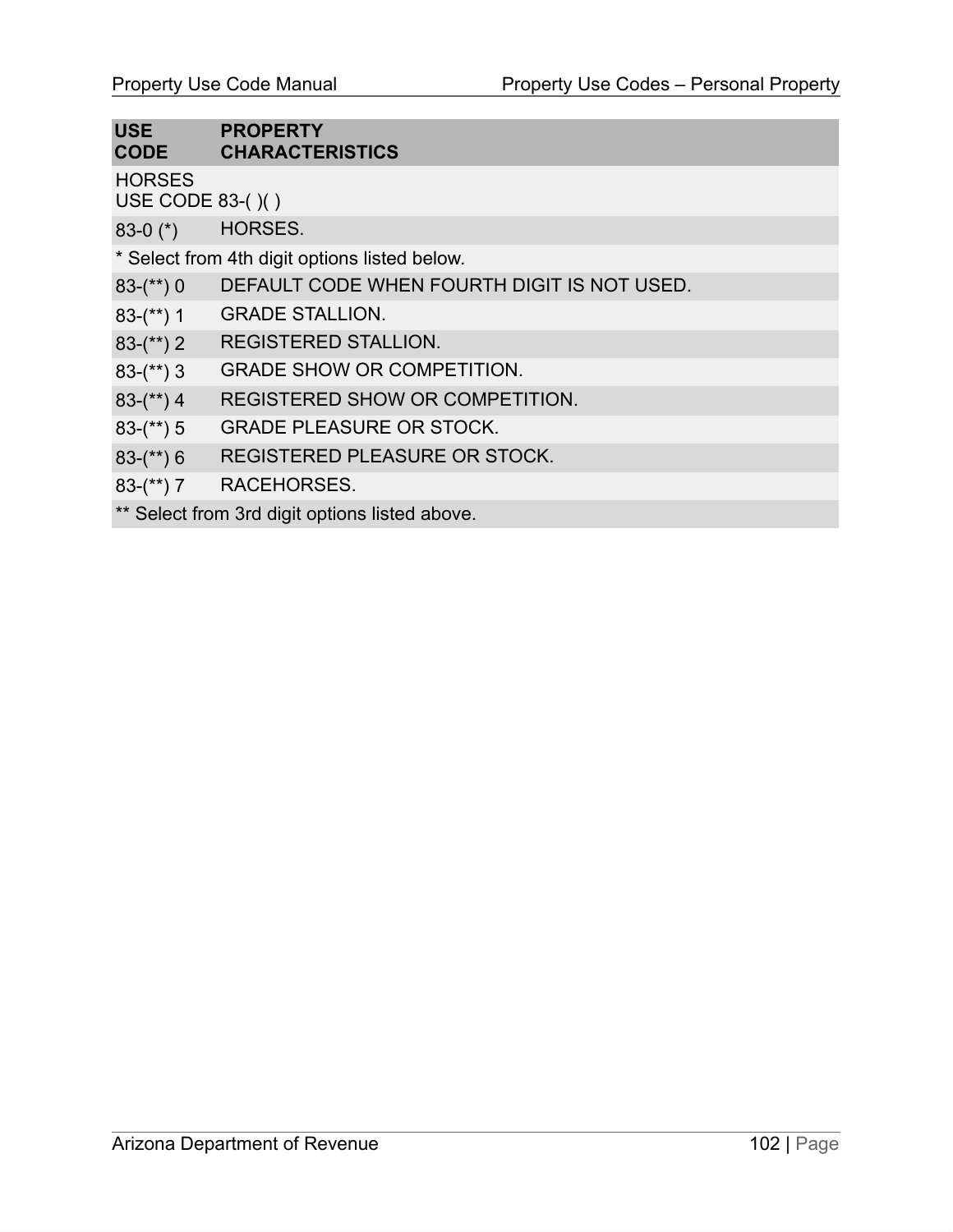POULTRY

USE CODE 84-( )( )

84-0 (\*) POULTRY.

\* Select from 4th digit options listed below.

- 84-(\*\*) 0 DEFAULT CODE WHEN FOURTH DIGIT IS NOT USED.
- 84-(\*\*) 1 TURKEYS.
- 84-(\*\*) 2 LAYING HENS.
- 84-(\*\*) 3 FRYERS OR BROILERS.
- 84 (\*\*) 4 TURKEY CHICKS.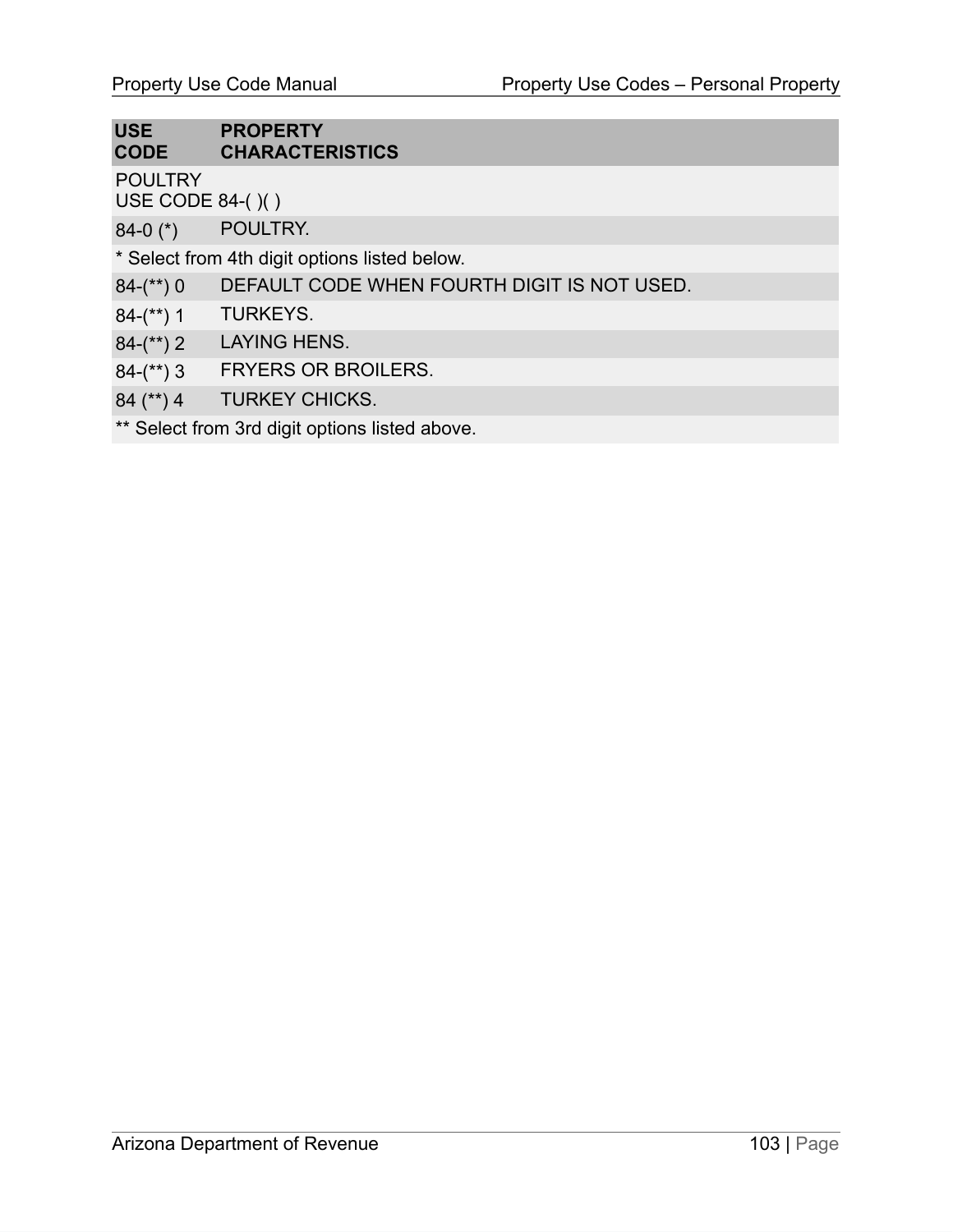USE CODES 85-( )( ) and 86-( )( ) 85-( )( ) and 86-( )( ) - UNASSIGNED.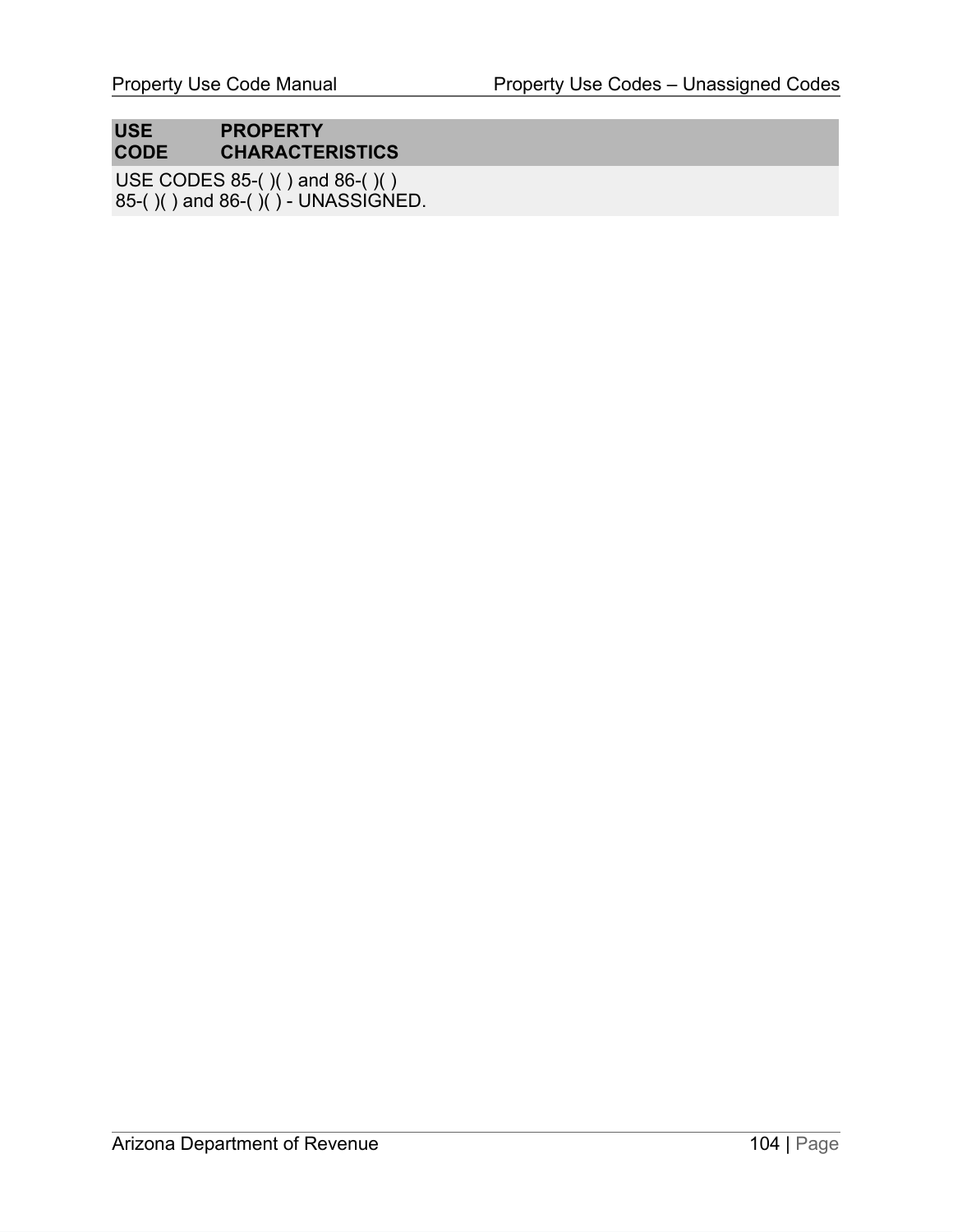| <b>USE</b><br><b>CODE</b>                     | <b>PROPERTY</b><br><b>CHARACTERISTICS</b>                                                                                                                                                                    |  |
|-----------------------------------------------|--------------------------------------------------------------------------------------------------------------------------------------------------------------------------------------------------------------|--|
| USE CODE 87-()()                              | RESIDENTIAL IMPROVEMENT ON MORE THAN 5 ACRES (EXCESS LAND AREA<br>WILL NOT ECONOMICALLY SUSTAIN AGRICULTURE)                                                                                                 |  |
| $87-1$ $(*)$                                  | SINGLE-FAMILY RESIDENCE.                                                                                                                                                                                     |  |
| $87-2$ (*)                                    | TWO SINGLE-FAMILY RESIDENCES - or a combination of a single-family<br>residence and an affixed manufactured home.                                                                                            |  |
| $87-3$ (*)                                    | UNSECURED MANUFACTURED HOME - on property assessed on<br>unsecured tax roll.                                                                                                                                 |  |
| $87-4$ (*)                                    | SECURED MANUFACTURED HOME - on property assessed on secured<br>tax roll.                                                                                                                                     |  |
| $87-5$ (*)                                    | AFFIXED MANUFACTURED HOME - on property assessed on secured<br>tax roll.                                                                                                                                     |  |
| $87-7$ $(*)$                                  | MIXED RESIDENTIAL USE - more than two residences existing on the<br>same parcel. These residences can consist of any combination of<br>single-family, multiple dwelling units or affixed manufactured homes. |  |
| $87-8 (*)$                                    | MANUFACTURED HOME SITE - Slab, hookups, or related improvements<br>in place.                                                                                                                                 |  |
| 87-9 $(*)$                                    | MISCELLANEOUS RESIDENTIAL - residentially related improvements<br>such as a shed, garage, utility building, canopy or other improvements.                                                                    |  |
| * Select from 4th digit options listed below. |                                                                                                                                                                                                              |  |
| $87-(**)0$                                    | DEFAULT CODE WHEN FOURTH DIGIT NOT USED.                                                                                                                                                                     |  |
| $87-(**)$ 1                                   | URBAN - SUBDIVIDED.                                                                                                                                                                                          |  |
| $87-(**)$ 2                                   | URBAN - NONSUBDIVIDED.                                                                                                                                                                                       |  |
| $87-(**)$ 3                                   | <b>RURAL - SUBDIVIDED.</b>                                                                                                                                                                                   |  |
| $87-(**)4$                                    | RURAL - NONSUBDIVIDED.                                                                                                                                                                                       |  |
| $87-(**)8$                                    | IPR (Improvements Possessory Rights).                                                                                                                                                                        |  |
|                                               |                                                                                                                                                                                                              |  |

\*\* Select from 3rd digit options listed above.

Note: See P.U.C.'s 01-( )( ) or 08-( )( ) for other residential use property.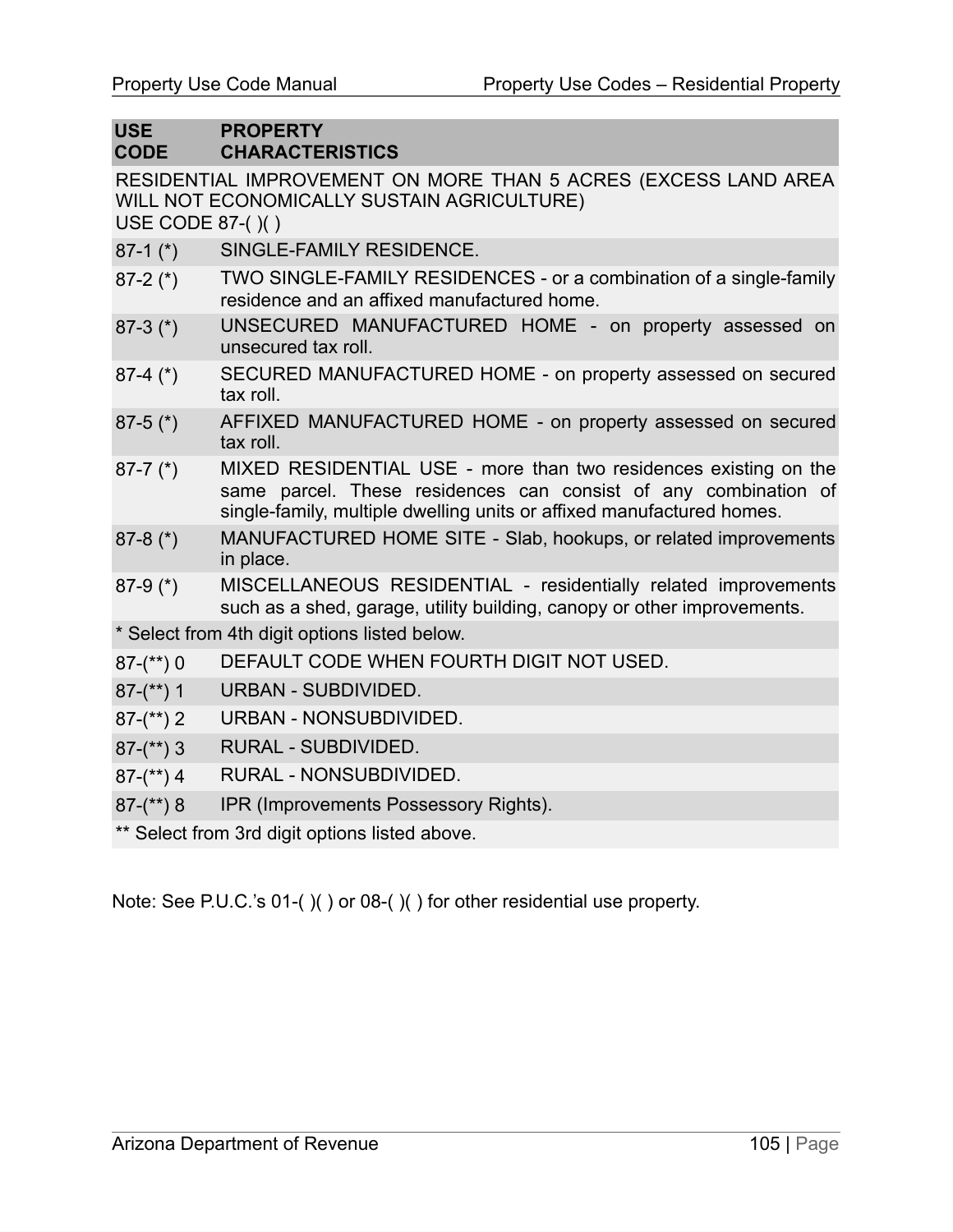LIMITED-USE

USE CODE 88-( )( )

88-00 LIMITED-USE - property used for well sites, tower sites, private roads, etc., or those parcels whose characteristics, such as small size or unusual shape (for example, small, narrow strips) either severely limits or precludes conventional use by itself.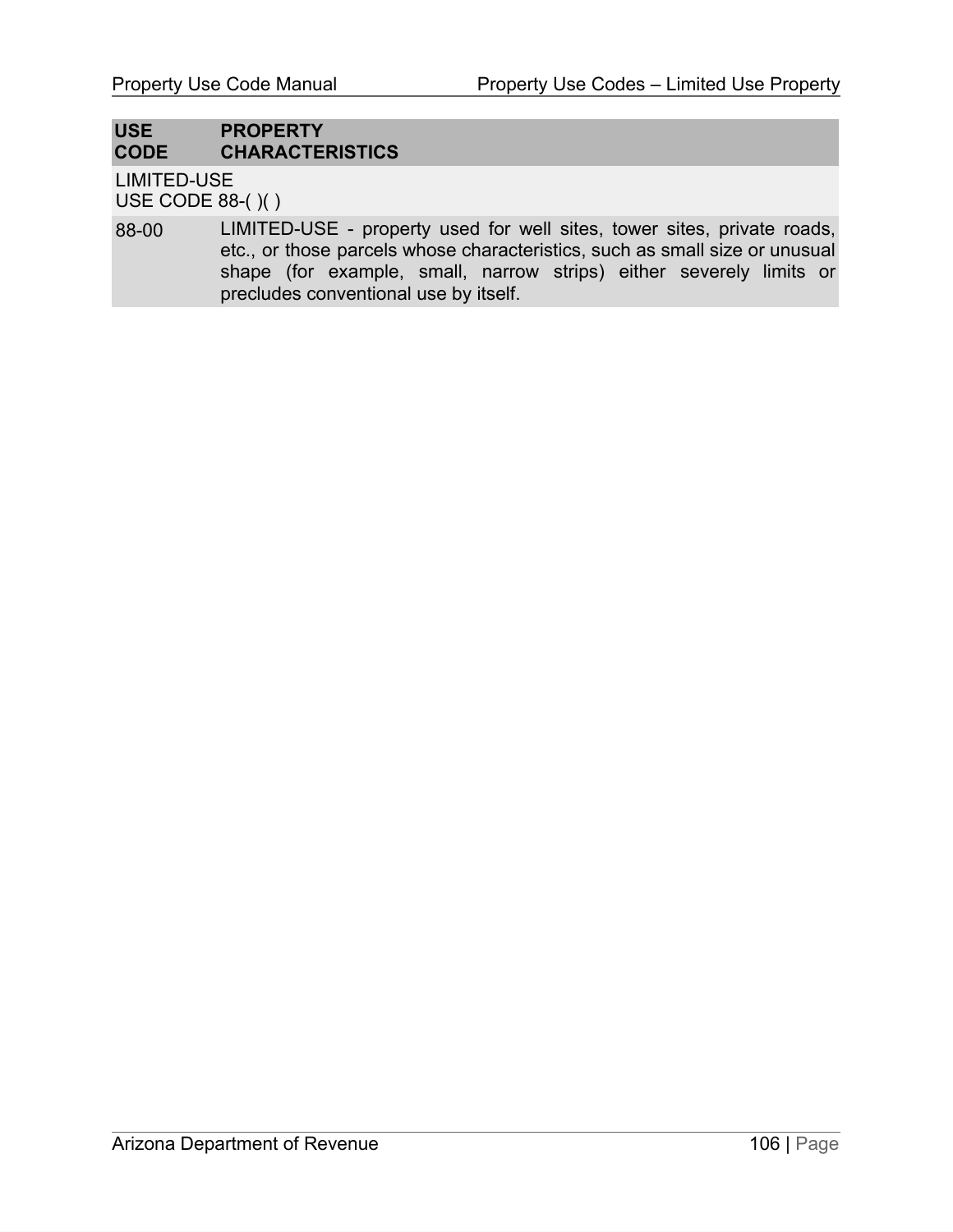# **USE CODE PROPERTY**

**CHARACTERISTICS**

CONVERTED-USE PROPERTY

USE CODE 89-( )( )

**ORIGINAL USE** (converted from):

- 89-0 (\*) SINGLE-FAMILY RESIDENCE.
- 89-1 (\*) MULTI-FAMILY RESIDENCE may include condominium structures.
- 89-2 (\*) HOTEL/MOTEL.
- 89-3 (\*) RETAIL BUILDING may include strip and convenience stores.
- 89-4 (\*) OFFICE BUILDING.
- 89-5 (\*) BANK BUILDING may include savings and loan and credit unions.
- 89-6 (\*) GAS/SERVICE STATION may include repair facilities.
- 89-7 (\*) RESTAURANT may include fast-food facilities and bars or taverns.
- 89-8 (\*) WAREHOUSE.
- 89-9 (\*) MISCELLANEOUS COMMERCIAL IMPROVEMENTS.

\* Select from 4th digit options listed below.

**CURRENT USE** (converted to):

- 89-(\*\*) 1 OFFICE CONVERSION.
- 89-(\*\*) 2 RETAIL CONVERSION may include wholesale sales.
- 89-(\*\*) 3 RESTAURANT CONVERSION.
- 89-(\*\*) 4 SERVICES CONVERSION.
- 89-(\*\*) 5 PRESCHOOL/DAY CARE FACILITY OR ADULT CARE CENTER CONVERSION.
- 89-(\*\*) 6 MEDICAL FACILITY CONVERSION.
- 89-(\*\*) 7 MISCELLANEOUS COMMERCIAL CONVERSION.
- 89-(\*\*) 8 IPR (Improvements Possessory Rights).
- \*\* Select from 3rd digit options listed above.

Note: Choose the first three digits from the "original use" column, and add them to one of the 4th digits found in the "current use" column. This series **requires** the selection of a fourth digit.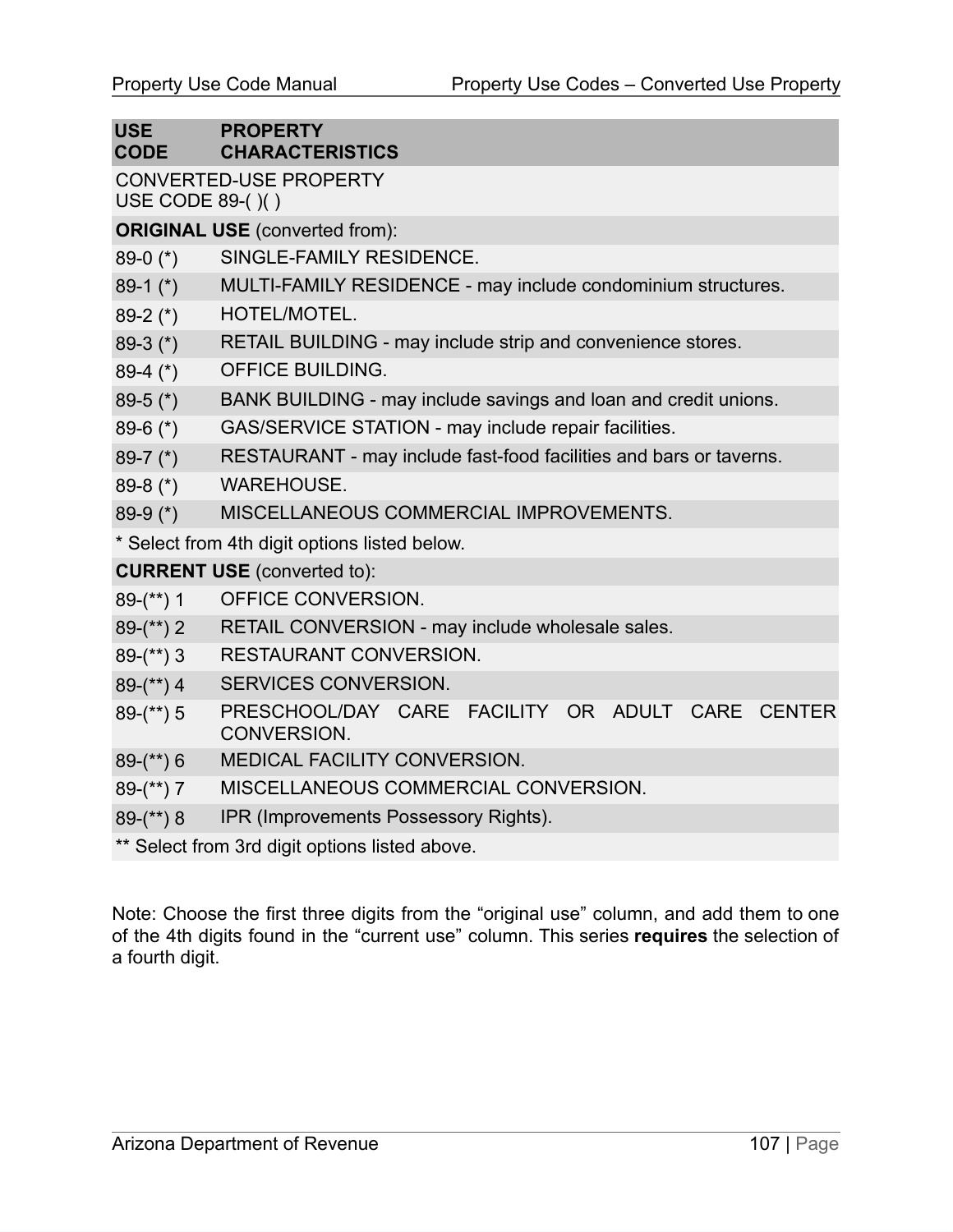**USE PROPERTY**

**CODE CHARACTERISTICS**

<span id="page-108-0"></span>PROPERTY TAX EXEMPT QUALIFYING, PRIVATELY-OWNED PROPERTY

(See 92-( )( ) for religious-use properties.)

USE CODES 90-( )( )

- 90-0 (\*) NURSING HOME, ORPHANAGE OR REHABILITATION CENTER.
- 90-1 (\*) HOSPITAL.
- 90-2 (\*) MEDICAL, DENTAL OR OTHER SERVICES.
- 90-3 (\*) CEMETERY OR MAUSOLEUM.
- 90-4 (\*) MORTUARY OR CREMATORIUM.
- 90-5 (\*) CHARITABLE INSTITUTION provides relief for the indigent and afflicted, other than medical facilities. May include homeless shelters owned by charitable organizations.
- 90-6 (\*) HOUSING provided for the elderly and/or the handicapped.
- 90-7 (\*) COMMUNITY SERVICE ORGANIZATION primarily engaged in delivering services of fitness programs, camping programs, health and recreation services, youth programs, child care, senior citizen programs, individual and family counseling, employment and training programs, services for individuals with disabilities, meals, feeding programs or disaster relief.
- 90-8 (\*) QUASI-GOVERNMENTAL volunteer nonprofit organization must be providing **at least six** of the following services:
	- 1. Public information and complaint office.
	- 2. Voter registration.
	- 3. Property tax assessment information.
	- 4. Building permit distribution.
	- 5. Resident assistance with deed restrictions and violations.
	- 6. County planning and zoning review.
	- 7. Water resources planning and management.
	- 8. Public safety planning, oversight and maintenance.
	- 9. Government liaison for regional planning activities.

\* Select from 4th digit options listed below.

90-(\*\*) 0 DEFAULT CODE WHEN FOURTH DIGIT IS NOT USED.

- 90-(\*\*) 8 IPR (Improvements Possessory Rights).
- \*\* Select from 3rd digit options listed above.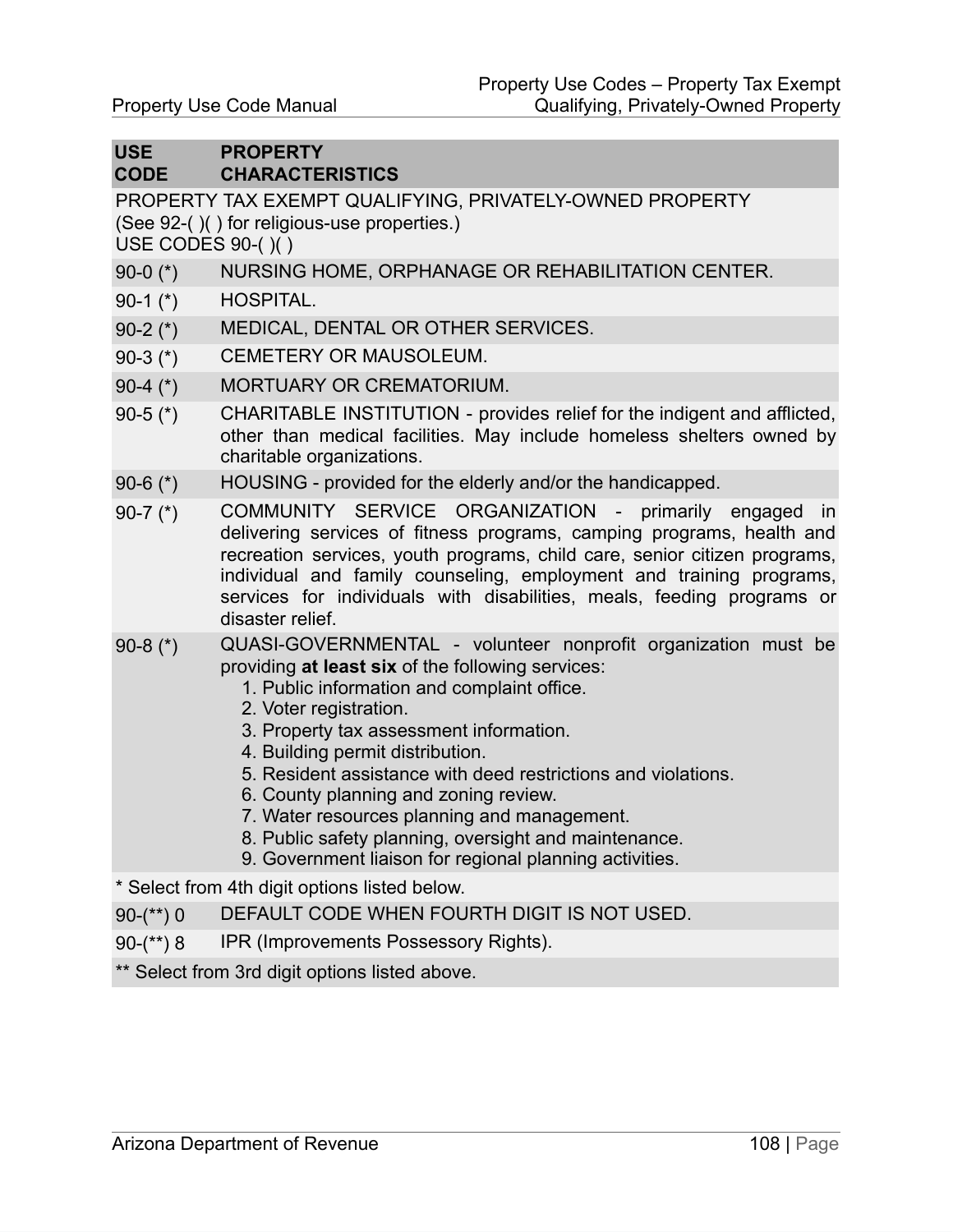| <b>USE</b><br><b>CODE</b> | <b>PROPERTY</b><br><b>CHARACTERISTICS</b>                                                                                                                                   |
|---------------------------|-----------------------------------------------------------------------------------------------------------------------------------------------------------------------------|
| USE CODES $91-()()$       | PROPERTY TAX EXEMPT QUALIFYING, PRIVATELY-OWNED PROPERTY<br>(See 92-()() for religious-use properties.)                                                                     |
| 91-0 $(*)$                | <b>LAND TRUST.</b>                                                                                                                                                          |
| 91-1 $(*)$                | PROPERTY OF MUSICAL, DRAMATIC, DANCE AND COMMUNITY<br>ARTS GROUPS, BOTANICAL GARDENS, MUSEUMS AND ZOOS.                                                                     |
| 91-2 $(*)$                | <b>SCHOOLS AND LIBRARIES.</b>                                                                                                                                               |
| 91-3 $(*)$                | <b>AGRICULTURAL SOCIETY.</b>                                                                                                                                                |
| 91-4 $(*)$                | <b>VOLUNTEER FIRE DEPARTMENT.</b>                                                                                                                                           |
| 91-5 $(*)$                | <b>ANIMAL SHELTER.</b>                                                                                                                                                      |
| 91-6 $(*)$                | CLUB, LODGE OR FRATERNAL ORGANIZATION - may include meeting<br>and/or recreational facilities.                                                                              |
| 91-7 $(*)$                | SCIENTIFIC RESOURCES - to preserve and protect scientific, biological,<br>geological, paleontological, natural or archaeological resources by a<br>charitable organization. |
| 91-8 $(*)$                | OBSERVATORY.                                                                                                                                                                |
| 91-9 $(*)$                | <b>CLEANUP</b><br>VOLUNTEER ROADWAY<br><b>AND</b><br><b>BEAUTIFICATION</b><br>ORGANIZATION.                                                                                 |
|                           | * Select from 4th digit options listed below.                                                                                                                               |
| $91-(**)0$                | DEFAULT CODE WHEN FOURTH DIGIT IS NOT USED.                                                                                                                                 |
| $91-(**)1$                | CHARTER SCHOOL (use with 91-2(*) schools only).                                                                                                                             |
| $91-(**)$ 2               | <b>VETERAN'S ORGANIZATION.</b>                                                                                                                                              |
|                           |                                                                                                                                                                             |

91-(\*\*) 8 IPR (Improvements Possessory Rights).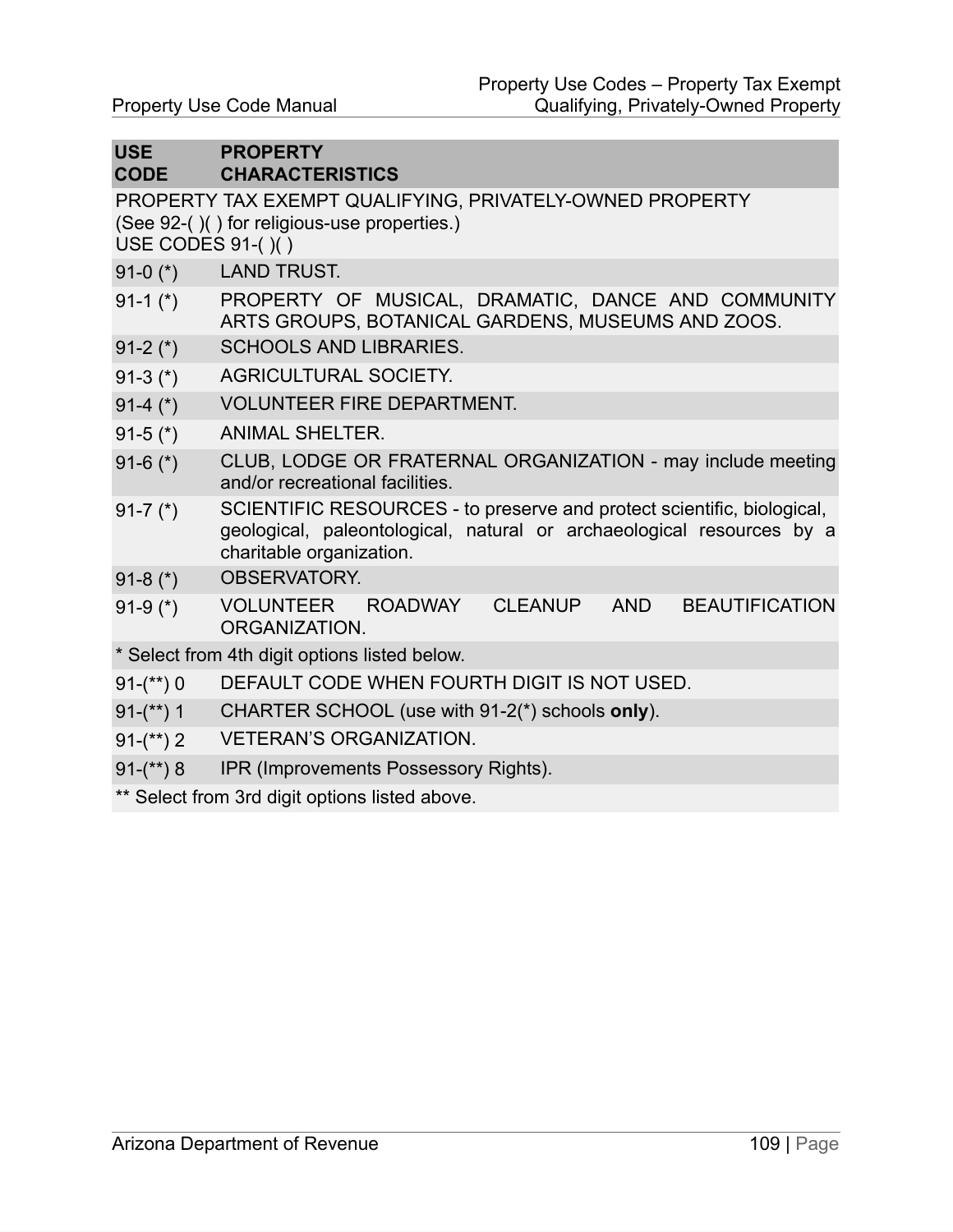<span id="page-110-0"></span>

| <b>USE</b>       | <b>PROPERTY</b>                                                                   |
|------------------|-----------------------------------------------------------------------------------|
| <b>CODE</b>      | <b>CHARACTERISTICS</b>                                                            |
| USE CODE 92-()() | <b>RELIGIOUS-USE PROPERTY</b>                                                     |
| 92-0 $(*)$       | VACANT LAND - used for religious purposes.                                        |
| 92-1 $(*)$       | RESIDENCE OTHER THAN PARSONAGE.                                                   |
| 92-2 $(*)$       | COMMERCIAL.                                                                       |
| 92-3 $(*)$       | <b>INDUSTRIAL.</b>                                                                |
| 92-4 $(*)$       | <b>AGRICULTURAL.</b>                                                              |
| 92-5 $(*)$       | OFFICE - administration building(s) used for religious purposes.                  |
| 92-6 $(*)$       | BROADCASTING - includes radio, television and cable television.                   |
| 92-7 $(*)$       | WORSHIP FACILITY - property or buildings used primarily for religious<br>worship. |
| 92-8 $(*)$       | PARSONAGE.                                                                        |
| 92-9 $(*)$       | RELIGIOUS-OWNED SCHOOLS.                                                          |
|                  | * Select from 4th digit options listed below.                                     |
| $92-(**)0$       | DEFAULT CODE WHEN FOURTH DIGIT IS NOT USED.                                       |
| $92-(**)$ 1      | TAXABLE PROPERTY LEASED TO RELIGIOUS ORGANIZATION.                                |
| $92-(**)$ 2      | PROPERTY LEASED FROM RELIGIOUS ORGANIZATION.                                      |

92-(\*\*) 8 IPR (Improvements Possessory Rights).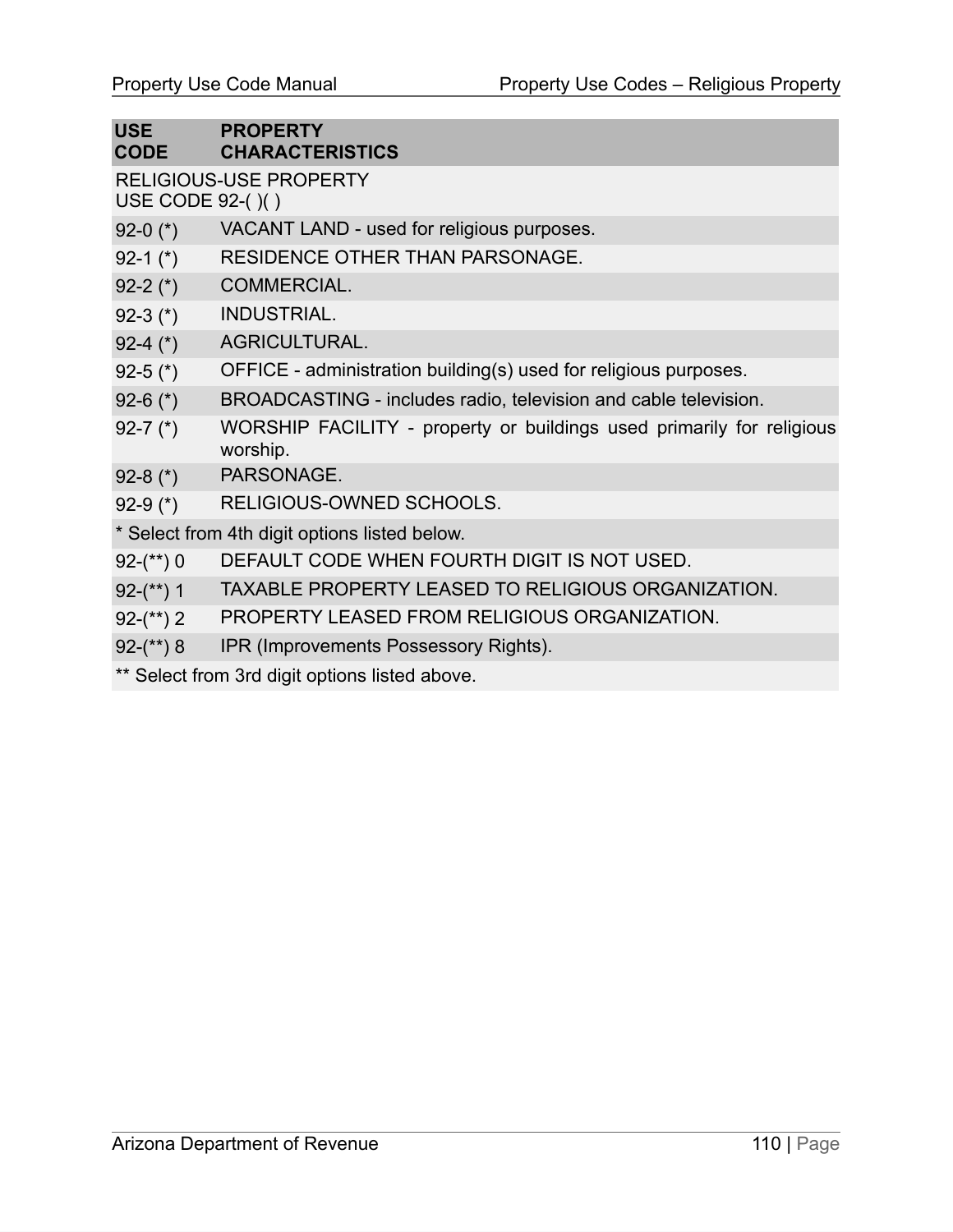#### **USE CODE PROPERTY CHARACTERISTICS**

USE CODE 93-( )( ) 93-( )( ) - UNASSIGNED.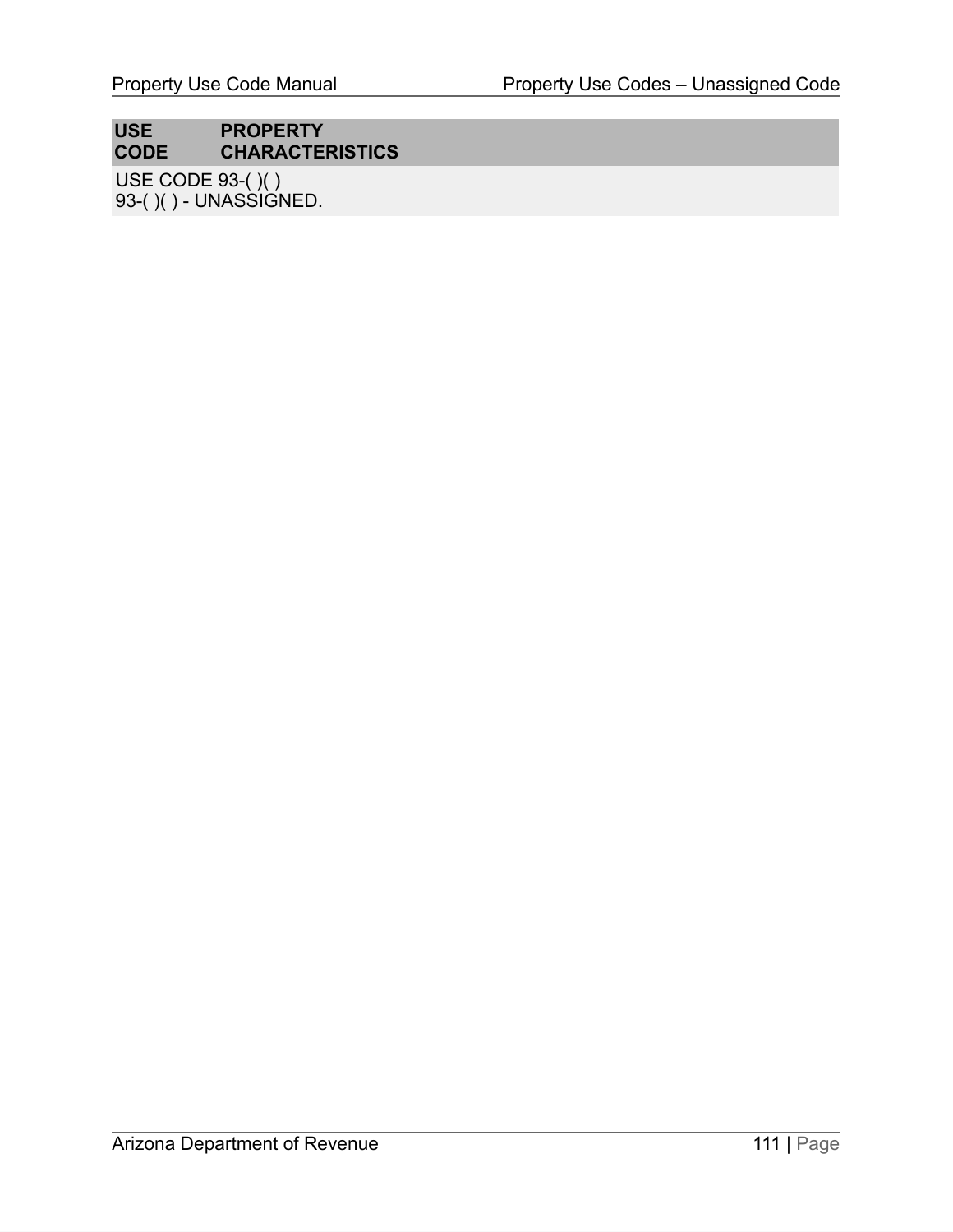#### **USE CODE PROPERTY CHARACTERISTICS**

<span id="page-112-0"></span>FEDERAL PROPERTY

USE CODE 94-( )( )

- 94-0 (\*) VACANT LAND.
- 94-1 (\*) RESIDENTIAL.
- 94-2 (\*) COMMERCIAL.
- 94-3 (\*) INDUSTRIAL.
- 94-4 (\*) AGRICULTURAL.
- 94-5 (\*) PARKS AND RESERVES.
- 94-6 (\*) BROADCASTING including radio, television and cable television.
- 94-7 (\*) MILITARY INSTALLATIONS AND ASSOCIATED FACILITIES.
- 94-8 (\*) MISCELLANEOUS IMPROVED FEDERAL PROPERTY not listed elsewhere in the property use codes, such as correctional facilities, libraries and zoos.
- 94-9 (\*) SCHOOLS.

\* Select from 4th digit options listed below.

- 94-(\*\*) 0 DEFAULT CODE WHEN FOURTH DIGIT IS NOT USED.
- 94-(\*\*) 1 TAXABLE PROPERTY LEASED TO FEDERAL GOVERNMENT.
- 94-(\*\*) 8 IPR (Improvements Possessory Rights).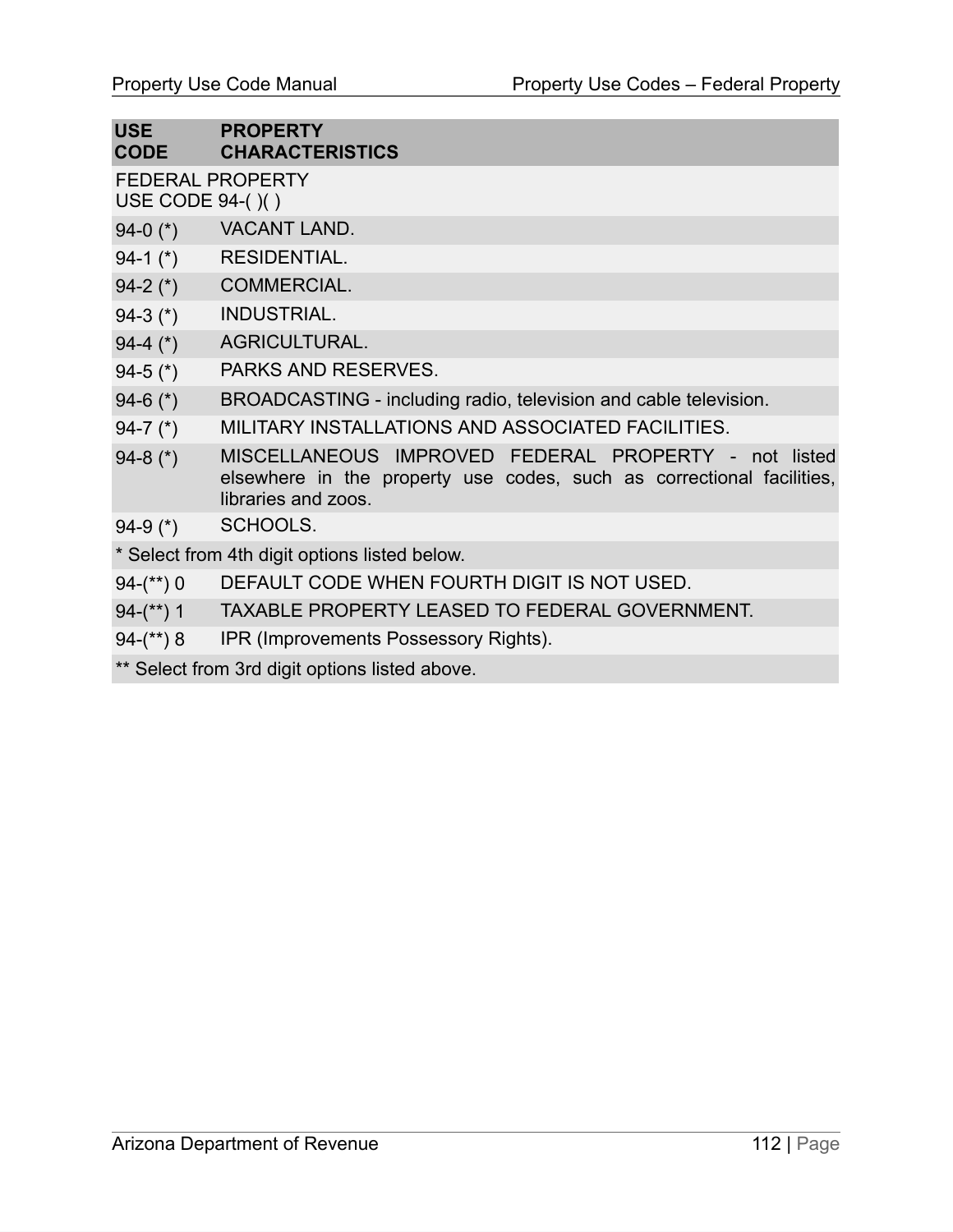<span id="page-113-0"></span>

| <b>USE</b><br><b>CODE</b>                 | <b>PROPERTY</b><br><b>CHARACTERISTICS</b>                                                                                                          |
|-------------------------------------------|----------------------------------------------------------------------------------------------------------------------------------------------------|
| <b>STATE PROPERTY</b><br>USE CODE 95-()() |                                                                                                                                                    |
| 95-0 $(*)$                                | <b>VACANT LAND.</b>                                                                                                                                |
| $95-1$ $(*)$                              | <b>RESIDENTIAL.</b>                                                                                                                                |
| 95-2 $(*)$                                | <b>COMMERCIAL.</b>                                                                                                                                 |
| $95-3$ $(*)$                              | <b>INDUSTRIAL.</b>                                                                                                                                 |
| 95-4 $(*)$                                | <b>AGRICULTURAL.</b>                                                                                                                               |
| 95-5 $(*)$                                | PARKS.                                                                                                                                             |
| 95-6 $(*)$                                | BROADCASTING - including radio, television and cable television.                                                                                   |
| 95-7 $(*)$                                | MILITARY INSTALLATIONS AND ASSOCIATED FACILITIES, STATE<br>POLICE (D.P.S.) FACILITIES.                                                             |
| $95-8 (*)$                                | MISCELLANEOUS IMPROVED STATE PROPERTY - not listed elsewhere<br>in the property use codes, such as correctional facilities, libraries and<br>Z00S. |
| 95-9 $(*)$                                | SCHOOL.                                                                                                                                            |
|                                           | * Select from 4th digit options listed below.                                                                                                      |
| $95-(**)$ 0                               | DEFAULT CODE WHEN FOURTH DIGIT IS NOT USED.                                                                                                        |
| $95-(**)$ 1                               | <b>TAXABLE PROPERTY LEASED TO STATE GOVERNMENT.</b>                                                                                                |

- 95-(\*\*) 8 IPR (Improvements Possessory Rights).
- \*\* Select from 3rd digit options listed above.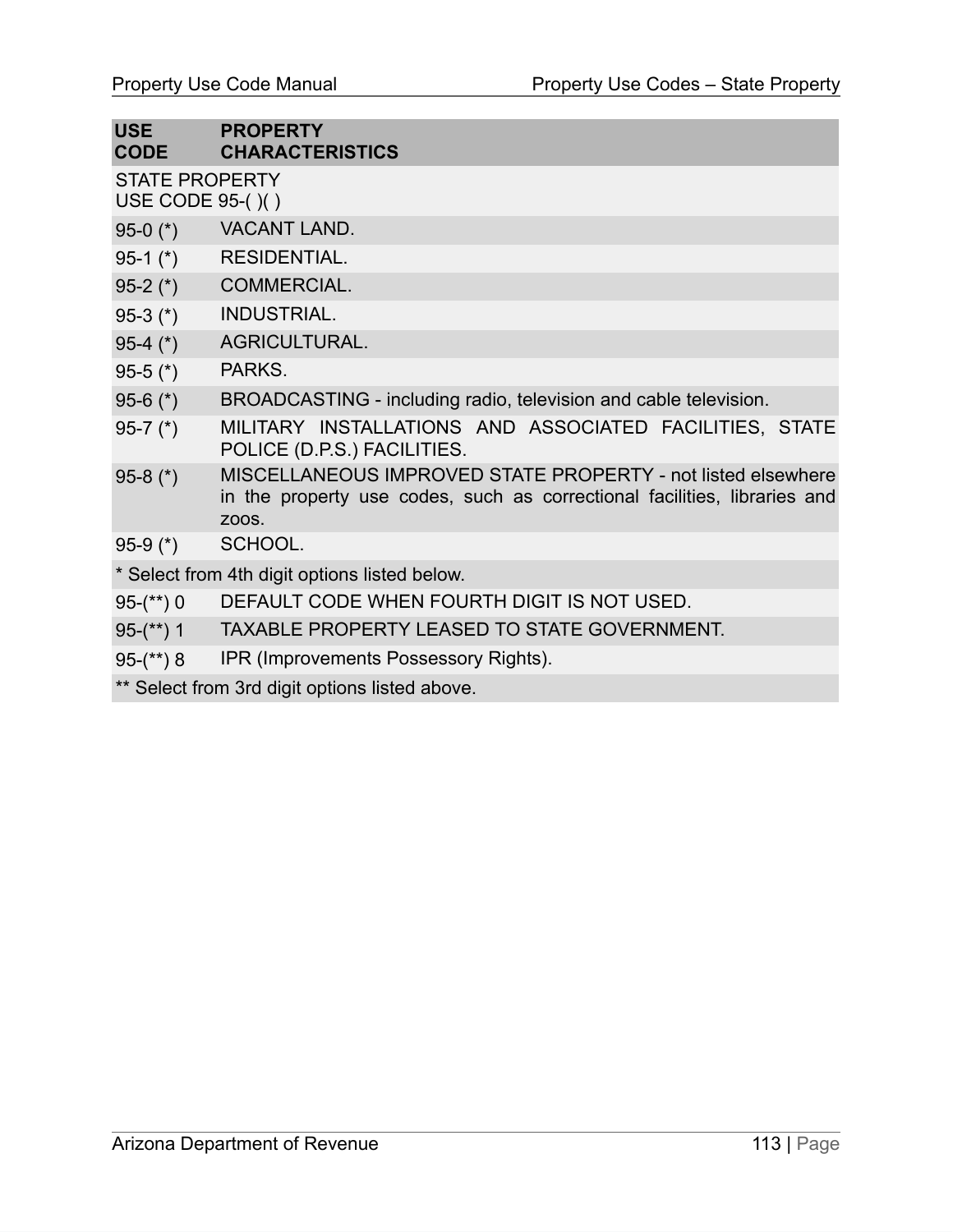| <b>USE</b>  | <b>PROPERTY</b>        |
|-------------|------------------------|
| <b>CODE</b> | <b>CHARACTERISTICS</b> |

<span id="page-114-0"></span>COUNTY PROPERTY USE CODE 96-( )( )

- 
- 96-0 (\*) VACANT LAND.
- 96-1 (\*) RESIDENTIAL.
- 96-2 (\*) COMMERCIAL.
- 96-3 (\*) INDUSTRIAL.
- 96-4 (\*) AGRICULTURAL.
- 96-5 (\*) PARKS AND RECREATIONAL FACILITIES.
- 96-6 (\*) BROADCASTING including radio, television and cable television.
- 96-7 (\*) POLICE AND FIRE DEPARTMENT FACILITIES.
- 96-8 (\*) MISCELLANEOUS IMPROVED COUNTY PROPERTY not listed elsewhere in the property use codes, such as correctional facilities, libraries and zoos.
- 96-9 (\*) SCHOOLS.

\* Select from 4th digit options listed below.

- 96-(\*\*) 0 DEFAULT CODE WHEN FOURTH DIGIT IS NOT USED.
- 96-(\*\*) 1 TAXABLE PROPERTY LEASED TO COUNTY GOVERNMENT.
- 96-(\*\*) 8 IPR (Improvements Possessory Rights).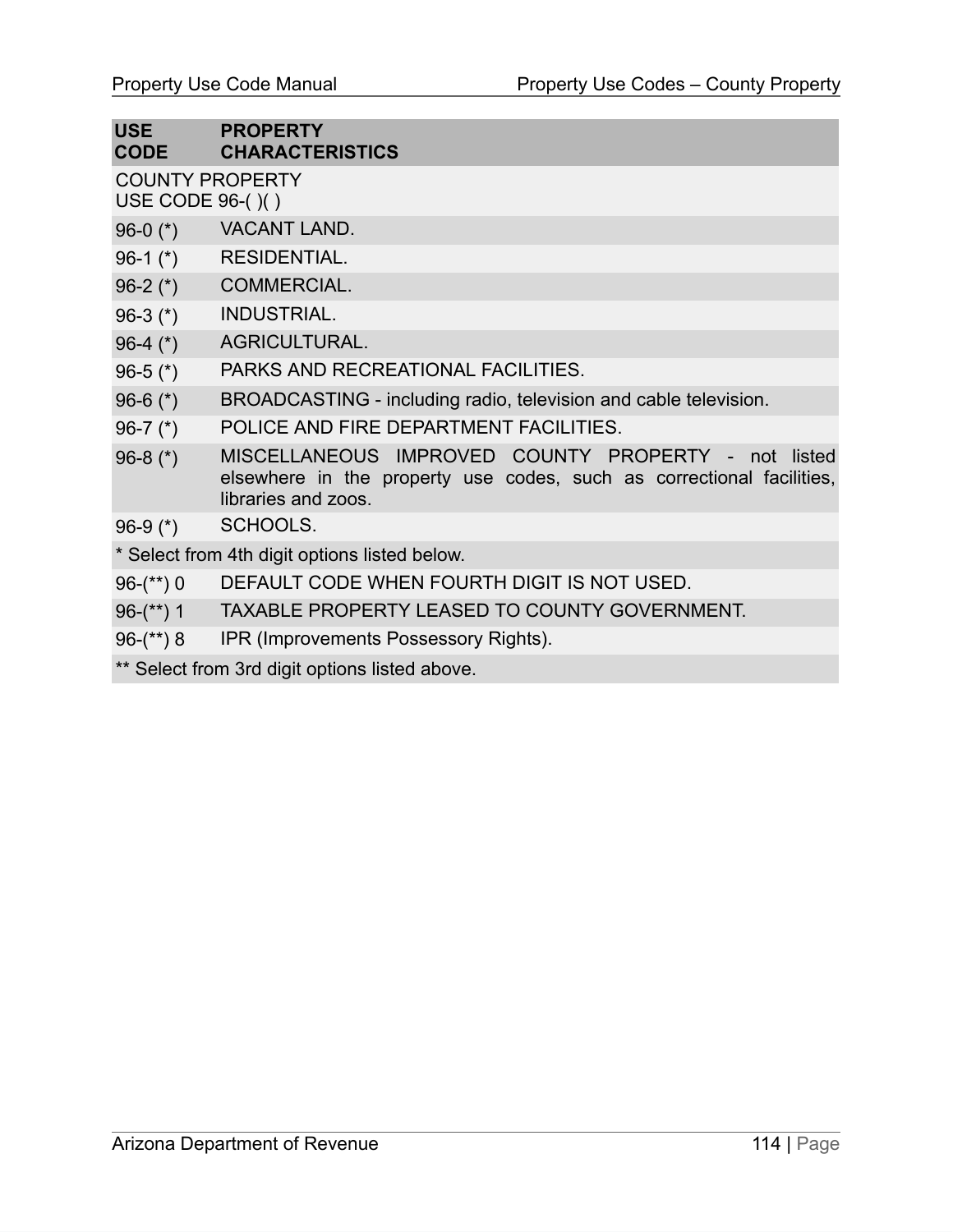#### **USE PROPERTY**

**CODE CHARACTERISTICS**

<span id="page-115-0"></span>MUNICIPAL PROPERTY

USE CODE 97-( )( )

- 97-0 (\*) VACANT LAND.
- 97-1 (\*) RESIDENTIAL may include community housing.
- 97-2 (\*) COMMERCIAL.
- 97-3 (\*) INDUSTRIAL.
- 97-4 (\*) AGRICULTURAL.
- 97-5 (\*) PARKS AND RECREATIONAL FACILITIES.
- 97-6 (\*) BROADCASTING including radio, television and cable television.
- 97-7 (\*) POLICE AND FIRE DEPARTMENT FACILITIES.
- 97-8 (\*) MISCELLANEOUS IMPROVED MUNICIPAL LAND not listed elsewhere in the property use codes, such as correctional facilities, libraries, and zoos.
- 97-9 (\*) SCHOOL.

\* Select from 4th digit options listed below.

- 97-(\*\*) 0 DEFAULT CODE WHEN FOURTH DIGIT IS NOT USED.
- 97-(\*\*) 1 TAXABLE PROPERTY LEASED TO MUNICIPAL GOVERNMENT.
- 97-(\*\*) 8 IPR (Improvements Possessory Rights).
- \*\* Select from 3rd digit options listed above.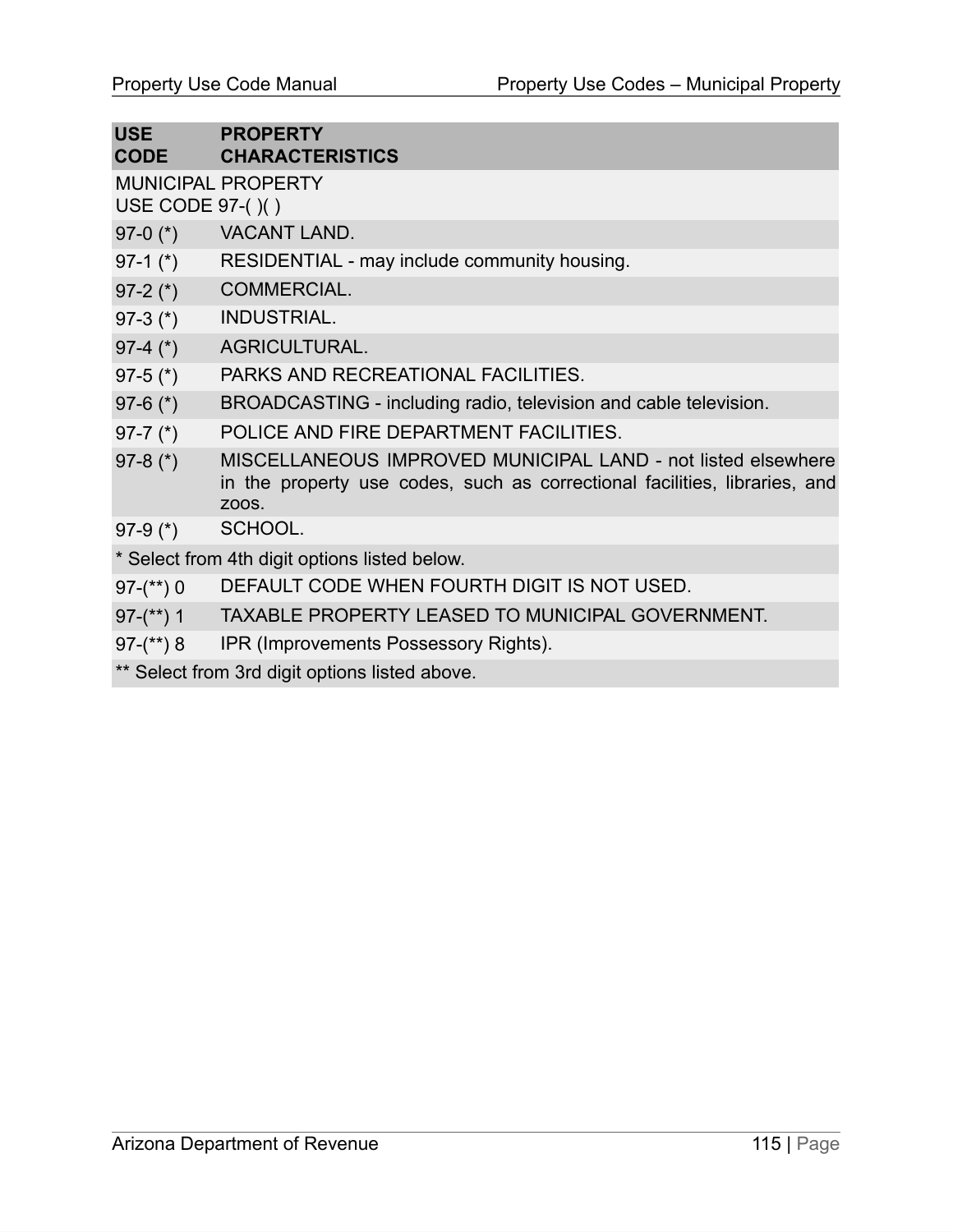<span id="page-116-0"></span>

| <b>USE</b><br><b>CODE</b>                    | <b>PROPERTY</b><br><b>CHARACTERISTICS</b>                                               |  |  |
|----------------------------------------------|-----------------------------------------------------------------------------------------|--|--|
| <b>INDIAN PROPERTY</b><br>USE CODE $98-()()$ |                                                                                         |  |  |
| 98-0 $(*)$                                   | VACANT LAND.                                                                            |  |  |
| 98-1 $(*)$                                   | <b>RESIDENTIAL.</b>                                                                     |  |  |
| 98-2 $(*)$                                   | <b>COMMERCIAL.</b>                                                                      |  |  |
| 98-3 $(*)$                                   | <b>INDUSTRIAL.</b>                                                                      |  |  |
| 98-4 $(*)$                                   | <b>AGRICULTURAL.</b>                                                                    |  |  |
| 98-5 $(*)$                                   | PARKS AND RECREATIONAL FACILITIES.                                                      |  |  |
| 98-6 $(*)$                                   | BROADCASTING - including radio, television and cable television.                        |  |  |
| 98-7 $(*)$                                   | POLICE AND FIRE DEPARTMENT FACILITIES.                                                  |  |  |
| 98-8 $(*)$                                   | ASSOCIATED FACILITIES<br>INSTALLATIONS AND<br><b>NOT</b><br><b>LISTED</b><br>ELSEWHERE. |  |  |
| 98-9 $(*)$                                   | SCHOOL.                                                                                 |  |  |
|                                              | * Select from 4th digit options listed below.                                           |  |  |
| $98-(**)0$                                   | DEFAULT CODE WHEN FOURTH DIGIT IS NOT USED.                                             |  |  |
| $98-(**)$ 1                                  | TAXABLE PROPERTY LEASED TO TRIBAL GOVERNMENT.                                           |  |  |
| $98-(**)$ 8                                  | <b>IPR (Improvements Possessory Rights).</b>                                            |  |  |
|                                              | ** Select from 3rd digit options listed above.                                          |  |  |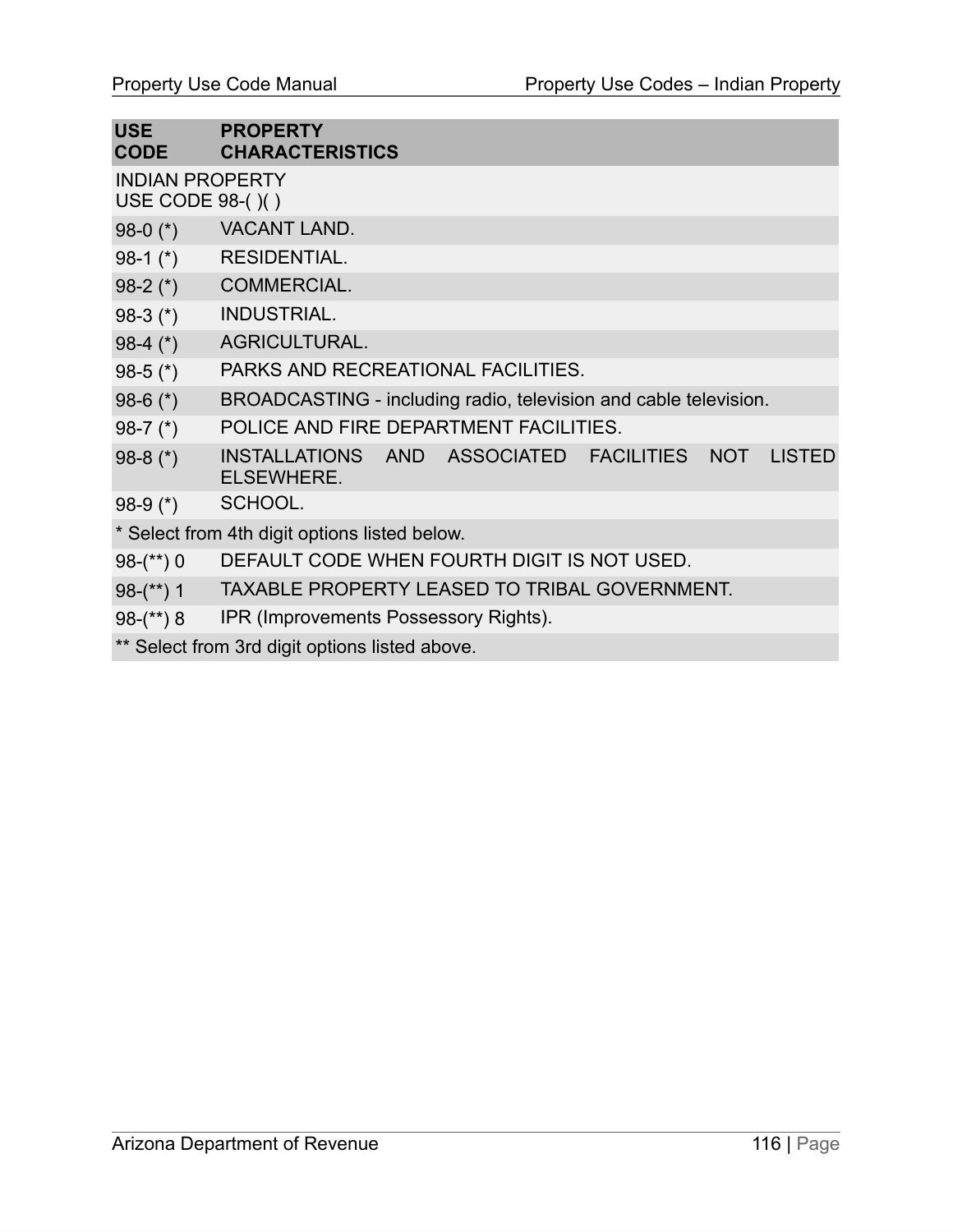<span id="page-117-0"></span>

| <b>USE</b><br><b>CODE</b> | <b>PROPERTY</b><br><b>CHARACTERISTICS</b>       |
|---------------------------|-------------------------------------------------|
| USE CODE $99-()()$        | SPECIAL DISTRICTS - EXEMPT TAXING JURISDICTIONS |
| $99-10$                   | ELECTRIC.                                       |
| 99-20                     | <b>IRRIGATION.</b>                              |
| 99-30                     | <b>SANITARY.</b>                                |
| 99-40                     | WATER.                                          |

Note: These codes are established for use by County Assessors and are not intended for use by Centrally Valued Properties.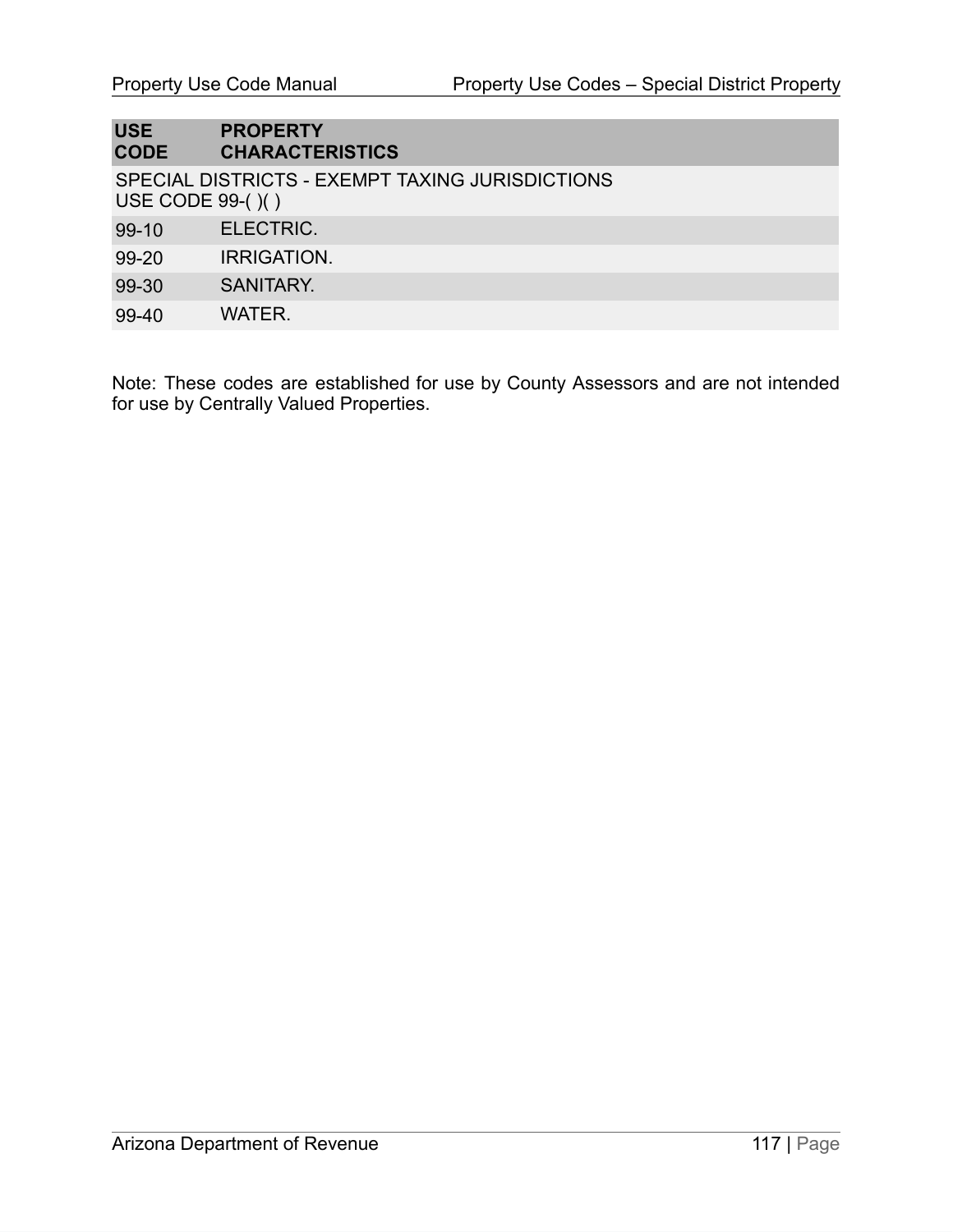# **INDEX**

## **VACANT LAND:**

### **RESIDENTIAL PROPERTY:**

| <b>Bed and Breakfasts.</b>                                  | 22  |
|-------------------------------------------------------------|-----|
| <b>Boarding Houses.</b>                                     | 20  |
| Condominiums.                                               | 24  |
| <b>Guest Ranches.</b>                                       | 23  |
| Hotels.                                                     | 21  |
| <b>Manufactured Home Land.</b>                              | 25  |
| Motels.                                                     | 22  |
| <b>Multiple Residential.</b>                                | 20  |
| <b>Recreational Vehicle Parks.</b>                          | 25  |
| Residential Improvements (More Than Acres).                 | 105 |
| Residential Planned Unit Development (P.U.D.) Common Areas. | 19  |
| Resorts.                                                    | 23  |
| Rooming Houses.                                             | 20  |
| Single Family Residential (Acres or less).                  | 18  |
| Townhouses.                                                 | 24  |
| <b>Travel Trailer Parks.</b>                                | 25  |
|                                                             |     |

## **COMMERCIAL PROPERTY:**

| <b>Amusement Facilities.</b>                            | 46 |
|---------------------------------------------------------|----|
| <b>Animal Boarding/Breeding.</b>                        | 42 |
| Apartments (all).                                       | 20 |
| <b>Auto and Truck Repair.</b>                           | 36 |
| Auto Wrecking and Salvage.                              | 38 |
| Banks, Savings and Loan Associations and Credit Unions. | 35 |
| <b>Bars or Taverns.</b>                                 | 40 |
| Boarding House with limited medical services.           | 39 |
| Car/Truck Wash.                                         | 36 |
| Cemeteries, Mausoleums, Mortuaries or Crematoriums.     | 43 |
| <b>Clubs and Lodges.</b>                                | 48 |
|                                                         |    |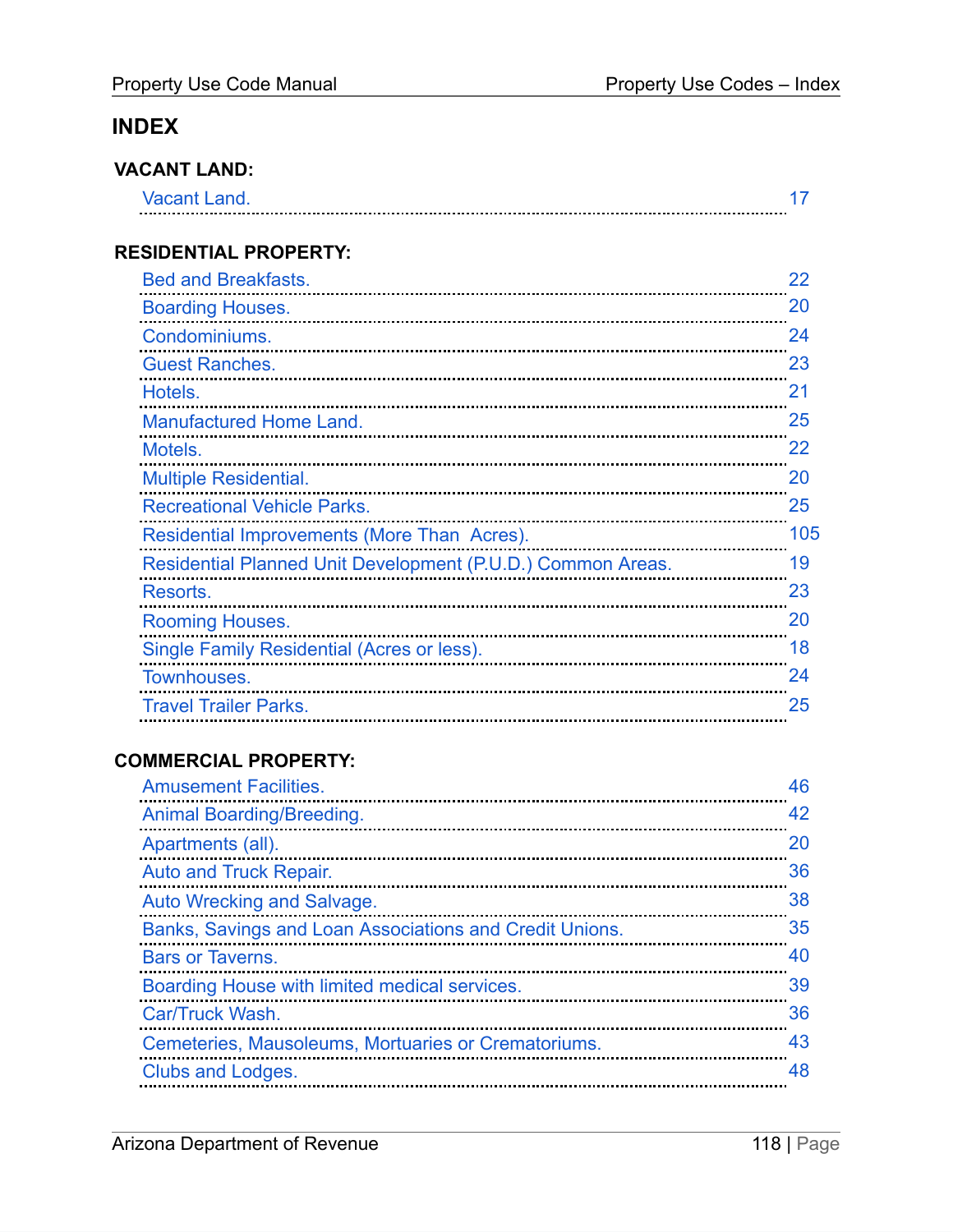| <b>Convenience Markets.</b>                   | 29 |
|-----------------------------------------------|----|
| <b>Dental Clinics.</b>                        | 41 |
| <b>Department Stores.</b>                     | 31 |
| <b>Emergency Care Centers.</b>                | 41 |
| <b>Golf Courses.</b>                          | 44 |
| Hospitals.                                    | 41 |
| Laundries.                                    | 28 |
| <b>Medical Clinics.</b>                       | 41 |
| <b>Medical Condominiums.</b>                  | 41 |
| Mini-storages.                                | 57 |
| <b>Miscellaneous Commercial.</b>              | 28 |
| <b>Night Clubs.</b>                           | 40 |
| <b>Nursing Care Facilities.</b>               | 39 |
| <b>Office Buildings.</b>                      | 34 |
| <b>Parking Facilities.</b>                    | 47 |
| <b>Petroleum Bulk Plants.</b>                 | 36 |
| Plant Nurseries (Commercial sales).           | 59 |
| Prisons (Privately owned).                    | 28 |
| <b>Private Air Fields.</b>                    | 42 |
| <b>Race Tracks.</b>                           | 42 |
| Recreation Centers (in residential P.U.D.'s). | 13 |
| Restaurants.                                  | 40 |
| <b>Retail Strip Stores.</b>                   | 29 |
| <b>Service Stations.</b>                      | 36 |
| <b>Schools (Privately-Owned).</b>             | 52 |
| <b>Shopping Centers.</b>                      | 32 |
| <b>Store Combined With Other Uses.</b>        | 30 |
| Supermarkets.                                 | 29 |
| Theaters.                                     | 46 |
| <b>Truck Stops.</b>                           | 36 |
| Vehicle Sales, Leasing, Storage, Parts.       | 38 |
| <b>Veterinary Clinics.</b>                    | 41 |
| <b>Warehouse-Type Stores.</b>                 | 29 |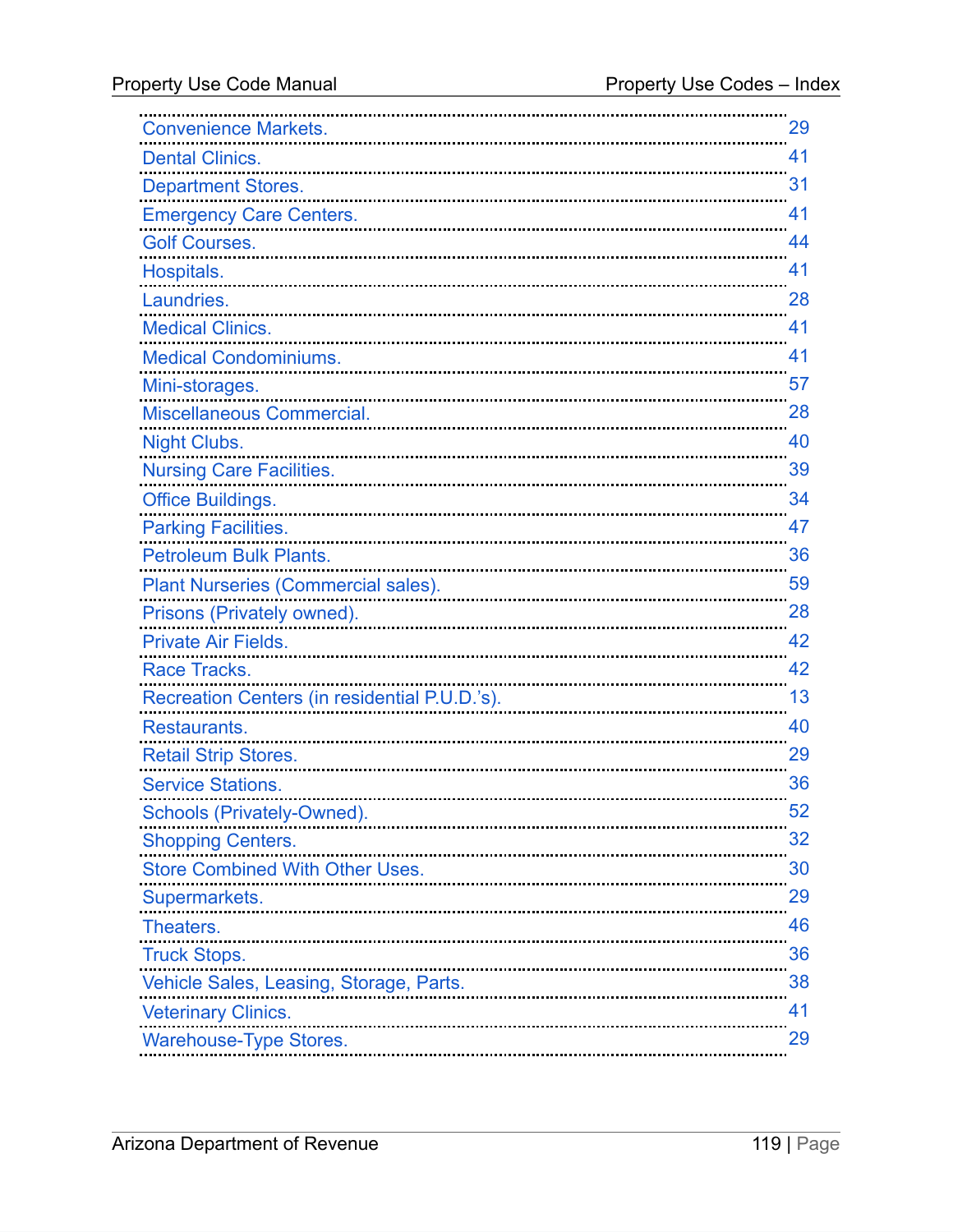#### **INDUSTRIAL PROPERTY:**

| <b>Industrial Properties.</b> |  |
|-------------------------------|--|
| Industrial Warehouses.        |  |

### **AGRICULTURAL PROPERTY:**

| <b>Citrus Crop Trees.</b>         | 63 |
|-----------------------------------|----|
| <b>Crop Trees.</b>                | 62 |
| <b>Fallow Land.</b>               | 68 |
| <b>Field Crops.</b>               | 60 |
| Greenhouses.                      | 59 |
| <b>High-Density Agricultural.</b> | 64 |
| <b>Hydroponic Greenhouses.</b>    | 59 |
| Jojoba.                           | 65 |
| Pasture Land.                     | 67 |
| <b>Plant Nurseries.</b>           | 59 |
| <b>Ranch Properties.</b>          | 66 |
| <b>Tree Farms.</b>                | 62 |
| Vineyards.                        | 61 |
| <b>Waste Land.</b>                | 68 |
|                                   |    |

## **CENTRALLY VALUED PROPERTY:**

| <b>Airline Flight Property.</b>                                        |    |
|------------------------------------------------------------------------|----|
| <b>Electric and Gas Companies Environmental Protection Facilities.</b> | 83 |
| <b>Electric and Gas Companies.</b>                                     | 84 |
| <b>Gas and Electric Utility Operating Property.</b>                    | 73 |
| <b>Municipal Utilities.</b>                                            | 76 |
| <b>Nonproducing Mine Property.</b>                                     | 85 |
| <b>Pipeline Operating Property.</b>                                    | 72 |
| <b>Private Car Companies.</b>                                          | 78 |
| <b>Producing Mines.</b>                                                | 80 |
| Producing Oil and Gas Interests.                                       | 82 |
| <b>Railroad Operating Property.</b>                                    | 70 |
| Railroad Property (Limited Value).                                     | 81 |
| <b>Telecommunications Property.</b>                                    | 75 |
|                                                                        |    |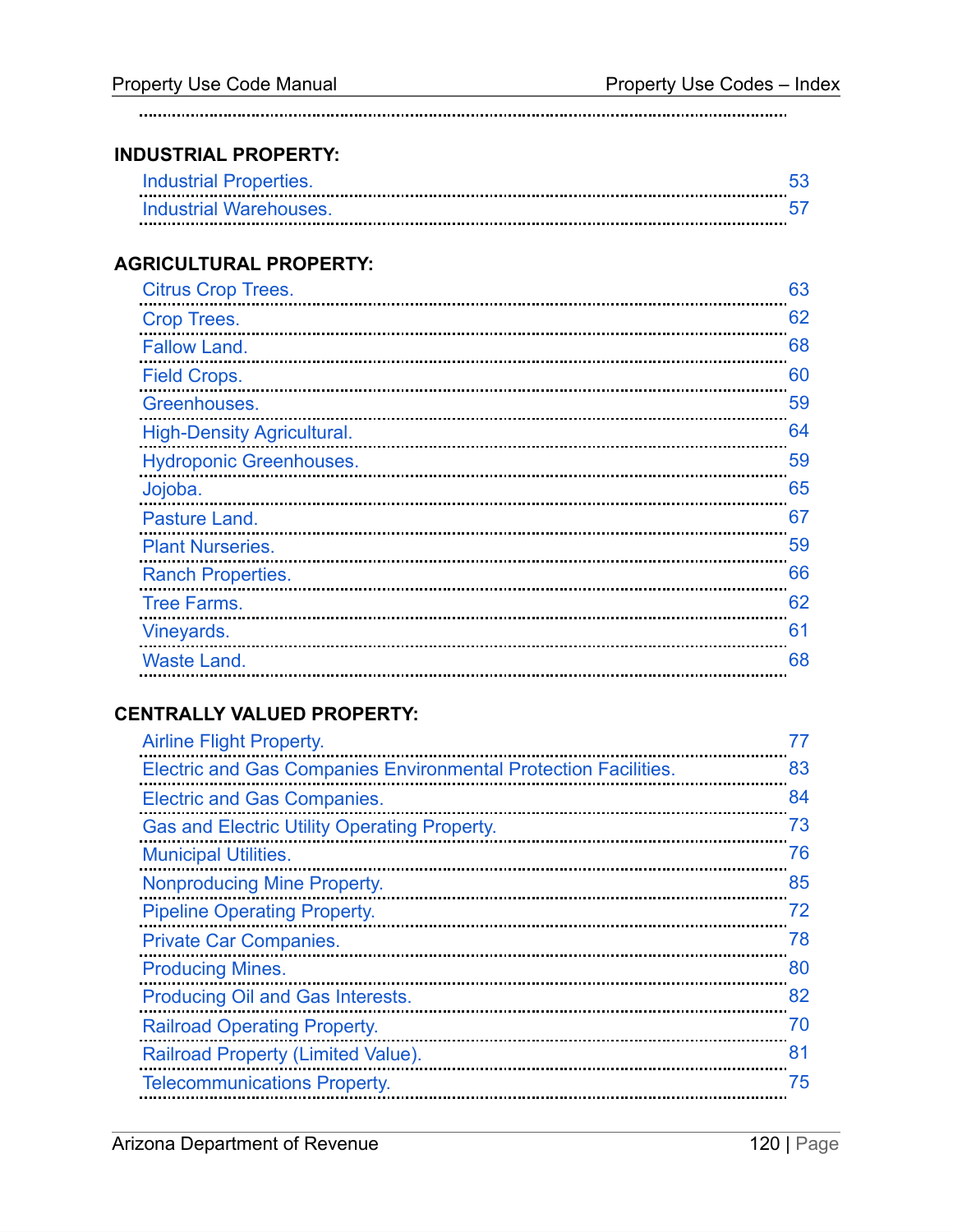.............

| Telecommunications Property (Limited Value).    |     |
|-------------------------------------------------|-----|
| <b>Waste Water Property.</b>                    | 75. |
| <b>Water Utilities Currently Not Operating.</b> |     |
| <b>Water Utility Operating Property.</b>        |     |

## **NATURAL RESOURCE PROPERTY:**

| <b>Mineral Rights Only.</b> |  |
|-----------------------------|--|
| <b>Standing Timber.</b>     |  |

### **PERSONAL PROPERTY:**

| <b>Beef Cattle.</b>                                        | 98  |
|------------------------------------------------------------|-----|
| Commercial - Furniture, Fixtures, Machinery and Equipment. | 92  |
| Dairy Cattle.                                              | 99  |
| Farm and Ranch Machinery and Equipment.                    | 95  |
| Horses.                                                    | 102 |
| Household Rental - Apartments.                             | 90  |
| <b>Industrial - Heavy Equipment Fixtures.</b>              | 93  |
| <b>Livestock and Miscellaneous Animals.</b>                | 97  |
| <b>Manufactured Homes and Travel Trailers.</b>             | 91  |
| Merchant and Manufacturing.                                | 96  |
| <b>Miscellaneous Personal Property.</b>                    | 89  |
| Poultry.                                                   | 103 |
| <b>Quarry Processing Machinery and Equipment.</b>          | 94  |
| Sheep.                                                     | 100 |
| Swine.                                                     | 101 |
|                                                            |     |

### **GOVERNMENT-OWNED PROPERTY:**

| <b>County Property.</b>                                 |  |
|---------------------------------------------------------|--|
| <b>Federal Property.</b>                                |  |
| <b>Indian Property.</b>                                 |  |
| <b>Municipal Property.</b>                              |  |
| <b>Special Districts - Exempt Taxing Jurisdictions.</b> |  |
| <b>State Property.</b>                                  |  |